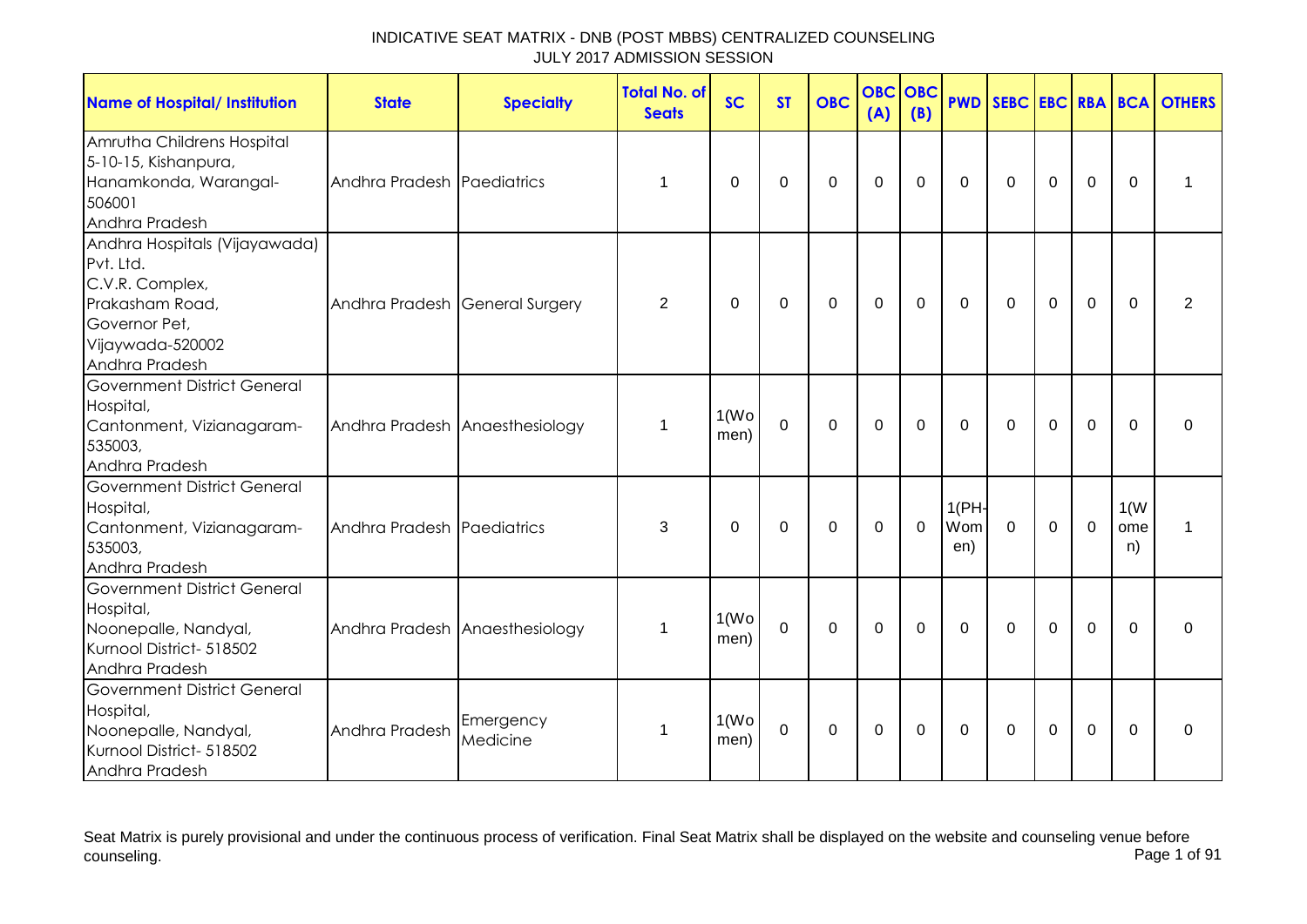| <b>Name of Hospital/ Institution</b>                                                                                                 | <b>State</b>                   | <b>Specialty</b>               | <b>Total No. of</b><br><b>Seats</b> | <b>SC</b>                  | <b>ST</b>   | <b>OBC</b>     | <b>OBC</b><br>(A) | <b>OBC</b><br>(B) | <b>PWD</b>   |              |             |             |                   | <b>SEBC EBC RBA BCA OTHERS</b> |
|--------------------------------------------------------------------------------------------------------------------------------------|--------------------------------|--------------------------------|-------------------------------------|----------------------------|-------------|----------------|-------------------|-------------------|--------------|--------------|-------------|-------------|-------------------|--------------------------------|
| <b>Government District General</b><br>Hospital,<br>Noonepalle, Nandyal,<br>Kurnool District- 518502<br>Andhra Pradesh                | Andhra Pradesh Family Medicine |                                | $\overline{2}$                      | 0                          | 0           | 0              | 0                 | 0                 | $\Omega$     | $\mathbf{0}$ | 0           | $\mathbf 0$ | 1(W)<br>ome<br>n) | 1                              |
| <b>Government District General</b><br>Hospital,<br>Noonepalle, Nandyal,<br>Kurnool District- 518502<br>Andhra Pradesh                | Andhra Pradesh                 | Obstetrics and<br>Gynecology   | 1                                   | 1(W <sub>O</sub> )<br>men) | $\mathbf 0$ | $\overline{0}$ | $\mathbf{0}$      | $\Omega$          | $\Omega$     | $\mathbf{0}$ | $\Omega$    | 0           | $\Omega$          | $\Omega$                       |
| <b>Government District General</b><br>Hospital,<br>Ramachandraraopet,<br>Eluru, West Godavari District-<br>534006,<br>Andhra Pradesh |                                | Andhra Pradesh Anaesthesiology | 1#                                  | 0                          | 0           | 0              | $\mathbf 0$       | 0                 | 0            | $\mathbf{0}$ | $\mathbf 0$ | $\mathbf 0$ | $\Omega$          |                                |
| <b>Government District General</b><br>Hospital,<br>Ramachandraraopet,<br>Eluru, West Godavari District-<br>534006,<br>Andhra Pradesh | Andhra Pradesh                 | Emergency<br>Medicine          | 1#                                  | 0                          | 0           | $\mathbf 0$    | $\mathbf 0$       | 0                 | $\mathbf{0}$ | $\mathbf{0}$ | $\mathbf 0$ | $\mathbf 0$ | $\Omega$          |                                |
| <b>Government District General</b><br>Hospital,<br>Ramachandraraopet,<br>Eluru, West Godavari District-<br>534006,<br>Andhra Pradesh | Andhra Pradesh                 | Obstetrics and<br>Gynecology   | 2#                                  | $\Omega$                   | 0           | $\mathbf 0$    | 0                 | 0                 | 0            | $\mathbf{0}$ | $\mathbf 0$ | 0           | $\Omega$          | 2                              |

Seat Matrix is purely provisional and under the continuous process of verification. Final Seat Matrix shall be displayed on the website and counseling venue before<br>Page 2 of 91 counseling. Page 2 of 91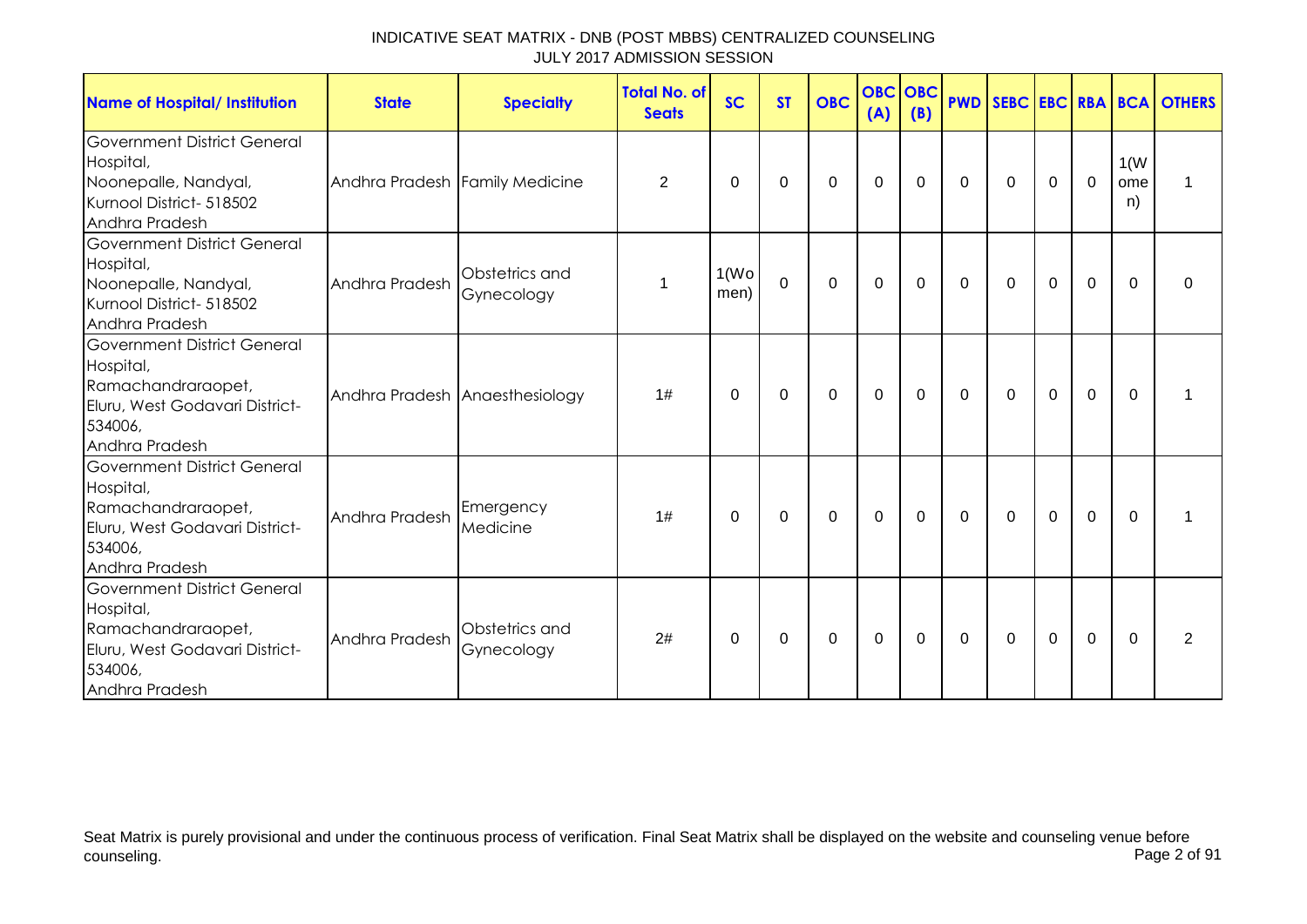| <b>Name of Hospital/ Institution</b>                                                                                                                                                   | <b>State</b>                 | <b>Specialty</b>                | <b>Total No. of</b><br><b>Seats</b> | <b>SC</b> | <b>ST</b>   | <b>OBC</b>  | <b>OBC</b><br>(A) | OBC<br>(B) |              |              |                |                |          | <b>PWD SEBC EBC RBA BCA OTHERS</b> |
|----------------------------------------------------------------------------------------------------------------------------------------------------------------------------------------|------------------------------|---------------------------------|-------------------------------------|-----------|-------------|-------------|-------------------|------------|--------------|--------------|----------------|----------------|----------|------------------------------------|
| Rainbow Institute of Medical<br>Sciences Pvt. Ltd.,<br>48-10-12/2A, Opp. NTR<br>University Health Sciences.<br>Vijayawada Currency Nagar,<br>Krishna District-520008<br>Andhra Pradesh | Andhra Pradesh Paediatrics   |                                 | 2                                   | $\Omega$  | $\Omega$    | $\Omega$    | $\mathbf{0}$      | $\Omega$   | $\mathbf{0}$ | $\mathbf{0}$ | $\Omega$       | $\Omega$       | $\Omega$ | 2                                  |
| <b>Rich Hospital</b><br>$16 - 11 - 131$<br>Kasthuri Devi Nagar,<br>Poga Thota,<br>Nellore-524001<br>Andhra Pradesh                                                                     | Andhra Pradesh Paediatrics   |                                 | 1                                   | $\Omega$  | $\mathbf 0$ | $\mathbf 0$ | $\mathbf 0$       | 0          | $\mathbf 0$  | $\mathbf 0$  | $\mathbf 0$    | $\mathbf 0$    | $\Omega$ | 1                                  |
| Rohini Medicare<br>House No. 2-5-742, Subedari,<br>Hanamkonda<br>Warangal - 506001<br>Andhra Pradesh                                                                                   |                              | Andhra Pradesh General Medicine | 2                                   | $\Omega$  | $\Omega$    | $\Omega$    | $\Omega$          | $\Omega$   | $\mathbf{0}$ | $\Omega$     | $\Omega$       | $\Omega$       | $\Omega$ | 2                                  |
| <b>Rural Development Trust</b><br>Hospital<br>Kadiri Road, Bathalapalli,<br><b>ANANTAPUR - 515661</b>                                                                                  | Andhra Pradesh Paediatrics   |                                 | $\overline{2}$                      | $\Omega$  | $\mathbf 0$ | $\mathbf 0$ | $\mathbf 0$       | $\Omega$   | $\mathbf 0$  | $\Omega$     | $\mathbf 0$    | $\mathbf 0$    | $\Omega$ | 2                                  |
| Sankara Eye Hospital<br>Pedakakani<br>Guntur - 35,<br>Andhra pradesh                                                                                                                   | Andhra Pradesh Ophthalmology |                                 | 4                                   | $\Omega$  | 0           | 0           | $\mathbf 0$       | $\Omega$   | $\mathbf{0}$ | $\Omega$     | $\Omega$       | $\overline{0}$ | $\Omega$ | 4                                  |
| Seven Hills Hospital<br>D.No-11-4-4/A, Rockdale<br>Layout,<br>Visakhapatnam-530002<br>Andhra Pradesh                                                                                   |                              | Andhra Pradesh Anaesthesiology  | 1                                   | $\Omega$  | $\Omega$    | $\mathbf 0$ | $\mathbf 0$       | $\Omega$   | $\mathbf{0}$ | $\mathbf{0}$ | $\overline{0}$ | $\mathbf 0$    | $\Omega$ |                                    |

Seat Matrix is purely provisional and under the continuous process of verification. Final Seat Matrix shall be displayed on the website and counseling venue before<br>Page 3 of 91 counseling. Page 3 of 91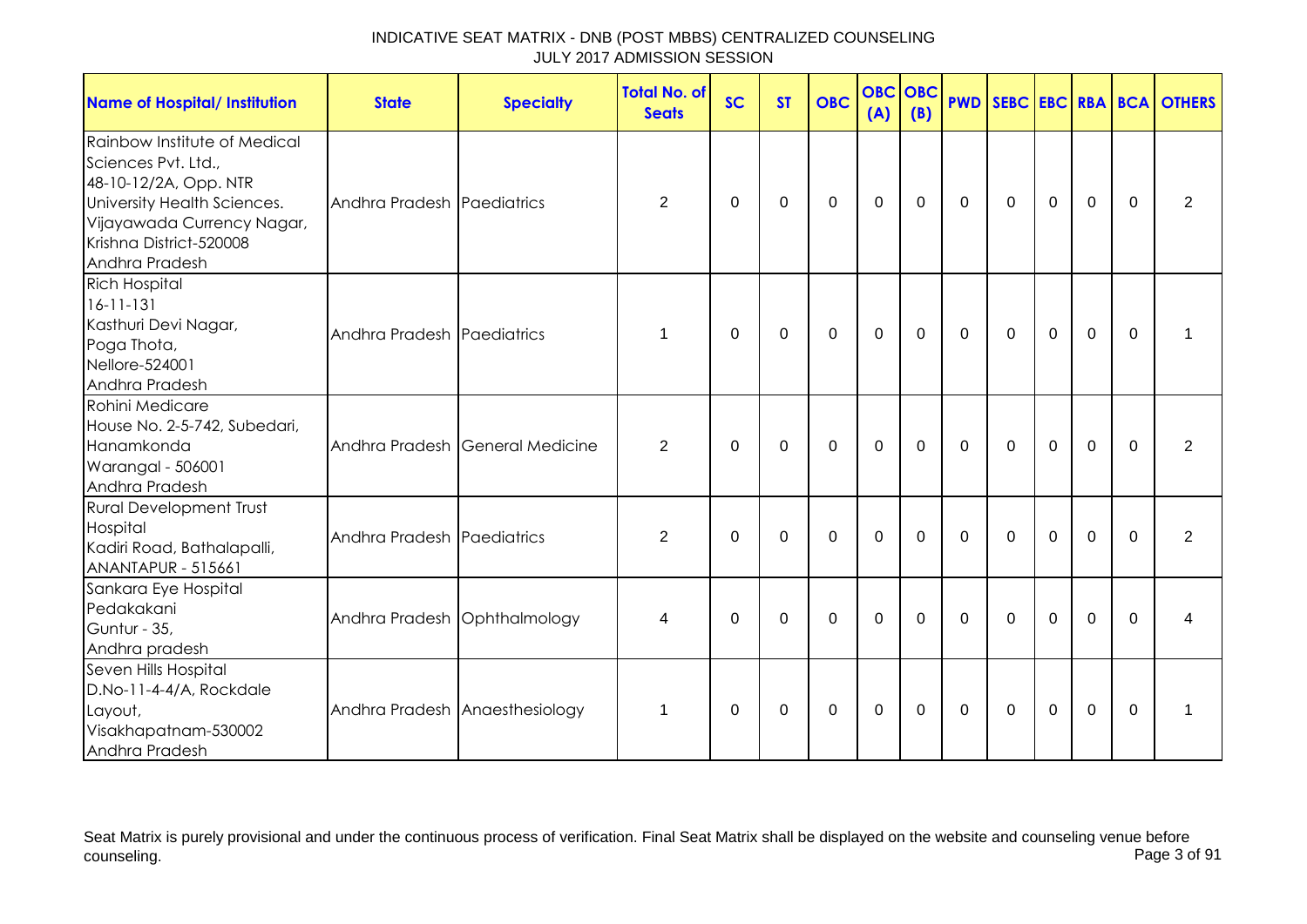| <b>Name of Hospital/ Institution</b>                                                                                                                                              | <b>State</b>                   | <b>Specialty</b>                  | <b>Total No. of</b><br><b>Seats</b> | <b>SC</b>   | <b>ST</b> | <b>OBC</b>   | <b>OBC OBC</b><br>(A) | (B)         |                  |             |              |             |          | <b>PWD SEBC EBC RBA BCA OTHERS</b> |
|-----------------------------------------------------------------------------------------------------------------------------------------------------------------------------------|--------------------------------|-----------------------------------|-------------------------------------|-------------|-----------|--------------|-----------------------|-------------|------------------|-------------|--------------|-------------|----------|------------------------------------|
| Sri kiran Institute of<br>Ophthalmology,<br>Penumarthy Road,<br>APSP Camp Post,<br>Kakinada-533005<br>Andhra Pradesh                                                              | Andhra Pradesh Ophthalmology   |                                   | 1                                   | 0           | 0         | $\mathbf{0}$ | $\mathbf 0$           | $\Omega$    | 0                | $\mathbf 0$ | 0            | $\mathbf 0$ | $\Omega$ |                                    |
| Sri Sathya Sai Instt. of Higher<br>Medical Scs.<br>Prasantha Gram,<br>ANANTHPUR-515134<br>Andhra Pradesh                                                                          | Andhra Pradesh Anaesthesiology |                                   | $2^*$                               | 0           | 0         | $\mathbf 0$  | $\mathbf{0}$          | $\mathbf 0$ | $\mathbf 0$      | $\mathbf 0$ | $\mathbf 0$  | $\mathbf 0$ | $\Omega$ | $\overline{2}$                     |
| Sri Sathya Sai Instt. of Higher<br>Medical Scs.<br>Prasantha Gram,<br>ANANTHPUR-515134<br>Andhra Pradesh                                                                          | Andhra Pradesh Ophthalmology   |                                   | 2                                   | 0           | 0         | $\mathbf{0}$ | $\mathbf 0$           | $\Omega$    | $\mathbf{0}$     | $\Omega$    | $\mathbf{0}$ | $\mathbf 0$ | $\Omega$ | 2                                  |
| Tirumala Hospital<br>Vizianagaram,<br>Lower Tank Bund Road,<br>Opp. R T C Complex,<br>Vizianagaram - 535003<br>Andhra Pradesh                                                     |                                | Andhra Pradesh Orthopedic Surgery | $\mathbf 1$                         | $\mathbf 0$ | 0         | $\mathbf 0$  | $\mathbf 0$           | $\mathbf 0$ | $\boldsymbol{0}$ | $\mathbf 0$ | $\mathbf 0$  | $\mathbf 0$ | $\Omega$ | 1                                  |
| Visakha Hospital and<br>Diagnostics (Care Hospital)<br>A.S. Raja Complex, Door No. 10-<br>$50 - 11/5$<br>Ramnagar, Waltair Main Road,<br>Visakhapatnam- 530002,<br>Andhra Pradesh |                                | Andhra Pradesh Anaesthesiology    | $\overline{1}$                      | $\Omega$    | 0         | $\Omega$     | $\mathbf 0$           | $\mathbf 0$ | 0                | $\Omega$    | $\mathbf 0$  | $\mathbf 0$ | $\Omega$ |                                    |

Seat Matrix is purely provisional and under the continuous process of verification. Final Seat Matrix shall be displayed on the website and counseling venue before<br>Page 4 of 91 counseling. Page 4 of 91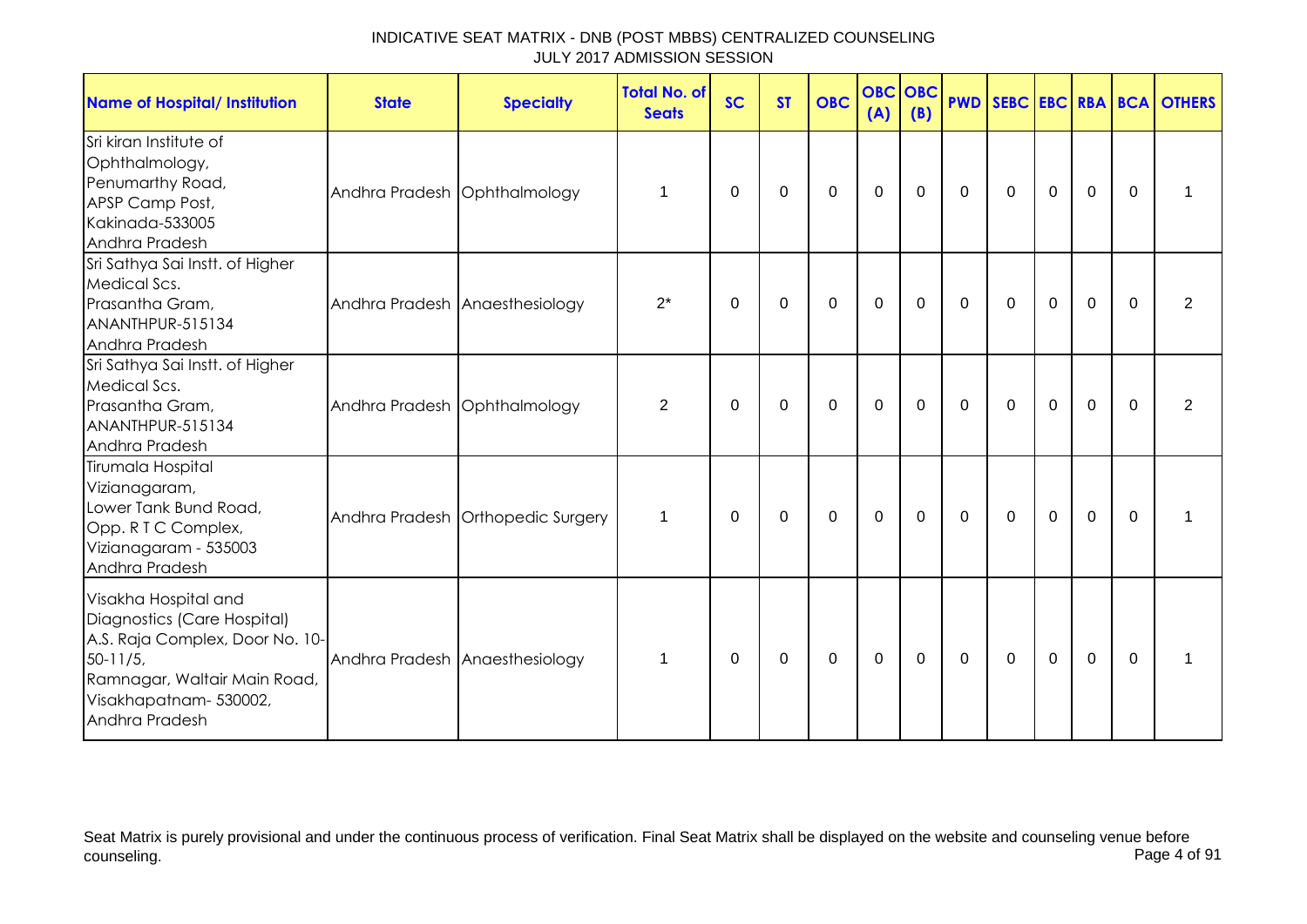| <b>Name of Hospital/ Institution</b>                                                                                                                                              | <b>State</b>   | <b>Specialty</b>             | <b>Total No. of</b><br><b>Seats</b> | <b>SC</b>   | <b>ST</b>   | <b>OBC</b>   | <b>OBC</b><br>(A) | <b>OBC</b><br>(B) |              |              |                |                |          | <b>PWD SEBC EBC RBA BCA OTHERS</b> |
|-----------------------------------------------------------------------------------------------------------------------------------------------------------------------------------|----------------|------------------------------|-------------------------------------|-------------|-------------|--------------|-------------------|-------------------|--------------|--------------|----------------|----------------|----------|------------------------------------|
| Visakha Hospital and<br>Diagnostics (Care Hospital)<br>A.S. Raja Complex, Door No. 10-<br>$50-11/5$ ,<br>Ramnagar, Waltair Main Road,<br>Visakhapatnam- 530002,<br>Andhra Pradesh | Andhra Pradesh | Emergency<br>Medicine        | $\mathbf 1$                         | $\Omega$    | $\mathbf 0$ | $\mathbf 0$  | $\mathbf 0$       | $\mathbf 0$       | $\mathbf{0}$ | $\mathbf 0$  | $\mathbf 0$    | $\overline{0}$ | $\Omega$ |                                    |
| <b>Dispur Hospital</b><br>Ganeshguri, Dispur,<br>Guwahati-6<br>Assam                                                                                                              | Assam          | Radio Diagnosis              | 1                                   | $\Omega$    | $\mathbf 0$ | $\mathbf 0$  | $\mathbf 0$       | $\Omega$          | $\mathbf{0}$ | $\mathbf{0}$ | $\mathbf 0$    | $\overline{0}$ | $\Omega$ | $\mathbf{1}$                       |
| Down Town Hospital<br>G S Road, Dispur,<br><b>GUWAHATI -781006</b><br>Assam                                                                                                       | Assam          | <b>ENT</b>                   | $\mathbf 1$                         | $\mathbf 0$ | $\mathbf 0$ | $\mathbf{0}$ | $\mathbf 0$       | $\overline{0}$    | $\Omega$     | $\Omega$     | $\overline{0}$ | $\overline{0}$ | $\Omega$ | $\mathbf 1$                        |
| Down Town Hospital<br>G S Road, Dispur,<br><b>GUWAHATI -781006</b><br>Assam                                                                                                       | Assam          | <b>Family Medicine</b>       | $\overline{2}$                      | $\mathbf 0$ | $\mathbf 0$ | $\mathbf 0$  | $\mathbf 0$       | 0                 | $\mathbf{0}$ | $\Omega$     | $\mathbf 0$    | $\mathbf 0$    | $\Omega$ | 2                                  |
| Down Town Hospital<br>G S Road, Dispur,<br><b>GUWAHATI -781006</b><br>Assam                                                                                                       | Assam          | <b>General Medicine</b>      | 3                                   | $\mathbf 0$ | $\mathbf 0$ | $\mathbf{0}$ | $\overline{0}$    | $\mathbf 0$       | $\mathbf 0$  | $\mathbf 0$  | $\mathbf 0$    | $\overline{0}$ | $\Omega$ | 3                                  |
| Indira Gandhi Institute of<br><b>Medical Sciences</b><br>Sheikhpura,<br>PATNA-14<br>Bihar                                                                                         | <b>Bihar</b>   | Ophthalmology                | 2                                   | $\mathbf 0$ | $\mathbf 0$ | $\mathbf{1}$ | $\mathbf 0$       | $\Omega$          | $\Omega$     | $\Omega$     | $\overline{0}$ | $\overline{0}$ | $\Omega$ | 1                                  |
| Kurji Holy Family Hospital<br>PO Sadaquat Ashram,<br>PATNA-10<br>Bihar                                                                                                            | <b>Bihar</b>   | Obstetrics and<br>Gynecology | 2                                   | 0           | 0           | $\mathbf 0$  | $\mathbf 0$       | 0                 | $\mathbf 0$  | $\Omega$     | $\Omega$       | $\mathbf 0$    | $\Omega$ | $\overline{2}$                     |

Seat Matrix is purely provisional and under the continuous process of verification. Final Seat Matrix shall be displayed on the website and counseling venue before<br>Page 5 of 91 counseling. Page 5 of 91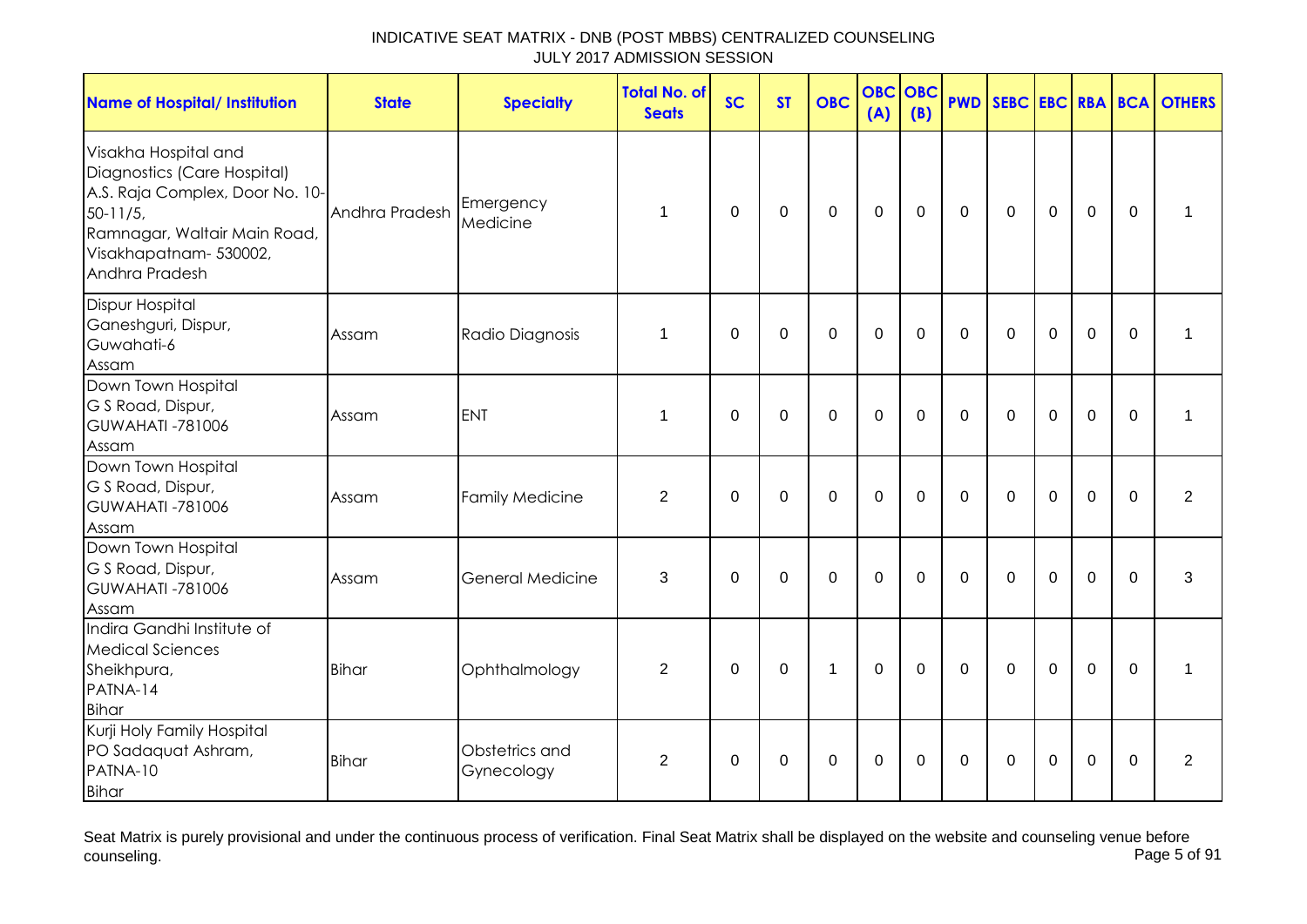| <b>Name of Hospital/ Institution</b>                                                                                                  | <b>State</b> | <b>Specialty</b>   | <b>Total No. of</b><br><b>Seats</b> | <b>SC</b>        | <b>ST</b>   | <b>OBC</b>     | <b>OBC</b><br>(A) | OBC<br>(B)  | <b>PWD</b>  | SEBC EBC RBA BCA |             |             |                  | <b>OTHERS</b>  |
|---------------------------------------------------------------------------------------------------------------------------------------|--------------|--------------------|-------------------------------------|------------------|-------------|----------------|-------------------|-------------|-------------|------------------|-------------|-------------|------------------|----------------|
| Mahavir Cancer Sansthan<br>Phulwari Sharif,<br>PATNA-801505<br><b>Bihar</b>                                                           | <b>Bihar</b> | Pathology          | $2^*$                               | $\boldsymbol{0}$ | 0           | $\mathbf 0$    | $\mathbf 0$       | $\Omega$    | $\Omega$    | $\mathbf 0$      | $\mathbf 0$ | $\mathbf 0$ | $\boldsymbol{0}$ | $\overline{2}$ |
| Mahavir Cancer Sansthan<br>Phulwari Sharif,<br>PATNA-801505<br><b>Bihar</b>                                                           | <b>Bihar</b> | Radio Therapy      | 1                                   | $\mathbf 0$      | $\mathbf 0$ | $\overline{0}$ | $\overline{0}$    | $\mathbf 0$ | $\mathbf 0$ | $\mathbf 0$      | $\mathbf 0$ | $\mathbf 0$ | $\mathbf 0$      | 1              |
| Paras HMRI Hospital<br>NH 30, Raja Bazar, Bailey Road, Bihar<br>Patna-800014<br><b>Bihar</b>                                          |              | Orthopedic Surgery | 1                                   | $\mathbf 0$      | $\mathbf 0$ | $\mathbf 0$    | $\overline{0}$    | $\Omega$    | $\Omega$    | $\Omega$         | $\mathbf 0$ | $\mathbf 0$ | $\mathbf 0$      | 1              |
| Government Multi Specialty<br>Hospital<br>Sector - 16,<br><b>CHANDIGARH</b>                                                           | Chandigarh   | General Medicine   | $\overline{2}$                      | 0                | 0           | $\mathbf{1}$   | $\mathbf 0$       | $\Omega$    | $\Omega$    | $\Omega$         | $\Omega$    | $\mathbf 0$ | 0                | 1              |
| Government Multi Specialty<br>Hospital<br>Sector - 16,<br><b>CHANDIGARH</b>                                                           | Chandigarh   | Orthopedic Surgery | $\overline{2}$                      | $\mathbf 1$      | $\mathbf 0$ | $\Omega$       | $\overline{0}$    | $\Omega$    | $\Omega$    | $\mathbf{0}$     | $\Omega$    | $\mathbf 0$ | $\Omega$         | 1              |
| Chandulal Chandrakar<br><b>Memorial Hospital</b><br>Nehru Nagar Chowk, G E Road, Chhattisgarh<br><b>Bhilai-490020</b><br>Chhattisgarh |              | General Medicine   | $2^*$                               | $\mathbf 0$      | $\mathbf 0$ | $\mathbf 0$    | $\mathbf 0$       | $\mathbf 0$ | $\mathbf 0$ | $\mathbf 0$      | $\mathbf 0$ | $\mathbf 0$ | $\mathbf 0$      | 2              |
| Ekta Institute of Child Health,<br>Shanti Nagar,<br>CG. 492001<br>Raipur - 1<br>Chhattisgarh                                          | Chhattisgarh | Paediatrics        | $2^*$                               | 0                | $\pmb{0}$   | 0              | $\mathbf 0$       | $\mathbf 0$ | $\mathbf 0$ | 0                | $\mathbf 0$ | 0           | 0                | $\overline{2}$ |

Seat Matrix is purely provisional and under the continuous process of verification. Final Seat Matrix shall be displayed on the website and counseling venue before<br>Page 6 of 91 counseling. Page 6 of 91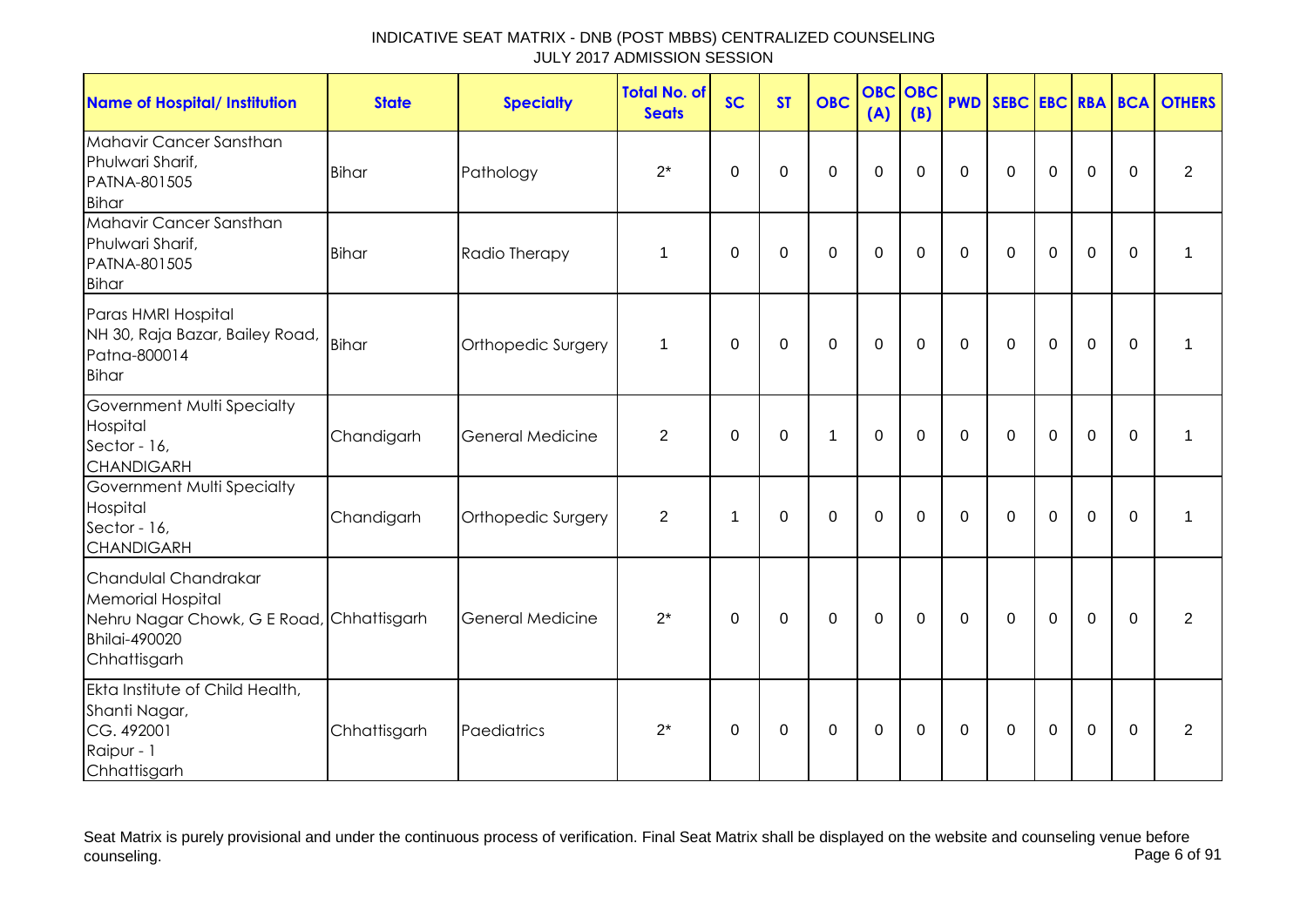| <b>Name of Hospital/ Institution</b>                                                      | <b>State</b> | <b>Specialty</b>             | <b>Total No. of</b><br><b>Seats</b> | <b>SC</b>   | <b>ST</b>   | <b>OBC</b>  | <b>OBC</b> OBC<br>(A) | (B)         |              |             |             |                |              | <b>PWD SEBC EBC RBA BCA OTHERS</b> |
|-------------------------------------------------------------------------------------------|--------------|------------------------------|-------------------------------------|-------------|-------------|-------------|-----------------------|-------------|--------------|-------------|-------------|----------------|--------------|------------------------------------|
| Govt. Medical College<br>(Maharani Hospital)<br>Jagadalpur<br>Chattishgarh                | Chhattisgarh | Obstetrics and<br>Gynecology | 1#                                  | $\mathbf 0$ | 0           | $\mathbf 0$ | $\mathbf 0$           | $\mathbf 0$ | $\mathbf 0$  | $\mathbf 0$ | $\mathbf 0$ | $\mathbf 0$    | $\mathbf 0$  | $\mathbf 1$                        |
| J.L.N. Main Hosp. & Res. Centre<br>Bhilai Steel Plant,<br>BHILAI-01<br>Chhatisgarh        | Chhattisgarh | General Surgery              | 4                                   | 0           | $\Omega$    | $\mathbf 0$ | $\mathbf 0$           | $\mathbf 0$ | $\Omega$     | $\mathbf 0$ | $\mathbf 0$ | $\mathbf 0$    | $\mathbf{0}$ | 4                                  |
| J.L.N. Main Hosp. & Res. Centre<br><b>Bhilai Steel Plant,</b><br>BHILAI-01<br>Chhatisgarh | Chhattisgarh | Obstetrics and<br>Gynecology | 4                                   | 0           | 0           | $\mathbf 0$ | $\mathbf 0$           | $\mathbf 0$ | $\mathbf 0$  | $\mathbf 0$ | $\mathbf 0$ | $\mathbf 0$    | $\mathbf{0}$ | 4                                  |
| J.L.N. Main Hosp. & Res. Centre<br><b>Bhilai Steel Plant,</b><br>BHILAI-01<br>Chhatisgarh | Chhattisgarh | Ophthalmology                | $\overline{2}$                      | 0           | 0           | $\mathbf 0$ | $\mathbf 0$           | $\mathbf 0$ | $\mathbf 0$  | $\mathbf 0$ | $\mathbf 0$ | $\mathbf 0$    | 0            | $\overline{2}$                     |
| J.L.N. Main Hosp. & Res. Centre<br><b>Bhilai Steel Plant,</b><br>BHILAI-01<br>Chhatisgarh | Chhattisgarh | Paediatrics                  | 4                                   | $\Omega$    | $\mathbf 0$ | $\mathbf 0$ | $\mathbf 0$           | $\mathbf 0$ | $\mathbf 0$  | $\mathbf 0$ | $\mathbf 0$ | $\mathbf 0$    | $\mathbf 0$  | 4                                  |
| J.L.N. Main Hosp. & Res. Centre<br>Bhilai Steel Plant,<br>BHILAI-01<br>Chhatisgarh        | Chhattisgarh | Radio Diagnosis              | $\overline{2}$                      | $\Omega$    | 0           | $\mathbf 0$ | $\mathbf 0$           | $\mathbf 0$ | $\mathbf{0}$ | $\mathbf 0$ | $\mathbf 0$ | $\overline{0}$ | $\mathbf{0}$ | $\overline{2}$                     |

Seat Matrix is purely provisional and under the continuous process of verification. Final Seat Matrix shall be displayed on the website and counseling venue before<br>Page 7 of 91 counseling. Page 7 of 91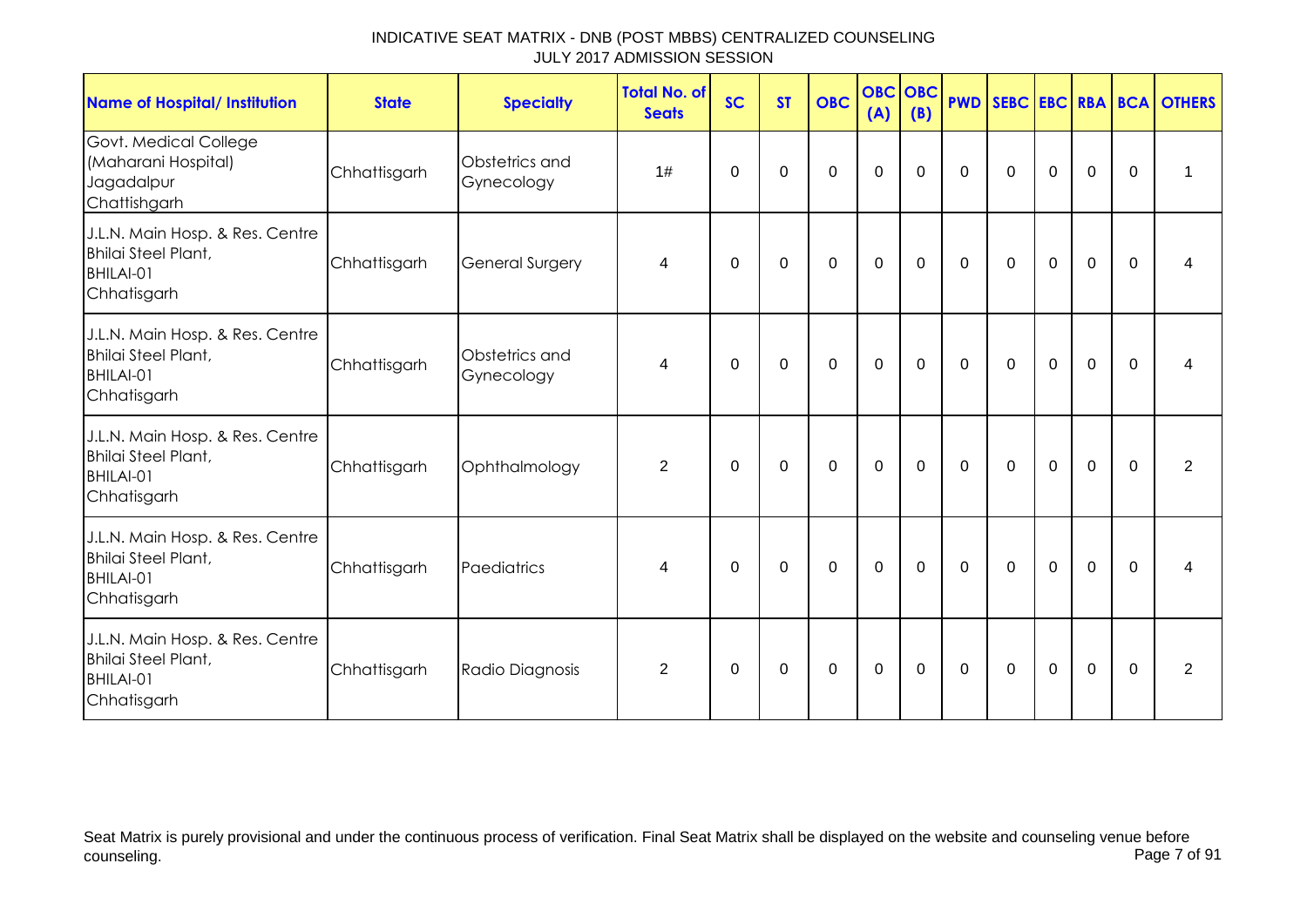| <b>Name of Hospital/ Institution</b>                                                                                           | <b>State</b> | <b>Specialty</b>       | <b>Total No. of</b><br><b>Seats</b> | <b>SC</b>   | <b>ST</b> | <b>OBC</b>  | (A)         | <b>OBC</b> OBC<br>(B) |             |              |             |                |          | <b>PWD SEBC EBC RBA BCA OTHERS</b> |
|--------------------------------------------------------------------------------------------------------------------------------|--------------|------------------------|-------------------------------------|-------------|-----------|-------------|-------------|-----------------------|-------------|--------------|-------------|----------------|----------|------------------------------------|
| Ramkrishna Care Hospital<br>Aurobindo Enclave, Pachpedhi<br>Naka,<br>Dhamtari Road, N. H. 43,<br>Raipur-492001<br>Chhattisgarh | Chhattisgarh | General Medicine       | $\overline{2}$                      | 0           | 0         | 0           | 0           | 0                     | $\mathbf 0$ | 0            | 0           | $\mathbf 0$    | 0        | $\overline{2}$                     |
| Ramkrishna Care Hospital<br>Aurobindo Enclave, Pachpedhi<br>Naka,<br>Dhamtari Road, N. H. 43,<br>Raipur-492001<br>Chhattisgarh | Chhattisgarh | <b>General Surgery</b> | 2                                   | 0           | 0         | 0           | 0           | 0                     | 0           | $\mathbf 0$  | 0           | 0              | 0        | 2                                  |
| Ramkrishna Care Hospital<br>Aurobindo Enclave, Pachpedhi<br>Naka,<br>Dhamtari Road, N. H. 43,<br>Raipur-492001<br>Chhattisgarh | Chhattisgarh | Orthopedic Surgery     | 1                                   | 0           | 0         | 0           | 0           | $\mathbf 0$           | $\mathbf 0$ | $\mathbf 0$  | $\mathbf 0$ | $\overline{0}$ | 0        | 1                                  |
| Shri Balaji Institute of Medical<br>Sceince<br>Ekta Chowk, Dubey Colony,<br>Mowa,<br>Raipur- 492001<br>Chhattisgarh            | Chhattisgarh | <b>General Surgery</b> | $\mathbf 1$                         | $\Omega$    | $\Omega$  | $\mathbf 0$ | $\mathbf 0$ | $\Omega$              | $\Omega$    | $\mathbf{0}$ | $\mathbf 0$ | $\overline{0}$ | $\Omega$ | 1                                  |
| Apollo Hospitals,<br>Village Lingiadih,<br>Seepat Road,<br><b>Bilaspur: 495006</b><br>Chhattisgarh                             | Chhattisgarh | Anaesthesiology        | $1^*$                               | $\mathbf 0$ | 0         | 0           | 0           | $\Omega$              | 0           | $\mathbf{0}$ | $\mathbf 0$ | 0              | 0        | 1                                  |

Seat Matrix is purely provisional and under the continuous process of verification. Final Seat Matrix shall be displayed on the website and counseling venue before<br>Page 8 of 91 counseling. Page 8 of 91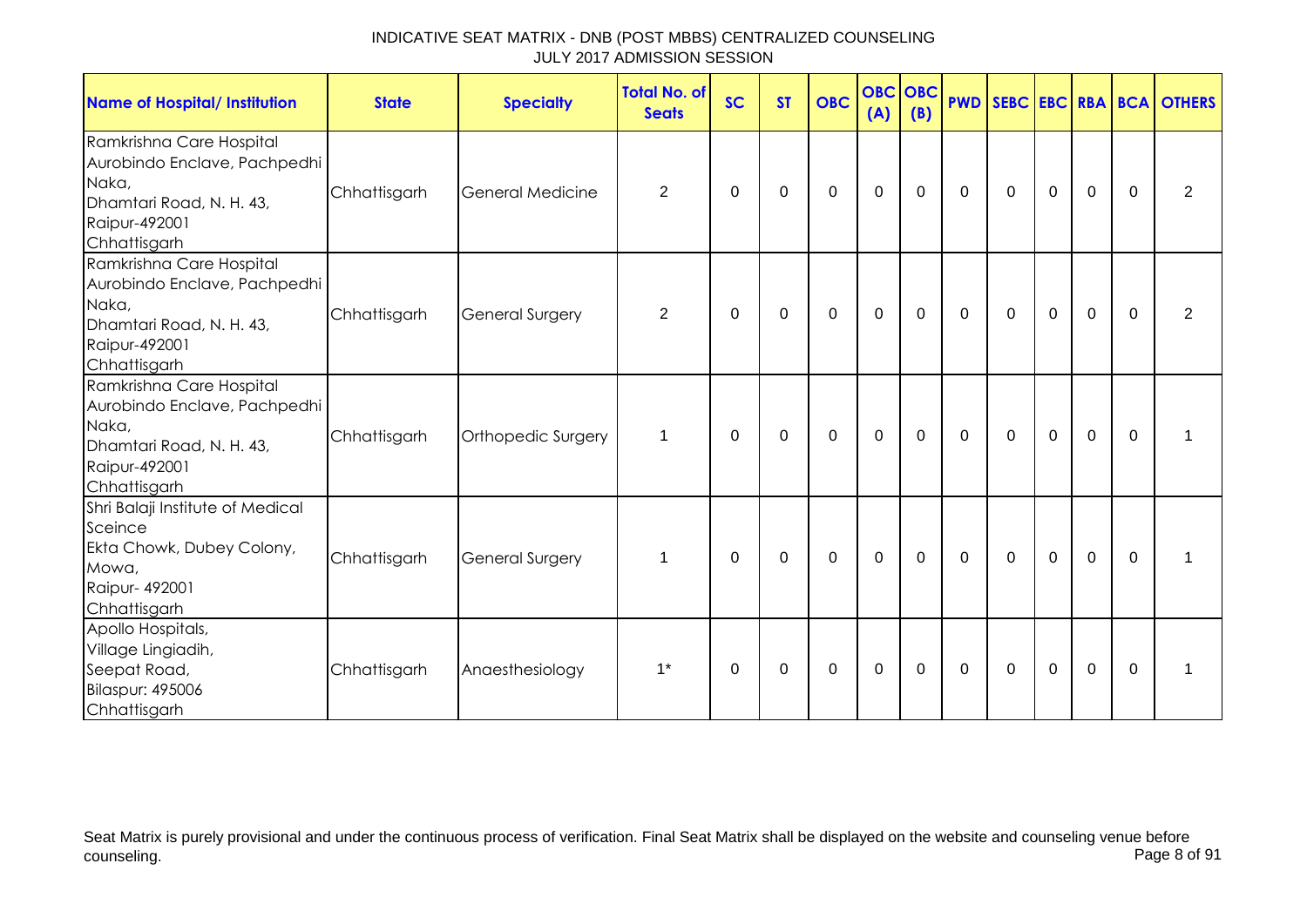| <b>Name of Hospital/ Institution</b>                                                                                                              | <b>State</b> | <b>Specialty</b>             | <b>Total No. of</b><br><b>Seats</b> | <b>SC</b> | <b>ST</b>   | <b>OBC</b>       | <b>OBC</b><br>(A) | OBC<br>(B)  |              |              |             |             |             | <b>PWD SEBC EBC RBA BCA OTHERS</b> |
|---------------------------------------------------------------------------------------------------------------------------------------------------|--------------|------------------------------|-------------------------------------|-----------|-------------|------------------|-------------------|-------------|--------------|--------------|-------------|-------------|-------------|------------------------------------|
| J.L.N. Main Hosp. & Res. Centre<br><b>Bhilai Steel Plant,</b><br>BHILAI-01<br>Chhatisgarh                                                         | Chhattisgarh | Anaesthesiology              | 1                                   | $\Omega$  | $\mathbf 0$ | $\mathbf 0$      | $\mathbf 0$       | 0           | $\mathbf 0$  | $\mathbf 0$  | $\mathbf 0$ | $\mathbf 0$ | $\mathbf 0$ |                                    |
| J.L.N. Main Hosp. & Res. Centre<br><b>Bhilai Steel Plant,</b><br>BHILAI-01<br>Chhatisgarh                                                         | Chhattisgarh | <b>ENT</b>                   | 1                                   | 0         | 0           | $\boldsymbol{0}$ | 0                 | $\mathbf 0$ | $\mathbf 0$  | 0            | $\mathbf 0$ | $\mathbf 0$ | $\Omega$    | 1                                  |
| J.L.N. Main Hosp. & Res. Centre<br><b>Bhilai Steel Plant,</b><br>BHILAI-01<br>Chhatisgarh                                                         | Chhattisgarh | <b>Respiratory Diseases</b>  | $\mathbf{1}$                        | $\Omega$  | 0           | $\mathbf 0$      | $\mathbf 0$       | 0           | $\mathbf{0}$ | $\mathbf{0}$ | $\mathbf 0$ | $\mathbf 0$ | $\Omega$    | 1                                  |
| Shri Balaji Institute of Medical<br>Sceince<br>Ekta Chowk, Dubey Colony,<br>Mowa,<br>Raipur- 492001<br>Chhattisgarh                               | Chhattisgarh | Obstetrics and<br>Gynecology | $\mathbf 1$                         | 0         | 0           | $\mathbf 0$      | $\mathbf 0$       | $\mathbf 0$ | 0            | $\mathbf 0$  | $\mathbf 0$ | $\mathbf 0$ | $\Omega$    | 1                                  |
| <b>Batra Hospital and Medical</b><br><b>Research Centre</b><br>1, Tuglakabad Institutional<br>Area,<br>Mehrauli Badarpu Road,<br>New Delhi-110062 | Delhi        | Anaesthesiology              | 1                                   | 0         | 0           | $\boldsymbol{0}$ | $\mathbf 0$       | 0           | 0            | 0            | $\mathbf 0$ | $\mathbf 0$ | $\Omega$    | 1                                  |
| <b>Batra Hospital and Medical</b><br><b>Research Centre</b><br>1, Tuglakabad Institutional<br>Area,<br>Mehrauli Badarpu Road,<br>New Delhi-110062 | Delhi        | <b>Family Medicine</b>       | $\overline{2}$                      | 0         | 0           | $\boldsymbol{0}$ | $\mathbf 0$       | 0           | 0            | 0            | 0           | $\mathbf 0$ | $\Omega$    | 2                                  |

Seat Matrix is purely provisional and under the continuous process of verification. Final Seat Matrix shall be displayed on the website and counseling venue before<br>Page 9 of 91 counseling. Page 9 of 91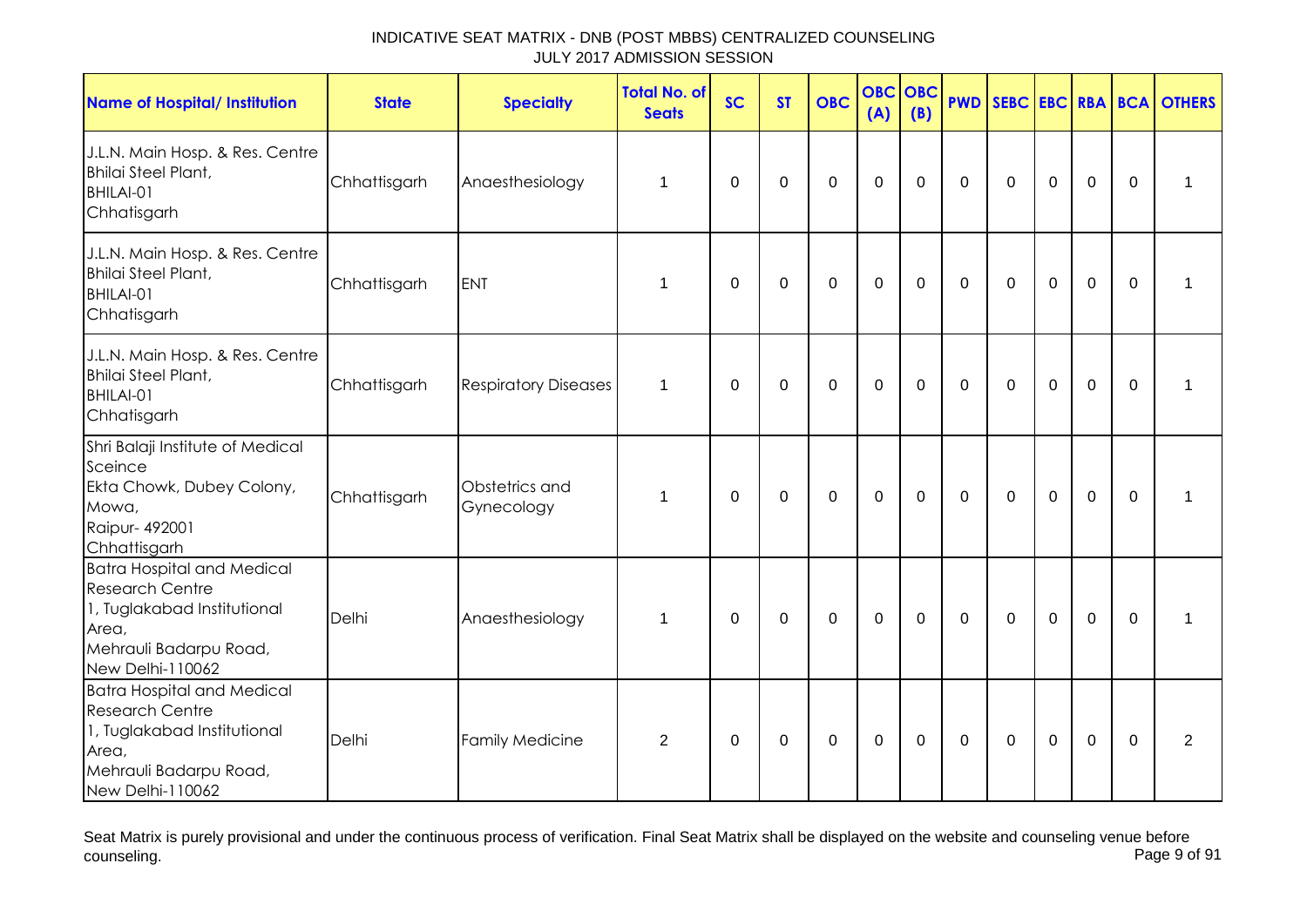| <b>Name of Hospital/ Institution</b>                                                                        | <b>State</b> | <b>Specialty</b>                                      | <b>Total No. of</b><br><b>Seats</b> | <b>SC</b>   | <b>ST</b>        | <b>OBC</b>   | <b>OBC</b><br>(A) | OBC<br>(B)   | <b>PWD</b>  | SEBC EBC RBA BCA |             |             |                | <b>OTHERS</b>  |
|-------------------------------------------------------------------------------------------------------------|--------------|-------------------------------------------------------|-------------------------------------|-------------|------------------|--------------|-------------------|--------------|-------------|------------------|-------------|-------------|----------------|----------------|
| Chacha Nehru Bal Chiktsalaya<br>Geeta Colony,<br>New Delhi-31                                               | Delhi        | Paediatrics                                           | $4^*$                               | 1           | $\boldsymbol{0}$ | $\mathbf{1}$ | $\mathbf 0$       | $\Omega$     | $\mathbf 0$ | $\mathbf 0$      | $\mathbf 0$ | $\mathbf 0$ | $\mathbf 0$    | $\overline{2}$ |
| Deen Dayal Upadhyay Hospital<br>Hari Nagar,<br>New Delhi-64                                                 | Delhi        | General Medicine                                      | 4                                   | $\mathbf 1$ | $\mathbf 0$      | $\mathbf{1}$ | $\overline{0}$    | $\mathbf 0$  | $\mathbf 0$ | $\mathbf 0$      | $\mathbf 0$ | $\mathbf 0$ | $\mathbf 0$    | $\overline{2}$ |
| Deen Dayal Upadhyay Hospital<br>Hari Nagar,<br>New Delhi-64                                                 | Delhi        | General Surgery                                       | 1                                   | $\mathbf 0$ | $\mathbf 0$      | $\mathbf 0$  | $\mathbf 0$       | $\mathbf 0$  | $\Omega$    | $\mathbf 0$      | $\mathbf 0$ | $\mathbf 0$ | $\mathbf 0$    | 1              |
| Deen Dayal Upadhyay Hospital<br>Hari Nagar,<br>New Delhi-64                                                 | Delhi        | Ophthalmology                                         | $3(1+2^{\#})$                       | $\Omega$    | $\mathbf 0$      | $\mathbf{1}$ | $\mathbf 0$       | $\Omega$     | $\Omega$    | $\Omega$         | $\mathbf 0$ | $\mathbf 0$ | $\Omega$       | $2^{\#}$       |
| Deen Dayal Upadhyay Hospital<br>Hari Nagar,<br>New Delhi-64                                                 | Delhi        | Orthopedic Surgery                                    | 1                                   | $\mathbf 0$ | $\mathbf 0$      | $\mathbf 0$  | $\mathbf{0}$      | $\mathbf 0$  | $\Omega$    | $\mathbf 0$      | $\mathbf 0$ | $\mathbf 0$ | $\overline{0}$ | 1              |
| Deen Dayal Upadhyay Hospital<br>Hari Nagar,<br>New Delhi-64                                                 | Delhi        | Paediatrics                                           | 1                                   | $\mathbf 0$ | $\mathbf 0$      | $\mathbf 0$  | $\overline{0}$    | $\mathbf{0}$ | $\mathbf 0$ | $\mathbf 0$      | $\mathbf 0$ | $\mathbf 0$ | $\mathbf 0$    | 1              |
| Delhi Heart & Lung Institute,<br>3 mm, II, Panchkuian Road,<br>New Delhi-110055                             | Delhi        | Cardio Thoracic<br>Surgery (Direct 6<br>Years Course) | 1                                   | $\mathbf 0$ | $\mathbf 0$      | $\Omega$     | $\mathbf{0}$      | $\Omega$     | $\Omega$    | $\Omega$         | $\Omega$    | $\mathbf 0$ | $\Omega$       | 1              |
| Dharamshila Hospital and<br>Research Centre,<br>Dharamshila Marg, Vasundara<br>Enclave,<br>New Delhi-110096 | Delhi        | Radio Therapy                                         | 1                                   | 0           | $\pmb{0}$        | $\mathbf 0$  | $\mathbf 0$       | $\Omega$     | $\mathbf 0$ | $\mathbf 0$      | $\mathbf 0$ | $\mathbf 0$ | $\mathbf 0$    | 1              |

Seat Matrix is purely provisional and under the continuous process of verification. Final Seat Matrix shall be displayed on the website and counseling venue before<br>Page 10 of 91 counseling. Page 10 of 91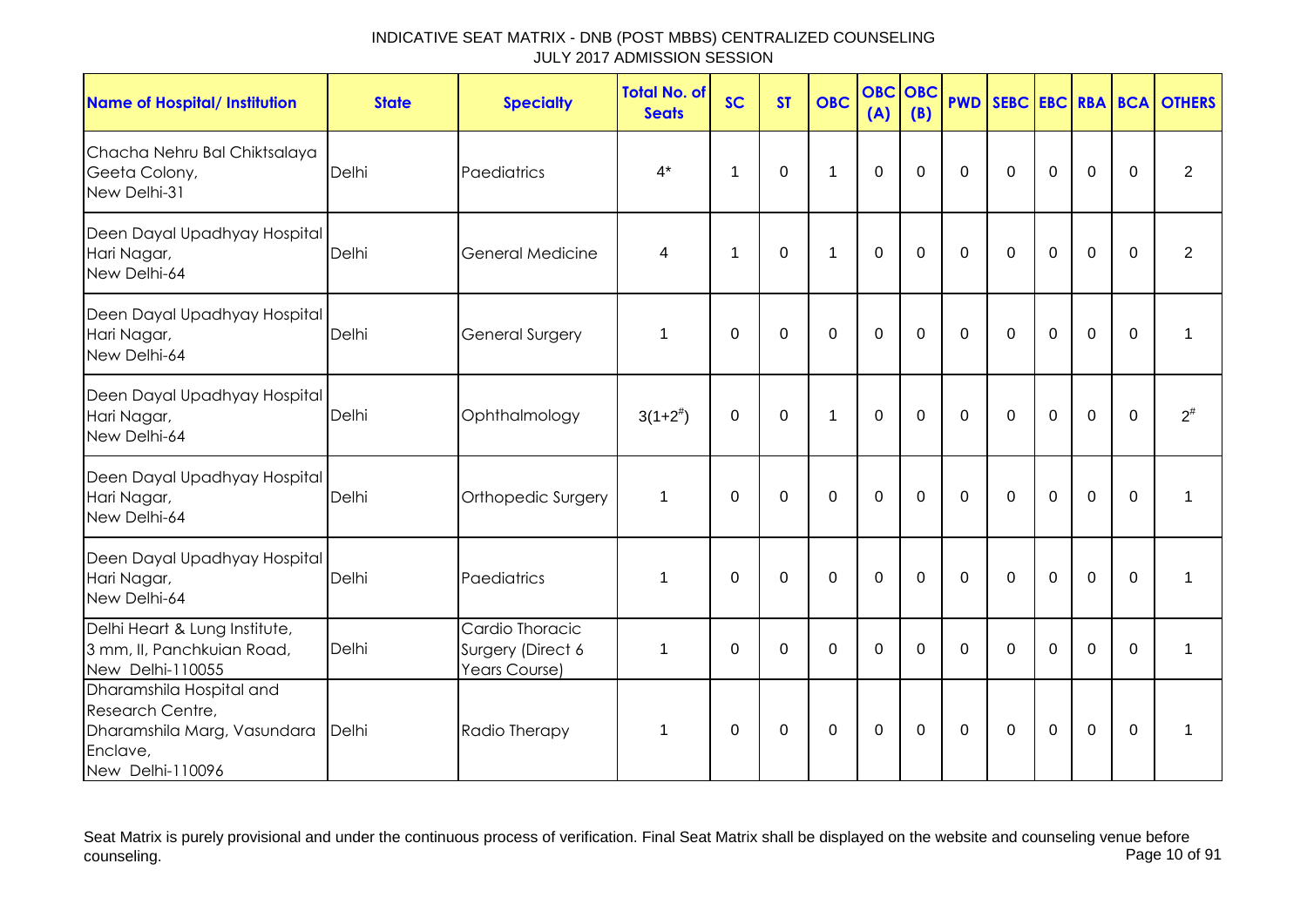| <b>Name of Hospital/ Institution</b>                                     | <b>State</b> | <b>Specialty</b>                                      | <b>Total No. of</b><br><b>Seats</b> | <b>SC</b>   | <b>ST</b> | <b>OBC</b> | <b>OBC</b><br>(A) | <b>OBC</b><br>(B) | <b>PWD</b>   | SEBC EBC RBA BCA |             |             |             | <b>OTHERS</b>  |
|--------------------------------------------------------------------------|--------------|-------------------------------------------------------|-------------------------------------|-------------|-----------|------------|-------------------|-------------------|--------------|------------------|-------------|-------------|-------------|----------------|
| Dr. B L Kapur Memorial Hospital,<br>Pusa Road,<br>New Delhi-110005       | Delhi        | Anaesthesiology                                       | 1                                   | 0           | $\Omega$  | 0          | 0                 | $\Omega$          | $\Omega$     | $\Omega$         | $\Omega$    | $\mathbf 0$ | 0           | 1              |
| Dr. B L Kapur Memorial Hospital,<br>Pusa Road,<br>New Delhi-110005       | Delhi        | General Surgery                                       | $\overline{2}$                      | $\mathbf 0$ | 0         | 0          | $\mathbf 0$       | $\Omega$          | $\mathbf 0$  | $\mathbf 0$      | $\mathbf 0$ | $\mathbf 0$ | 0           | $\overline{2}$ |
| Dr. B L Kapur Memorial Hospital,<br>Pusa Road,<br>New Delhi-110005       | Delhi        | Orthopedic Surgery                                    | $\mathbf 1$                         | 0           | $\Omega$  | 0          | 0                 | $\Omega$          | $\Omega$     | $\Omega$         | $\Omega$    | $\mathbf 0$ | 0           | 1              |
| Dr. Baba Saheb Ambedkar<br>Hospital<br>Sector-06<br>Rohini,<br>New Delhi | Delhi        | <b>General Surgery</b>                                | $1^*$                               | $\mathbf 0$ | $\Omega$  | 0          | $\mathbf 0$       | $\mathbf{0}$      | $\Omega$     | $\Omega$         | $\Omega$    | $\mathbf 0$ | $\mathbf 0$ | 1              |
| Dr. Baba Saheb Ambedkar<br>Hospital<br>Sector-06<br>Rohini,<br>New Delhi | Delhi        | Ophthalmology                                         | $2^*$                               | 0           | 0         | 1          | $\Omega$          | $\mathbf{0}$      | $\mathbf 0$  | $\Omega$         | $\mathbf 0$ | $\mathbf 0$ | $\mathbf 0$ | 1              |
| Dr. Baba Saheb Ambedkar<br>Hospital<br>Sector-06<br>Rohini,<br>New Delhi | Delhi        | Paediatrics                                           | 1                                   | 0           | $\Omega$  | $\Omega$   | $\mathbf 0$       | $\mathbf{0}$      | $\mathbf{0}$ | $\Omega$         | $\Omega$    | $\mathbf 0$ | $\Omega$    | 1              |
| Dr. Lal Pathlab<br>Block E, Sector- 18, Rohini<br>New Delhi 110085       | Delhi        | Pathology                                             | 1                                   | $\mathbf 0$ | 0         | 0          | 0                 | 0                 | 0            | 0                | 0           | 0           | 0           | 1              |
| Fortis Escorts Heart Institute<br>Okhla Road,<br>New Delhi-25            | Delhi        | Cardio Thoracic<br>Surgery (Direct 6<br>Years Course) | 1                                   | 0           | 0         | 0          | 0                 | $\Omega$          | 0            | $\Omega$         | $\Omega$    | 0           | 0           | $\mathbf 1$    |

Seat Matrix is purely provisional and under the continuous process of verification. Final Seat Matrix shall be displayed on the website and counseling venue before<br>Page 11 of 91 counseling. Page 11 of 91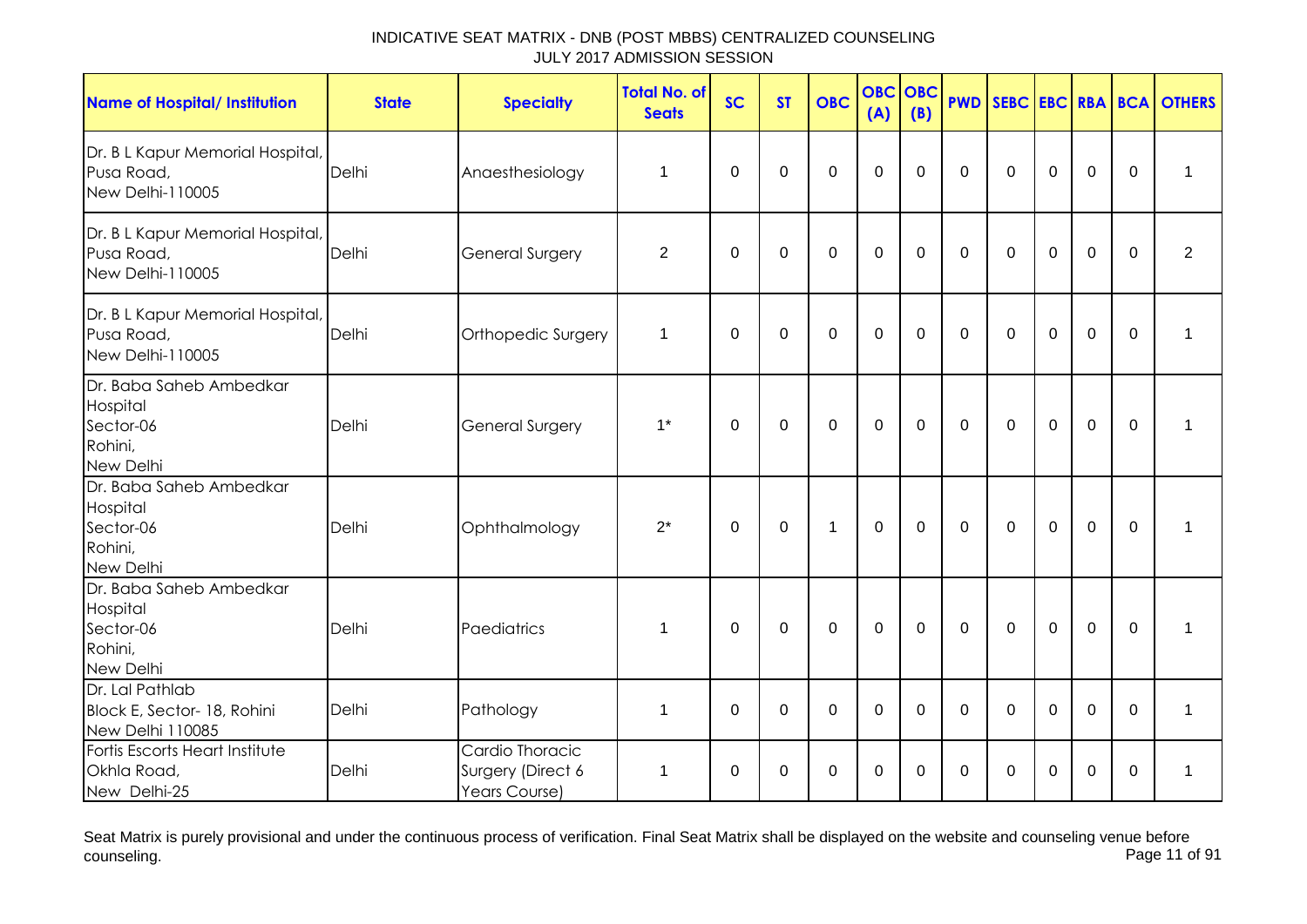| <b>Name of Hospital/ Institution</b>                                                       | <b>State</b> | <b>Specialty</b>             | <b>Total No. of</b><br><b>Seats</b> | <b>SC</b>   | <b>ST</b>   | <b>OBC</b>     | <b>OBC</b><br>(A) | <b>OBC</b><br>(B) | <b>PWD</b> |                |                |             |             | SEBC EBC RBA BCA OTHERS |
|--------------------------------------------------------------------------------------------|--------------|------------------------------|-------------------------------------|-------------|-------------|----------------|-------------------|-------------------|------------|----------------|----------------|-------------|-------------|-------------------------|
| Fortis Hospital<br>A- Block, Shalimar Bagh,<br>Delhi- 110088                               | Delhi        | Obstetrics and<br>Gynecology | 1                                   | $\Omega$    | $\Omega$    | $\Omega$       | $\Omega$          | 0                 | $\Omega$   | $\Omega$       | $\Omega$       | $\Omega$    | $\Omega$    | 1                       |
| Fortis Hospital<br>A- Block, Shalimar Bagh,<br>Delhi- 110088                               | Delhi        | Orthopedic Surgery           | 1                                   | $\Omega$    | $\Omega$    | $\overline{0}$ | $\mathbf 0$       | $\Omega$          | $\Omega$   | $\overline{0}$ | $\overline{0}$ | $\Omega$    | $\Omega$    | 1                       |
| Indian Spinal Injuries Centre<br>Sector C, Vasant Kunj,<br>New Delhi - 110070              | Delhi        | Orthopedic Surgery           | $2^*$                               | $\Omega$    | $\Omega$    | $\Omega$       | $\overline{0}$    | $\Omega$          | $\Omega$   | $\Omega$       | $\Omega$       | $\Omega$    | $\Omega$    | $\overline{2}$          |
| Indraprastha Apollo Hospital<br>Delhi Mathura Road,<br>Sarita Vihar,<br>New Delhi - 110076 | Delhi        | Anaesthesiology              | $3^*$                               | $\mathbf 0$ | $\Omega$    | $\Omega$       | $\Omega$          | $\Omega$          | $\Omega$   | $\Omega$       | $\Omega$       | $\Omega$    | $\Omega$    | 3                       |
| Indraprastha Apollo Hospital<br>Delhi Mathura Road,<br>Sarita Vihar,<br>New Delhi - 110076 | Delhi        | Emergency<br>Medicine        | 3                                   | $\Omega$    | $\Omega$    | $\mathbf 0$    | $\mathbf 0$       | $\Omega$          | $\Omega$   | $\Omega$       | $\mathbf 0$    | $\mathbf 0$ | $\Omega$    | 3                       |
| Indraprastha Apollo Hospital<br>Delhi Mathura Road,<br>Sarita Vihar,<br>New Delhi - 110076 | Delhi        | Paediatrics                  | $1^*$                               | 0           | 0           | 0              | 0                 | 0                 | $\Omega$   | 0              | 0              | 0           | $\mathbf 0$ | 1                       |
| Indraprastha Apollo Hospitals<br>Sarita Vihar,<br>New Delhi - 110076                       | Delhi        | <b>Respiratory Diseases</b>  | 1                                   | $\mathbf 0$ | $\mathbf 0$ | $\mathbf 0$    | $\mathbf 0$       | $\mathbf 0$       | $\Omega$   | $\mathbf 0$    | $\mathbf 0$    | $\mathbf 0$ | $\Omega$    | 1                       |
| Jaipur Golden Hospital<br>2, Institutional Area, Sector 3,<br>Rohini,<br>New Delhi-110085  | Delhi        | <b>Respiratory Diseases</b>  | 1                                   | $\Omega$    | $\mathbf 0$ | $\mathbf 0$    | $\mathbf 0$       | $\Omega$          | $\Omega$   | $\mathbf 0$    | $\mathbf 0$    | $\mathbf 0$ | $\Omega$    | 1                       |
| Jaipur Golden Hospital<br>2, Institutional Area, Sector 3,<br>Rohini,<br>New Delhi-85      | Delhi        | Anaesthesiology              | 2                                   | 0           | 0           | 0              | $\mathbf 0$       | $\Omega$          | $\Omega$   | 0              | 0              | 0           | 0           | $\overline{2}$          |

Seat Matrix is purely provisional and under the continuous process of verification. Final Seat Matrix shall be displayed on the website and counseling venue before<br>Page 12 of 91 counseling. Page 12 of 91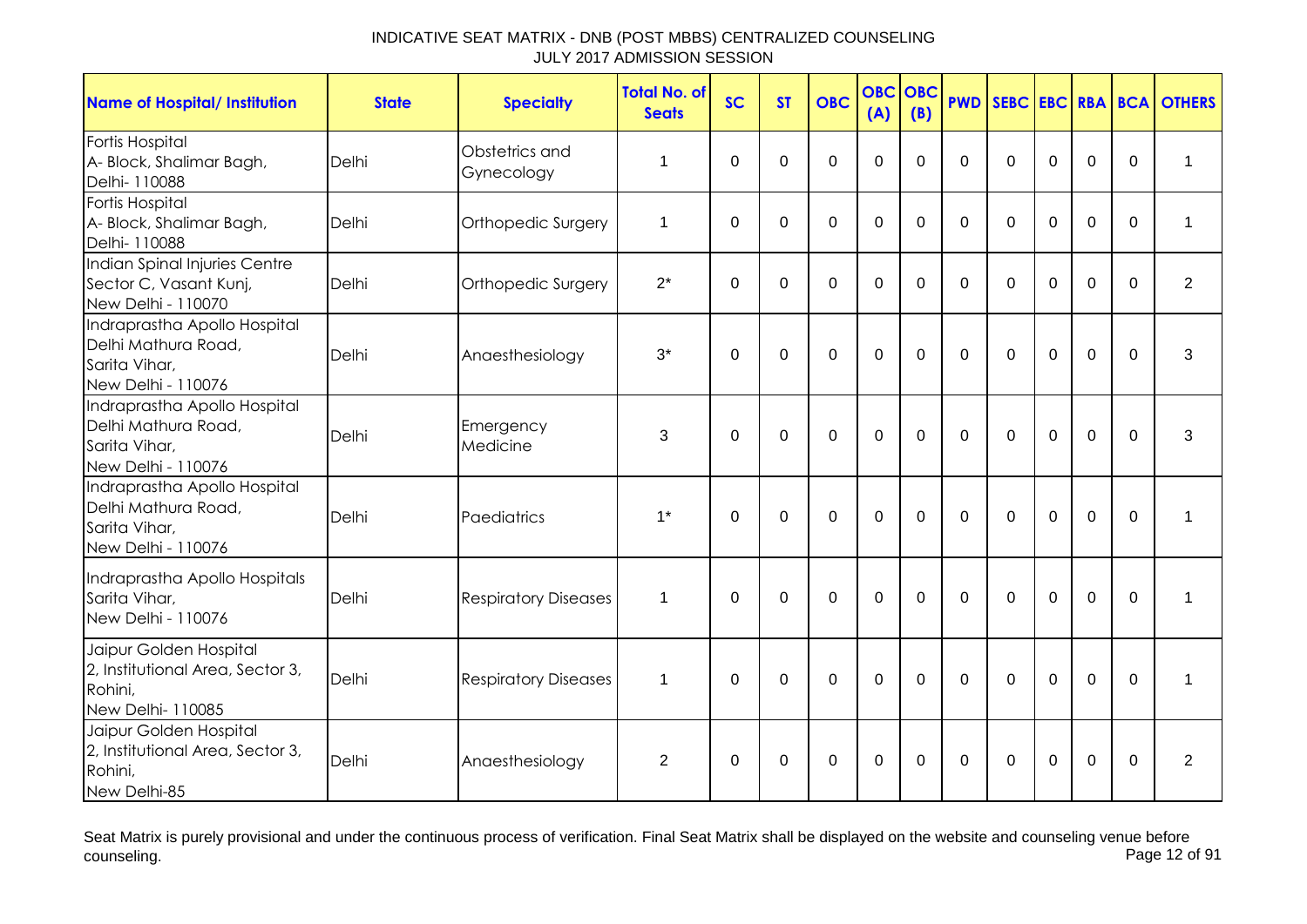| <b>Name of Hospital/ Institution</b>                                                      | <b>State</b> | <b>Specialty</b>             | <b>Total No. of</b><br><b>Seats</b> | <b>SC</b>   | <b>ST</b>   | <b>OBC</b>  | <b>OBC</b><br>(A) | <b>OBC</b><br>(B) | <b>PWD</b>   |             |             |                |             | SEBC EBC RBA BCA OTHERS |
|-------------------------------------------------------------------------------------------|--------------|------------------------------|-------------------------------------|-------------|-------------|-------------|-------------------|-------------------|--------------|-------------|-------------|----------------|-------------|-------------------------|
| Jaipur Golden Hospital<br>2, Institutional Area, Sector 3,<br>Rohini,<br>New Delhi-85     | Delhi        | <b>ENT</b>                   | 1                                   | $\Omega$    | $\Omega$    | $\Omega$    | $\Omega$          | 0                 | $\mathbf{0}$ | $\Omega$    | $\Omega$    | $\mathbf 0$    | $\Omega$    | 1                       |
| Jaipur Golden Hospital<br>2, Institutional Area, Sector 3,<br>Rohini,<br>New Delhi-85     | Delhi        | <b>General Medicine</b>      | $1^*$                               | $\mathbf 0$ | $\mathbf 0$ | $\mathbf 0$ | $\mathbf 0$       | 0                 | $\Omega$     | $\Omega$    | $\mathbf 0$ | 0              | $\Omega$    | 1                       |
| Jaipur Golden Hospital<br>2, Institutional Area, Sector 3,<br>Rohini,<br>New Delhi-85     | Delhi        | <b>General Surgery</b>       | 3                                   | $\mathbf 0$ | $\mathbf 0$ | $\mathbf 0$ | $\mathbf 0$       | 0                 | $\mathbf 0$  | $\mathbf 0$ | $\mathbf 0$ | $\overline{0}$ | $\mathbf 0$ | 3                       |
| Jaipur Golden Hospital<br>2, Institutional Area, Sector 3,<br>Rohini,<br>New Delhi-85     | Delhi        | Paediatrics                  | $\overline{2}$                      | $\Omega$    | $\mathbf 0$ | $\mathbf 0$ | $\mathbf 0$       | $\Omega$          | $\Omega$     | $\Omega$    | $\mathbf 0$ | $\overline{0}$ | $\Omega$    | $\overline{2}$          |
| Maharaja Agarsen Hospital<br>Rohtak Road, West Punjabi<br><b>Bagh</b><br>New Delhi-110026 | Delhi        | <b>Family Medicine</b>       | 4                                   | $\Omega$    | $\Omega$    | $\mathbf 0$ | $\mathbf 0$       | $\Omega$          | $\Omega$     | $\Omega$    | $\Omega$    | $\overline{0}$ | $\Omega$    | 4                       |
| Maharaja Agarsen Hospital<br>Rohtak Road, West Punjabi<br><b>Bagh</b><br>New Delhi-110026 | Delhi        | <b>General Medicine</b>      | $\overline{4}$                      | $\Omega$    | $\mathbf 0$ | $\mathbf 0$ | $\mathbf 0$       | $\Omega$          | $\mathbf 0$  | $\mathbf 0$ | $\mathbf 0$ | $\overline{0}$ | $\Omega$    | 4                       |
| Maharaja Agarsen Hospital<br>Rohtak Road, West Punjabi<br><b>Bagh</b><br>New Delhi-110026 | Delhi        | <b>General Surgery</b>       | $\overline{2}$                      | $\mathbf 0$ | $\mathbf 0$ | $\mathbf 0$ | $\mathbf 0$       | $\overline{0}$    | $\mathbf 0$  | $\mathbf 0$ | $\mathbf 0$ | $\overline{0}$ | $\mathbf 0$ | $\overline{2}$          |
| Maharaja Agarsen Hospital<br>Rohtak Road, West Punjabi<br><b>Bagh</b><br>New Delhi-110026 | Delhi        | Obstetrics and<br>Gynecology | 2                                   | $\Omega$    | $\Omega$    | $\mathbf 0$ | $\mathbf 0$       | 0                 | $\mathbf{0}$ | $\Omega$    | $\Omega$    | 0              | $\Omega$    | 2                       |

Seat Matrix is purely provisional and under the continuous process of verification. Final Seat Matrix shall be displayed on the website and counseling venue before<br>Page 13 of 91 counseling. Page 13 of 91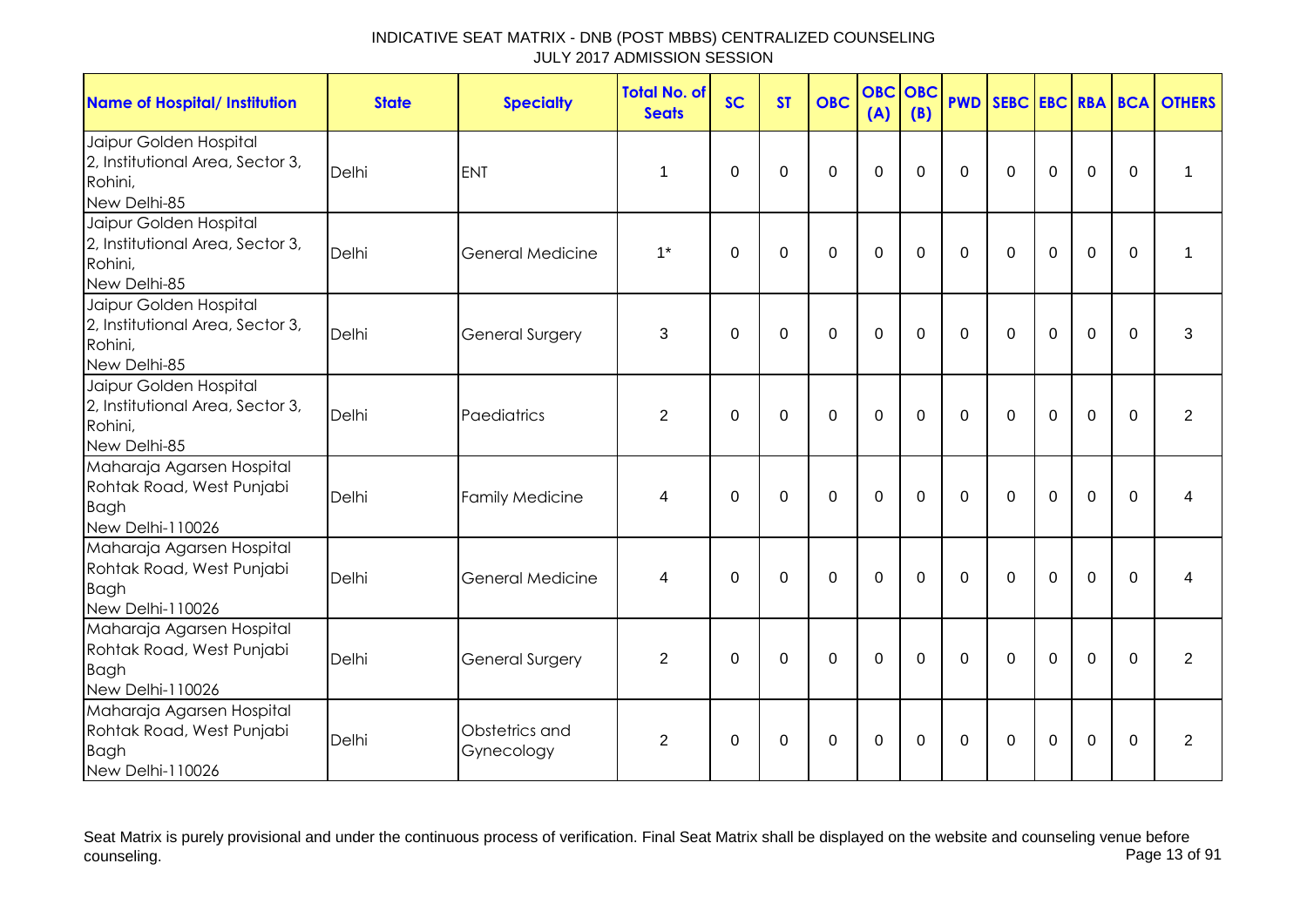| <b>Name of Hospital/ Institution</b>                                                                                                                                                                                                        | <b>State</b> | <b>Specialty</b>             | <b>Total No. of</b><br><b>Seats</b> | <b>SC</b> | <b>ST</b> | <b>OBC</b>  | <b>OBC OBC</b><br>(A) | (B)      |              |          |             |                |          | <b>PWD SEBC EBC RBA BCA OTHERS</b> |
|---------------------------------------------------------------------------------------------------------------------------------------------------------------------------------------------------------------------------------------------|--------------|------------------------------|-------------------------------------|-----------|-----------|-------------|-----------------------|----------|--------------|----------|-------------|----------------|----------|------------------------------------|
| Maharaja Agarsen Hospital<br>Rohtak Road, West Punjabi<br><b>Bagh</b><br>New Delhi-110026                                                                                                                                                   | Delhi        | Orthopedic Surgery           | $\mathbf 1$                         | $\Omega$  | $\Omega$  | $\Omega$    | $\Omega$              | $\Omega$ | $\Omega$     | $\Omega$ | $\Omega$    | $\Omega$       | $\Omega$ | 1                                  |
| Maharaja Agarsen Hospital<br>Rohtak Road, West Punjabi<br><b>Bagh</b><br>New Delhi-110026                                                                                                                                                   | Delhi        | Paediatrics                  | 3                                   | $\Omega$  | $\Omega$  | $\Omega$    | $\mathbf 0$           | $\Omega$ | $\Omega$     | $\Omega$ | $\Omega$    | $\mathbf 0$    | $\Omega$ | 3                                  |
| Mata Chanan Devi Hospital<br>C-1 Janakpuri,<br>New Delhi - 58                                                                                                                                                                               | Delhi        | Anaesthesiology              | $\overline{2}$                      | $\Omega$  | $\Omega$  | $\mathbf 0$ | $\mathbf 0$           | $\Omega$ | $\mathbf{0}$ | $\Omega$ | $\Omega$    | $\mathbf 0$    | $\Omega$ | $\overline{2}$                     |
| Mata Chanan Devi Hospital<br>C-1 Janakpuri,<br>New Delhi - 58                                                                                                                                                                               | Delhi        | Obstetrics and<br>Gynecology | $\overline{2}$                      | 0         | 0         | $\mathbf 0$ | $\mathbf 0$           | $\Omega$ | $\mathbf{0}$ | $\Omega$ | $\Omega$    | $\mathbf 0$    | $\Omega$ | $\overline{2}$                     |
| Mata Chanan Devi Hospital<br>C-1 Janakpuri,<br>New Delhi - 58                                                                                                                                                                               | Delhi        | Paediatrics                  | $\overline{2}$                      | 0         | 0         | $\Omega$    | 0                     | $\Omega$ | $\mathbf{0}$ | $\Omega$ | $\Omega$    | $\Omega$       | $\Omega$ | $\overline{2}$                     |
| Mata Chanan Devi Hospital<br>C-1 Janakpuri,<br>New Delhi - 58                                                                                                                                                                               | Delhi        | Radio Diagnosis              | 1                                   | $\Omega$  | $\Omega$  | $\Omega$    | $\mathbf 0$           | 0        | $\Omega$     | $\Omega$ | $\Omega$    | $\mathbf 0$    | $\Omega$ | 1                                  |
| <b>Max Smart Super Specialty</b><br>Hospital<br>(Formerly-Saket City Hospital)<br>(A unit of Gujarmal Modi<br>Hospital & Research Centre for<br><b>Medical Sciences)</b><br>Mandir Marg, Press Enclave<br>Marg,<br>Saket, New Delhi- 110017 | Delhi        | Anaesthesiology              | $\mathbf 1$                         | $\Omega$  | $\Omega$  | $\Omega$    | $\mathbf 0$           | $\Omega$ | $\mathbf{0}$ | $\Omega$ | $\mathbf 0$ | $\overline{0}$ | $\Omega$ | 1                                  |

Seat Matrix is purely provisional and under the continuous process of verification. Final Seat Matrix shall be displayed on the website and counseling venue before<br>Page 14 of 91 counseling. Page 14 of 91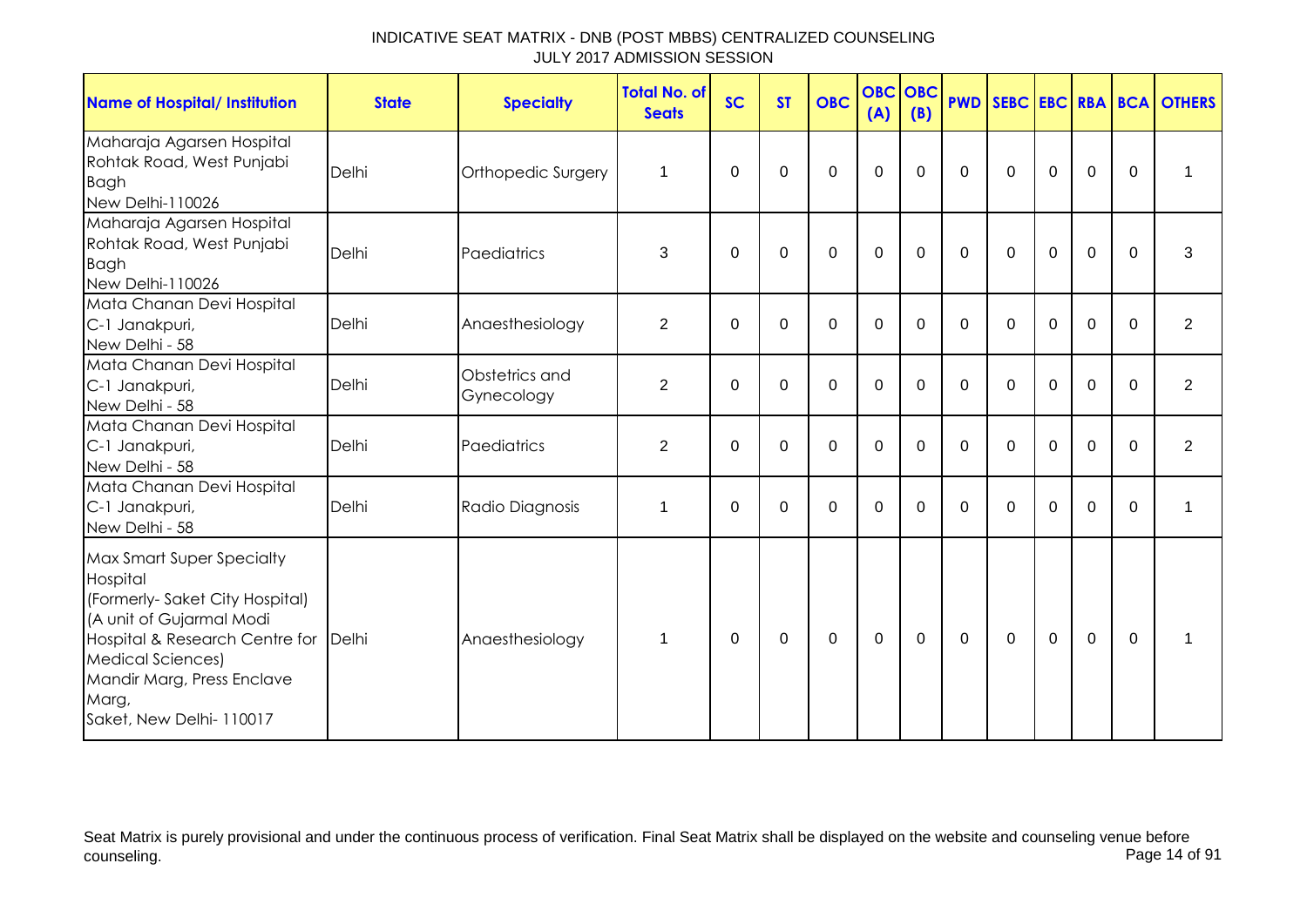| INDICATIVE SEAT MATRIX - DNB (POST MBBS) CENTRALIZED COUNSELING |  |
|-----------------------------------------------------------------|--|
| JULY 2017 ADMISSION SESSION                                     |  |

| <b>Name of Hospital/ Institution</b>                                                                                                                                                                                                      | <b>State</b> | <b>Specialty</b>                                      | <b>Total No. of</b><br><b>Seats</b> | <b>SC</b>   | <b>ST</b>   | <b>OBC</b>   | <b>OBC OBC</b><br>(A) | (B)         |             |             |             |                |             | <b>PWD SEBC EBC RBA BCA OTHERS</b> |
|-------------------------------------------------------------------------------------------------------------------------------------------------------------------------------------------------------------------------------------------|--------------|-------------------------------------------------------|-------------------------------------|-------------|-------------|--------------|-----------------------|-------------|-------------|-------------|-------------|----------------|-------------|------------------------------------|
| Max Smart Super Specialty<br>Hospital<br>(Formerly-Saket City Hospital)<br>(A unit of Gujarmal Modi<br>Hospital & Research Centre for Delhi<br><b>Medical Sciences)</b><br>Mandir Marg, Press Enclave<br>Marg,<br>Saket, New Delhi-110017 |              | Obstetrics and<br>Gynecology                          | 1                                   | $\Omega$    | 0           | $\mathbf 0$  | $\mathbf 0$           | 0           | $\mathbf 0$ | $\mathbf 0$ | $\mathbf 0$ | $\mathbf 0$    | $\Omega$    |                                    |
| Max Super Specialty Hospital<br>(A unit of Balaji Medical &<br>Diagnostic Research Centre)<br>108A, Opp Sanchar<br>Apartments,<br>IP Extension, Patparganj,<br>New Delhi-110092<br>Delhi                                                  | Delhi        | Paediatrics                                           | 1                                   | $\Omega$    | $\mathbf 0$ | $\mathbf{0}$ | $\mathbf{0}$          | $\mathbf 0$ | $\Omega$    | $\Omega$    | $\mathbf 0$ | $\overline{0}$ | $\Omega$    |                                    |
| Max Super Specialty Hospital<br>1, Press Enclave Road,<br>Saket,<br>New Delhi-110017                                                                                                                                                      | Delhi        | Cardio Thoracic<br>Surgery (Direct 6<br>Years Course) | $2^*$                               | $\mathbf 0$ | $\mathbf 0$ | $\mathbf 0$  | $\mathbf{0}$          | $\mathbf 0$ | $\mathbf 0$ | $\mathbf 0$ | $\mathbf 0$ | $\overline{0}$ | $\mathbf 0$ | $\overline{2}$                     |
| Max Super Specialty Hospital<br>1, Press Enclave Road,<br>Saket,<br>New Delhi-110017                                                                                                                                                      | Delhi        | Emergency<br>Medicine                                 | 3                                   | $\Omega$    | $\Omega$    | $\Omega$     | $\Omega$              | $\Omega$    | $\Omega$    | $\Omega$    | $\Omega$    | $\Omega$       | $\Omega$    | 3                                  |
| Max Super Specialty Hospital<br>1, Press Enclave Road,<br>Saket,<br>New Delhi-110017                                                                                                                                                      | Delhi        | <b>General Medicine</b>                               | 3                                   | $\Omega$    | $\Omega$    | $\mathbf 0$  | $\mathbf 0$           | $\Omega$    | $\Omega$    | $\Omega$    | $\Omega$    | $\overline{0}$ | $\Omega$    | 3                                  |

Seat Matrix is purely provisional and under the continuous process of verification. Final Seat Matrix shall be displayed on the website and counseling venue before counseling. Page 15 of 91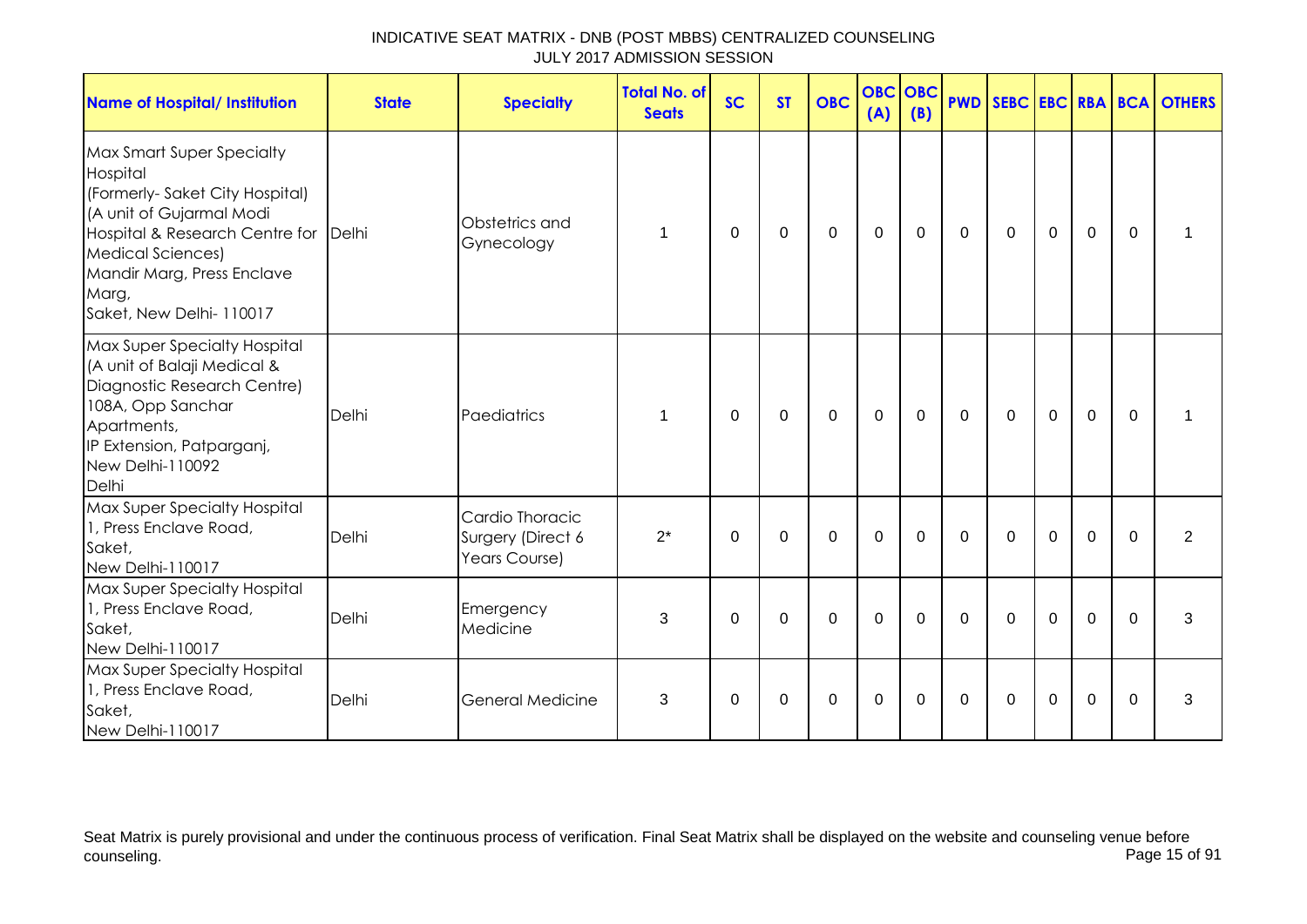| <b>Name of Hospital/ Institution</b>                                                                                                                                                  | <b>State</b> | <b>Specialty</b>            | <b>Total No. of</b><br><b>Seats</b> | <b>SC</b>   | <b>ST</b>    | <b>OBC</b>     | <b>OBC OBC</b><br>(A) | (B)            | <b>PWD</b>  |             |                |                |              | SEBC EBC RBA BCA OTHERS |
|---------------------------------------------------------------------------------------------------------------------------------------------------------------------------------------|--------------|-----------------------------|-------------------------------------|-------------|--------------|----------------|-----------------------|----------------|-------------|-------------|----------------|----------------|--------------|-------------------------|
| <b>Max Super Specialty Hospital</b><br>1, Press Enclave Road,<br>Saket,<br>New Delhi-110017                                                                                           | Delhi        | Orthopedic Surgery          | 1                                   | $\Omega$    | 0            | $\mathbf 0$    | $\mathbf 0$           | $\Omega$       | $\Omega$    | $\Omega$    | $\mathbf 0$    | $\mathbf 0$    | $\Omega$     | $\mathbf 1$             |
| Max Super Specialty Hospital<br>1, Press Enclave Road,<br>Saket,<br>New Delhi-110017                                                                                                  | Delhi        | Paediatrics                 | $\mathbf{1}$                        | 0           | $\Omega$     | $\mathbf 0$    | $\mathbf 0$           | $\mathbf 0$    | $\Omega$    | $\mathbf 0$ | $\mathbf 0$    | $\mathbf 0$    | $\mathbf 0$  | 1                       |
| Max Super Specialty Hospital<br>1, Press Enclave Road,<br>Saket,<br>New Delhi-110017                                                                                                  | Delhi        | Radio Therapy               | $2^*$                               | $\mathbf 0$ | $\Omega$     | $\mathbf 0$    | $\mathbf 0$           | $\mathbf 0$    | $\Omega$    | $\mathbf 0$ | $\mathbf 0$    | $\mathbf 0$    | $\Omega$     | $\overline{2}$          |
| Max Super Specialty Hospital<br>FC-50, C and D Block<br>Shalimar Bagh<br>New Delhi-110088                                                                                             | Delhi        | Emergency<br>Medicine       | $\overline{2}$                      | $\mathbf 0$ | $\mathbf 0$  | $\overline{0}$ | $\mathbf 0$           | $\overline{0}$ | $\mathbf 0$ | $\mathbf 0$ | $\overline{0}$ | $\overline{0}$ | $\mathbf 0$  | $\overline{2}$          |
| National Institute of<br><b>Tuberculosis and Respiratory</b><br><b>Diseases</b><br>(Formerly Known as L.R.S. Instt.<br>of T.B. & Allied Scs)<br>Sri Aurobindo Marg,<br>New Delhi - 30 | Delhi        | <b>Respiratory Diseases</b> | $\mathbf 1$                         | $\Omega$    | $\mathbf{1}$ | $\mathbf 0$    | $\mathbf{0}$          | $\mathbf 0$    | $\Omega$    | $\mathbf 0$ | $\overline{0}$ | $\overline{0}$ | $\Omega$     | $\mathbf{0}$            |
| Sant Parmanand Hospital<br>18 Shamnath Marg,<br>Civil Lines,<br>New Delhi-54                                                                                                          | Delhi        | Orthopedic Surgery          | $1^*$                               | $\Omega$    | 0            | $\mathbf 0$    | $\mathbf 0$           | $\Omega$       | $\Omega$    | $\Omega$    | $\Omega$       | $\mathbf 0$    | $\mathbf{0}$ | $\mathbf 1$             |
| Shri Balaji Action Medical<br>Institute,<br>FC-34, A-4,<br>Paschim Vihar,<br>New Delhi - 110063                                                                                       | Delhi        | General Medicine            | 3                                   | 0           | 0            | 0              | $\mathbf 0$           | 0              | $\mathbf 0$ | 0           | $\pmb{0}$      | 0              | $\mathbf 0$  | 3                       |

Seat Matrix is purely provisional and under the continuous process of verification. Final Seat Matrix shall be displayed on the website and counseling venue before<br>Page 16 of 91 counseling. Page 16 of 91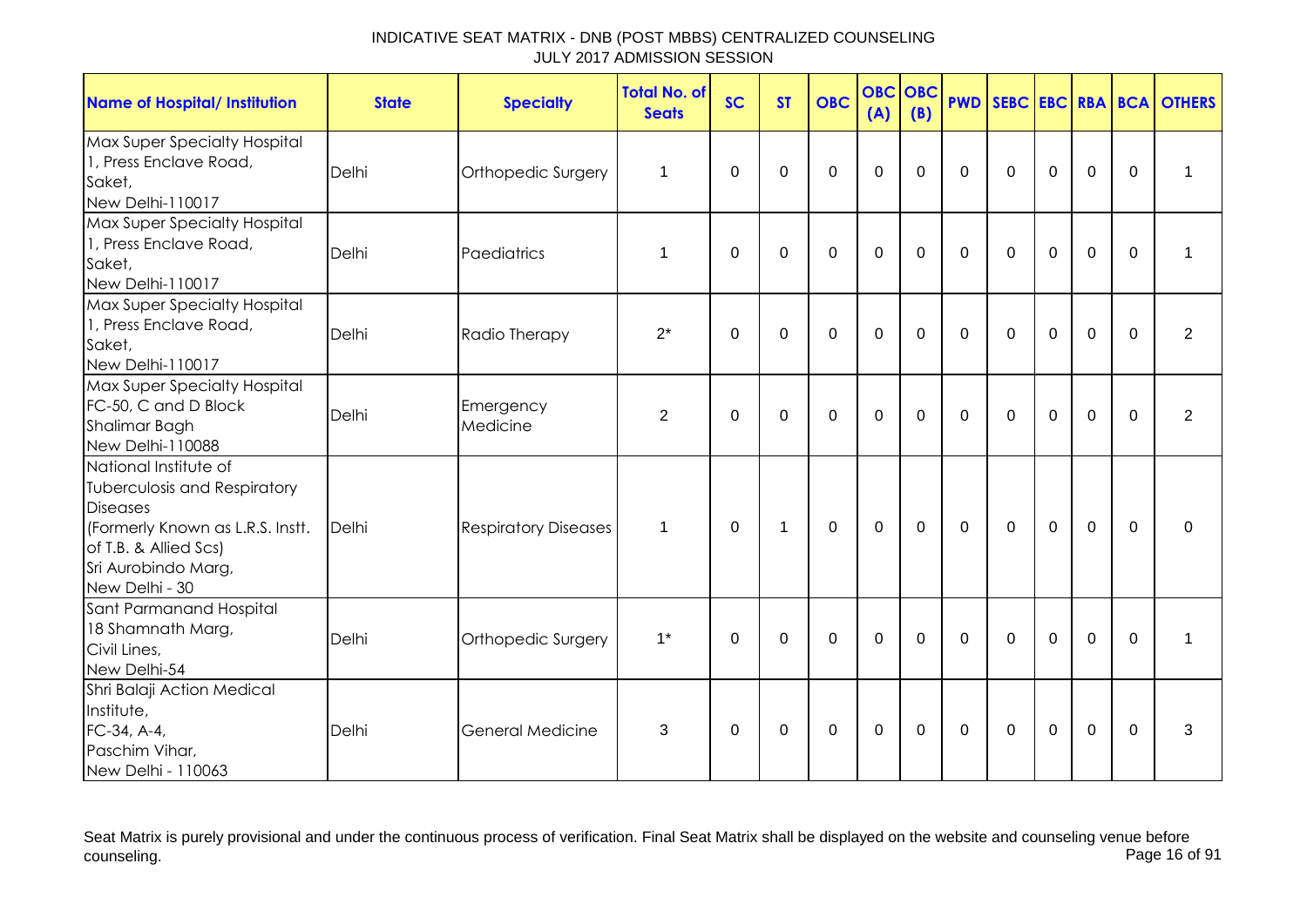| <b>Name of Hospital/ Institution</b>                                                            | <b>State</b> | <b>Specialty</b>                                 | <b>Total No. of</b><br><b>Seats</b> | <b>SC</b>    | <b>ST</b>   | <b>OBC</b>   | <b>OBC</b><br>(A) | OBC<br>(B) | <b>PWD</b>   |              |             |                |             | <b>SEBC EBC RBA BCA OTHERS</b> |
|-------------------------------------------------------------------------------------------------|--------------|--------------------------------------------------|-------------------------------------|--------------|-------------|--------------|-------------------|------------|--------------|--------------|-------------|----------------|-------------|--------------------------------|
| Shri Balaji Action Medical<br>Institute,<br>FC-34, A-4,<br>Paschim Vihar,<br>New Delhi - 110063 | Delhi        | Immunohematolog<br>v and Transfusion<br>Medicine | $\mathbf{1}$                        | 0            | 0           | 0            | 0                 | 0          | 0            | 0            | $\mathbf 0$ | $\mathbf 0$    | $\Omega$    | 1                              |
| <b>Shroff Eye Centre</b><br>A-9, Kailash Colony,<br>New Delhi-110048                            | Delhi        | Ophthalmology                                    | $\overline{2}$                      | $\mathbf 0$  | $\mathbf 0$ | $\mathbf 0$  | $\mathbf 0$       | $\Omega$   | $\mathbf 0$  | $\mathbf 0$  | $\mathbf 0$ | 0              | $\mathbf 0$ | $\overline{c}$                 |
| Sir Ganga Ram Hospital<br>Rajinder Nagar,<br>New Delhi-60                                       | Delhi        | Anaesthesiology                                  | 4                                   | 0            | 0           | 0            | $\mathbf 0$       | 0          | $\Omega$     | $\Omega$     | 0           | 0              | $\Omega$    | 4                              |
| Sir Ganga Ram Hospital<br>Rajinder Nagar,<br>New Delhi-60                                       | Delhi        | General Medicine                                 | 3                                   | $\mathbf{0}$ | $\mathbf 0$ | $\mathbf{0}$ | $\mathbf 0$       | $\Omega$   | $\Omega$     | $\Omega$     | $\Omega$    | $\overline{0}$ | $\Omega$    | 3                              |
| Sir Ganga Ram Hospital<br>Rajinder Nagar,<br>New Delhi-60                                       | Delhi        | <b>General Surgery</b>                           | 3                                   | $\mathbf 0$  | $\mathbf 0$ | 0            | $\mathbf 0$       | $\Omega$   | $\Omega$     | $\Omega$     | $\mathbf 0$ | $\mathbf 0$    | $\Omega$    | 3                              |
| Sir Ganga Ram Hospital<br>Rajinder Nagar,<br>New Delhi-60                                       | Delhi        | Obstetrics and<br>Gynecology                     | $\overline{2}$                      | $\mathbf{0}$ | 0           | $\mathbf 0$  | $\mathbf 0$       | $\Omega$   | $\Omega$     | $\mathbf{0}$ | $\Omega$    | $\mathbf 0$    | $\Omega$    | $\overline{2}$                 |
| Sir Ganga Ram Hospital<br>Rajinder Nagar,<br>New Delhi-60                                       | Delhi        | Ophthalmology                                    | 1                                   | $\Omega$     | $\Omega$    | $\mathbf 0$  | $\mathbf 0$       | $\Omega$   | $\Omega$     | $\Omega$     | $\Omega$    | 0              | $\Omega$    | 1                              |
| Sir Ganga Ram Hospital<br>Rajinder Nagar,<br>New Delhi-60                                       | Delhi        | Paediatrics                                      | 2                                   | $\mathbf{0}$ | $\Omega$    | $\mathbf 0$  | $\mathbf 0$       | 0          | $\Omega$     | $\Omega$     | $\Omega$    | $\Omega$       | $\Omega$    | $\overline{2}$                 |
| Sir Ganga Ram Hospital<br>Rajinder Nagar,<br>New Delhi-60                                       | Delhi        | Pathology                                        | $\overline{2}$                      | 0            | $\mathbf 0$ | $\mathbf 0$  | $\mathbf 0$       | $\Omega$   | $\mathbf{0}$ | $\mathbf{0}$ | $\mathbf 0$ | $\mathbf 0$    | $\Omega$    | $\overline{2}$                 |
| St. Stephen's Hospital,<br>Tees Hazari,<br>New Delhi-7                                          | Delhi        | Anaesthesiology                                  | $\mathbf 1$                         | 0            | 0           | 0            | 0                 | 0          | 0            | 0            | 0           | 0              | 0           | 1                              |

Seat Matrix is purely provisional and under the continuous process of verification. Final Seat Matrix shall be displayed on the website and counseling venue before<br>Page 17 of 91 counseling. Page 17 of 91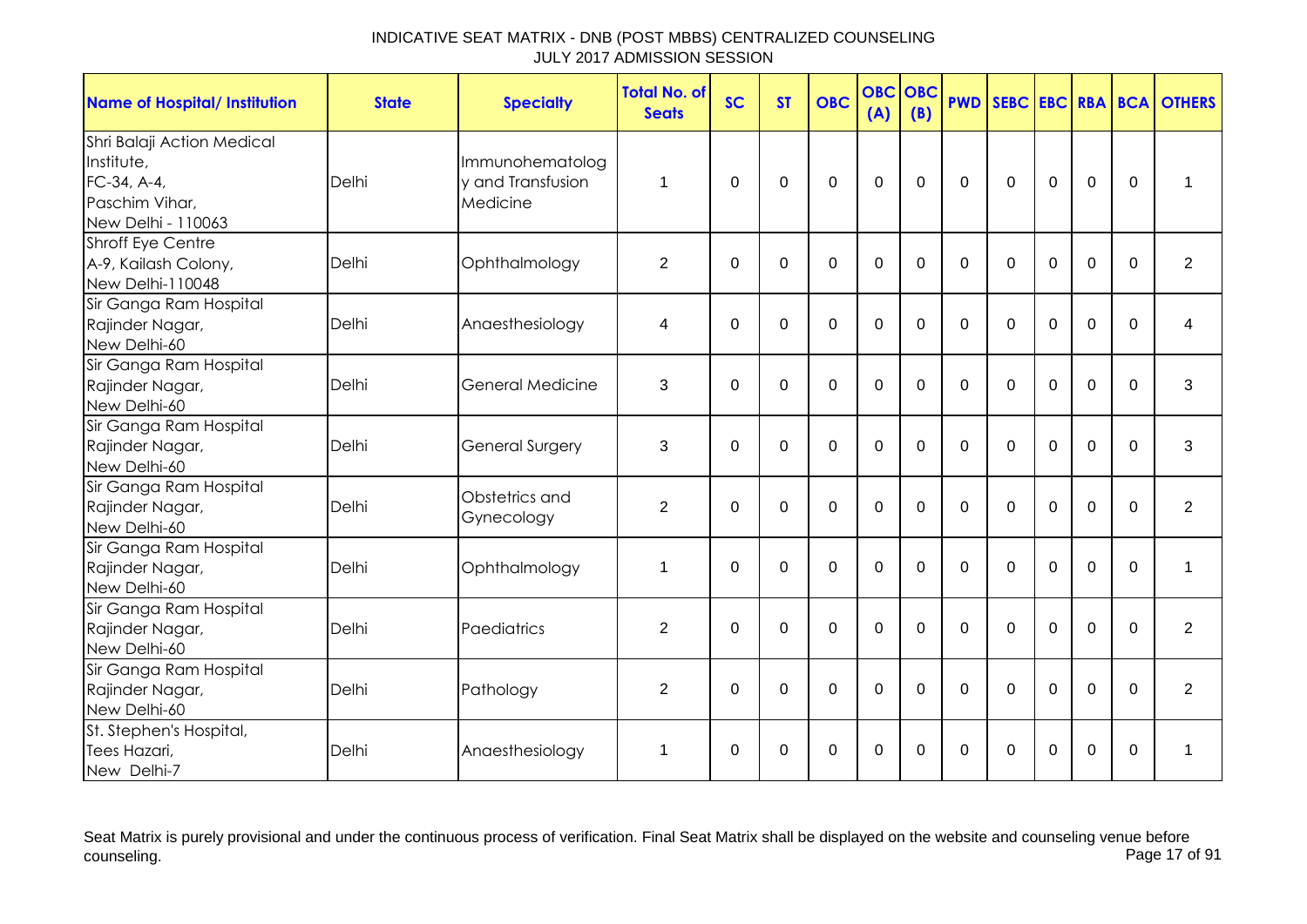| <b>Name of Hospital/ Institution</b>                | <b>State</b> | <b>Specialty</b>        | <b>Total No. of</b><br><b>Seats</b> | <b>SC</b>   | <b>ST</b>   | <b>OBC</b>   | <b>OBC</b><br>(A) | OBC<br>(B)     | <b>PWD</b>   |              |             |                |             | <b>SEBC EBC RBA BCA OTHERS</b> |
|-----------------------------------------------------|--------------|-------------------------|-------------------------------------|-------------|-------------|--------------|-------------------|----------------|--------------|--------------|-------------|----------------|-------------|--------------------------------|
| St. Stephen's Hospital,                             |              |                         | $4^*$                               | $\mathbf 0$ | 0           | 0            | $\mathbf 0$       | $\Omega$       | $\Omega$     | $\Omega$     | $\Omega$    | 0              | $\Omega$    | 4                              |
| Tees Hazari,<br>New Delhi-7                         | Delhi        | <b>Family Medicine</b>  |                                     |             |             |              |                   |                |              |              |             |                |             |                                |
| St. Stephen's Hospital,                             |              |                         |                                     |             |             |              |                   |                |              |              |             |                |             |                                |
| Tees Hazari,                                        | Delhi        | Ophthalmology           | 1                                   | $\mathbf 0$ | $\mathbf 0$ | 0            | $\mathbf 0$       | $\overline{0}$ | $\mathbf 0$  | $\mathbf 0$  | $\mathbf 0$ | $\mathbf 0$    | $\mathbf 0$ | $\mathbf{1}$                   |
| New Delhi-7                                         |              |                         |                                     |             |             |              |                   |                |              |              |             |                |             |                                |
| St. Stephen's Hospital,                             |              |                         |                                     |             |             |              |                   |                |              |              |             |                |             |                                |
| Tees Hazari,                                        | Delhi        | Orthopedic Surgery      | $\overline{2}$                      | $\mathbf 0$ | $\mathbf 0$ | 0            | $\mathbf 0$       | $\Omega$       | $\Omega$     | $\mathbf 0$  | $\mathbf 0$ | $\mathbf 0$    | $\mathbf 0$ | $\overline{2}$                 |
| New Delhi-7                                         |              |                         |                                     |             |             |              |                   |                |              |              |             |                |             |                                |
| Swami Dayanand Hospital                             |              |                         |                                     |             |             |              |                   |                |              |              |             |                |             |                                |
| Dilshad Garden, Shahdara                            | Delhi        | Anaesthesiology         | 1                                   | $\Omega$    | 0           | $\mathbf 0$  | $\mathbf 0$       | $\Omega$       | $\mathbf{0}$ | $\mathbf{0}$ | $\Omega$    | $\mathbf 0$    | $\Omega$    | 1                              |
| New Delhi-110095                                    |              |                         |                                     |             |             |              |                   |                |              |              |             |                |             |                                |
| Swami Dayanand Hospital                             |              |                         |                                     |             |             |              |                   |                |              |              |             |                |             |                                |
| Dilshad Garden, Shahdara                            | Delhi        | <b>General Medicine</b> | 3                                   | $\mathbf 0$ | $\mathbf 0$ | $\mathbf{1}$ | $\mathbf 0$       | $\Omega$       | $\mathbf 0$  | $\mathbf 0$  | $\mathbf 0$ | $\overline{0}$ | $\Omega$    | $\overline{2}$                 |
| New Delhi-110095                                    |              |                         |                                     |             |             |              |                   |                |              |              |             |                |             |                                |
| Swami Dayanand Hospital                             |              |                         |                                     |             |             |              |                   |                |              |              |             |                |             |                                |
| Dilshad Garden, Shahdara                            | Delhi        | <b>General Surgery</b>  | $\overline{2}$                      | $\mathbf 0$ | $\mathbf 0$ | $\mathbf{1}$ | $\mathbf 0$       | $\Omega$       | $\Omega$     | $\mathbf{0}$ | $\mathbf 0$ | $\mathbf 0$    | $\Omega$    | 1                              |
| New Delhi-110095                                    |              |                         |                                     |             |             |              |                   |                |              |              |             |                |             |                                |
| Swami Dayanand Hospital<br>Dilshad Garden, Shahdara | Delhi        | Obstetrics and          | 3                                   | $\Omega$    | $\Omega$    | 1            | $\Omega$          | $\Omega$       | $\Omega$     | $\mathbf{0}$ | $\Omega$    | $\Omega$       | $\Omega$    | $\overline{2}$                 |
| New Delhi-110095                                    |              | Gynecology              |                                     |             |             |              |                   |                |              |              |             |                |             |                                |
| Swami Dayanand Hospital                             |              |                         |                                     |             |             |              |                   |                |              |              |             |                |             |                                |
| Dilshad Garden, Shahdara                            | Delhi        | Paediatrics             | 3                                   | 0           | 0           | 1            | 0                 | 0              | $\Omega$     | $\Omega$     | $\Omega$    | $\Omega$       | $\Omega$    | $\overline{2}$                 |
| New Delhi-110095                                    |              |                         |                                     |             |             |              |                   |                |              |              |             |                |             |                                |
| Venu Eye Institute                                  |              |                         |                                     |             |             |              |                   |                |              |              |             |                |             |                                |
| 1/31, Institutional Area Phase-II,                  |              |                         |                                     |             |             |              |                   |                |              |              |             |                |             |                                |
| Sheikh Sarai,                                       | Delhi        | Ophthalmology           | $3^*$                               | $\mathbf 0$ | $\mathbf 0$ | $\mathbf 0$  | $\mathbf 0$       | $\overline{0}$ | $\mathbf 0$  | $\mathbf 0$  | $\mathbf 0$ | $\overline{0}$ | $\mathbf 0$ | 3                              |
| New Delhi-110017                                    |              |                         |                                     |             |             |              |                   |                |              |              |             |                |             |                                |
|                                                     |              |                         |                                     |             |             |              |                   |                |              |              |             |                |             |                                |
| Vision Eye Centre                                   |              |                         |                                     |             |             |              |                   |                |              |              |             | 0              |             | 1                              |
| 19, Siri Fort Road,<br>New Delhi - 110049           | Delhi        | Ophthalmology           | 1                                   | 0           | 0           | 0            | 0                 | 0              | 0            | $\Omega$     | 0           |                | $\Omega$    |                                |

Seat Matrix is purely provisional and under the continuous process of verification. Final Seat Matrix shall be displayed on the website and counseling venue before<br>Page 18 of 91 counseling. Page 18 of 91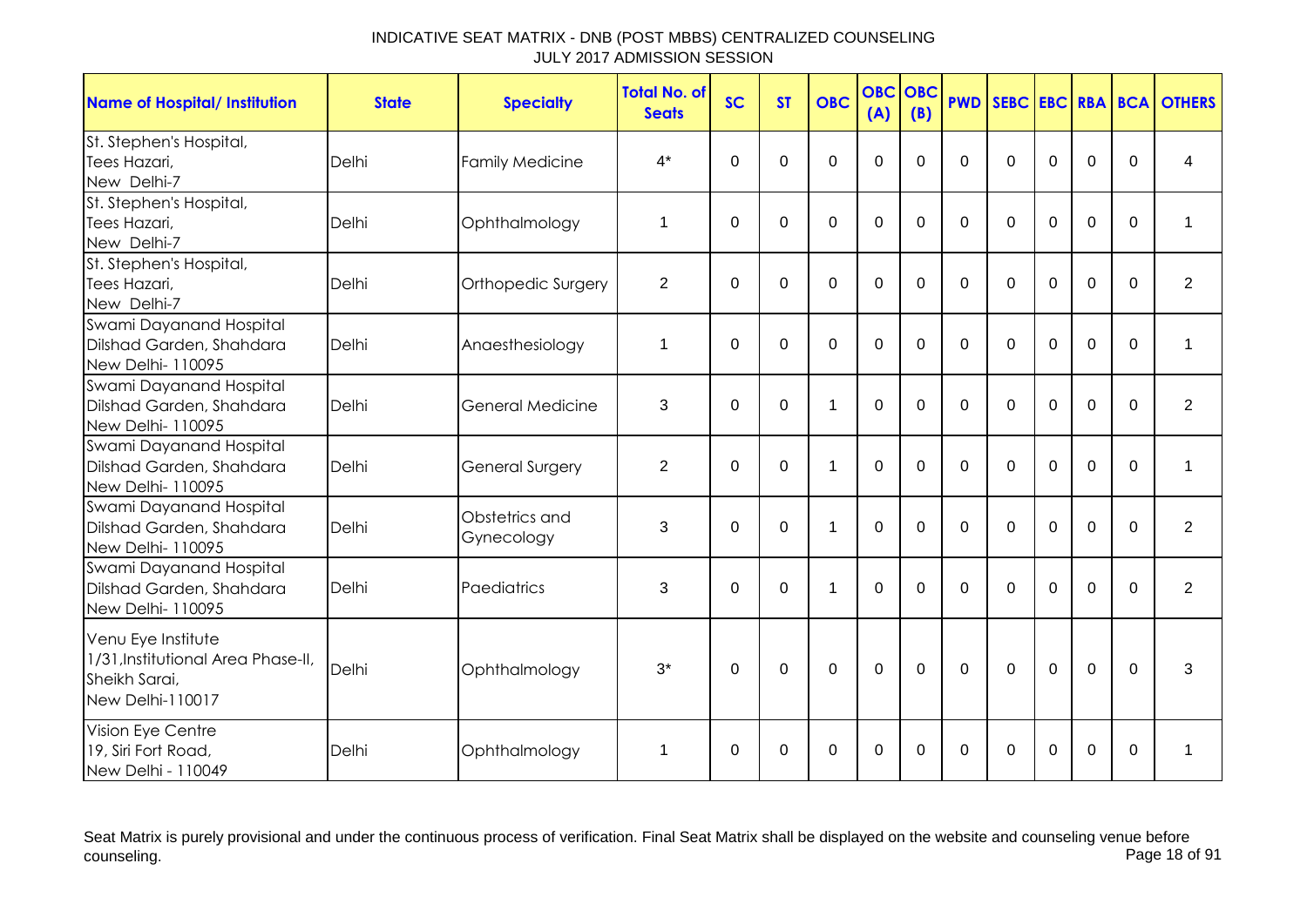| <b>Name of Hospital/ Institution</b>                                                                                       | <b>State</b> | <b>Specialty</b>        | <b>Total No. of</b><br><b>Seats</b> | <b>SC</b> | <b>ST</b>   | <b>OBC</b>   | <b>OBC OBC</b><br>(A) | (B)         |             |              |                |                |             | <b>PWD SEBC EBC RBA BCA OTHERS</b> |
|----------------------------------------------------------------------------------------------------------------------------|--------------|-------------------------|-------------------------------------|-----------|-------------|--------------|-----------------------|-------------|-------------|--------------|----------------|----------------|-------------|------------------------------------|
| Apollo Hospital International<br>Plot No. 1A, GIDC Estate<br>Bhat, District - Gandhi Nagar -<br>382428<br>Gujarat          | Gujarat      | Radio Diagnosis         | $\overline{2}$                      | $\Omega$  | $\Omega$    | 0            | $\mathbf 0$           | 0           | $\mathbf 0$ | 0            | $\mathbf 0$    | $\mathbf 0$    | $\Omega$    | $\overline{2}$                     |
| Drashti Nethralaya<br>Chakalia Road, Near GIDC,<br>Delsar Road,<br>Dahod-389151<br>Gujarat                                 | Gujarat      | Ophthalmology           | $2^*$                               | $\Omega$  | 0           | $\mathbf{0}$ | $\mathbf 0$           | 0           | $\mathbf 0$ | 0            | $\mathbf 0$    | $\mathbf 0$    | $\Omega$    | 2                                  |
| <b>GMERS Medical College &amp;</b><br><b>General Hospital</b><br>Gotri road,<br>Vadodara-390021<br>Gujarat                 | Gujarat      | <b>General Medicine</b> | $\overline{2}$                      | 0         | $\mathbf 0$ | $\mathbf 0$  | $\mathbf 0$           | $\mathbf 0$ | $\mathbf 0$ | $\mathbf 0$  | $\mathbf 0$    | $\overline{0}$ | $\mathbf 0$ | $\overline{2}$                     |
| <b>GMERS Medical College &amp;</b><br><b>General Hospital</b><br>Gotri road,<br>Vadodara-390021<br>Gujarat                 | Gujarat      | Paediatrics             | 3                                   | $\Omega$  | $\Omega$    | $\Omega$     | $\mathbf 0$           | $\Omega$    | $\Omega$    | $\mathbf{0}$ | $\overline{0}$ | $\mathbf 0$    | $\Omega$    | 3                                  |
| <b>GMERS Medical College,</b><br>Nr. Pathikasharam,<br>Civil Hospital Campus,<br>Sector-12, Gandhinagar,<br>Gujarat-382012 | Gujarat      | <b>ENT</b>              | 1                                   | $\Omega$  | 0           | $\Omega$     | $\mathbf 0$           | $\Omega$    | $\mathbf 0$ | 0            | $\mathbf 0$    | $\mathbf 0$    | $\Omega$    | 1                                  |
| <b>GMERS Medical College,</b><br>Nr. Pathikasharam,<br>Civil Hospital Campus,<br>Sector-12, Gandhinagar,<br>Gujarat-382012 | Gujarat      | Ophthalmology           | $\overline{2}$                      | 0         | $\mathbf 1$ | $\mathbf 0$  | $\boldsymbol{0}$      | $\mathbf 0$ | $\mathbf 0$ | $\mathbf 0$  | $\mathbf 0$    | $\mathbf 0$    | $\mathbf 0$ | 1                                  |

Seat Matrix is purely provisional and under the continuous process of verification. Final Seat Matrix shall be displayed on the website and counseling venue before<br>Page 19 of 91 counseling. Page 19 of 91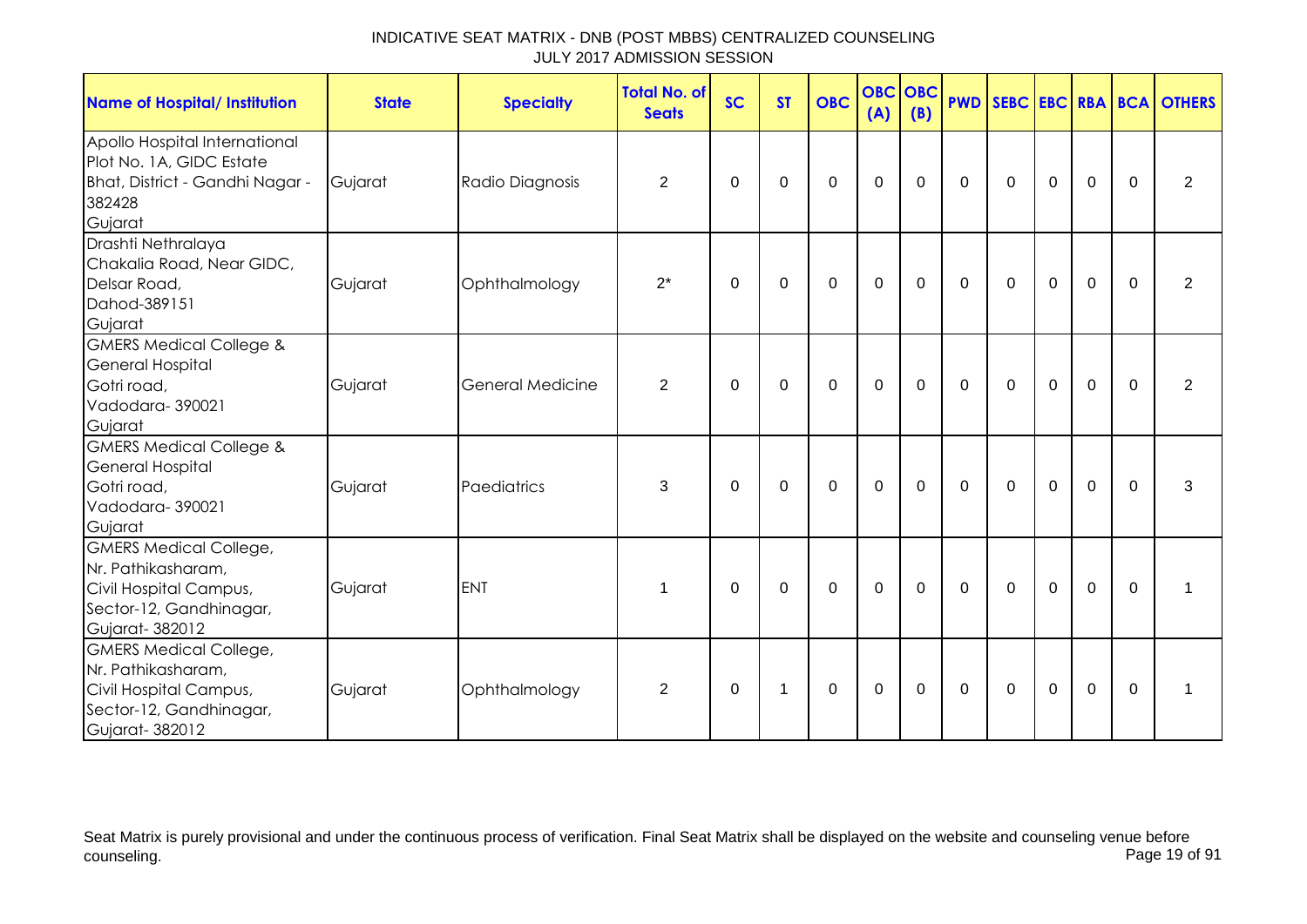| <b>Name of Hospital/ Institution</b>                                                                                                            | <b>State</b> | <b>Specialty</b>        | <b>Total No. of</b><br><b>Seats</b> | <b>SC</b>   | <b>ST</b>   | <b>OBC</b>  | <b>OBC</b><br>(A) | OBC<br>(B)  |                |             |                |                |             | <b>PWD SEBC EBC RBA BCA OTHERS</b> |
|-------------------------------------------------------------------------------------------------------------------------------------------------|--------------|-------------------------|-------------------------------------|-------------|-------------|-------------|-------------------|-------------|----------------|-------------|----------------|----------------|-------------|------------------------------------|
| Gujarat MRI Centre (P) Ltd<br>Samved Hospital,<br>Stadium-Commerce College<br>Road,<br>Navarangpura,<br>Ahmedabad-380009<br>Gujarat             | Gujarat      | Radio Diagnosis         | $2^*$                               | $\mathbf 0$ | $\mathbf 0$ | $\mathbf 0$ | $\mathbf 0$       | $\mathbf 0$ | $\mathbf 0$    | $\mathbf 0$ | $\mathbf 0$    | $\mathbf 0$    | $\mathbf 0$ | $\overline{2}$                     |
| Hajee A M Lockhat and Dr. A M<br>Mulla Sarvajanik Hospital<br>(The Sarvajanik Medical Trust)<br>Rampura, Chhade-ole,<br>Surat-395003<br>Gujarat | Gujarat      | <b>General Medicine</b> | $2^*$                               | 0           | 0           | $\pmb{0}$   | $\mathbf 0$       | 0           | 0              | 0           | $\mathbf 0$    | $\mathbf 0$    | $\Omega$    | $\overline{2}$                     |
| SAL Hospital & Medical Institute<br>Opp. Doordarshan, Drive-in -<br>Road,<br>Ahmedabad-380054<br>Gujarat                                        | Gujarat      | <b>General Medicine</b> | 2                                   | 0           | $\mathbf 0$ | $\mathbf 0$ | $\mathbf 0$       | 0           | $\mathbf 0$    | $\mathbf 0$ | $\mathbf 0$    | $\mathbf 0$    | $\mathbf 0$ | 2                                  |
| <b>Shalby Hospital</b><br>S.G. Highway,<br>Ahmedabad-54<br>Gujarat                                                                              | Gujarat      | Orthopedic Surgery      | 1                                   | $\mathbf 0$ | $\mathbf 0$ | $\mathbf 0$ | $\mathbf 0$       | $\mathbf 0$ | $\mathbf 0$    | $\mathbf 0$ | $\mathbf 0$    | 0              | $\mathbf 0$ |                                    |
| Sterling Hospital,<br>Off. Gurukul Road<br>Behind Drive-In Cinema,<br>Ahmedabad-380052<br>Gujarat                                               | Gujarat      | Anaesthesiology         | $\overline{2}$                      | $\mathbf 0$ | $\mathbf 0$ | $\mathbf 0$ | $\mathbf 0$       | $\mathbf 0$ | $\overline{0}$ | $\mathbf 0$ | $\overline{0}$ | $\overline{0}$ | $\Omega$    | $\overline{2}$                     |
| Artemis Health Institute<br>Sector 51,<br>Gurgaon-122001<br>Haryana                                                                             | Haryana      | <b>Family Medicine</b>  | 1                                   | $\Omega$    | $\Omega$    | $\Omega$    | $\mathbf 0$       | $\Omega$    | $\Omega$       | $\Omega$    | $\Omega$       | 0              | $\Omega$    | $\mathbf 1$                        |

Seat Matrix is purely provisional and under the continuous process of verification. Final Seat Matrix shall be displayed on the website and counseling venue before<br>Page 20 of 91 counseling. Page 20 of 91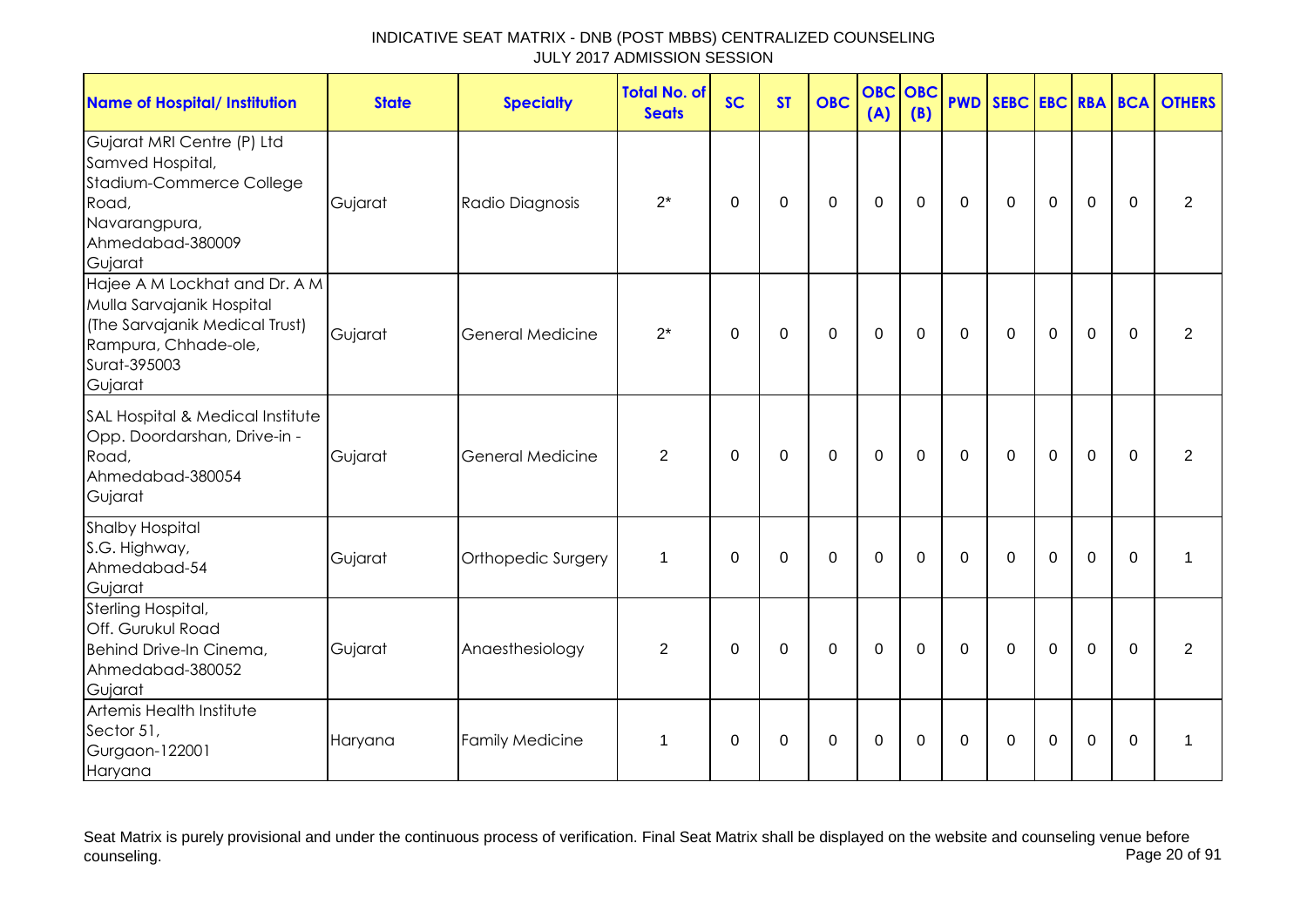| <b>Name of Hospital/ Institution</b>                                                                          | <b>State</b> | <b>Specialty</b>             | <b>Total No. of</b><br><b>Seats</b> | <b>SC</b> | <b>ST</b> | <b>OBC</b>  | <b>OBC OBC</b><br>(A) | (B)         |             |              |             |             |              | <b>PWD SEBC EBC RBA BCA OTHERS</b> |
|---------------------------------------------------------------------------------------------------------------|--------------|------------------------------|-------------------------------------|-----------|-----------|-------------|-----------------------|-------------|-------------|--------------|-------------|-------------|--------------|------------------------------------|
| Artemis Health Institute<br>Sector 51,<br>Gurgaon-122001<br>Haryana                                           | Haryana      | General Surgery              | 1                                   | $\Omega$  | $\Omega$  | $\Omega$    | $\Omega$              | $\Omega$    | $\Omega$    | $\Omega$     | $\Omega$    | $\Omega$    | $\Omega$     | 1                                  |
| Artemis Health Institute<br>Sector 51,<br>Gurgaon-122001<br>Haryana                                           | Haryana      | Radio Diagnosis              | $\overline{2}$                      | $\Omega$  | $\Omega$  | $\mathbf 0$ | $\mathbf 0$           | $\mathbf 0$ | $\Omega$    | $\Omega$     | $\mathbf 0$ | $\mathbf 0$ | $\Omega$     | $\overline{2}$                     |
| Asian Institute of Medical<br>Sciences<br>Sector 21-A, Badkal Flyover<br>Road,<br>Faridabad,<br>Haryana       | Haryana      | General Medicine             | $\overline{2}$                      | 0         | 0         | 0           | $\mathbf 0$           | 0           | $\mathbf 0$ | $\mathbf 0$  | $\mathbf 0$ | 0           | $\mathbf{0}$ | 2                                  |
| Asian Institute of Medical<br>Sciences<br>Sector 21-A, Badkal Flyover<br>Road,<br>Faridabad,<br>Haryana       | Haryana      | General Surgery              | $2^*$                               | $\Omega$  | $\Omega$  | 0           | $\Omega$              | $\Omega$    | $\Omega$    | $\mathbf{0}$ | $\mathbf 0$ | $\Omega$    | $\Omega$     | 2                                  |
| <b>Bhagat Phool Singh Govt.</b><br>Medical College for Women<br>Khanpur Kalan (Sonepat)-<br>131305<br>Haryana | Haryana      | Obstetrics and<br>Gynecology | 2                                   | 0         | 0         | 0           | 0                     | 0           | $\mathbf 0$ | 0            | 0           | 0           | $\Omega$     | 2                                  |
| <b>Bhagat Phool Singh Govt.</b><br>Medical College for Women<br>Khanpur Kalan (Sonepat)-<br>131305<br>Haryana | Haryana      | Orthopedic Surgery           | $\overline{2}$                      | 0         | 0         | 0           | 0                     | 0           | $\mathbf 0$ | 0            | 0           | $\mathbf 0$ | $\mathbf{0}$ | 2                                  |

Seat Matrix is purely provisional and under the continuous process of verification. Final Seat Matrix shall be displayed on the website and counseling venue before<br>Page 21 of 91 counseling. Page 21 of 91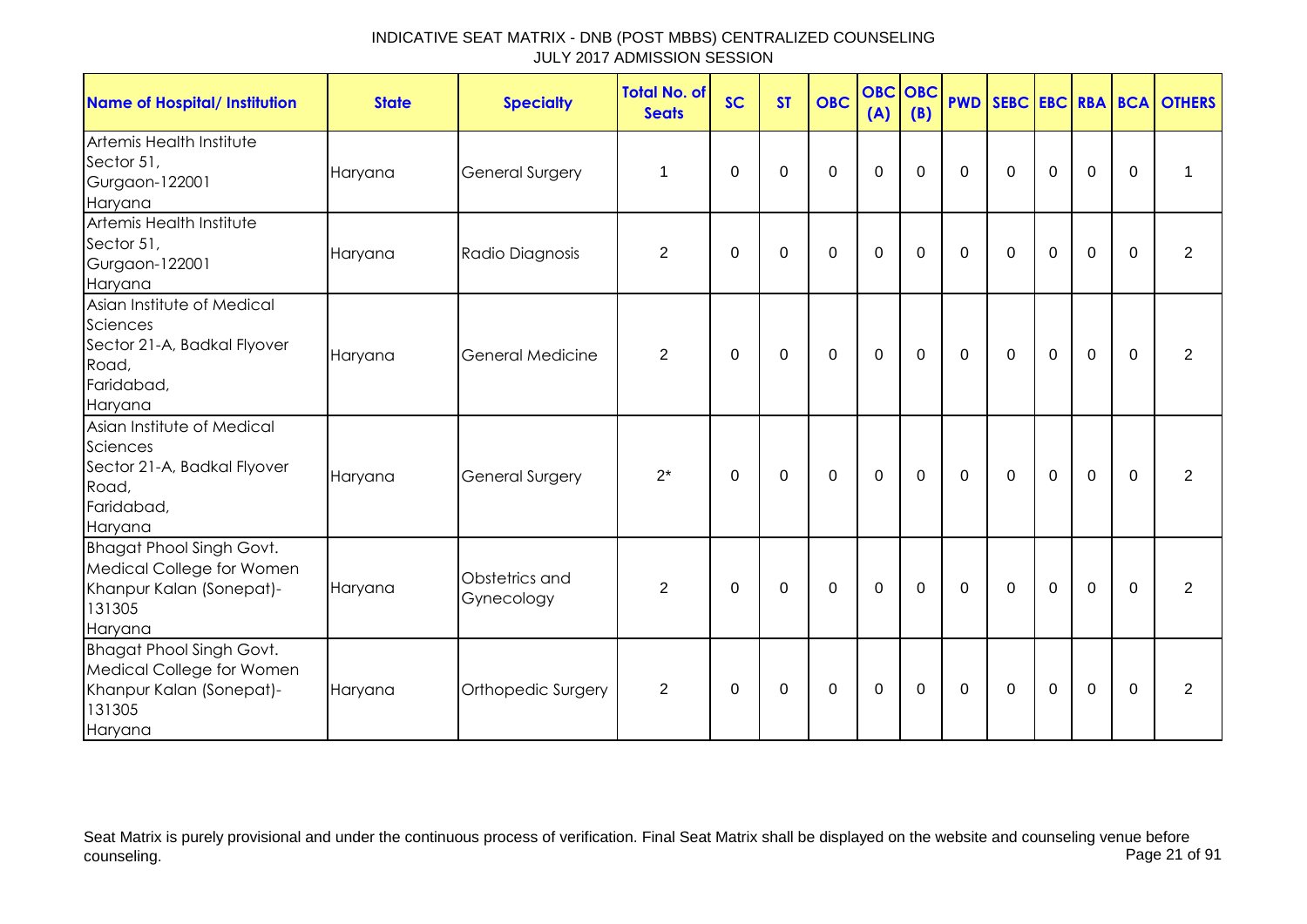| <b>Name of Hospital/ Institution</b>                                                                                                       | <b>State</b> | <b>Specialty</b>             | <b>Total No. of</b><br><b>Seats</b> | <b>SC</b>   | <b>ST</b>      | <b>OBC</b>     | <b>OBC OBC</b><br>(A) | (B)         | <b>PWD</b>     |             |                |                |             | SEBC EBC RBA BCA OTHERS |
|--------------------------------------------------------------------------------------------------------------------------------------------|--------------|------------------------------|-------------------------------------|-------------|----------------|----------------|-----------------------|-------------|----------------|-------------|----------------|----------------|-------------|-------------------------|
| <b>Bhagat Phool Singh Govt.</b><br>Medical College for Women<br>Khanpur Kalan (Sonepat)-<br>131305<br>Haryana                              | Haryana      | Anaesthesiology              | 3                                   | $\mathbf 0$ | $\Omega$       | $\mathbf 0$    | $\mathbf{0}$          | $\mathbf 0$ | $\mathbf 0$    | $\mathbf 0$ | $\mathbf 0$    | $\overline{0}$ | $\mathbf 0$ | 3                       |
| Dr. S S Yadav Ram Bhagwan<br>Charitable<br>Instt. Of Cancer Management<br>& Research<br>Village - Mirpur, District -<br>Rewari,<br>Haryana | Haryana      | Orthopedic Surgery           | $\mathbf{1}$                        | 0           | 0              | 0              | $\mathbf 0$           | $\mathbf 0$ | $\overline{0}$ | $\mathbf 0$ | $\mathbf 0$    | $\overline{0}$ | $\mathbf 0$ | 1                       |
| Fortis Health Management<br>(North) India Limited<br>Neelam Bata Road,<br>Faridabad - 121002<br>Haryana                                    | Haryana      | General Surgery              | 3                                   | $\mathbf 0$ | $\overline{0}$ | $\overline{0}$ | $\mathbf 0$           | $\mathbf 0$ | $\Omega$       | $\mathbf 0$ | $\overline{0}$ | $\mathbf 0$    | $\mathbf 0$ | 3                       |
| Fortis Health Management<br>(North) India Limited<br>Neelam Bata Road,<br>Faridabad - 121002<br>Haryana                                    | Haryana      | Obstetrics and<br>Gynecology | 1                                   | $\Omega$    | 0              | $\mathbf 0$    | $\mathbf 0$           | $\mathbf 0$ | $\Omega$       | $\mathbf 0$ | $\mathbf 0$    | $\mathbf 0$    | $\mathbf 0$ | 1                       |
| Fortis Health Management<br>(North) India Limited<br>Neelam Bata Road,<br>Faridabad - 121002<br>Haryana                                    | Haryana      | Paediatrics                  | $\overline{2}$                      | $\mathbf 0$ | $\mathbf 0$    | $\mathbf 0$    | $\mathbf 0$           | $\mathbf 0$ | $\Omega$       | $\mathbf 0$ | $\mathbf 0$    | $\mathbf 0$    | $\Omega$    | $\overline{2}$          |
| Fortis Memorial Research<br>Institute<br>Sector-44, Opposite HUDA CITY Haryana<br>centre Metro Station,<br>Gurgaon, Haryana-122002         |              | Nuclear Medicine             | 1                                   | 0           | 0              | 0              | $\mathsf 0$           | 0           | 0              | $\mathbf 0$ | 0              | $\mathbf 0$    | 0           | 1                       |

Seat Matrix is purely provisional and under the continuous process of verification. Final Seat Matrix shall be displayed on the website and counseling venue before<br>Page 22 of 91 counseling. Page 22 of 91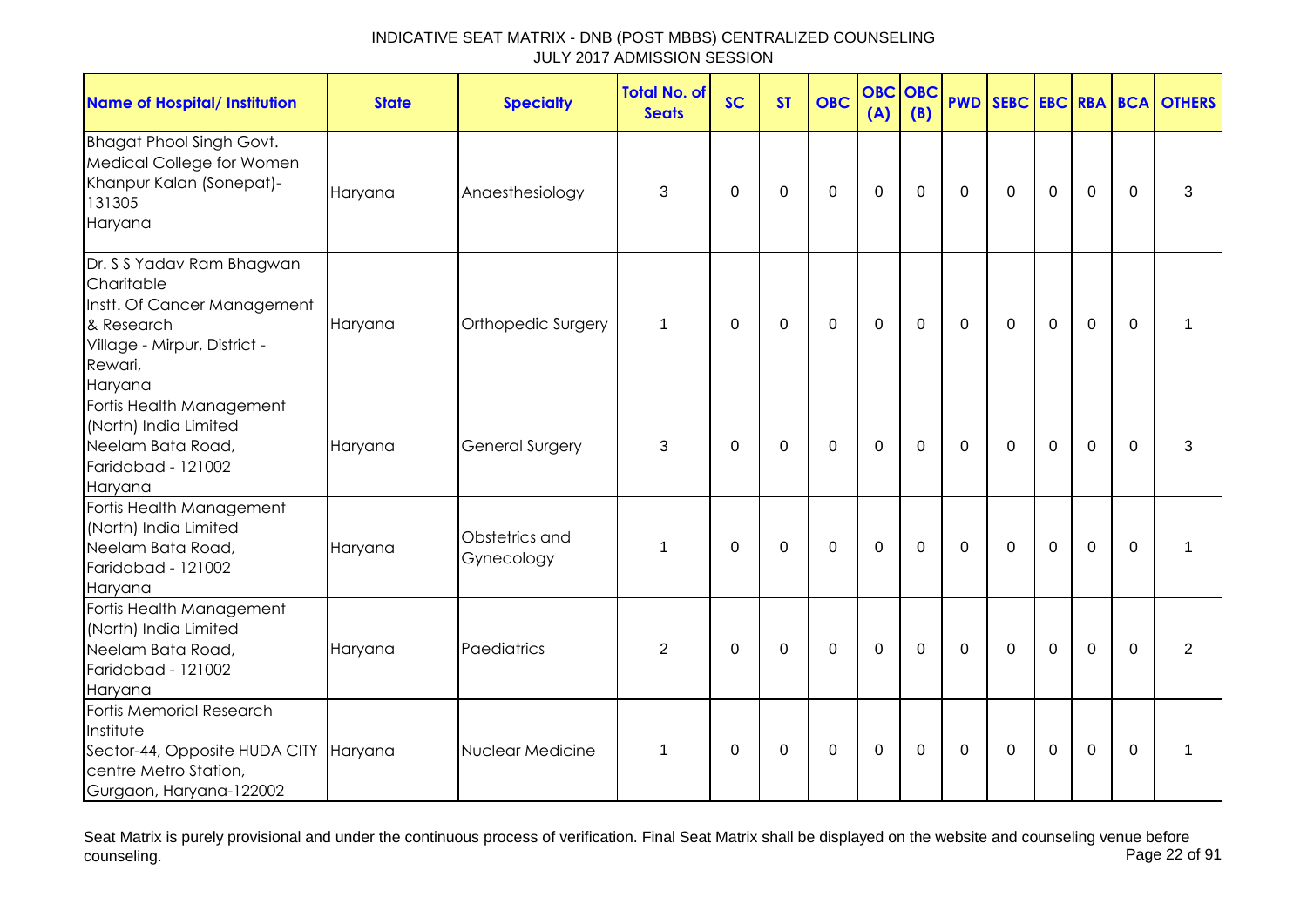| <b>Name of Hospital/ Institution</b>                                                                                               | <b>State</b>         | <b>Specialty</b>            | <b>Total No. of</b><br><b>Seats</b> | <b>SC</b>   | <b>ST</b>   | <b>OBC</b>     | <b>OBC</b><br>(A) | OBC<br>(B)     |              |             |                |                |          | <b>PWD SEBC EBC RBA BCA OTHERS</b> |
|------------------------------------------------------------------------------------------------------------------------------------|----------------------|-----------------------------|-------------------------------------|-------------|-------------|----------------|-------------------|----------------|--------------|-------------|----------------|----------------|----------|------------------------------------|
| Fortis Memorial Research<br>Institute<br>Sector-44, Opposite HUDA CITY Haryana<br>centre Metro Station,<br>Gurgaon, Haryana-122002 |                      | Paediatrics                 | 1                                   | $\mathbf 0$ | $\mathbf 0$ | $\mathbf 0$    | $\mathbf 0$       | $\mathbf 0$    | $\mathbf 0$  | $\mathbf 0$ | $\mathbf 0$    | $\mathbf 0$    | $\Omega$ | 1                                  |
| Fortis Memorial Research<br>Institute<br>Sector-44, Opposite HUDA CITY<br>centre Metro Station,<br>Gurgaon, Haryana-122002         | Haryana              | Radio Therapy               | 1                                   | $\mathbf 0$ | $\mathbf 0$ | $\overline{0}$ | $\mathbf 0$       | $\overline{0}$ | $\Omega$     | $\Omega$    | $\overline{0}$ | $\Omega$       | $\Omega$ |                                    |
| Medanta-The Medicity<br>Sector-38, Gurgaon,<br>Haryana-122001                                                                      | Haryana              | Anaesthesiology             | $\overline{2}$                      | $\Omega$    | $\Omega$    | $\mathbf 0$    | $\mathbf 0$       | $\Omega$       | $\Omega$     | $\Omega$    | $\Omega$       | $\mathbf 0$    | $\Omega$ | $\overline{2}$                     |
| Medanta-The Medicity<br>Sector-38, Gurgaon,<br>Haryana-122001                                                                      | Haryana              | Emergency<br>Medicine       | 3                                   | $\Omega$    | $\Omega$    | $\Omega$       | $\mathbf 0$       | $\Omega$       | $\Omega$     | $\Omega$    | $\Omega$       | $\overline{0}$ | $\Omega$ | 3                                  |
| Medanta-The Medicity<br>Sector-38, Gurgaon,<br>Haryana-122001                                                                      | Haryana              | Radio Therapy               | $\overline{2}$                      | $\Omega$    | $\Omega$    | $\Omega$       | $\mathbf 0$       | $\Omega$       | $\Omega$     | $\Omega$    | $\Omega$       | $\Omega$       | $\Omega$ | $\overline{2}$                     |
| Metro Heart Institute with<br>Multispecialty<br>Sector-16 A, Faridabad,<br>Haryana-121002                                          | Haryana              | General Medicine            | $\overline{2}$                      | $\Omega$    | $\mathbf 0$ | $\mathbf 0$    | $\mathbf 0$       | $\Omega$       | $\Omega$     | $\Omega$    | $\mathbf 0$    | $\overline{0}$ | $\Omega$ | $\overline{2}$                     |
| Government Medical College<br>Karan- Nagar, Srinagar,<br>Kashmir-190010                                                            | Jammu and<br>Kashmir | <b>Respiratory Diseases</b> | $\overline{2}$                      | $\Omega$    | $\Omega$    | $\mathbf 0$    | $\mathbf 0$       | $\Omega$       | $\mathbf{0}$ | $\Omega$    | $\mathbf 0$    | 0              | $\Omega$ | $\overline{2}$                     |
| Abdur Razzaque Ansari<br>Memorial Weaver's Hospital,<br>NH 33, IRBA, Ranchi-835217<br>Jharkhand                                    | Jharkhand            | Anaesthesiology             | 1                                   | $\Omega$    | $\Omega$    | $\mathbf 0$    | $\mathbf 0$       | $\Omega$       | $\mathbf 0$  | $\Omega$    | $\Omega$       | 0              | $\Omega$ |                                    |

Seat Matrix is purely provisional and under the continuous process of verification. Final Seat Matrix shall be displayed on the website and counseling venue before<br>Page 23 of 91 counseling. Page 23 of 91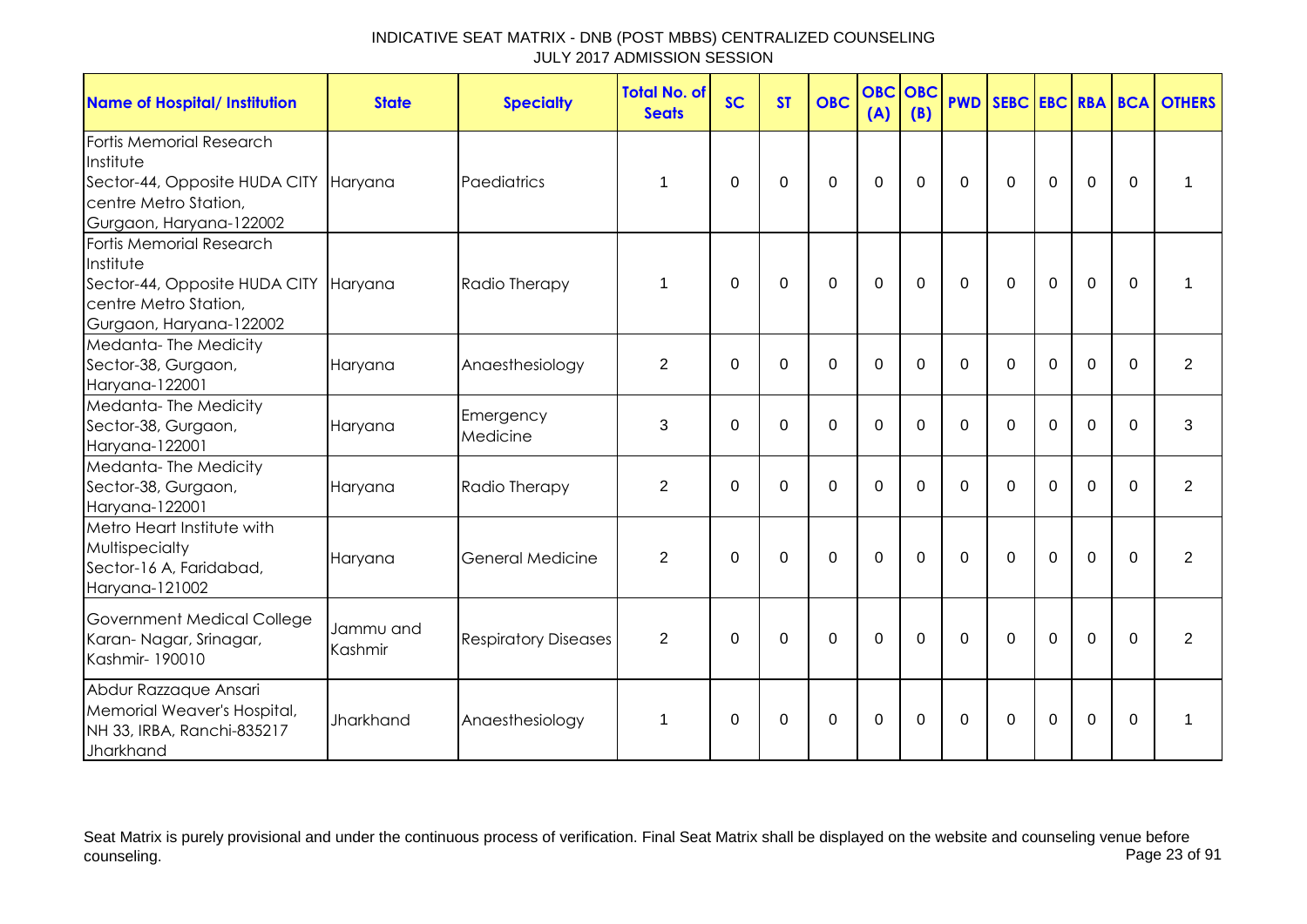| <b>Name of Hospital/ Institution</b>                                                  | <b>State</b>     | <b>Specialty</b>             | <b>Total No. of</b><br><b>Seats</b> | <b>SC</b>   | <b>ST</b> | <b>OBC</b>     | (A)         | <b>OBC OBC</b><br>(B) | <b>PWD</b> |              |             |             |          | SEBC EBC RBA BCA OTHERS |
|---------------------------------------------------------------------------------------|------------------|------------------------------|-------------------------------------|-------------|-----------|----------------|-------------|-----------------------|------------|--------------|-------------|-------------|----------|-------------------------|
| <b>Bokaro General Hospital</b><br><b>Bokaro Steel City,</b><br>BOKARO-01<br>Jharkhand | <b>Jharkhand</b> | <b>General Medicine</b>      | 1                                   | $\Omega$    | 1         | $\overline{0}$ | $\mathbf 0$ | $\Omega$              | $\Omega$   | $\mathbf 0$  | $\mathbf 0$ | $\mathbf 0$ | $\Omega$ | 0                       |
| Tata Main Hospital<br>JAMSHEDPUR-01<br>Jharkand                                       | Jharkhand        | Anaesthesiology              | $\overline{2}$                      | $\Omega$    | 0         | $\Omega$       | 0           | $\Omega$              | $\Omega$   | $\mathbf{0}$ | $\Omega$    | 0           | $\Omega$ | $\overline{2}$          |
| <b>Tata Main Hospital</b><br>JAMSHEDPUR-01<br>Jharkand                                | <b>Jharkhand</b> | General Medicine             | 6                                   | $\Omega$    | $\Omega$  | $\Omega$       | $\Omega$    | $\Omega$              | $\Omega$   | $\Omega$     | $\Omega$    | $\Omega$    | $\Omega$ | 6                       |
| <b>Tata Main Hospital</b><br>JAMSHEDPUR-01<br>Jharkand                                | Jharkhand        | Obstetrics and<br>Gynecology | 4                                   | $\Omega$    | $\Omega$  | $\mathbf 0$    | $\mathbf 0$ | $\overline{0}$        | $\Omega$   | $\mathbf 0$  | $\mathbf 0$ | $\mathbf 0$ | $\Omega$ | 4                       |
| <b>Tata Main Hospital</b><br>JAMSHEDPUR-01<br>Jharkand                                | Jharkhand        | Orthopedic Surgery           | 3                                   | $\Omega$    | $\Omega$  | $\mathbf 0$    | $\mathbf 0$ | $\Omega$              | $\Omega$   | $\Omega$     | $\mathbf 0$ | $\mathbf 0$ | $\Omega$ | 3                       |
| Tata Main Hospital<br>JAMSHEDPUR-01<br>Jharkand                                       | <b>Jharkhand</b> | Paediatrics                  | 4                                   | $\Omega$    | $\Omega$  | $\Omega$       | $\Omega$    | $\Omega$              | $\Omega$   | $\Omega$     | $\Omega$    | $\Omega$    | $\Omega$ | 4                       |
| <b>Tata Main Hospital</b><br>JAMSHEDPUR-01<br>Jharkand                                | <b>Jharkhand</b> | Pathology                    | 1                                   | $\mathbf 0$ | $\Omega$  | $\mathbf 0$    | $\mathbf 0$ | $\overline{0}$        | $\Omega$   | $\mathbf 0$  | $\mathbf 0$ | $\mathbf 0$ | $\Omega$ | 1                       |
| Tata Motors Hospital<br>JAMSHEDPUR-01<br>Jharkhand                                    | Jharkhand        | Anaesthesiology              | $\overline{2}$                      | $\Omega$    | $\Omega$  | $\mathbf 0$    | $\mathbf 0$ | $\Omega$              | $\Omega$   | $\Omega$     | $\mathbf 0$ | $\mathbf 0$ | $\Omega$ | $\overline{2}$          |
| <b>Tata Motors Hospital</b><br>JAMSHEDPUR-01<br>Jharkhand                             | <b>Jharkhand</b> | <b>ENT</b>                   | 1                                   | $\Omega$    | $\Omega$  | $\mathbf 0$    | $\mathbf 0$ | $\Omega$              | $\Omega$   | $\Omega$     | $\Omega$    | $\Omega$    | $\Omega$ | $\mathbf 1$             |
| Tata Motors Hospital<br>JAMSHEDPUR-01<br>Jharkhand                                    | <b>Jharkhand</b> | Paediatrics                  | $\overline{2}$                      | 0           | 0         | 0              | $\mathbf 0$ | 0                     | $\Omega$   | $\Omega$     | 0           | 0           | $\Omega$ | $\overline{2}$          |

Seat Matrix is purely provisional and under the continuous process of verification. Final Seat Matrix shall be displayed on the website and counseling venue before<br>Page 24 of 91 counseling. Page 24 of 91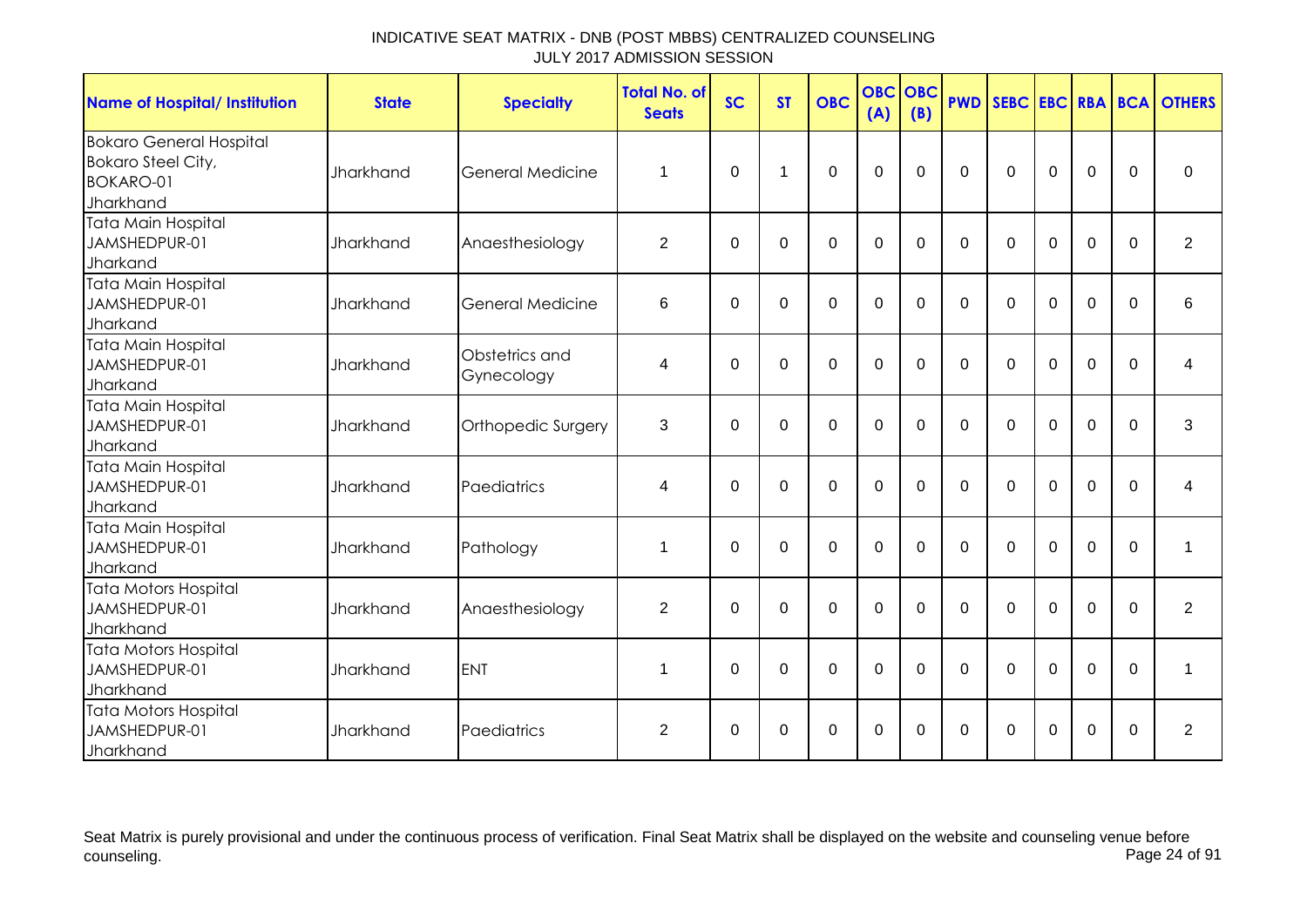| <b>Name of Hospital/ Institution</b>                                                           | <b>State</b> | <b>Specialty</b>        | Total No. of<br><b>Seats</b> | <b>SC</b>   | <b>ST</b>   | <b>OBC</b>   | <b>OBC OBC</b><br>(A) | (B)         |             |             |                |                |             | <b>PWD SEBC EBC RBA BCA OTHERS</b> |
|------------------------------------------------------------------------------------------------|--------------|-------------------------|------------------------------|-------------|-------------|--------------|-----------------------|-------------|-------------|-------------|----------------|----------------|-------------|------------------------------------|
| Apollo BGS Hospital<br>Adichunchanagiri Road,<br>Kuvempunagar,<br>Mysore - 23<br>Karnataka     | Karnataka    | Anaesthesiology         | $\overline{2}$               | 0           | 0           | $\mathbf 0$  | $\mathbf 0$           | $\mathbf 0$ | $\mathbf 0$ | $\mathbf 0$ | $\mathbf 0$    | $\mathbf 0$    | $\mathbf 0$ | $\overline{2}$                     |
| Apollo BGS Hospital<br>Adichunchanagiri Road,<br>Kuvempunagar,<br>Mysore - 23<br>Karnataka     | Karnataka    | Paediatrics             | 2                            | $\mathbf 0$ | $\mathbf 0$ | $\mathbf 0$  | $\mathbf 0$           | $\mathbf 0$ | $\mathbf 0$ | $\mathbf 0$ | $\mathbf 0$    | $\mathbf 0$    | $\mathbf 0$ | 2                                  |
| Apollo Hospital<br>154/11, Opp. I.I.M.,<br>Bannerghatta Road,<br>Bangalore-560076<br>Karnataka | Karnataka    | Emergency<br>Medicine   | $\overline{2}$               | 0           | 0           | $\mathbf 0$  | $\mathbf 0$           | 0           | $\mathbf 0$ | $\mathbf 0$ | $\mathbf 0$    | $\overline{0}$ | $\mathbf 0$ | $\overline{2}$                     |
| Apollo Hospital<br>154/11, Opp. I.I.M.,<br>Bannerghatta Road,<br>Bangalore-560076<br>Karnataka | Karnataka    | <b>ENT</b>              | $\overline{2}$               | $\Omega$    | $\Omega$    | $\mathbf{0}$ | $\mathbf 0$           | $\Omega$    | $\mathbf 0$ | $\mathbf 0$ | $\overline{0}$ | $\mathbf 0$    | $\Omega$    | 2                                  |
| Apollo Hospital<br>154/11, Opp. I.I.M.,<br>Bannerghatta Road,<br>Bangalore-560076<br>Karnataka | Karnataka    | <b>General Medicine</b> | 1                            | 0           | 0           | $\mathbf 0$  | $\mathbf 0$           | $\mathbf 0$ | $\mathbf 0$ | $\mathbf 0$ | $\mathbf 0$    | $\overline{0}$ | $\mathbf 0$ | 1                                  |
| Apollo Hospital<br>154/11, Opp. I.I.M.,<br>Bannerghatta Road,<br>Bangalore-560076<br>Karnataka | Karnataka    | Radio Therapy           | 2                            | $\Omega$    | $\Omega$    | $\mathbf{0}$ | $\mathbf 0$           | $\Omega$    | $\mathbf 0$ | $\Omega$    | $\mathbf 0$    | $\mathbf 0$    | $\Omega$    | 2                                  |

Seat Matrix is purely provisional and under the continuous process of verification. Final Seat Matrix shall be displayed on the website and counseling venue before<br>Page 25 of 91 counseling. Page 25 of 91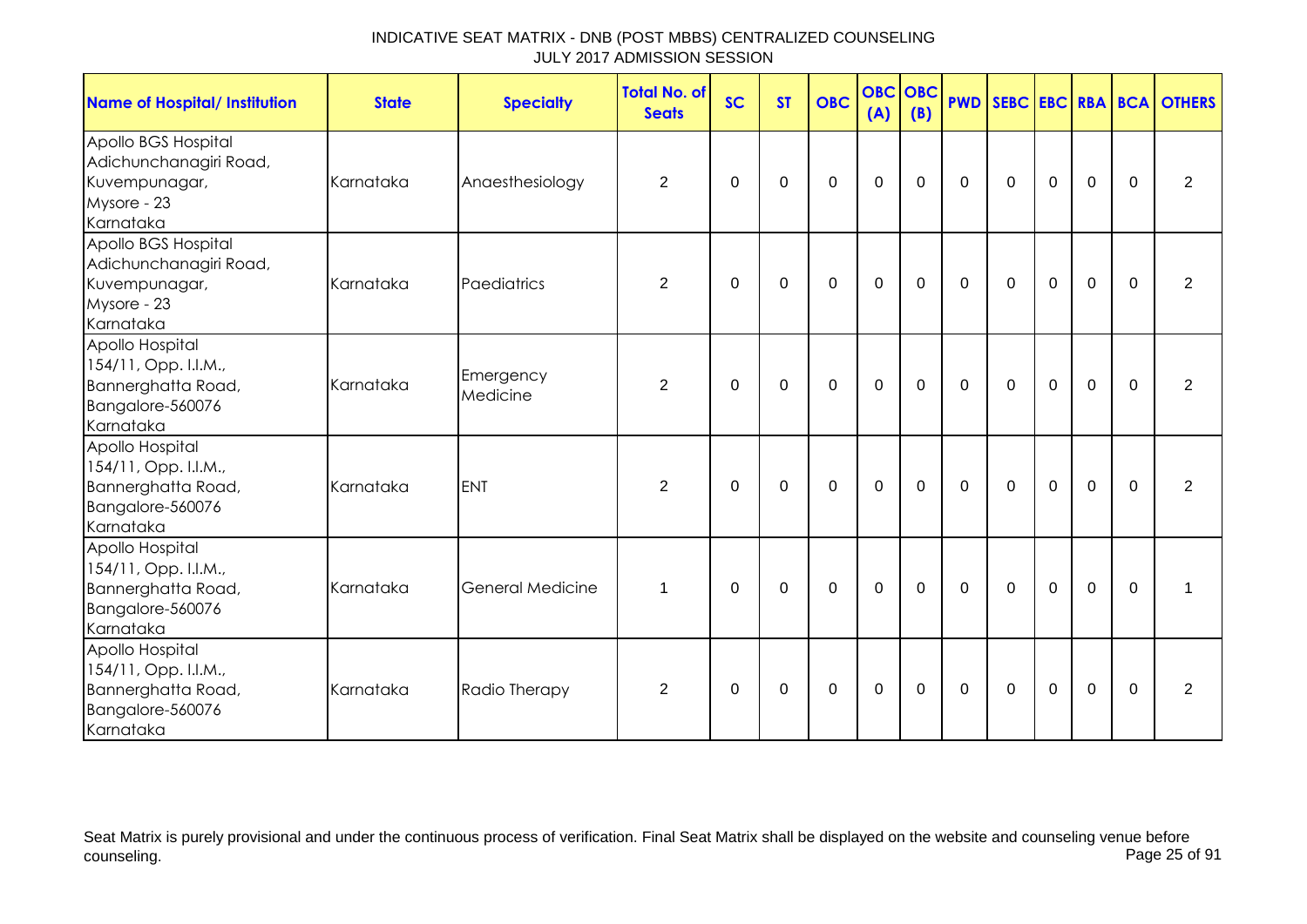| <b>Name of Hospital/ Institution</b>                                                             | <b>State</b> | <b>Specialty</b>             | <b>Total No. of</b><br><b>Seats</b> | <b>SC</b>   | <b>ST</b>   | <b>OBC</b>  | <b>OBC</b><br>(A) | <b>OBC</b><br>(B) | <b>PWD</b>   |              |             |             |             | <b>SEBC EBC RBA BCA OTHERS</b> |
|--------------------------------------------------------------------------------------------------|--------------|------------------------------|-------------------------------------|-------------|-------------|-------------|-------------------|-------------------|--------------|--------------|-------------|-------------|-------------|--------------------------------|
| <b>Bangalore Baptist Hospital</b><br>Bellary Road, Hebbal,<br>Bangalore-24<br>Karnataka          | Karnataka    | Anaesthesiology              | 1                                   | $\Omega$    | 0           | $\Omega$    | 0                 | $\Omega$          | $\Omega$     | $\mathbf{0}$ | $\Omega$    | $\mathbf 0$ | $\Omega$    | 1                              |
| <b>Bangalore Baptist Hospital</b><br>Bellary Road, Hebbal,<br>Bangalore-24<br>Karnataka          | Karnataka    | <b>ENT</b>                   | 1                                   | 0           | 0           | $\mathbf 0$ | $\mathbf 0$       | 0                 | 0            | 0            | 0           | $\mathbf 0$ | $\Omega$    | 1                              |
| <b>Bangalore Baptist Hospital</b><br>Bellary Road, Hebbal,<br>Bangalore-24<br>Karnataka          | Karnataka    | <b>General Medicine</b>      | 3                                   | $\mathbf 0$ | $\mathbf 0$ | $\mathbf 0$ | $\mathbf 0$       | $\mathbf 0$       | $\mathbf 0$  | $\mathbf 0$  | $\mathbf 0$ | 0           | $\mathbf 0$ | 3                              |
| <b>Bangalore Baptist Hospital</b><br>Bellary Road, Hebbal,<br>Bangalore-24<br>Karnataka          | Karnataka    | <b>General Surgery</b>       | 4                                   | $\Omega$    | $\Omega$    | $\mathbf 0$ | $\mathbf 0$       | $\Omega$          | $\mathbf{0}$ | $\Omega$     | $\Omega$    | $\mathbf 0$ | $\Omega$    | 4                              |
| C.S.I. Holdsworth Memorial<br>Hospital<br>Post Box-38<br>Mysore-21<br>Karnataka                  | Karnataka    | Paediatrics                  | 1                                   | 0           | 0           | $\pmb{0}$   | $\mathbf 0$       | 0                 | $\mathbf 0$  | $\Omega$     | $\mathbf 0$ | $\mathbf 0$ | $\Omega$    |                                |
| Chinmaya Mission Hospital<br>Indira Nagar,<br>Bangalore-560038<br>Karnataka                      | Karnataka    | Obstetrics and<br>Gynecology | 1                                   | $\Omega$    | $\Omega$    | $\Omega$    | $\mathbf 0$       | $\Omega$          | $\Omega$     | $\Omega$     | $\Omega$    | 0           | $\Omega$    |                                |
| Church of South India Hospital<br>4, Hazarath Kambal Post Road,<br>Bangalore-560051<br>Karnataka | Karnataka    | Paediatrics                  | $1^*$                               | $\Omega$    | 0           | $\pmb{0}$   | $\mathbf 0$       | 0                 | $\mathbf 0$  | $\Omega$     | $\mathbf 0$ | $\mathbf 0$ | $\Omega$    |                                |

Seat Matrix is purely provisional and under the continuous process of verification. Final Seat Matrix shall be displayed on the website and counseling venue before<br>Page 26 of 91 counseling. Page 26 of 91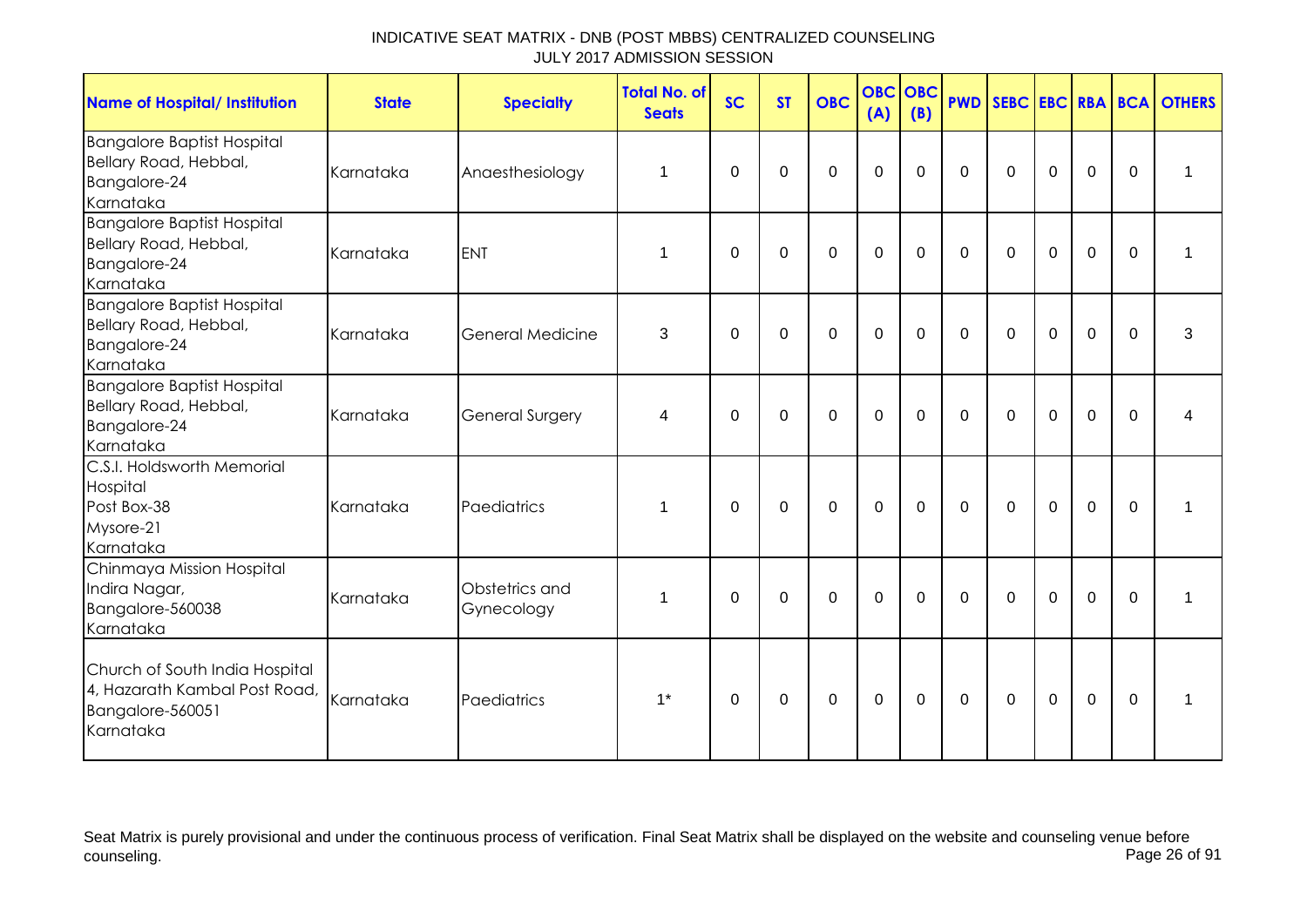| <b>Name of Hospital/ Institution</b>                                                                                                      | <b>State</b> | <b>Specialty</b>             | <b>Total No. of</b><br><b>Seats</b> | <b>SC</b>    | <b>ST</b>   | <b>OBC</b>   | <b>OBC</b><br>(A) | <b>OBC</b><br>(B) | <b>PWD</b>   |              |                |             |             | SEBC EBC RBA BCA OTHERS |
|-------------------------------------------------------------------------------------------------------------------------------------------|--------------|------------------------------|-------------------------------------|--------------|-------------|--------------|-------------------|-------------------|--------------|--------------|----------------|-------------|-------------|-------------------------|
| Columbia Asia Referral Hospital<br>26/4, Brigade Gateway,<br>Beside Metro Station,<br>Malleshwaram West,<br>Bangalore-560055<br>Karnataka | Karnataka    | <b>General Medicine</b>      | $\mathbf 1$                         | $\mathbf{0}$ | 0           | $\mathbf 0$  | $\Omega$          | $\Omega$          | $\mathbf{0}$ | $\mathbf{0}$ | $\Omega$       | $\Omega$    | $\Omega$    |                         |
| Dr. Bidari's Ashwani Hospital<br><b>B.L.D.E Road</b><br>Bijapur - 586103<br>Karnataka                                                     | Karnataka    | Paediatrics                  | $\mathbf{1}$                        | $\mathbf 0$  | $\mathbf 0$ | $\mathbf 0$  | $\mathbf 0$       | $\mathbf 0$       | $\mathbf 0$  | $\mathbf 0$  | $\overline{0}$ | $\mathbf 0$ | $\mathbf 0$ |                         |
| Dr. M.M. Joshi Eye Hospital<br>Padmanarayanalaya,<br>Gokul Road, Hosur,<br><b>HUBLI</b><br>Karnataka                                      | Karnataka    | Ophthalmology                | 1                                   | $\Omega$     | $\Omega$    | $\mathbf 0$  | $\Omega$          | $\Omega$          | $\mathbf{0}$ | $\mathbf{0}$ | $\mathbf 0$    | $\mathbf 0$ | $\Omega$    | 1                       |
| Dr. TMA Pai Hospital<br>Udupi-576101,<br>Karnataka                                                                                        | Karnataka    | Obstetrics and<br>Gynecology | $1*$                                | $\Omega$     | 0           | $\mathbf 0$  | $\mathbf 0$       | $\Omega$          | $\Omega$     | $\mathbf{0}$ | $\Omega$       | $\mathbf 0$ | $\Omega$    | 1                       |
| Hindustan Aeronautics Hospital<br><b>Bangalore Complex,</b><br>Bangalore-17<br>Karnataka                                                  | Karnataka    | <b>General Medicine</b>      | $\overline{2}$                      | $\mathbf 1$  | $\mathbf 0$ | $\mathbf{1}$ | $\mathbf 0$       | $\mathbf 0$       | $\mathbf 0$  | $\mathbf 0$  | $\mathbf 0$    | $\mathbf 0$ | $\mathbf 0$ | $\Omega$                |
| <b>HOSMAT Hospital</b><br>45 Magrath Road,<br>Off Richmond Rd,<br>Bangalore - 25<br>Karnataka                                             | Karnataka    | Orthopedic Surgery           | 4                                   | $\mathbf{0}$ | 0           | $\mathbf 0$  | 0                 | 0                 | $\mathbf{0}$ | $\mathbf{0}$ | $\mathbf 0$    | $\mathbf 0$ | $\Omega$    | 4                       |

Seat Matrix is purely provisional and under the continuous process of verification. Final Seat Matrix shall be displayed on the website and counseling venue before<br>Page 27 of 91 counseling. Page 27 of 91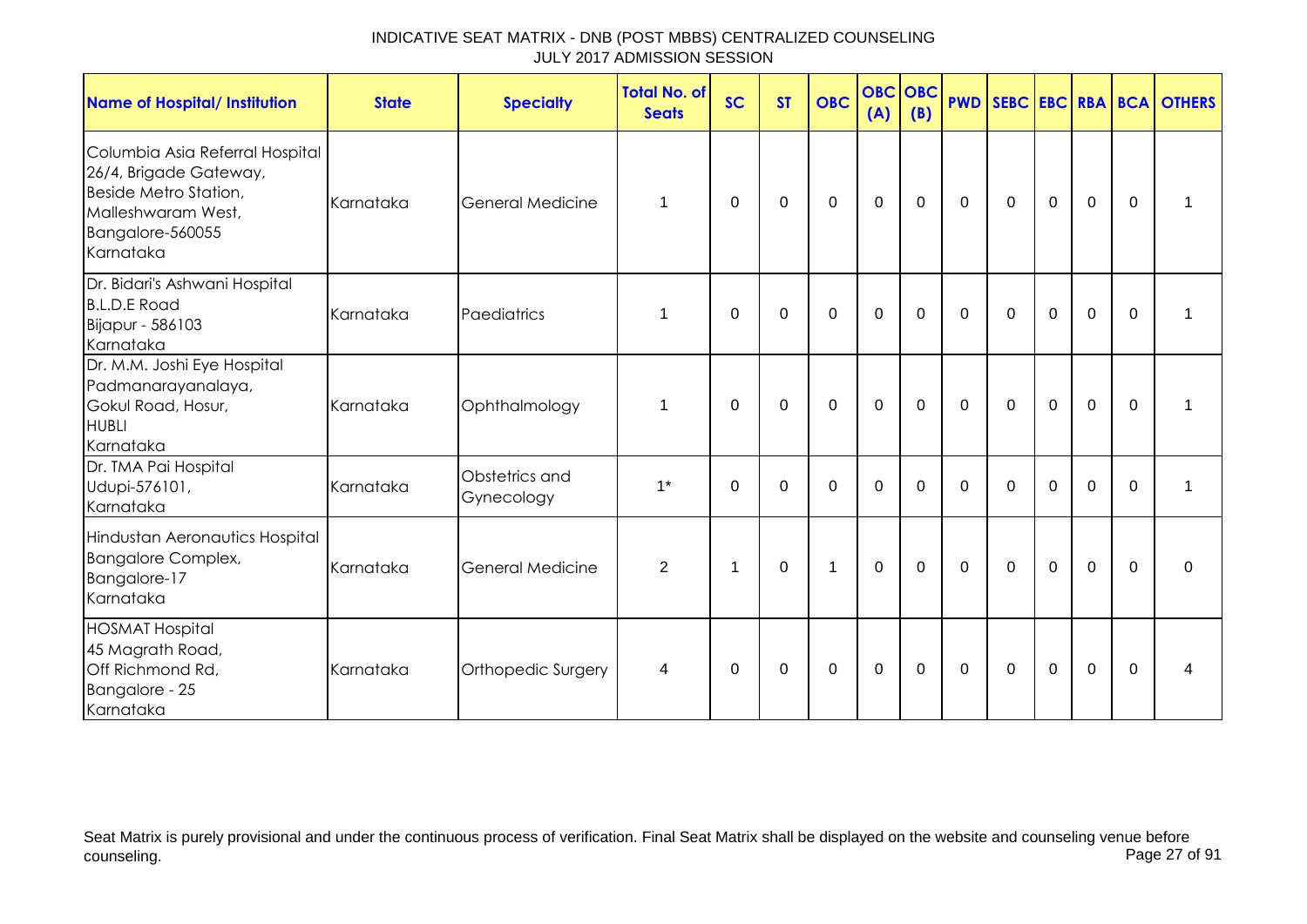| <b>Name of Hospital/ Institution</b>                                                             | <b>State</b> | <b>Specialty</b>        | <b>Total No. of</b><br><b>Seats</b> | <b>SC</b>   | <b>ST</b>   | <b>OBC</b>       | <b>OBC</b><br>(A) | <b>OBC</b><br>(B) | <b>PWD</b>     | SEBC EBC RBA BCA |                |                |             | <b>OTHERS</b>  |
|--------------------------------------------------------------------------------------------------|--------------|-------------------------|-------------------------------------|-------------|-------------|------------------|-------------------|-------------------|----------------|------------------|----------------|----------------|-------------|----------------|
| Kidwai Memorial Institute Of<br>Oncology<br>Dr.MH.Marigowda Road,<br>Bangalore - 29<br>Karnataka | Karnataka    | Anaesthesiology         | 1                                   | $\Omega$    | $\mathbf 0$ | $\overline{0}$   | $\mathbf 0$       | $\mathbf 0$       | $\mathbf 0$    | $\mathbf 0$      | $\overline{0}$ | $\overline{0}$ | $\mathbf 0$ | 1              |
| Kidwai Memorial Institute Of<br>Oncology<br>Dr.MH.Marigowda Road,<br>Bangalore - 29<br>Karnataka | Karnataka    | Radio Diagnosis         | 3                                   | $\mathbf 0$ | $\mathbf 0$ | $\mathbf 0$      | $\mathbf{0}$      | $\mathbf 0$       | $\mathbf 0$    | $\mathbf 0$      | $\mathbf 0$    | $\overline{0}$ | $\mathbf 0$ | 3              |
| Mallya Hospital<br>No.2 Vittal Mallya Road,<br>Bangalore 01,<br>Karnataka                        | Karnataka    | <b>General Surgery</b>  | 1                                   | $\mathbf 0$ | $\mathbf 0$ | $\mathbf{0}$     | $\mathbf{0}$      | $\overline{0}$    | $\Omega$       | $\Omega$         | $\overline{0}$ | $\Omega$       | $\Omega$    | $\mathbf{1}$   |
| Mallya Hospital<br>No.2 Vittal Mallya Road,<br>Bangalore 01,<br>Karnataka                        | Karnataka    | Orthopedic Surgery      | 1                                   | $\Omega$    | $\Omega$    | $\mathbf 0$      | $\mathbf 0$       | $\Omega$          | $\mathbf 0$    | $\mathbf 0$      | $\mathbf 0$    | $\overline{0}$ | $\Omega$    | 1              |
| <b>Manipal Hospital</b><br>98 Rustum Bagh,<br>Airport Road,<br>Bangalore - 17<br>Karnataka       | Karnataka    | Emergency<br>Medicine   | 1                                   | $\mathbf 0$ | $\mathbf 0$ | $\mathbf 0$      | $\mathbf{0}$      | $\mathbf 0$       | $\mathbf{0}$   | $\mathbf 0$      | $\overline{0}$ | $\overline{0}$ | $\Omega$    | 1              |
| Manipal Hospital<br>98 Rustum Bagh,<br>Airport Road,<br>Bangalore - 17<br>Karnataka              | Karnataka    | <b>ENT</b>              | 1                                   | 0           | 0           | 0                | $\mathbf 0$       | 0                 | $\overline{0}$ | $\mathbf 0$      | $\mathbf 0$    | $\mathbf 0$    | $\Omega$    | 1              |
| Manipal Hospital<br>98 Rustum Bagh,<br>Airport Road,<br>Bangalore - 17<br>Karnataka              | Karnataka    | <b>General Medicine</b> | $\overline{2}$                      | 0           | $\mathsf 0$ | $\boldsymbol{0}$ | $\boldsymbol{0}$  | $\mathbf 0$       | $\mathbf 0$    | $\mathbf 0$      | $\mathbf 0$    | $\pmb{0}$      | $\mathbf 0$ | $\overline{2}$ |

Seat Matrix is purely provisional and under the continuous process of verification. Final Seat Matrix shall be displayed on the website and counseling venue before<br>Page 28 of 91 counseling. Page 28 of 91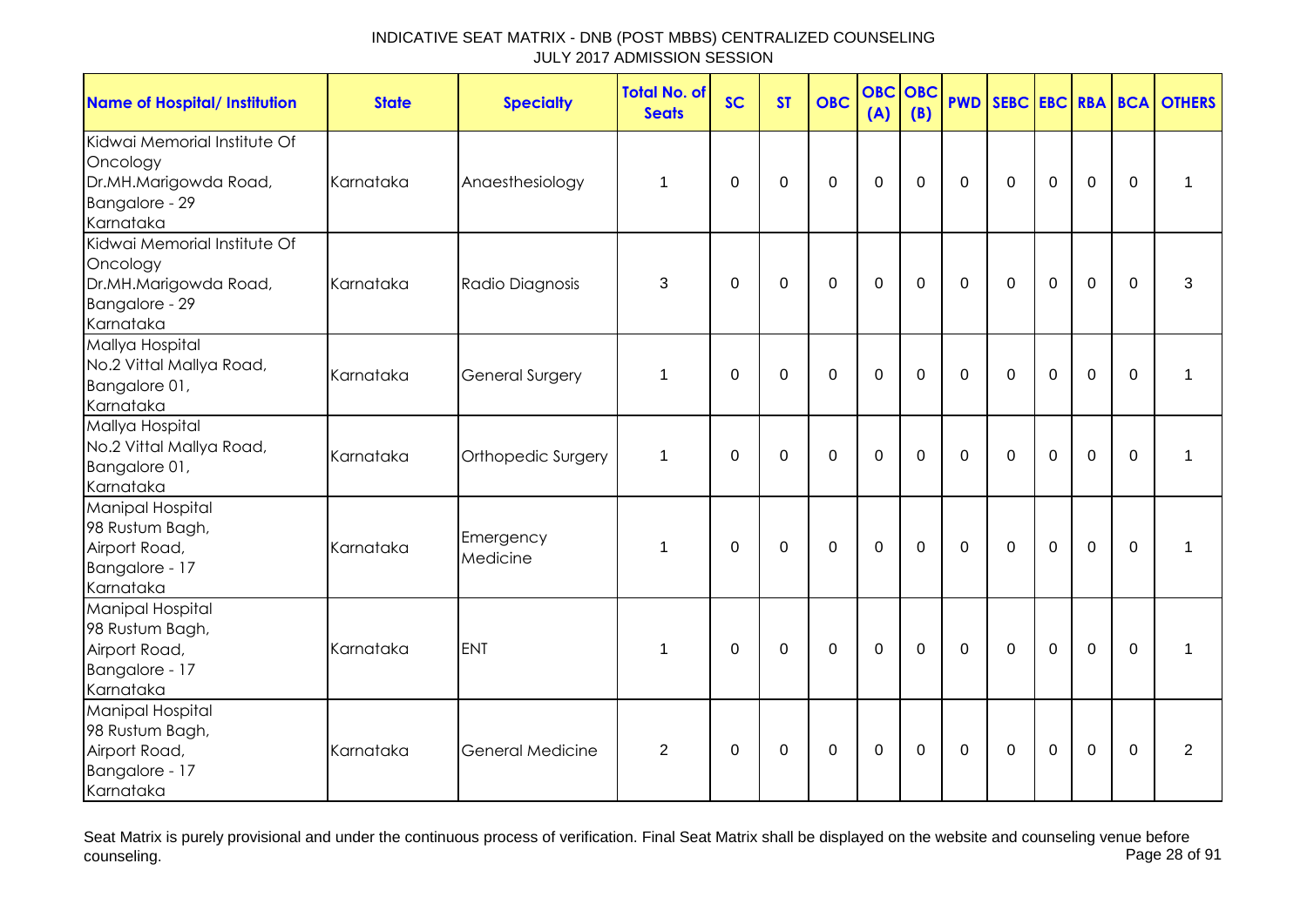| <b>Name of Hospital/ Institution</b>                                                                              | <b>State</b> | <b>Specialty</b>             | <b>Total No. of</b><br><b>Seats</b> | <b>SC</b> | <b>ST</b>   | <b>OBC</b>       | <b>OBC</b><br>(A) | OBC<br>(B)  | <b>PWD</b>  |             |                |             |             | <b>SEBC EBC RBA BCA OTHERS</b> |
|-------------------------------------------------------------------------------------------------------------------|--------------|------------------------------|-------------------------------------|-----------|-------------|------------------|-------------------|-------------|-------------|-------------|----------------|-------------|-------------|--------------------------------|
| <b>Manipal Hospital</b><br>98 Rustum Bagh,<br>Airport Road,<br>Bangalore - 17<br>Karnataka                        | Karnataka    | <b>General Surgery</b>       | 4                                   | 0         | $\mathbf 0$ | $\mathbf 0$      | $\mathbf 0$       | $\mathbf 0$ | $\mathbf 0$ | $\mathbf 0$ | $\mathbf 0$    | $\mathbf 0$ | $\mathbf 0$ | 4                              |
| Manipal Hospital<br>98 Rustum Bagh,<br>Airport Road,<br>Bangalore - 17<br>Karnataka                               | Karnataka    | Obstetrics and<br>Gynecology | $\overline{2}$                      | 0         | $\mathbf 0$ | $\mathbf 0$      | $\boldsymbol{0}$  | $\mathbf 0$ | $\mathbf 0$ | $\mathbf 0$ | $\mathbf 0$    | $\mathbf 0$ | 0           | $\overline{2}$                 |
| Manipal Hospital<br>98 Rustum Bagh,<br>Old Airport Road,<br>Bangalore - 560017<br>Karnataka                       | Karnataka    | Ophthalmology                | 1                                   | 0         | 0           | 0                | $\mathbf 0$       | $\mathbf 0$ | $\mathbf 0$ | $\mathbf 0$ | $\overline{0}$ | $\mathbf 0$ | $\Omega$    | 1                              |
| Mysore Race Club Eye Hospital<br>H-1, Vinayamarga,<br>Siddarthanagar,<br>Mysore - 11<br>Karnataka                 | Karnataka    | Ophthalmology                | $2^*$                               | 0         | 0           | $\boldsymbol{0}$ | $\boldsymbol{0}$  | $\mathbf 0$ | $\mathbf 0$ | $\mathbf 0$ | $\mathbf 0$    | $\mathbf 0$ | 0           | 2                              |
| Narayana Hrudayalaya,<br>258/A, Bommasandra Industrial<br>Area,<br>Anekal Taluk,<br>Bangalore-560099<br>Karnataka | Karnataka    | Anaesthesiology              | 8                                   | 0         | 0           | $\mathbf 0$      | $\mathbf 0$       | $\mathbf 0$ | $\mathbf 0$ | $\mathbf 0$ | $\mathbf 0$    | $\mathbf 0$ | $\mathbf 0$ | 8                              |
| Narayana Hrudayalaya,<br>258/A, Bommasandra Industrial<br>Area,<br>Anekal Taluk,<br>Bangalore-560099<br>Karnataka | Karnataka    | Emergency<br>Medicine        | 4                                   | 0         | 0           | $\mathbf 0$      | $\boldsymbol{0}$  | 0           | $\mathbf 0$ | 0           | $\mathbf 0$    | $\mathbf 0$ | $\Omega$    | 4                              |

Seat Matrix is purely provisional and under the continuous process of verification. Final Seat Matrix shall be displayed on the website and counseling venue before<br>Page 29 of 91 counseling. Page 29 of 91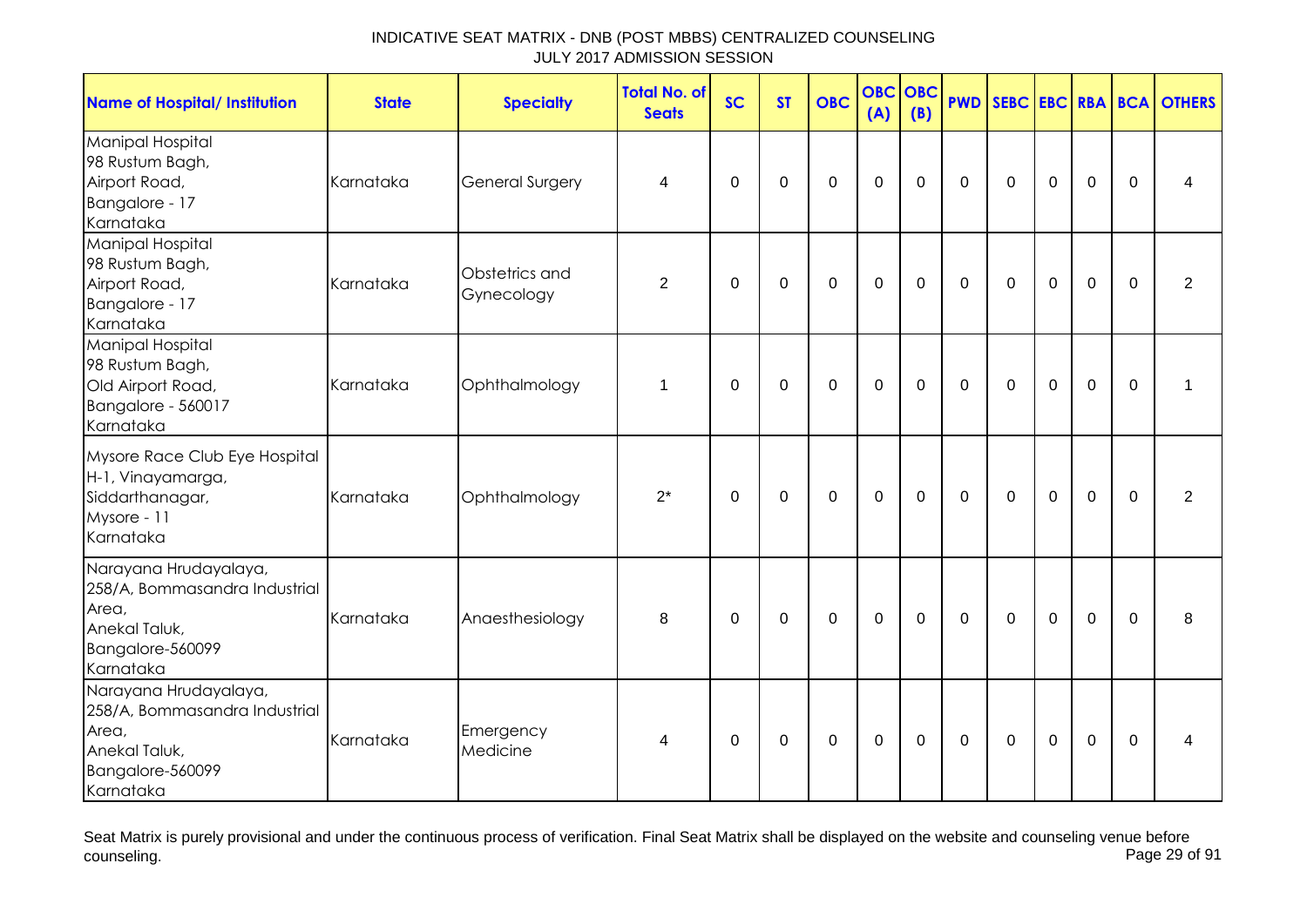| INDICATIVE SEAT MATRIX - DNB (POST MBBS) CENTRALIZED COUNSELING |  |
|-----------------------------------------------------------------|--|
| JULY 2017 ADMISSION SESSION                                     |  |

| <b>Name of Hospital/ Institution</b>                                                                                               | <b>State</b> | <b>Specialty</b>             | <b>Total No. of</b><br><b>Seats</b> | <b>SC</b>   | <b>ST</b>   | <b>OBC</b>  | <b>OBC OBC</b><br>(A) | (B)         |              |             |             |             |              | <b>PWD SEBC EBC RBA BCA OTHERS</b> |
|------------------------------------------------------------------------------------------------------------------------------------|--------------|------------------------------|-------------------------------------|-------------|-------------|-------------|-----------------------|-------------|--------------|-------------|-------------|-------------|--------------|------------------------------------|
| Narayana Hrudayalaya,<br>258/A, Bommasandra Industrial<br>Area,<br>Anekal Taluk,<br>Bangalore-560099<br>Karnataka                  | Karnataka    | Obstetrics and<br>Gynecology | 3                                   | 0           | 0           | $\mathbf 0$ | $\mathbf 0$           | $\mathbf 0$ | $\mathbf 0$  | $\mathbf 0$ | $\mathbf 0$ | $\mathbf 0$ | 0            | 3                                  |
| Nethradhama Super Specialty<br>Eye Hospital<br>256/14 Kanakapura Main Rd,<br>7th Block, Jaya Nagar,<br>Bangalore - 82<br>Karnataka | Karnataka    | Ophthalmology                | $2^*$                               | 0           | $\mathbf 0$ | $\mathbf 0$ | $\mathbf 0$           | $\mathbf 0$ | $\mathbf 0$  | $\mathbf 0$ | $\mathbf 0$ | $\mathbf 0$ | $\mathbf{0}$ | 2                                  |
| Sagar Hospital<br>No. 44/54, 30th Cross,<br>Tilak Nagar, Jayanagar Extn.,<br>Bangalore-41<br>Karnataka                             | Karnataka    | <b>General Medicine</b>      | 2                                   | $\Omega$    | $\mathbf 0$ | $\mathbf 0$ | $\mathbf 0$           | $\mathbf 0$ | $\mathbf 0$  | $\Omega$    | $\mathbf 0$ | $\mathbf 0$ | $\Omega$     | 2                                  |
| Sahyadri Narayana<br><b>Multispecialty Hospital</b><br>Harakere, N T Road,<br>Shimoga-577202<br>Karnataka                          | Karnataka    | Anaesthesiology              | $\mathbf{1}$                        | 0           | 0           | $\mathbf 0$ | $\mathbf 0$           | $\mathbf 0$ | $\mathbf{0}$ | 0           | $\mathbf 0$ | $\mathbf 0$ | $\Omega$     | $\mathbf 1$                        |
| Shanti Hospital<br>166/1A<br>Near Old IB, Extension Area,<br>Baglkot- 587101<br>Karnataka                                          | Karnataka    | Paediatrics                  | $\overline{2}$                      | $\mathbf 0$ | $\mathbf 0$ | $\mathbf 0$ | $\mathbf 0$           | $\mathbf 0$ | $\mathbf 0$  | $\mathbf 0$ | $\mathbf 0$ | $\mathbf 0$ | $\mathbf 0$  | $\overline{2}$                     |
| Shifaa Hospital,<br>332, Dar-us-Salam,<br>Queen's Road,<br>Bangalore-52<br>Karnataka                                               | Karnataka    | Obstetrics and<br>Gynecology | 1                                   | 0           | 0           | $\mathbf 0$ | $\mathbf 0$           | 0           | $\mathbf 0$  | $\mathbf 0$ | $\mathbf 0$ | $\mathbf 0$ | $\mathbf 0$  | 1(Wome<br>n)                       |

Seat Matrix is purely provisional and under the continuous process of verification. Final Seat Matrix shall be displayed on the website and counseling venue before counseling. Page 30 of 91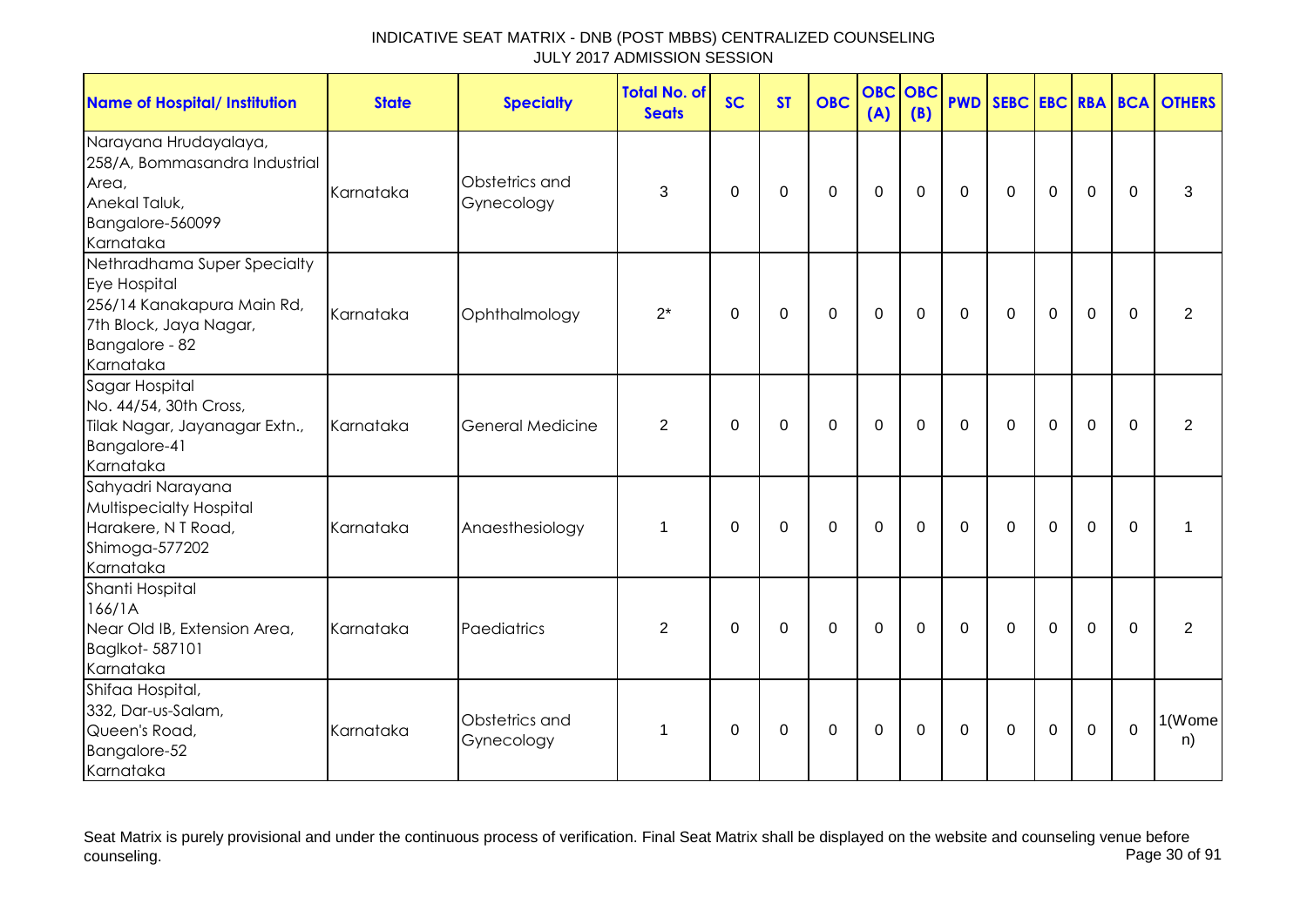| <b>Name of Hospital/ Institution</b>                                                                                                                           | <b>State</b> | <b>Specialty</b>             | <b>Total No. of</b><br><b>Seats</b> | <b>SC</b>   | <b>ST</b>   | <b>OBC</b>   | <b>OBC</b><br>(A) | <b>OBC</b><br>(B) |             |              |                |                |             | <b>PWD SEBC EBC RBA BCA OTHERS</b> |
|----------------------------------------------------------------------------------------------------------------------------------------------------------------|--------------|------------------------------|-------------------------------------|-------------|-------------|--------------|-------------------|-------------------|-------------|--------------|----------------|----------------|-------------|------------------------------------|
| Sparsh Hospital<br>29/P2, The Narayana Health<br>City,<br>Bommasandra, Hosur Road,<br>Kittignahalli Village, Attibele,<br>Hobli, Bangalore-560099<br>Karnataka | Karnataka    | Orthopedic Surgery           | $2^*$                               | $\mathbf 0$ | $\mathbf 0$ | $\mathbf 0$  | $\mathbf 0$       | $\mathbf 0$       | $\mathbf 0$ | $\mathbf 0$  | $\mathbf 0$    | $\mathbf 0$    | $\mathbf 0$ | $\overline{2}$                     |
| St. Martha's Hospital<br>5-Nruputhunga Rd,<br>Bangalore-01<br>Karnataka                                                                                        | Karnataka    | Anaesthesiology              | 3                                   | $\Omega$    | $\Omega$    | $\Omega$     | $\overline{0}$    | $\Omega$          | $\Omega$    | $\mathbf{0}$ | $\Omega$       | $\overline{0}$ | $\Omega$    | 3                                  |
| St. Martha's Hospital<br>5-Nruputhunga Rd,<br>Bangalore-01<br>Karnataka                                                                                        | Karnataka    | Obstetrics and<br>Gynecology | 1                                   | $\Omega$    | $\mathbf 0$ | $\mathbf 0$  | $\overline{0}$    | $\Omega$          | $\Omega$    | $\Omega$     | $\Omega$       | $\overline{0}$ | $\Omega$    | 1                                  |
| St. Martha's Hospital<br>5-Nruputhunga Rd,<br>Bangalore-01<br>Karnataka                                                                                        | Karnataka    | Orthopedic Surgery           | 1                                   | $\Omega$    | $\mathbf 0$ | $\mathbf 0$  | $\mathbf 0$       | $\overline{0}$    | $\mathbf 0$ | $\mathbf{0}$ | $\mathbf 0$    | $\overline{0}$ | $\Omega$    | 1                                  |
| St. Philomena Hospital<br>No. 4, Campbell Road,<br>Viveknagar PO,<br>Bangalore-560047<br>Karnataka                                                             | Karnataka    | Obstetrics and<br>Gynecology | $\overline{2}$                      | $\mathbf 0$ | $\mathbf 0$ | $\mathbf{0}$ | $\overline{0}$    | $\mathbf 0$       | $\mathbf 0$ | $\Omega$     | $\overline{0}$ | $\overline{0}$ | $\Omega$    | 2                                  |
| Tejasvini Hospital and SSIOT<br>Kadri Temple Road,<br>Mangalore-575002<br>Karnataka                                                                            | Karnataka    | Orthopedic Surgery           | 3                                   | $\Omega$    | $\Omega$    | $\mathbf 0$  | $\mathbf 0$       | $\Omega$          | $\Omega$    | $\Omega$     | $\Omega$       | $\overline{0}$ | $\Omega$    | 3                                  |
| Ahalia Foundation Eye Hospital<br>Palakkad,<br>Kerala                                                                                                          | Kerala       | Ophthalmology                | $\mathbf 1$                         | $\Omega$    | $\mathbf 0$ | $\Omega$     | $\mathbf 0$       | $\Omega$          | $\Omega$    | $\Omega$     | $\Omega$       | $\Omega$       | $\Omega$    | 1                                  |

Seat Matrix is purely provisional and under the continuous process of verification. Final Seat Matrix shall be displayed on the website and counseling venue before<br>Page 31 of 91 counseling. Page 31 of 91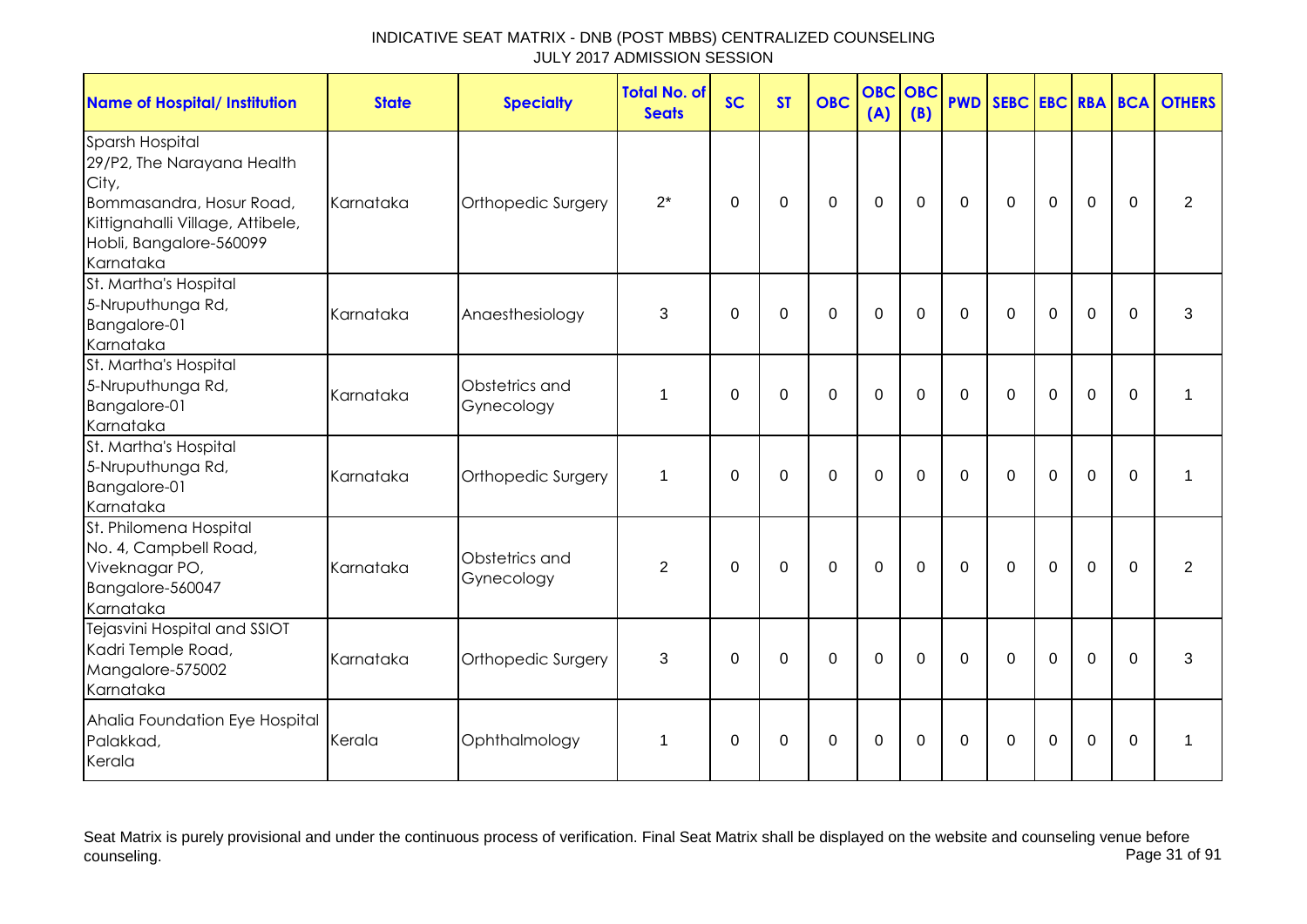| <b>Name of Hospital/ Institution</b>                                                                        | <b>State</b> | <b>Specialty</b>        | <b>Total No. of</b><br><b>Seats</b> | <b>SC</b>   | <b>ST</b>   | <b>OBC</b>  | <b>OBC</b><br>(A) | <b>OBC</b><br>(B) | <b>PWD</b>   | SEBC EBC RBA BCA |                |             |             | <b>OTHERS</b>  |
|-------------------------------------------------------------------------------------------------------------|--------------|-------------------------|-------------------------------------|-------------|-------------|-------------|-------------------|-------------------|--------------|------------------|----------------|-------------|-------------|----------------|
| Ananthapuri Hospitals and<br>Research Institute<br>Chacka NH Bypass,<br>Thiruvananthapuram<br>Kerala-695024 | Kerala       | Anaesthesiology         | $2^*$                               | $\mathbf 0$ | $\mathbf 0$ | $\mathbf 0$ | $\mathbf 0$       | $\mathbf 0$       | $\mathbf 0$  | $\Omega$         | $\mathbf 0$    | $\mathbf 0$ | $\Omega$    | $\overline{2}$ |
| Ananthapuri Hospitals and<br>Research Institute<br>Chacka NH Bypass,<br>Thiruvananthapuram<br>Kerala-695024 | Kerala       | <b>General Medicine</b> | $2^*$                               | $\mathbf 0$ | $\mathbf 0$ | $\mathbf 0$ | $\mathbf 0$       | $\mathbf 0$       | $\mathbf 0$  | $\mathbf 0$      | $\mathbf 0$    | $\mathbf 0$ | $\mathbf 0$ | $\overline{2}$ |
| <b>Baby Memorial Hospital</b><br>Indira Gandhi Road,<br>Kozhikode,<br><b>CALICUT - 673004</b><br>Kerala     | Kerala       | Anaesthesiology         | 3                                   | $\mathbf 0$ | $\mathbf 0$ | $\mathbf 0$ | $\mathbf{0}$      | $\mathbf 0$       | $\mathbf 0$  | $\mathbf 0$      | $\mathbf 0$    | $\mathbf 0$ | $\Omega$    | 3              |
| <b>Baby Memorial Hospital</b><br>Indira Gandhi Road,<br>Kozhikode,<br><b>CALICUT - 673004</b><br>Kerala     | Kerala       | Emergency<br>Medicine   | 3                                   | $\Omega$    | $\mathbf 0$ | $\mathbf 0$ | $\mathbf 0$       | $\mathbf 0$       | $\Omega$     | $\Omega$         | $\overline{0}$ | $\mathbf 0$ | $\Omega$    | 3              |
| <b>Baby Memorial Hospital</b><br>Indira Gandhi Road,<br>Kozhikode,<br><b>CALICUT - 673004</b><br>Kerala     | Kerala       | <b>General Medicine</b> | 4                                   | $\Omega$    | $\mathbf 0$ | $\mathbf 0$ | $\mathbf 0$       | $\mathbf 0$       | $\mathbf{0}$ | $\mathbf 0$      | $\mathbf 0$    | $\mathbf 0$ | $\Omega$    | 4              |
| Comtrust Eye Hospital<br>Mini Bye Pass Road,<br>Puthiyara, Calicut-673004<br>Kerala                         | Kerala       | Ophthalmology           | $\mathbf{1}$                        | $\Omega$    | $\mathbf 0$ | $\mathbf 0$ | $\mathbf 0$       | $\mathbf 0$       | $\Omega$     | $\Omega$         | $\mathbf 0$    | $\mathbf 0$ | $\Omega$    | $\mathbf 1$    |
| Cosmopolitan Hospital<br>Murinjapalam, Pattom PO,<br>TRIVANDRUM-04<br>Kerala                                | Kerala       | <b>General Surgery</b>  | $\mathbf 1$                         | $\Omega$    | 0           | $\mathbf 0$ | $\mathbf 0$       | $\Omega$          | $\Omega$     | $\Omega$         | 0              | $\mathbf 0$ | $\Omega$    | $\mathbf 1$    |

Seat Matrix is purely provisional and under the continuous process of verification. Final Seat Matrix shall be displayed on the website and counseling venue before<br>Page 32 of 91 counseling. Page 32 of 91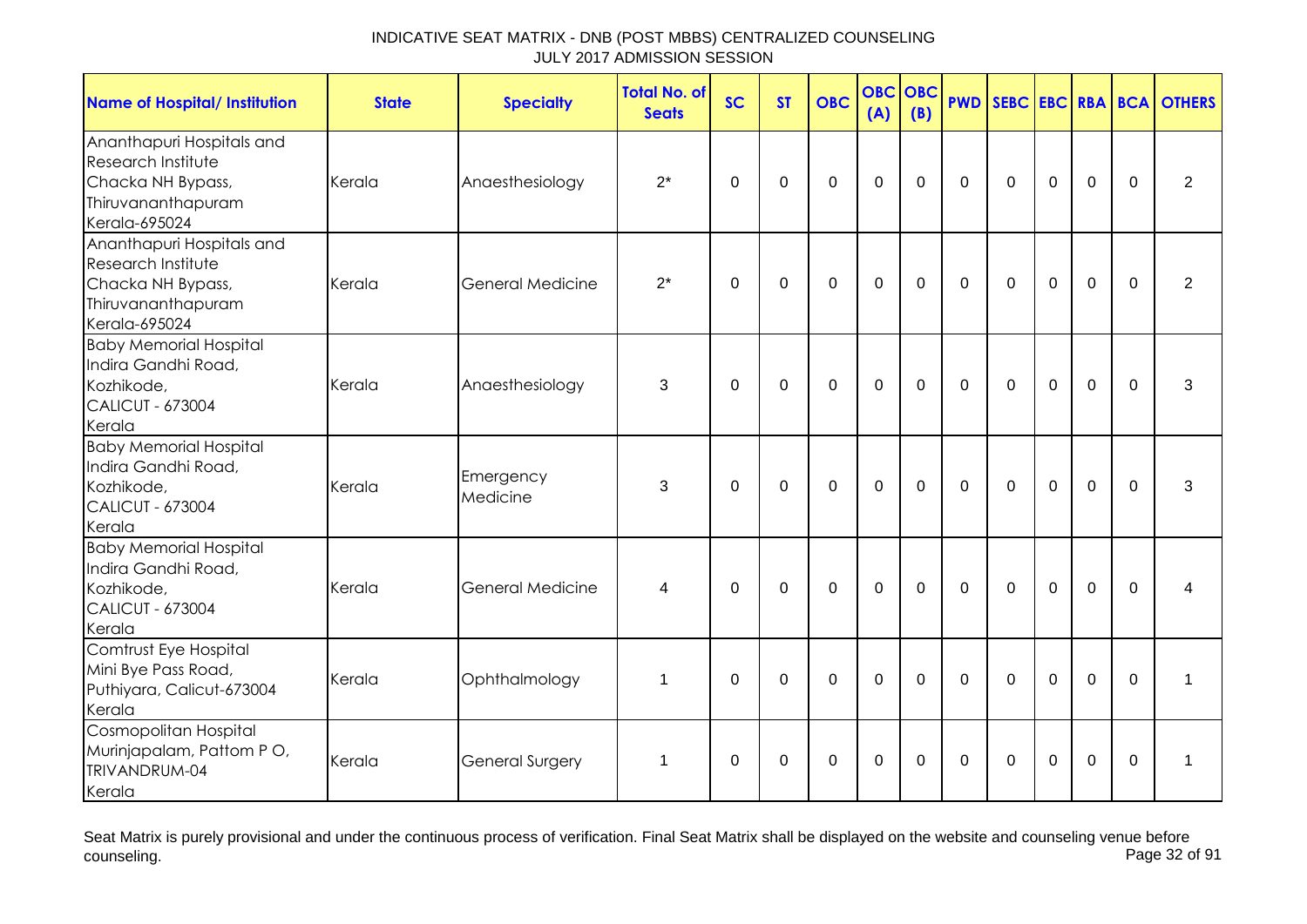| <b>Name of Hospital/ Institution</b>                                                                    | <b>State</b> | <b>Specialty</b>             | <b>Total No. of</b><br><b>Seats</b> | <b>SC</b> | <b>ST</b> | <b>OBC</b>   | <b>OBC</b><br>(A) | <b>OBC</b><br>(B) | <b>PWD</b>   |              |                |             |             | <b>SEBC EBC RBA BCA OTHERS</b> |
|---------------------------------------------------------------------------------------------------------|--------------|------------------------------|-------------------------------------|-----------|-----------|--------------|-------------------|-------------------|--------------|--------------|----------------|-------------|-------------|--------------------------------|
| Giridhar Eye Institute<br>28/2576 A<br>Ponneth Temple Road,<br>Kadavanthra,<br>Kochi - 682020<br>Kerala | Kerala       | Ophthalmology                | 2                                   | $\Omega$  | 0         | $\mathbf 0$  | $\mathbf 0$       | $\mathbf 0$       | $\mathbf{0}$ | $\mathbf 0$  | $\mathbf 0$    | $\mathbf 0$ | $\Omega$    | $\overline{2}$                 |
| Govt. General Hospital<br>Kunnukuzhi PO, Thycud<br>THIRUVANANTHAPURAM-35<br>Kerala                      | Kerala       | Anaesthesiology              | $\overline{2}$                      | 0         | 1         | $\mathbf 0$  | $\mathbf 0$       | $\mathbf 0$       | 1(PH)        | $\mathbf 0$  | $\mathbf 0$    | $\mathbf 0$ | $\Omega$    | 0                              |
| Govt. General Hospital<br>Kunnukuzhi PO, Thycud<br>THIRUVANANTHAPURAM-35<br>Kerala                      | Kerala       | <b>General Surgery</b>       | 2                                   | $\Omega$  | $\Omega$  | $\mathbf{1}$ | $\mathbf 0$       | $\Omega$          | $\Omega$     | $\Omega$     | $\mathbf 0$    | $\mathbf 0$ | $\Omega$    | 1                              |
| IQRAA International Hospital &<br>Research Centre,<br>Malaparamba,<br>Calicut- 673009<br>Kerala         | Kerala       | <b>General Medicine</b>      | $\overline{2}$                      | 0         | 0         | $\mathbf 0$  | $\mathbf 0$       | $\mathbf 0$       | $\mathbf 0$  | $\mathbf 0$  | $\mathbf 0$    | $\mathbf 0$ | $\mathbf 0$ | $\overline{2}$                 |
| IQRAA International Hospital &<br>Research Centre,<br>Malaparamba,<br>Calicut- 673009<br>Kerala         | Kerala       | Obstetrics and<br>Gynecology | 3                                   | $\Omega$  | 0         | 0            | 0                 | 0                 | $\mathbf{0}$ | $\Omega$     | $\overline{0}$ | $\mathbf 0$ | $\Omega$    | 3                              |
| IQRAA International Hospital &<br>Research Centre,<br>Malaparamba,<br>Calicut- 673009<br>Kerala         | Kerala       | Orthopedic Surgery           | $\mathbf{1}$                        | 0         | 0         | 0            | $\mathbf 0$       | 0                 | $\mathbf{0}$ | $\mathbf{0}$ | $\mathbf 0$    | $\mathbf 0$ | $\Omega$    | 1                              |

Seat Matrix is purely provisional and under the continuous process of verification. Final Seat Matrix shall be displayed on the website and counseling venue before<br>Page 33 of 91 counseling. Page 33 of 91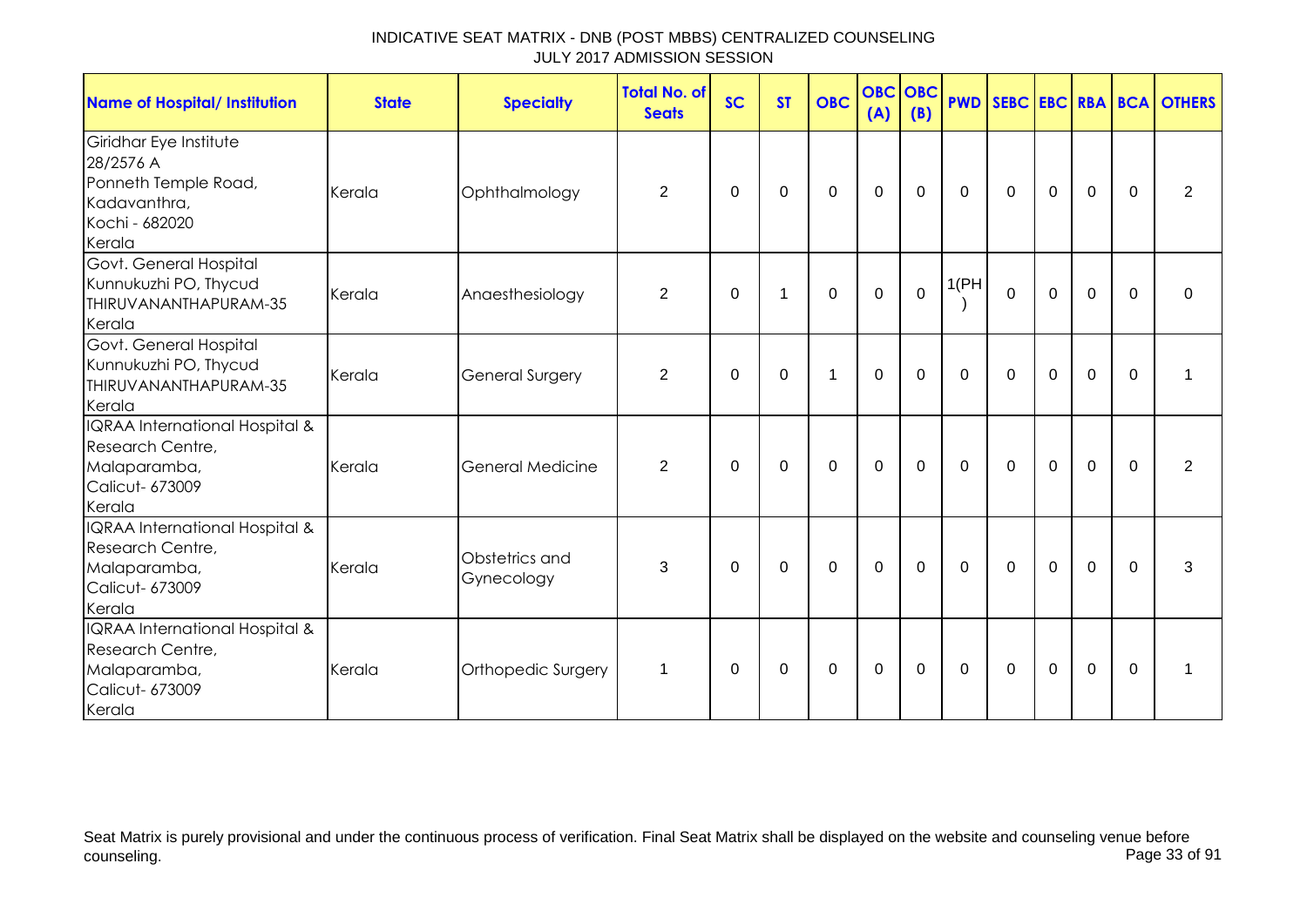| <b>Name of Hospital/ Institution</b>                                                                                  | <b>State</b> | <b>Specialty</b>      | <b>Total No. of</b><br><b>Seats</b> | <b>SC</b> | <b>ST</b>   | <b>OBC</b>   | <b>OBC</b><br>(A) | <b>OBC</b><br>(B) |              |              |             |             |             | <b>PWD SEBC EBC RBA BCA OTHERS</b> |
|-----------------------------------------------------------------------------------------------------------------------|--------------|-----------------------|-------------------------------------|-----------|-------------|--------------|-------------------|-------------------|--------------|--------------|-------------|-------------|-------------|------------------------------------|
| Kerala Institute of Medical<br>Sciences<br>P B No.1, Anayara P O,<br>Trivandrum,<br>Kerala                            | Kerala       | Emergency<br>Medicine | 4                                   | 0         | 0           | $\mathbf 0$  | $\mathbf 0$       | $\mathbf 0$       | $\mathbf 0$  | $\mathbf 0$  | $\mathbf 0$ | $\mathbf 0$ | 0           | 4                                  |
| Kerala Institute of Medical<br>Sciences<br>P B No.1, Anayara P O,<br>Trivandrum,<br>Kerala                            | Kerala       | <b>ENT</b>            | 1                                   | $\Omega$  | $\mathbf 0$ | 0            | $\mathbf 0$       | 0                 | $\Omega$     | $\mathbf{0}$ | $\mathbf 0$ | $\mathbf 0$ | $\Omega$    |                                    |
| Kerala Institute of Medical<br>Sciences<br>P B No.1, Anayara P O,<br>Trivandrum,<br>Kerala                            | Kerala       | Paediatrics           | 1                                   | 0         | 0           | 0            | $\mathbf 0$       | 0                 | $\mathbf 0$  | 0            | $\mathbf 0$ | $\mathbf 0$ | $\mathbf 0$ | 1                                  |
| Kerala Institute of Medical<br>Sciences<br>P B No.1, Anayara P O,<br>Trivandrum,<br>Kerala                            | Kerala       | Radio Diagnosis       | $2^*$                               | $\Omega$  | 0           | 0            | 0                 | 0                 | $\mathbf 0$  | 0            | $\mathbf 0$ | $\Omega$    | $\Omega$    | 2                                  |
| KIMS AI Shifa Healthcare Pvt.<br>Ltd.,<br>PO Box No. 26, Ootty Road,<br>Perintalmanna,<br>MALAPURAM- 679322<br>Kerala | Kerala       | <b>ENT</b>            | 1                                   | 0         | 0           | 0            | 0                 | 0                 | $\mathbf 0$  | 0            | $\mathbf 0$ | $\mathbf 0$ | $\Omega$    |                                    |
| KIMS AI Shifa Healthcare Pvt.<br>Ltd.,<br>PO Box No. 26, Ootty Road,<br>Perintalmanna,<br>MALAPURAM- 679322<br>Kerala | Kerala       | Orthopedic Surgery    | $2^*$                               | $\Omega$  | $\Omega$    | $\mathbf{0}$ | $\mathbf 0$       | $\Omega$          | $\mathbf{0}$ | $\mathbf{0}$ | $\Omega$    | $\mathbf 0$ | $\Omega$    | $\overline{2}$                     |

Seat Matrix is purely provisional and under the continuous process of verification. Final Seat Matrix shall be displayed on the website and counseling venue before<br>Page 34 of 91 counseling. Page 34 of 91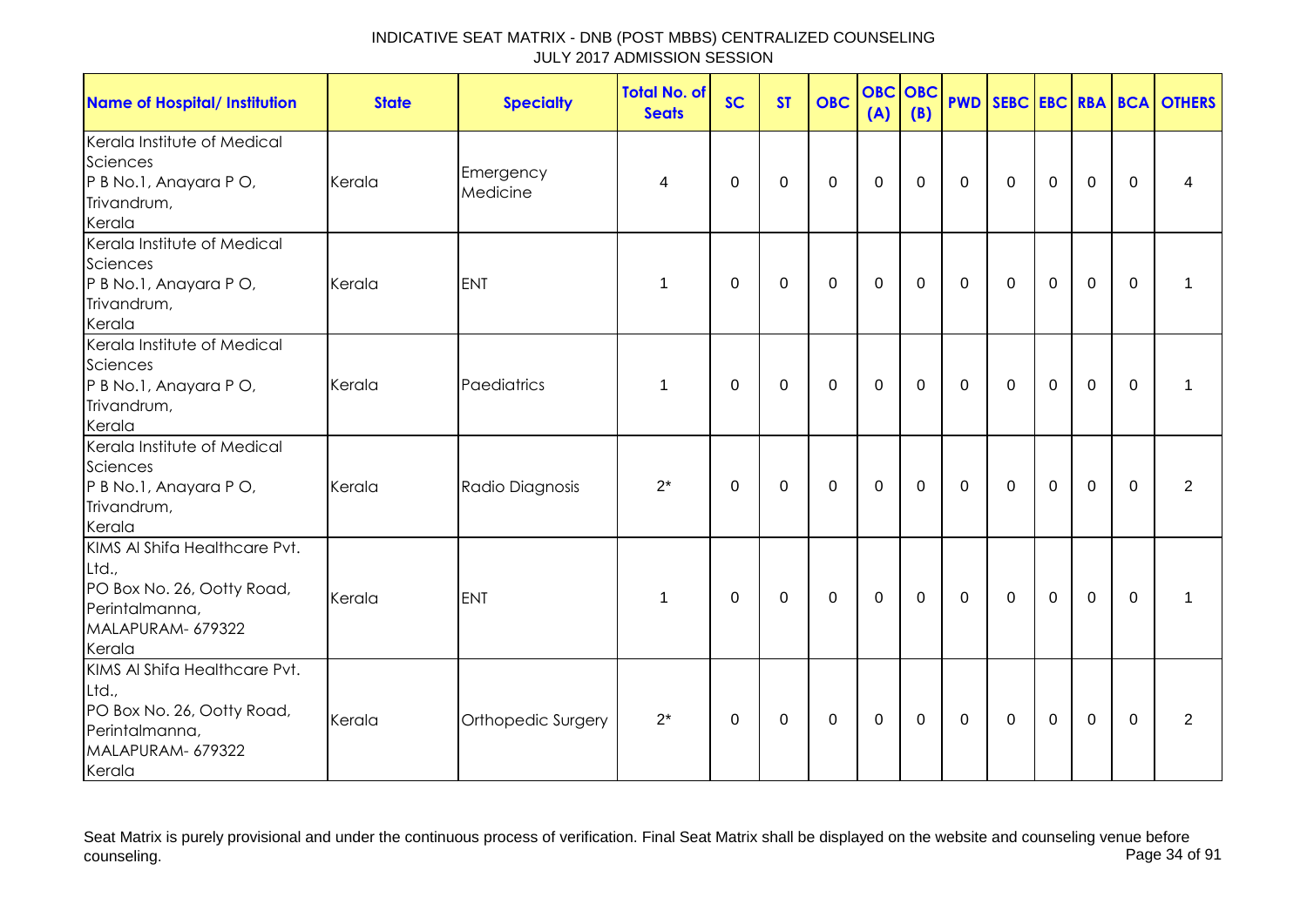| <b>Name of Hospital/ Institution</b>                                                                                | <b>State</b> | <b>Specialty</b>             | <b>Total No. of</b><br><b>Seats</b> | <b>SC</b> | <b>ST</b>   | <b>OBC</b>       | <b>OBC</b><br>(A) | OBC<br>(B)     |              |              |             |                |             | <b>PWD SEBC EBC RBA BCA OTHERS</b> |
|---------------------------------------------------------------------------------------------------------------------|--------------|------------------------------|-------------------------------------|-----------|-------------|------------------|-------------------|----------------|--------------|--------------|-------------|----------------|-------------|------------------------------------|
| Life line Super Specialty<br>Hospital<br>14th Mile, Melood,<br>PO- Adoor, Pathananmthitta<br>Dist.<br>Kerala-691523 | Kerala       | Obstetrics and<br>Gynecology | $1^*$                               | $\Omega$  | $\mathbf 0$ | $\mathbf 0$      | $\mathbf 0$       | $\mathbf 0$    | $\mathbf 0$  | $\Omega$     | $\mathbf 0$ | $\mathbf 0$    | $\Omega$    | 1                                  |
| Lisie Medical Institution,<br>P.O. Box 3053,<br>KOCHI-18<br>Kerala                                                  | Kerala       | <b>General Surgery</b>       | 3                                   | 0         | 0           | $\mathbf 0$      | $\mathbf 0$       | 0              | $\mathbf{0}$ | 0            | 0           | $\mathbf 0$    | $\Omega$    | 3                                  |
| Lisie Medical Institution,<br>P.O. Box 3053,<br>KOCHI-18<br>Kerala                                                  | Kerala       | Obstetrics and<br>Gynecology | 1                                   | $\Omega$  | $\mathbf 0$ | $\mathbf{0}$     | $\overline{0}$    | $\overline{0}$ | $\Omega$     | $\Omega$     | $\mathbf 0$ | $\overline{0}$ | $\Omega$    | 1                                  |
| Little Flower Hospital &<br>Research Centre,<br>Post Box No. 23,<br><b>ANGAMALY - 683572</b><br>Kerala              | Kerala       | Anaesthesiology              | $\mathbf{1}$                        | $\Omega$  | $\mathbf 0$ | $\mathbf 0$      | $\mathbf 0$       | $\mathbf 0$    | $\mathbf{0}$ | $\mathbf{0}$ | $\mathbf 0$ | $\overline{0}$ | $\mathbf 0$ | 1                                  |
| Little Flower Hospital,<br>Post Box No. 23,<br>ANGAMALLY - 683572<br>Kerala                                         | Kerala       | <b>General Surgery</b>       | $\overline{2}$                      | $\Omega$  | $\mathbf 0$ | $\mathbf 0$      | $\mathbf 0$       | $\Omega$       | $\Omega$     | $\Omega$     | $\Omega$    | $\Omega$       | $\Omega$    | $\overline{2}$                     |
| Little Flower Hospital,<br>Post Box No. 23,<br>ANGAMALLY - 683572<br>Kerala                                         | Kerala       | Orthopedic Surgery           | $\overline{2}$                      | 0         | $\mathbf 0$ | $\boldsymbol{0}$ | $\mathbf 0$       | 0              | 0            | 0            | $\mathbf 0$ | $\mathbf 0$    | $\Omega$    | 2                                  |
| Little Flower Hospital,<br>Post Box No. 23,<br>ANGAMALLY - 683572<br>Kerala                                         | Kerala       | Paediatrics                  | $\mathbf{1}$                        | $\Omega$  | $\mathbf 0$ | $\mathbf 0$      | $\mathbf 0$       | $\Omega$       | $\mathbf{0}$ | $\Omega$     | $\mathbf 0$ | $\overline{0}$ | $\Omega$    | 1                                  |

Seat Matrix is purely provisional and under the continuous process of verification. Final Seat Matrix shall be displayed on the website and counseling venue before<br>Page 35 of 91 counseling. Page 35 of 91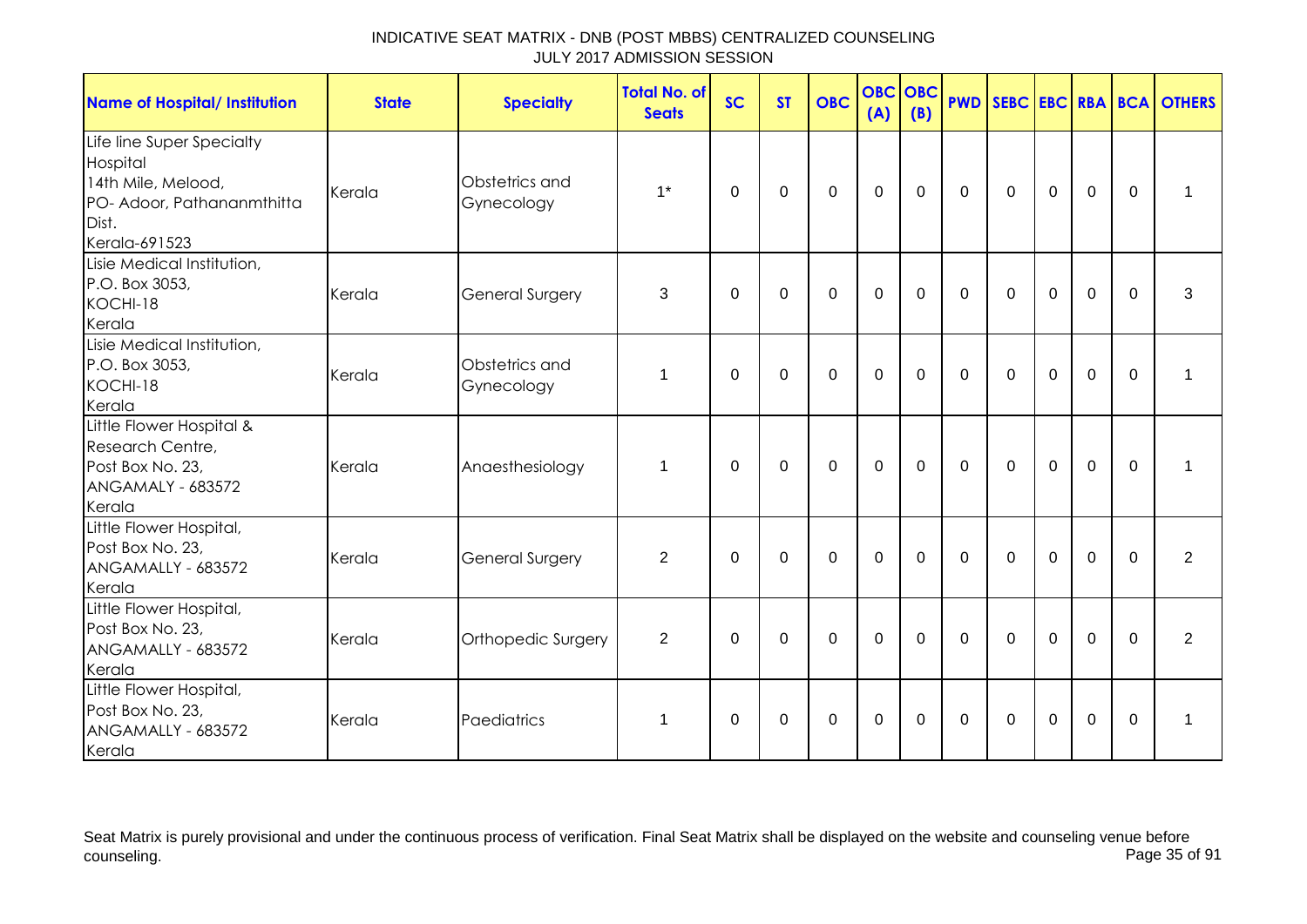| <b>Name of Hospital/ Institution</b>                                                                          | <b>State</b> | <b>Specialty</b>             | <b>Total No. of</b><br><b>Seats</b> | <b>SC</b>   | <b>ST</b>   | <b>OBC</b>  | <b>OBC</b> OBC<br>(A) | (B)         |              |             |             |             |              | <b>PWD SEBC EBC RBA BCA OTHERS</b> |
|---------------------------------------------------------------------------------------------------------------|--------------|------------------------------|-------------------------------------|-------------|-------------|-------------|-----------------------|-------------|--------------|-------------|-------------|-------------|--------------|------------------------------------|
| Lourdes Hospital<br>Pachalam,<br>Ernakulam,<br>KOCHI-12 kerala                                                | Kerala       | <b>ENT</b>                   | $\mathbf 1$                         | $\mathbf 0$ | $\mathbf 0$ | $\mathbf 0$ | $\mathbf 0$           | $\mathbf 0$ | $\mathbf 0$  | $\mathbf 0$ | $\mathbf 0$ | $\mathbf 0$ | $\mathbf 0$  | $\mathbf{1}$                       |
| Lourdes Hospital<br>Pachalam,<br>Ernakulam,<br>KOCHI-12 kerala                                                | Kerala       | Obstetrics and<br>Gynecology | $1^*$                               | 0           | $\mathbf 0$ | $\mathbf 0$ | $\mathbf 0$           | $\mathbf 0$ | $\mathbf 0$  | $\mathbf 0$ | $\mathbf 0$ | $\mathbf 0$ | $\mathbf 0$  | 1                                  |
| Lourdes Hospital<br>Pachalam,<br>Ernakulam,<br>KOCHI-12 kerala                                                | Kerala       | Paediatrics                  | $\mathbf{1}$                        | 0           | 0           | 0           | 0                     | 0           | 0            | $\Omega$    | 0           | 0           | $\Omega$     | 1                                  |
| Lourdes Hospital<br>Pachalam,<br>Ernakulam,<br>KOCHI-12 kerala                                                | Kerala       | Radio Diagnosis              | $\mathbf{1}$                        | 0           | 0           | 0           | $\mathbf 0$           | 0           | $\mathbf{0}$ | 0           | 0           | 0           | $\mathbf{0}$ | 1                                  |
| Malabar Institute of Medical<br>Sciences<br>Mini Bye Pass, Govindapuram<br>P.O.<br>KOZHIKODE-673016<br>Kerala | Kerala       | Emergency<br>Medicine        | $\overline{4}$                      | $\Omega$    | $\mathbf 0$ | $\mathbf 0$ | $\mathbf 0$           | $\mathbf 0$ | $\mathbf{0}$ | $\mathbf 0$ | $\mathbf 0$ | $\mathbf 0$ | $\mathbf{0}$ | 4                                  |
| Malabar Institute of Medical<br>Sciences<br>Mini Bye Pass, Govindapuram<br>P.o.<br>KOZHIKODE-673016<br>Kerala | Kerala       | <b>ENT</b>                   | $\overline{2}$                      | 0           | $\mathbf 0$ | $\mathsf 0$ | $\mathbf 0$           | $\mathbf 0$ | $\mathbf 0$  | $\mathbf 0$ | $\mathbf 0$ | $\mathbf 0$ | $\mathbf{0}$ | $\overline{2}$                     |

Seat Matrix is purely provisional and under the continuous process of verification. Final Seat Matrix shall be displayed on the website and counseling venue before<br>Page 36 of 91 counseling. Page 36 of 91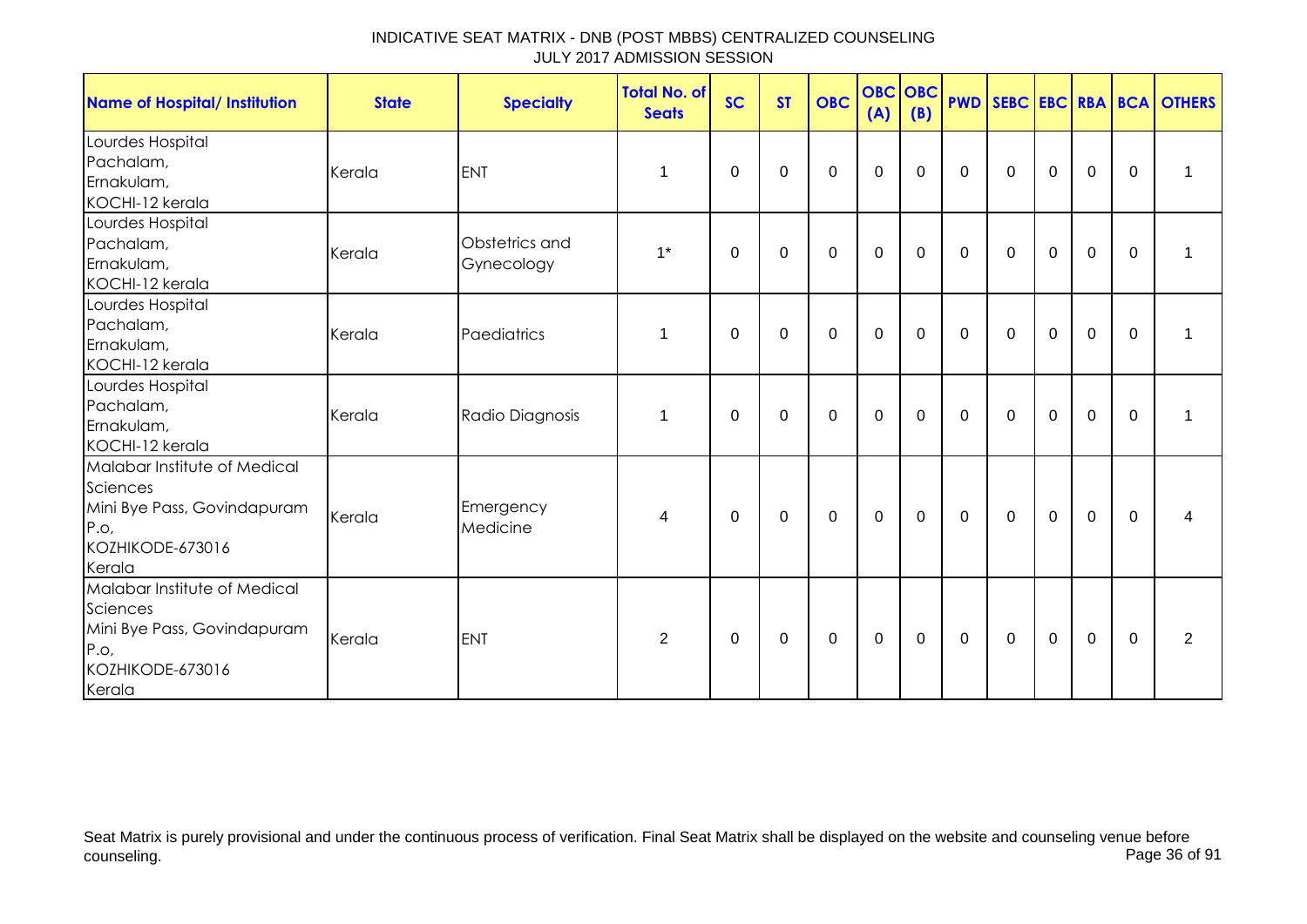| <b>Name of Hospital/ Institution</b>                                                                          | <b>State</b> | <b>Specialty</b>             | <b>Total No. of</b><br><b>Seats</b> | <b>SC</b>    | <b>ST</b>   | <b>OBC</b>       | <b>OBC</b><br>(A) | <b>OBC</b><br>(B) |              |              |                |                |             | <b>PWD SEBC EBC RBA BCA OTHERS</b> |
|---------------------------------------------------------------------------------------------------------------|--------------|------------------------------|-------------------------------------|--------------|-------------|------------------|-------------------|-------------------|--------------|--------------|----------------|----------------|-------------|------------------------------------|
| Malabar Institute of Medical<br>Sciences<br>Mini Bye Pass, Govindapuram<br>P.o.<br>KOZHIKODE-673016<br>Kerala | Kerala       | <b>General Surgery</b>       | 1                                   | 0            | 0           | $\boldsymbol{0}$ | $\mathbf 0$       | 0                 | $\Omega$     | $\mathbf{0}$ | $\mathbf 0$    | $\mathbf 0$    | $\Omega$    | 1                                  |
| Malabar Institute of Medical<br>Sciences<br>Mini Bye Pass, Govindapuram<br>P.o.<br>KOZHIKODE-673016<br>Kerala | Kerala       | Orthopedic Surgery           | $\overline{2}$                      | $\mathbf{0}$ | $\mathbf 0$ | $\mathbf 0$      | $\mathbf 0$       | $\mathbf 0$       | $\mathbf{0}$ | $\mathbf 0$  | $\overline{0}$ | $\overline{0}$ | $\Omega$    | $\overline{2}$                     |
| Malabar Medical College<br>Hospital & Research Centre<br>Modakkallur, Atholi,<br>Calicut-673315<br>Kerala     | Kerala       | <b>General Surgery</b>       | $2^*$                               | $\Omega$     | $\mathbf 0$ | $\mathbf 0$      | $\mathbf 0$       | $\overline{0}$    | $\Omega$     | $\Omega$     | $\mathbf 0$    | $\overline{0}$ | $\Omega$    | $\overline{2}$                     |
| Medical Trust Hospital<br>M. G. Road,<br>KOCHI-16<br>Kerala                                                   | Kerala       | Anaesthesiology              | $\overline{2}$                      | $\mathbf{0}$ | 0           | $\mathbf 0$      | $\mathbf 0$       | $\Omega$          | $\mathbf{0}$ | $\mathbf{0}$ | $\mathbf 0$    | $\mathbf 0$    | $\mathbf 0$ | $\overline{2}$                     |
| <b>Medical Trust Hospital</b><br>M. G. Road,<br>KOCHI-16<br>Kerala                                            | Kerala       | <b>Family Medicine</b>       | $\mathbf{1}$                        | $\mathbf{0}$ | $\mathbf 0$ | $\mathbf 0$      | $\mathbf 0$       | $\overline{0}$    | $\mathbf{0}$ | $\mathbf{0}$ | $\mathbf 0$    | $\mathbf 0$    | $\Omega$    | 1                                  |
| <b>Medical Trust Hospital</b><br>M. G. Road,<br>KOCHI-16<br>Kerala                                            | Kerala       | <b>General Medicine</b>      | 4                                   | $\Omega$     | $\Omega$    | $\mathbf 0$      | $\Omega$          | $\Omega$          | $\Omega$     | $\Omega$     | $\Omega$       | $\overline{0}$ | $\Omega$    | 4                                  |
| <b>Medical Trust Hospital</b><br>M. G. Road,<br>KOCHI-16<br>Kerala                                            | Kerala       | Obstetrics and<br>Gynecology | $\mathbf{1}$                        | 0            | 0           | 0                | 0                 | 0                 | $\mathbf 0$  | $\mathbf{0}$ | 0              | 0              | $\Omega$    | 1                                  |

Seat Matrix is purely provisional and under the continuous process of verification. Final Seat Matrix shall be displayed on the website and counseling venue before<br>Page 37 of 91 counseling. Page 37 of 91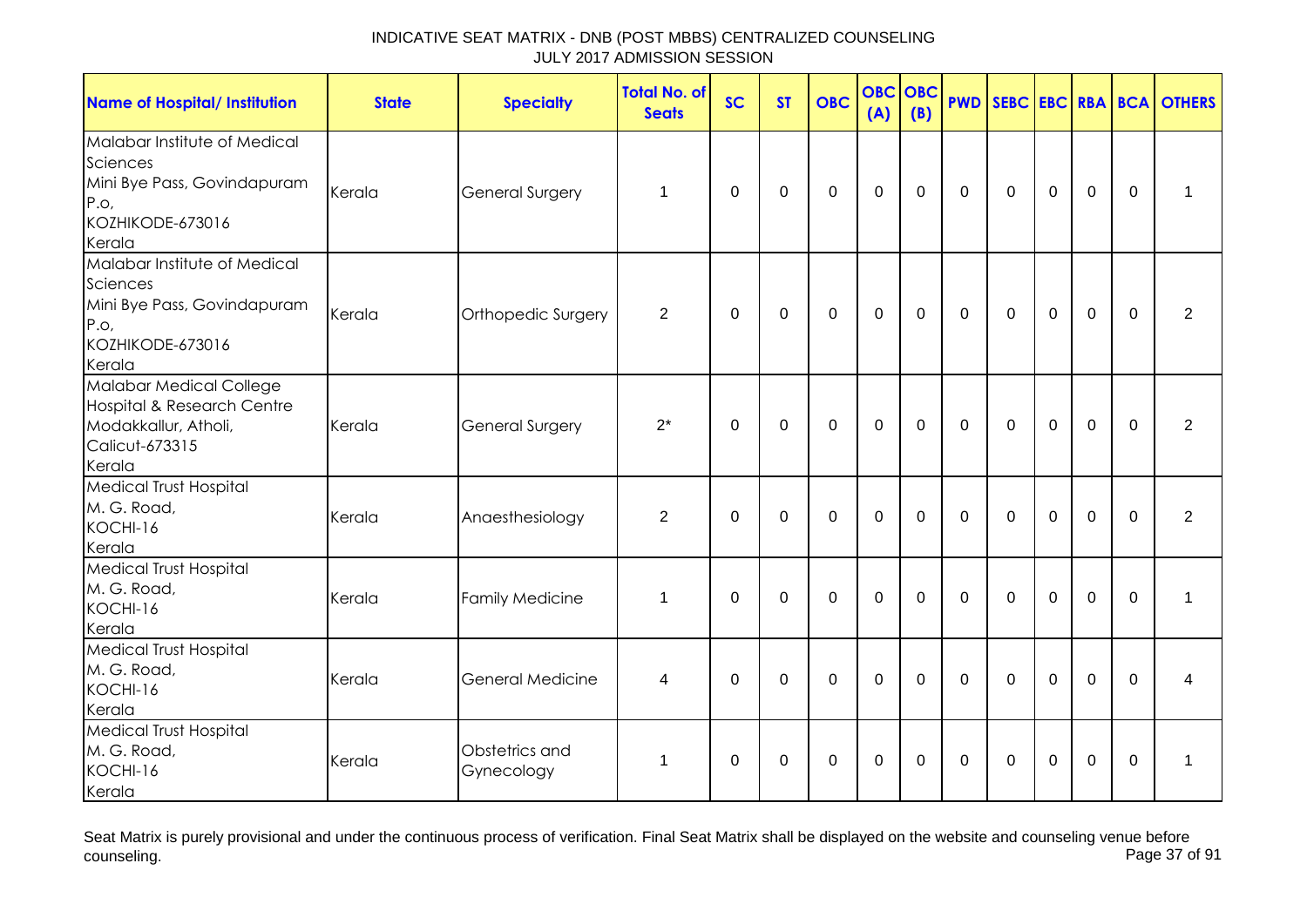| <b>Name of Hospital/ Institution</b>                                                                                                                 | <b>State</b> | <b>Specialty</b>        | <b>Total No. of</b><br><b>Seats</b> | <b>SC</b>   | <b>ST</b>   | <b>OBC</b>  | <b>OBC</b><br>(A) | <b>OBC</b><br>(B) |             |              |             |                |             | <b>PWD SEBC EBC RBA BCA OTHERS</b> |
|------------------------------------------------------------------------------------------------------------------------------------------------------|--------------|-------------------------|-------------------------------------|-------------|-------------|-------------|-------------------|-------------------|-------------|--------------|-------------|----------------|-------------|------------------------------------|
| <b>Medical Trust Hospital</b><br>M. G. Road,<br>KOCHI-16<br>Kerala                                                                                   | Kerala       | Orthopedic Surgery      | 2                                   | $\Omega$    | $\Omega$    | $\mathbf 0$ | $\mathbf 0$       | $\Omega$          | $\Omega$    | $\mathbf{0}$ | $\Omega$    | $\mathbf 0$    | $\Omega$    | $\overline{2}$                     |
| <b>Medical Trust Hospital</b><br>M. G. Road,<br>KOCHI-16<br>Kerala                                                                                   | Kerala       | Radio Diagnosis         | $2^*$                               | $\mathbf 0$ | $\mathbf 0$ | $\mathbf 0$ | $\mathbf 0$       | 0                 | $\mathbf 0$ | $\mathbf 0$  | $\mathbf 0$ | $\mathbf 0$    | $\mathbf 0$ | 2                                  |
| <b>MES Medical College &amp;</b><br>Hospital<br>Perinthalmanna, Palachode<br>Post,<br>Kolathur Via,<br>Malappuram Dist.<br>Kerala - 679338<br>Kerala | Kerala       | Emergency<br>Medicine   | 4                                   | 0           | $\mathbf 0$ | $\pmb{0}$   | $\mathbf 0$       | 0                 | 0           | 0            | $\mathbf 0$ | $\mathbf 0$    | $\Omega$    | 4                                  |
| Muthoot Health Care,<br>College Road, Kozhencherry<br>PO,<br>Pathanamthitta District,<br>Kerala - 689641                                             | Kerala       | <b>General Surgery</b>  | 1                                   | $\Omega$    | $\mathbf 0$ | $\mathbf 0$ | $\mathbf 0$       | $\mathbf 0$       | $\mathbf 0$ | $\mathbf 0$  | $\mathbf 0$ | $\overline{0}$ | $\mathbf 0$ |                                    |
| Pushpagiri Institute of Medical<br>Sciences & Research Centre,<br>Pushpagiri Medical College<br>Hospital,<br>Tiruvalla - 689101<br>Kerala            | Kerala       | Emergency<br>Medicine   | 4                                   | 0           | 0           | $\mathbf 0$ | $\mathbf 0$       | $\mathbf 0$       | $\mathbf 0$ | $\mathbf 0$  | $\mathbf 0$ | $\mathbf 0$    | $\Omega$    | 4                                  |
| <b>PVS Hospital</b><br>Railway Station Road<br>Calicut-673002                                                                                        | Kerala       | <b>General Medicine</b> | $\overline{2}$                      | 0           | 0           | 0           | $\pmb{0}$         | 0                 | 0           | 0            | 0           | 0              | $\Omega$    | $\overline{2}$                     |

Seat Matrix is purely provisional and under the continuous process of verification. Final Seat Matrix shall be displayed on the website and counseling venue before<br>Page 38 of 91 counseling. Page 38 of 91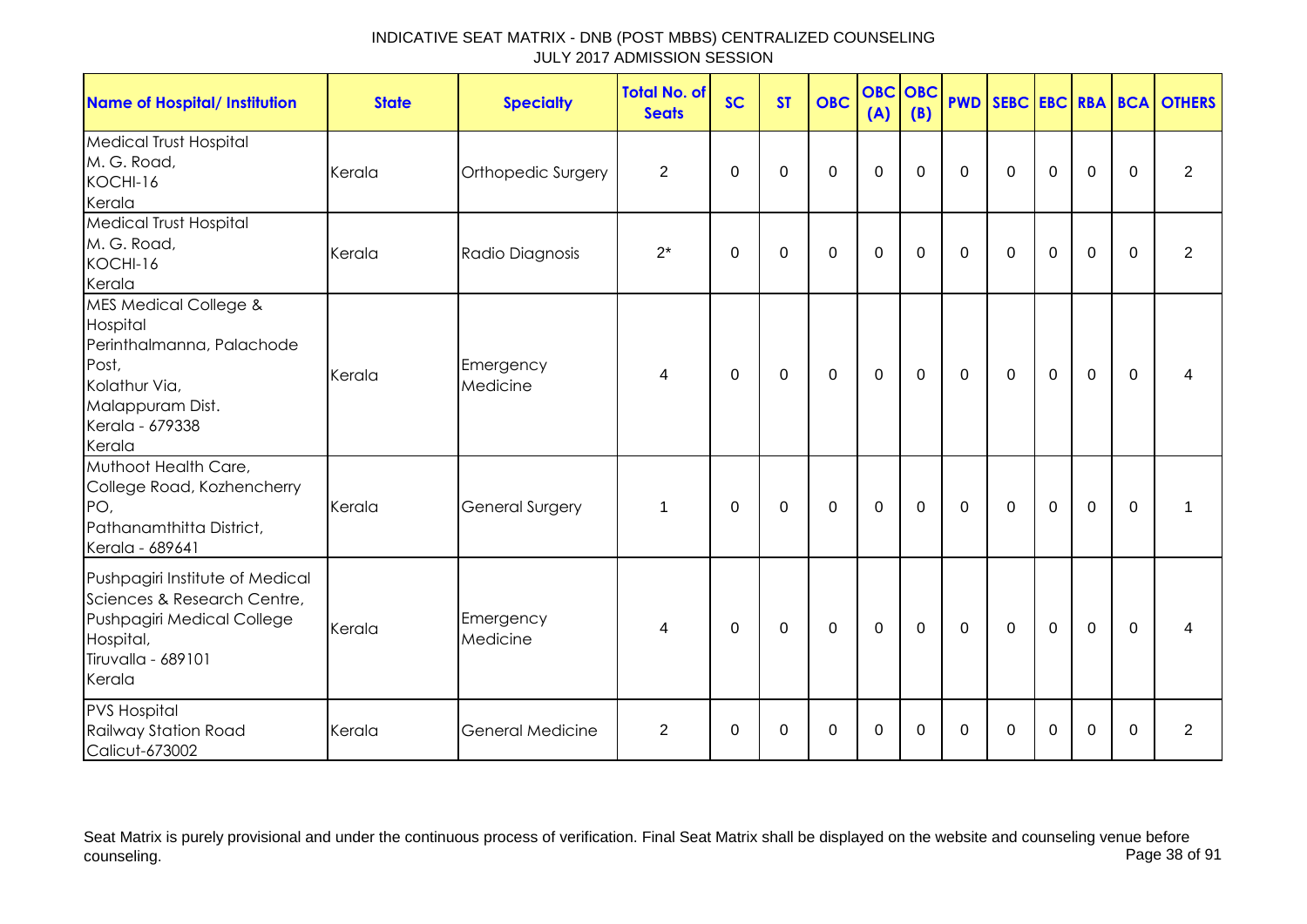| <b>Name of Hospital/ Institution</b>                                                                | <b>State</b>      | <b>Specialty</b>        | <b>Total No. of</b><br><b>Seats</b> | <b>SC</b>   | <b>ST</b>        | <b>OBC</b>       | (A)              | OBC OBC<br>(B) | <b>PWD</b>   |             |              |             |              | SEBC EBC RBA BCA OTHERS |
|-----------------------------------------------------------------------------------------------------|-------------------|-------------------------|-------------------------------------|-------------|------------------|------------------|------------------|----------------|--------------|-------------|--------------|-------------|--------------|-------------------------|
| Sree Uthradom Tirunal Hospital,<br>Pattom,<br>Trivandrum - 695004<br>Kerala                         | Kerala            | Emergency<br>Medicine   | 3                                   | 0           | 0                | $\mathbf 0$      | $\mathbf 0$      | $\mathbf 0$    | $\mathbf 0$  | $\mathbf 0$ | $\mathbf 0$  | $\mathbf 0$ | $\mathbf{0}$ | 3                       |
| <b>BHEL Kasturba Hospital,</b><br><b>BHOPAL-22</b><br>Madhya Pradesh                                | Madhya<br>Pradesh | <b>General Medicine</b> | $\mathbf 1$                         | $\Omega$    | $\Omega$         | $\mathbf 0$      | $\mathbf 0$      | $\mathbf 0$    | $\mathbf{0}$ | $\Omega$    | 0            | $\Omega$    | $\Omega$     | 1                       |
| <b>Bombay Hospital</b><br>IDA Scheme no 94/95,<br>Ring Road,<br>Indore-452010<br>Madhya Pradesh     | Madhya<br>Pradesh | <b>General Medicine</b> | $\overline{2}$                      | $\mathbf 0$ | $\boldsymbol{0}$ | $\boldsymbol{0}$ | $\boldsymbol{0}$ | $\mathbf 0$    | $\mathbf 0$  | $\mathbf 0$ | $\mathbf 0$  | $\mathbf 0$ | $\mathbf 0$  | $\overline{2}$          |
| <b>Bombay Hospital</b><br>IDA Scheme no 94/95,<br>Ring Road,<br>Indore-452010<br>Madhya Pradesh     | Madhya<br>Pradesh | Radio Diagnosis         | $1^*$                               | $\mathbf 0$ | $\mathbf 0$      | $\mathbf 0$      | $\mathbf 0$      | $\mathbf 0$    | $\mathbf 0$  | $\mathbf 0$ | $\mathbf 0$  | $\mathbf 0$ | $\mathbf 0$  | 1                       |
| Choithram Hospital & Res.<br>Centre<br>Manik Bagh Road,<br>INDORE-14<br>Madhya Pradesh              | Madhya<br>Pradesh | Paediatrics             | 1                                   | $\Omega$    | $\Omega$         | $\mathbf 0$      | $\Omega$         | $\mathbf 0$    | $\mathbf{0}$ | $\Omega$    | $\mathbf{0}$ | $\Omega$    | $\Omega$     | 1                       |
| Choithram Hospital and<br><b>Research Centre</b><br>Manik Bagh Road,<br>INDORE-14<br>Madhya Pradesh | Madhya<br>Pradesh | Anaesthesiology         | 3                                   | $\Omega$    | 0                | $\mathbf 0$      | $\mathbf 0$      | $\mathbf 0$    | 0            | $\Omega$    | $\mathbf 0$  | $\mathbf 0$ | $\mathbf{0}$ | 3                       |

Seat Matrix is purely provisional and under the continuous process of verification. Final Seat Matrix shall be displayed on the website and counseling venue before<br>Page 39 of 91 counseling. Page 39 of 91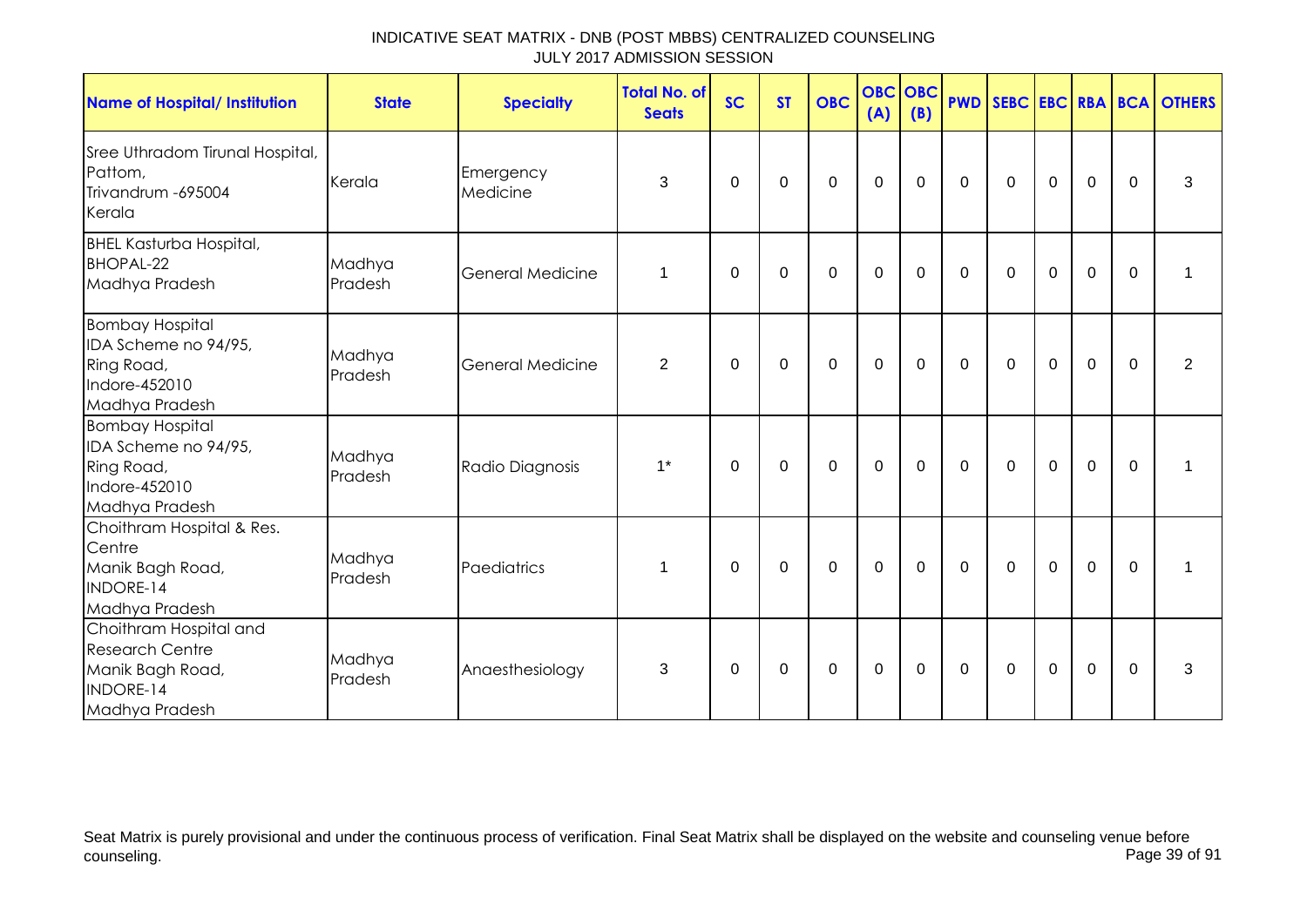| <b>Name of Hospital/ Institution</b>                                                                                      | <b>State</b>      | <b>Specialty</b>             | <b>Total No. of</b><br><b>Seats</b> | <b>SC</b> | <b>ST</b>   | <b>OBC</b>  | <b>OBC</b><br>(A) | <b>OBC</b><br>(B) |              |              |                |                |             | <b>PWD SEBC EBC RBA BCA OTHERS</b> |
|---------------------------------------------------------------------------------------------------------------------------|-------------------|------------------------------|-------------------------------------|-----------|-------------|-------------|-------------------|-------------------|--------------|--------------|----------------|----------------|-------------|------------------------------------|
| Choithram Hospital and<br><b>Research Centre</b><br>Manik Bagh Road,<br><b>INDORE-14</b><br>Madhya Pradesh                | Madhya<br>Pradesh | <b>General Surgery</b>       | 3                                   | $\Omega$  | $\Omega$    | 0           | $\mathbf 0$       | $\Omega$          | $\mathbf 0$  | 0            | $\mathbf 0$    | $\mathbf 0$    | $\Omega$    | 3                                  |
| Choithram Hospital and<br><b>Research Centre</b><br>Manik Bagh Road,<br>INDORE-14<br>Madhya Pradesh                       | Madhya<br>Pradesh | Obstetrics and<br>Gynecology | $\overline{2}$                      | $\Omega$  | $\mathbf 0$ | $\mathbf 0$ | $\mathbf 0$       | $\mathbf 0$       | $\mathbf 0$  | $\mathbf 0$  | $\mathbf 0$    | $\overline{0}$ | $\mathbf 0$ | $\overline{2}$                     |
| Choithram Hospital and<br><b>Research Centre</b><br>Manik Bagh Road,<br><b>INDORE-14</b><br>Madhya Pradesh                | Madhya<br>Pradesh | Orthopedic Surgery           | 1                                   | $\Omega$  | $\mathbf 0$ | $\mathbf 0$ | $\mathbf 0$       | $\mathbf 0$       | $\mathbf 0$  | $\mathbf 0$  | $\mathbf 0$    | $\mathbf 0$    | $\mathbf 0$ | 1                                  |
| Jai Prakash District Government<br>Hospital<br>1250 Quarters, Tulsi Nagar,<br><b>Bhopal, Madhya Pradesh</b>               | Madhya<br>Pradesh | <b>Family Medicine</b>       | 2#                                  | $\Omega$  | $\Omega$    | $\Omega$    | $\mathbf 0$       | $\Omega$          | $\mathbf{0}$ | $\mathbf{0}$ | $\overline{0}$ | $\mathbf 0$    | $\Omega$    | $\overline{2}$                     |
| Metro Hospital and Cancer<br><b>Research Centre</b><br>Kuchaini Parisar, Damoh Naka,<br>Jabalpur-482002<br>Madhya Pradesh | Madhya<br>Pradesh | <b>General Medicine</b>      | 1                                   | 0         | 0           | 0           | $\mathbf 0$       | 0                 | $\mathbf 0$  | $\mathbf 0$  | $\mathbf 0$    | $\mathbf 0$    | $\Omega$    | 1                                  |
| Unique Super Specialty Centre<br>715-716, Vijay Syndicate,<br>Annapurna Road,<br><b>INDORE - 9</b><br>Madhya Pradesh      | Madhya<br>Pradesh | Orthopedic Surgery           | $\mathbf{1}$                        | $\Omega$  | $\Omega$    | $\Omega$    | $\mathbf 0$       | $\Omega$          | $\Omega$     | $\Omega$     | $\Omega$       | $\mathbf 0$    | $\Omega$    | 1                                  |

Seat Matrix is purely provisional and under the continuous process of verification. Final Seat Matrix shall be displayed on the website and counseling venue before<br>Page 40 of 91 counseling. Page 40 of 91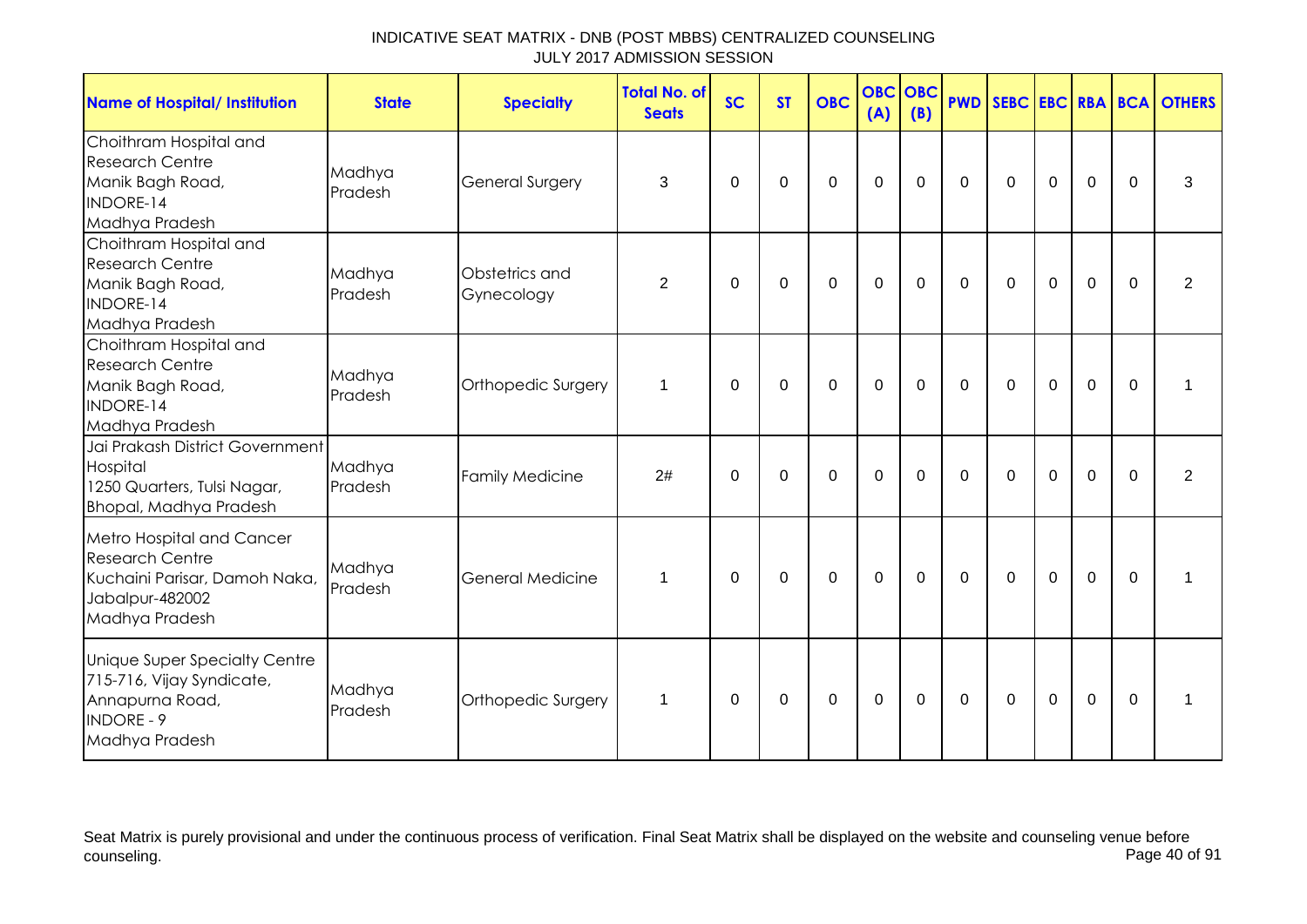| Name of Hospital/ Institution                                                                                                                                                  | <b>State</b> | <b>Specialty</b>        | <b>Total No. of</b><br><b>Seats</b> | <b>SC</b> | <b>ST</b>   | <b>OBC</b>  | <b>OBC OBC</b><br>(A) | (B) |              |             |             |             |          | <b>PWD SEBC EBC RBA BCA OTHERS</b> |
|--------------------------------------------------------------------------------------------------------------------------------------------------------------------------------|--------------|-------------------------|-------------------------------------|-----------|-------------|-------------|-----------------------|-----|--------------|-------------|-------------|-------------|----------|------------------------------------|
| Aditya Birla Memorial Hospital<br>P.O. Chinchwad,<br>Pune-411033<br>Maharashtra                                                                                                | Maharashtra  | <b>Family Medicine</b>  | 3                                   | $\Omega$  | $\mathbf 0$ | $\mathbf 0$ | 0                     | 0   | $\mathbf{0}$ | $\mathbf 0$ | $\mathbf 0$ | $\mathbf 0$ | $\Omega$ | 3                                  |
| Aditya Birla Memorial Hospital<br>P.O. Chinchwad,<br>Pune-411033<br>Maharashtra                                                                                                | Maharashtra  | General Medicine        | $\overline{2}$                      | 0         | 0           | 0           | $\mathbf 0$           | 0   | $\mathbf 0$  | 0           | $\mathbf 0$ | $\mathbf 0$ | $\Omega$ | 2                                  |
| Aditya Birla Memorial Hospital<br>P.O. Chinchwad,<br>Pune-411033<br>Maharashtra                                                                                                | Maharashtra  | Paediatrics             | $2^*$                               | 0         | $\mathbf 0$ | 0           | 0                     | 0   | $\mathbf 0$  | 0           | $\mathbf 0$ | $\mathbf 0$ | $\Omega$ | $\overline{2}$                     |
| Apple Saraswati Multispecialty<br>Hospital<br>(Apple Hospitals and Research<br>Institute Ltd.)<br>804/2, 805/2, E Ward,<br>Bhosalewadi,<br>Kadamwadi Road, Kolhapur-<br>416003 | Maharashtra  | <b>General Medicine</b> | $\overline{2}$                      | 0         | $\mathbf 0$ | 0           | 0                     | 0   | $\mathbf 0$  | 0           | $\mathbf 0$ | 0           | $\Omega$ | 2                                  |
| Apple Saraswati Multispecialty<br>Hospital<br>(Apple Hospitals and Research<br>Institute Ltd.)<br>804/2, 805/2, E Ward,<br>Bhosalewadi,<br>Kadamwadi Road, Kolhapur-<br>416003 | Maharashtra  | Paediatrics             | 1                                   | 0         | 0           | 0           | $\mathbf 0$           | 0   | $\mathbf 0$  | 0           | $\mathbf 0$ | $\mathbf 0$ | $\Omega$ | 1                                  |

Seat Matrix is purely provisional and under the continuous process of verification. Final Seat Matrix shall be displayed on the website and counseling venue before<br>Page 41 of 91 counseling. Page 41 of 91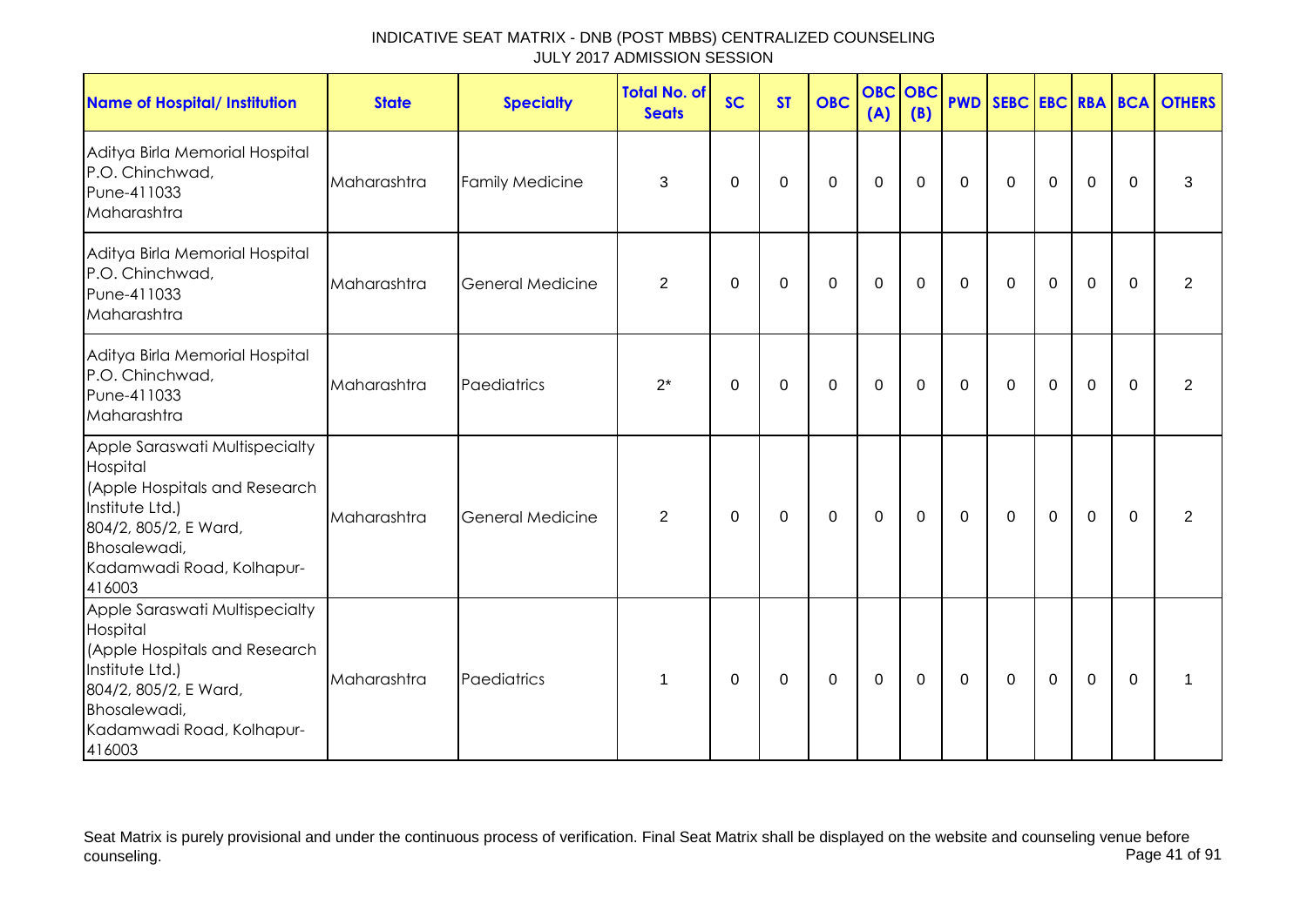| <b>Name of Hospital/ Institution</b>                                                                            | <b>State</b> | <b>Specialty</b>                                      | <b>Total No. of</b><br><b>Seats</b> | <b>SC</b> | <b>ST</b>      | <b>OBC</b>   | <b>OBC OBC</b><br>(A) | (B)         |              |              |                |             |          | <b>PWD SEBC EBC RBA BCA OTHERS</b> |
|-----------------------------------------------------------------------------------------------------------------|--------------|-------------------------------------------------------|-------------------------------------|-----------|----------------|--------------|-----------------------|-------------|--------------|--------------|----------------|-------------|----------|------------------------------------|
| Asian Heart Institute,<br>G/N Block,<br>Bandra Kurla Complex,<br>Bandra (East),<br>Mumbai-400051<br>Maharashtra | Maharashtra  | Cardio Thoracic<br>Surgery (Direct 6<br>Years Course) | 3                                   | $\Omega$  | $\Omega$       | $\Omega$     | $\mathbf 0$           | $\Omega$    | $\mathbf 0$  | $\mathbf{0}$ | $\mathbf 0$    | $\mathbf 0$ | $\Omega$ | 3                                  |
| <b>Bhabha Atomic Research</b><br>Centre & Hospital,<br>Anushakti Nagar,<br>MUMBAI-94<br>Maharashtra             | Maharashtra  | Anaesthesiology                                       | $\overline{2}$                      | 1         | $\Omega$       | $\Omega$     | $\mathbf 0$           | $\Omega$    | $\mathbf 0$  | $\Omega$     | $\Omega$       | $\mathbf 0$ | $\Omega$ | 1                                  |
| <b>Bhabha Atomic Research</b><br>Centre & Hospital,<br>Anushakti Nagar,<br>MUMBAI-94<br>Maharashtra             | Maharashtra  | <b>General Medicine</b>                               | 4                                   | 1         | $\Omega$       | $\mathbf{1}$ | $\mathbf 0$           | 0           | $\mathbf 0$  | 0            | $\mathbf 0$    | $\mathbf 0$ | $\Omega$ | 2                                  |
| <b>Bhabha Atomic Research</b><br>Centre & Hospital,<br>Anushakti Nagar,<br>MUMBAI-94<br>Maharashtra             | Maharashtra  | <b>General Surgery</b>                                | $\overline{2}$                      | $\Omega$  | $\Omega$       | $\mathbf{1}$ | $\mathbf 0$           | $\Omega$    | $\mathbf 0$  | $\mathbf 0$  | $\overline{0}$ | $\mathbf 0$ | $\Omega$ | 1                                  |
| <b>Bhabha Atomic Research</b><br>Centre & Hospital,<br>Anushakti Nagar,<br>MUMBAI-94<br>Maharashtra             | Maharashtra  | Obstetrics and<br>Gynecology                          | $\mathbf 1$                         | $\Omega$  | $\Omega$       | $\mathbf{1}$ | $\mathbf 0$           | $\mathbf 0$ | $\mathbf 0$  | $\mathbf 0$  | $\mathbf 0$    | $\mathbf 0$ | $\Omega$ | $\Omega$                           |
| <b>Bhabha Atomic Research</b><br>Centre & Hospital,<br>Anushakti Nagar,<br>MUMBAI-94<br>Maharashtra             | Maharashtra  | Paediatrics                                           | 1                                   | $\Omega$  | $\overline{1}$ | $\Omega$     | $\mathbf{0}$          | $\Omega$    | $\mathbf{0}$ | $\mathbf{0}$ | $\Omega$       | $\Omega$    | $\Omega$ | $\Omega$                           |

Seat Matrix is purely provisional and under the continuous process of verification. Final Seat Matrix shall be displayed on the website and counseling venue before<br>Page 42 of 91 counseling. Page 42 of 91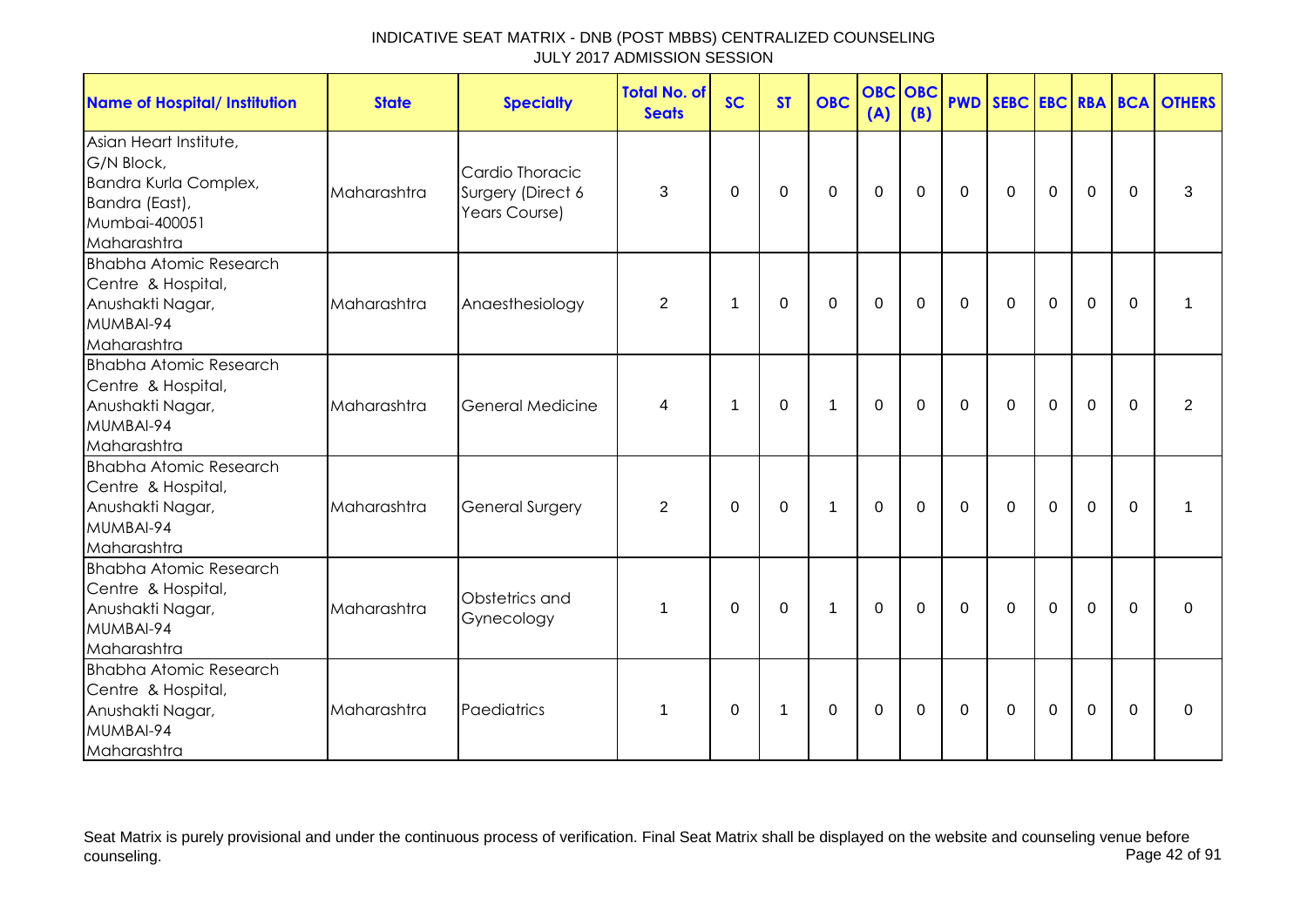| <b>Name of Hospital/ Institution</b>                                                                      | <b>State</b> | <b>Specialty</b>        | <b>Total No. of</b><br><b>Seats</b> | <b>SC</b>   | <b>ST</b>      | <b>OBC</b>     | <b>OBC OBC</b><br>(A) | (B)            | <b>PWD</b>     |             |             |                |              | SEBC EBC RBA BCA OTHERS |
|-----------------------------------------------------------------------------------------------------------|--------------|-------------------------|-------------------------------------|-------------|----------------|----------------|-----------------------|----------------|----------------|-------------|-------------|----------------|--------------|-------------------------|
| Deenanath Mangeshkar<br><b>Hospital and Research Centre</b><br>Erandwane,<br>Pune - 411004<br>Maharashtra | Maharashtra  | <b>General Medicine</b> | 6                                   | $\Omega$    | 0              | $\mathbf 0$    | $\mathbf 0$           | $\mathbf 0$    | $\mathbf 0$    | $\mathbf 0$ | $\mathbf 0$ | $\mathbf 0$    | $\Omega$     | 6                       |
| Deenanath Mangeshkar<br><b>Hospital and Research Centre</b><br>Erandwane,<br>Pune - 411004<br>Maharashtra | Maharashtra  | General Surgery         | 3                                   | 0           | 0              | 0              | 0                     | 0              | $\mathbf 0$    | 0           | $\mathbf 0$ | 0              | $\mathbf{0}$ | 3                       |
| Deenanath Mangeshkar<br><b>Hospital and Research Centre</b><br>Erandwane,<br>Pune - 411004<br>Maharashtra | Maharashtra  | Orthopedic Surgery      | $\overline{2}$                      | $\mathbf 0$ | $\overline{0}$ | $\mathbf 0$    | $\mathbf{0}$          | $\mathbf 0$    | $\overline{0}$ | $\mathbf 0$ | $\mathbf 0$ | $\overline{0}$ | $\Omega$     | 2                       |
| Dr. Babasaheb Ambedkar<br>Central Railway Hospital<br>Byculla,<br>Mumbai-27<br>Maharashtra                | Maharashtra  | General Surgery         | 1                                   | $\Omega$    | $\mathbf 0$    | $\overline{0}$ | $\mathbf 0$           | $\overline{0}$ | $\overline{0}$ | $\mathbf 0$ | $\mathbf 0$ | $\overline{0}$ | $\mathbf 0$  | 1                       |
| Dr. Babasaheb Ambedkar<br>Central Railway Hospital<br>Byculla,<br>Mumbai-27<br>Maharashtra                | Maharashtra  | Ophthalmology           | $1^*$                               | $\mathbf 0$ | 0              | $\overline{0}$ | $\mathbf 0$           | $\mathbf 0$    | $\mathbf 0$    | $\mathbf 0$ | $\mathbf 0$ | $\overline{0}$ | $\mathbf 0$  | 1                       |
| Dr. Hedgewar Rugnalaya<br>Garkheda,<br>Aurangabad-431005<br>Maharashtra                                   | Maharashtra  | <b>General Medicine</b> | $\overline{2}$                      | $\Omega$    | $\Omega$       | $\Omega$       | $\Omega$              | $\Omega$       | $\Omega$       | $\Omega$    | $\Omega$    | $\Omega$       | $\Omega$     | 2                       |

Seat Matrix is purely provisional and under the continuous process of verification. Final Seat Matrix shall be displayed on the website and counseling venue before<br>Page 43 of 91 counseling. Page 43 of 91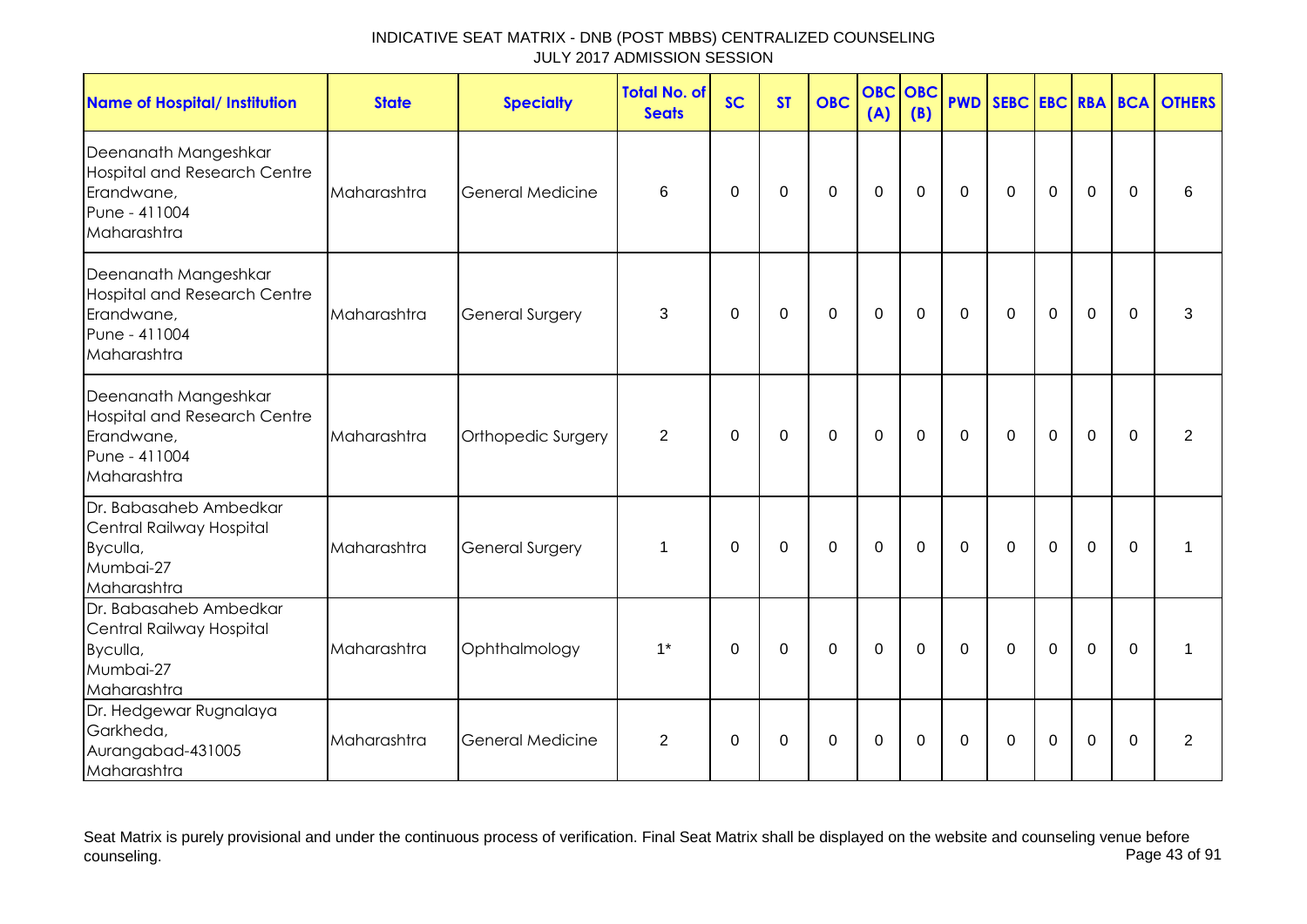| <b>Name of Hospital/ Institution</b>                                                                       | <b>State</b> | <b>Specialty</b>       | <b>Total No. of</b><br><b>Seats</b> | <b>SC</b> | <b>ST</b>   | <b>OBC</b>  | <b>OBC</b><br>(A) | <b>OBC</b><br>(B) | <b>PWD</b>     |                |                |                |             | <b>SEBC EBC RBA BCA OTHERS</b> |
|------------------------------------------------------------------------------------------------------------|--------------|------------------------|-------------------------------------|-----------|-------------|-------------|-------------------|-------------------|----------------|----------------|----------------|----------------|-------------|--------------------------------|
| Dr. Hedgewar Rugnalaya<br>Near Gajanan Maharaj Mandir,<br>Garkheda,<br>Aurangabad-431005<br>Maharashtra    | Maharashtra  | Pathology              | 1                                   | $\Omega$  | $\Omega$    | $\mathbf 0$ | $\mathbf 0$       | $\mathbf 0$       | $\mathbf 0$    | $\mathbf 0$    | $\mathbf 0$    | $\mathbf 0$    | $\mathbf 0$ | 1                              |
| Fortis Hospital<br>Mulund Goregaon Link Road,<br>Mumbai-400078<br>Maharashtra                              | Maharashtra  | Emergency<br>Medicine  | $\overline{2}$                      | 0         | 0           | 0           | $\mathbf 0$       | 0                 | $\mathbf 0$    | $\mathbf 0$    | $\mathbf 0$    | $\mathbf 0$    | $\Omega$    | 2                              |
| Fortis Hospital<br>Mulund Goregaon Link Road,<br>Mumbai-400078<br>Maharashtra                              | Maharashtra  | Orthopedic Surgery     | 1                                   | $\Omega$  | $\Omega$    | $\mathbf 0$ | $\mathbf 0$       | $\mathbf 0$       | $\overline{0}$ | $\mathbf 0$    | $\overline{0}$ | $\mathbf 0$    | $\Omega$    | 1                              |
| H. V. Desai Eye Hospital<br>93, Taravade Vasti,<br>Mohammadwadi,<br>Hadapur,<br>Pune-411028<br>Maharashtra | Maharashtra  | Ophthalmology          | 4                                   | $\Omega$  | $\mathbf 0$ | $\mathbf 0$ | $\mathbf{0}$      | $\mathbf 0$       | $\mathbf{0}$   | $\mathbf 0$    | $\mathbf 0$    | $\overline{0}$ | $\Omega$    | 4                              |
| <b>Holy Family Hospital</b><br>St. Andrew's Road,<br>Bandra West,<br>Mumbai-400050<br>Maharashtra          | Maharashtra  | <b>General Surgery</b> | $1^*$                               | $\Omega$  | $\Omega$    | $\mathbf 0$ | $\mathbf 0$       | $\mathbf 0$       | $\mathbf 0$    | $\overline{0}$ | $\overline{0}$ | $\mathbf 0$    | $\Omega$    | 1                              |
| <b>Holy Family Hospital</b><br>St. Andrew's Road,<br>Bandra West,<br>Mumbai-400050<br>Maharashtra          | Maharashtra  | Paediatrics            | 1                                   | 0         | $\mathbf 0$ | 0           | $\boldsymbol{0}$  | 0                 | $\mathbf 0$    | 0              | $\mathbf 0$    | $\mathbf 0$    | $\Omega$    | 1                              |

Seat Matrix is purely provisional and under the continuous process of verification. Final Seat Matrix shall be displayed on the website and counseling venue before<br>Page 44 of 91 counseling. Page 44 of 91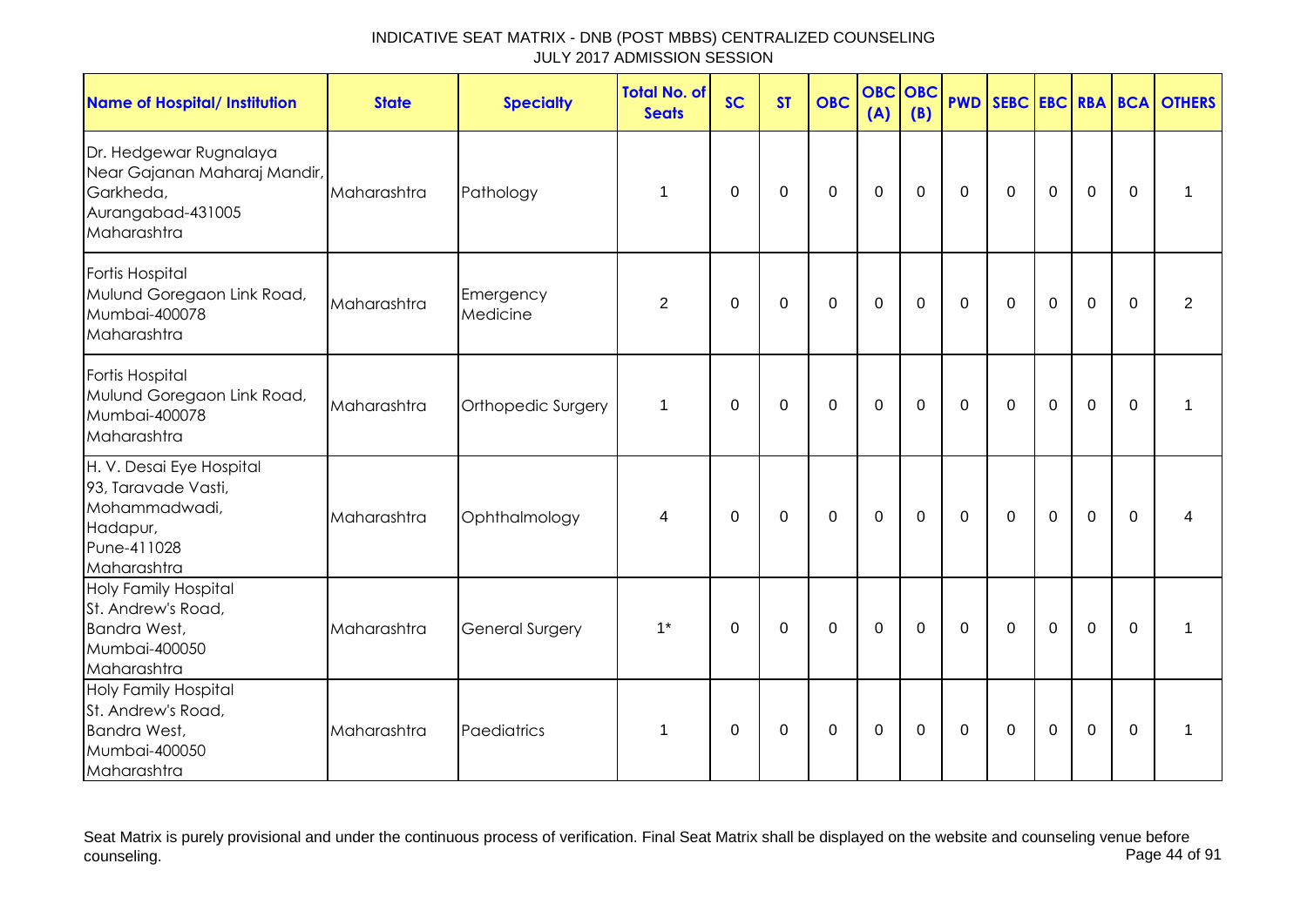| <b>Name of Hospital/ Institution</b>                                                             | <b>State</b> | <b>Specialty</b>       | <b>Total No. of</b><br><b>Seats</b> | <b>SC</b>   | <b>ST</b>   | <b>OBC</b>     | <b>OBC OBC</b><br>(A) | (B)         |              |                |                |                |             | <b>PWD SEBC EBC RBA BCA OTHERS</b> |
|--------------------------------------------------------------------------------------------------|--------------|------------------------|-------------------------------------|-------------|-------------|----------------|-----------------------|-------------|--------------|----------------|----------------|----------------|-------------|------------------------------------|
| <b>Holy Spirit Hospital</b><br>Mahakali Road,<br>Andheri (East),<br>Mumbai-400093<br>Maharashtra | Maharashtra  | Radio Diagnosis        | $1^*$                               | $\Omega$    | $\Omega$    | $\mathbf 0$    | $\mathbf 0$           | $\mathbf 0$ | $\mathbf 0$  | $\overline{0}$ | $\mathbf 0$    | $\overline{0}$ | $\mathbf 0$ | 1                                  |
| Jagjivan Ram Railway Hospital<br>Maratha Mandir Road<br>Mumbai Central-08<br>Maharashtra         | Maharashtra  | Anaesthesiology        | 1                                   | $\Omega$    | $\Omega$    | $\mathbf 0$    | $\mathbf 0$           | $\mathbf 0$ | $\Omega$     | $\Omega$       | $\mathbf 0$    | $\mathbf 0$    | $\Omega$    | 1                                  |
| Jagjivan Ram Railway Hospital<br>Maratha Mandir Road<br>Mumbai Central-08<br>Maharashtra         | Maharashtra  | <b>General Surgery</b> | $\overline{2}$                      | $\Omega$    | $\Omega$    | $\mathbf 1$    | $\mathbf 0$           | $\mathbf 0$ | $\mathbf 0$  | $\mathbf 0$    | $\mathbf 0$    | $\overline{0}$ | $\Omega$    | 1                                  |
| Jaslok Hospital & Res. Centre<br>15, Deshmukh Marg,<br>Mumbai-26<br>Maharashtra                  | Maharashtra  | Anaesthesiology        | 1                                   | $\mathbf 0$ | $\mathbf 0$ | $\mathbf 0$    | $\mathbf 0$           | $\mathbf 0$ | $\mathbf{0}$ | $\mathbf 0$    | $\overline{0}$ | $\overline{0}$ | $\mathbf 0$ | 1                                  |
| Jehangir Hospital<br>32, Sassoon Road,<br>Pune-411001<br>Maharashtra                             | Maharashtra  | Anaesthesiology        | 1                                   | $\mathbf 0$ | $\mathbf 0$ | $\overline{0}$ | $\mathbf{0}$          | $\Omega$    | $\Omega$     | $\Omega$       | $\overline{0}$ | $\overline{0}$ | $\Omega$    | $\mathbf 1$                        |
| Jehangir Hospital<br>32, Sassoon Road,<br>Pune-411001<br>Maharashtra                             | Maharashtra  | Emergency<br>Medicine  | 1                                   | 0           | 0           | $\mathbf 0$    | $\mathbf 0$           | $\mathbf 0$ | $\mathbf 0$  | $\mathbf 0$    | $\mathbf 0$    | $\mathbf 0$    | $\Omega$    | 1                                  |
| Jehangir Hospital<br>32, Sassoon Road,<br>Pune-411001<br>Maharashtra                             | Maharashtra  | <b>Family Medicine</b> | 4                                   | $\Omega$    | $\mathbf 0$ | $\mathbf 0$    | $\mathbf{0}$          | $\mathbf 0$ | $\mathbf 0$  | $\mathbf 0$    | $\overline{0}$ | $\overline{0}$ | $\Omega$    | 4                                  |

Seat Matrix is purely provisional and under the continuous process of verification. Final Seat Matrix shall be displayed on the website and counseling venue before<br>Page 45 of 91 counseling. Page 45 of 91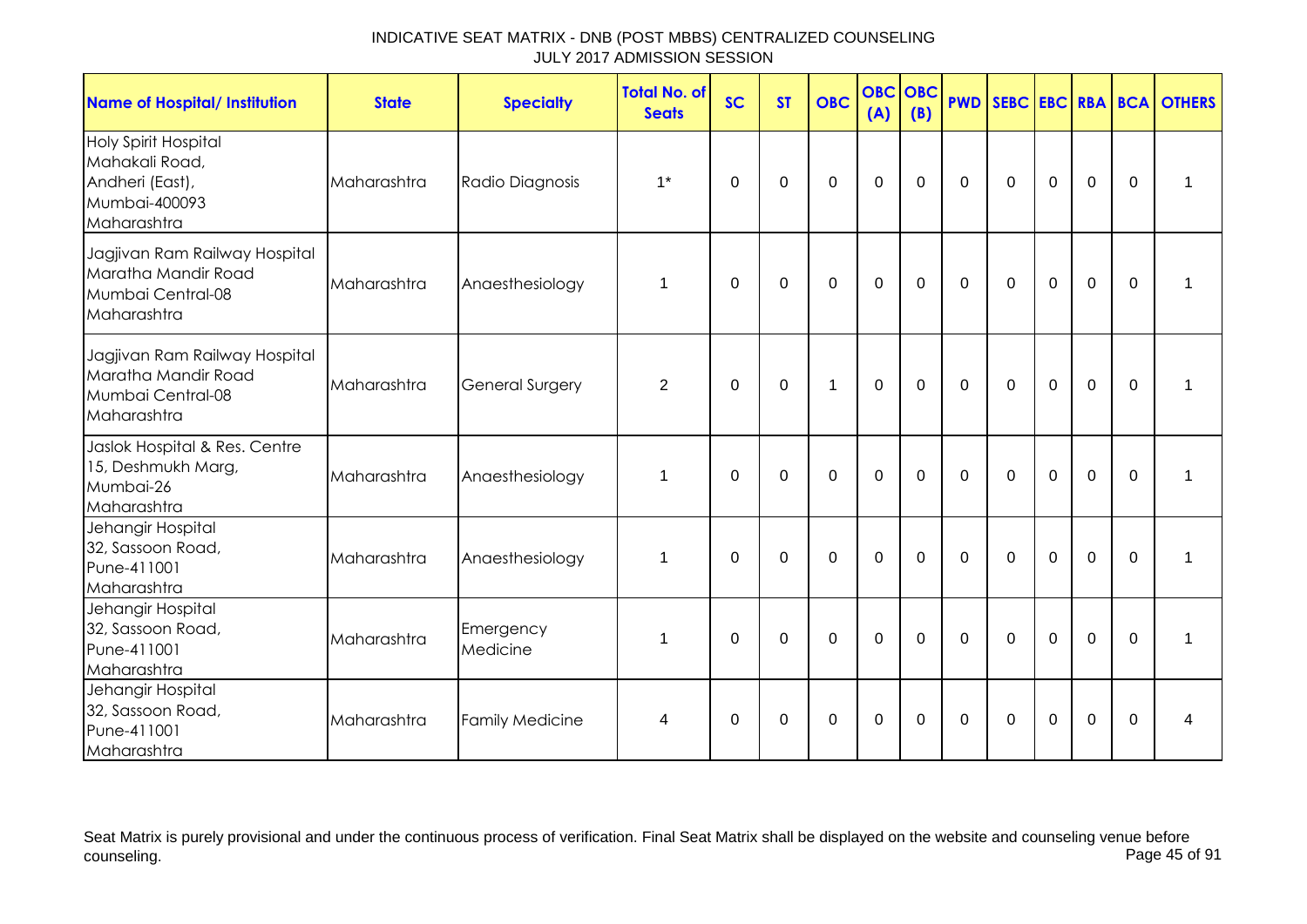| <b>Name of Hospital/ Institution</b>                                                        | <b>State</b> | <b>Specialty</b>             | <b>Total No. of</b><br><b>Seats</b> | <b>SC</b>   | <b>ST</b>   | <b>OBC</b>     | <b>OBC OBC</b><br>(A) | (B)         |                |              |             |             |             | <b>PWD SEBC EBC RBA BCA OTHERS</b> |
|---------------------------------------------------------------------------------------------|--------------|------------------------------|-------------------------------------|-------------|-------------|----------------|-----------------------|-------------|----------------|--------------|-------------|-------------|-------------|------------------------------------|
| Jehangir Hospital<br>32, Sassoon Road,<br>Pune-411001<br>Maharashtra                        | Maharashtra  | <b>General Medicine</b>      | $\overline{2}$                      | $\Omega$    | 0           | $\mathbf 0$    | 0                     | 0           | $\Omega$       | 0            | $\mathbf 0$ | $\mathbf 0$ | 0           | 2                                  |
| Jehangir Hospital<br>32, Sassoon Road,<br>Pune-411001<br>Maharashtra                        | Maharashtra  | <b>General Surgery</b>       | $\overline{2}$                      | 0           | 0           | $\mathbf 0$    | $\mathbf 0$           | $\mathbf 0$ | $\Omega$       | $\mathbf 0$  | $\mathbf 0$ | $\mathbf 0$ | $\mathbf 0$ | $\overline{2}$                     |
| Jehangir Hospital<br>32, Sassoon Road,<br>Pune-411001<br>Maharashtra                        | Maharashtra  | Obstetrics and<br>Gynecology | $\overline{2}$                      | $\mathbf 0$ | 0           | $\mathbf 0$    | $\mathbf 0$           | $\mathbf 0$ | $\overline{0}$ | $\mathbf 0$  | $\mathbf 0$ | $\mathbf 0$ | $\mathbf 0$ | $\overline{2}$                     |
| Jehangir Hospital<br>32, Sassoon Road,<br>Pune-411001<br>Maharashtra                        | Maharashtra  | Paediatrics                  | $2^*$                               | $\Omega$    | $\Omega$    | $\mathbf 0$    | $\mathbf 0$           | $\Omega$    | $\Omega$       | $\mathbf 0$  | $\mathbf 0$ | $\mathbf 0$ | $\Omega$    | $\overline{2}$                     |
| Jehangir Hospital<br>32, Sassoon Road,<br>Pune-411001<br>Maharashtra                        | Maharashtra  | Radio Diagnosis              | $\overline{2}$                      | $\Omega$    | 0           | $\mathbf 0$    | $\mathbf 0$           | $\Omega$    | $\Omega$       | $\Omega$     | $\mathbf 0$ | $\mathbf 0$ | $\mathbf 0$ | 2                                  |
| Jupiter Hospital<br>Eastern Express Highway,<br>Thane-400601<br>Maharashtra                 | Maharashtra  | Radio Diagnosis              | $\overline{2}$                      | $\mathbf 0$ | $\mathbf 0$ | $\overline{0}$ | $\overline{0}$        | $\mathbf 0$ | $\overline{0}$ | $\mathbf 0$  | $\mathbf 0$ | $\mathbf 0$ | $\mathbf 0$ | $\overline{2}$                     |
| K.E.M. Hospital,<br>489, Rasta Peth,<br>Sardar Moodliar Road,<br>Pune-411011<br>Maharashtra | Maharashtra  | Anaesthesiology              | $\overline{2}$                      | $\Omega$    | 0           | 1              | 0                     | $\Omega$    | $\mathbf 0$    | $\mathbf{0}$ | $\mathbf 0$ | $\mathbf 0$ | 0           | 1                                  |

Seat Matrix is purely provisional and under the continuous process of verification. Final Seat Matrix shall be displayed on the website and counseling venue before<br>Page 46 of 91 counseling. Page 46 of 91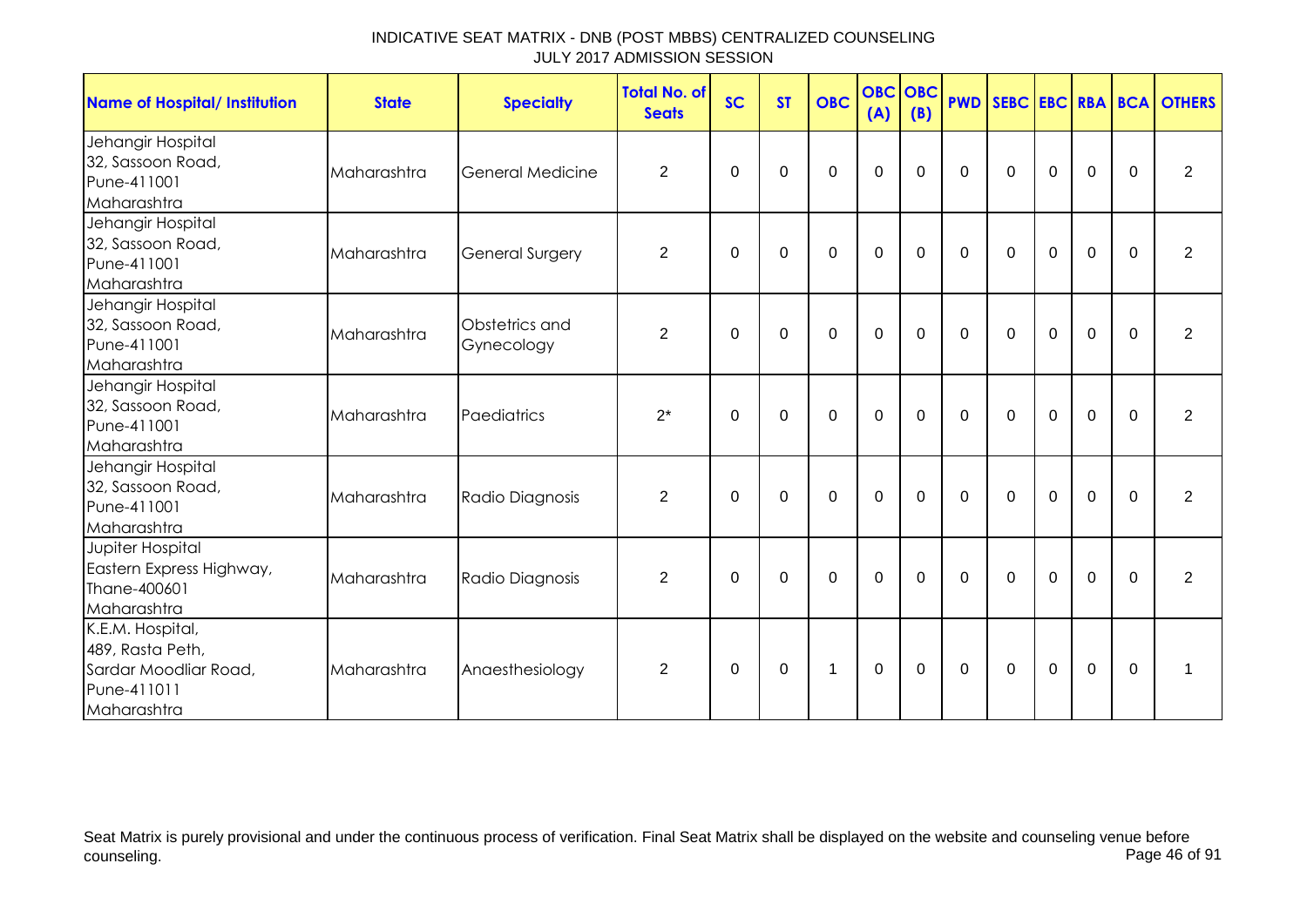| <b>Name of Hospital/ Institution</b>                                                                                                                                 | <b>State</b> | <b>Specialty</b>        | <b>Total No. of</b><br><b>Seats</b> | <b>SC</b> | <b>ST</b> | <b>OBC</b>  | <b>OBC</b> OBC<br>(A) | (B)         |              |             |                |                |             | <b>PWD SEBC EBC RBA BCA OTHERS</b> |
|----------------------------------------------------------------------------------------------------------------------------------------------------------------------|--------------|-------------------------|-------------------------------------|-----------|-----------|-------------|-----------------------|-------------|--------------|-------------|----------------|----------------|-------------|------------------------------------|
| K.E.M. Hospital,<br>489, Rasta Peth,<br>Sardar Moodliar Road,<br>Pune-411011<br>Maharashtra                                                                          | Maharashtra  | <b>General Medicine</b> | $\overline{2}$                      | 1         | 0         | 0           | $\mathbf 0$           | $\Omega$    | $\mathbf{0}$ | $\Omega$    | 0              | 0              | $\Omega$    | 1                                  |
| K.E.M. Hospital,<br>489, Rasta Peth,<br>Sardar Moodliar Road,<br>Pune-411011<br>Maharashtra                                                                          | Maharashtra  | <b>General Surgery</b>  | 3                                   | $\Omega$  | 1         | $\mathbf 0$ | $\mathbf 0$           | $\mathbf 0$ | $\mathbf 0$  | $\mathbf 0$ | $\mathbf 0$    | $\overline{0}$ | $\Omega$    | 2                                  |
| K.J. Somaiya Medical College<br>Eastern Highway, Sion,<br>Mumbai-400022<br>Maharashtra                                                                               | Maharashtra  | Anaesthesiology         | 2                                   | $\Omega$  | 0         | $\mathbf 0$ | $\mathbf 0$           | $\mathbf 0$ | $\mathbf 0$  | $\mathbf 0$ | $\mathbf 0$    | $\mathbf 0$    | $\mathbf 0$ | 2                                  |
| K.J. Somaiya Medical College<br>Eastern Highway, Sion,<br>Mumbai-400022<br>Maharashtra                                                                               | Maharashtra  | <b>General Medicine</b> | $\overline{2}$                      | $\Omega$  | $\Omega$  | $\mathbf 0$ | $\mathbf{0}$          | $\mathbf 0$ | $\mathbf 0$  | $\Omega$    | $\mathbf 0$    | $\mathbf 0$    | $\Omega$    | 2                                  |
| Kamalnayan Bajaj Hospital<br>(Marathwada Medical &<br>Research Institute's)<br>Gut No. 43, Beed Bypass Road,<br>Satara Parisar, Aurangabad-<br>431005<br>Maharashtra | Maharashtra  | <b>General Medicine</b> | 2                                   | $\Omega$  | $\Omega$  | $\mathbf 0$ | $\mathbf{0}$          | $\mathbf 0$ | $\mathbf 0$  | $\Omega$    | $\overline{0}$ | $\overline{0}$ | $\Omega$    | 2                                  |

Seat Matrix is purely provisional and under the continuous process of verification. Final Seat Matrix shall be displayed on the website and counseling venue before<br>Page 47 of 91 counseling. Page 47 of 91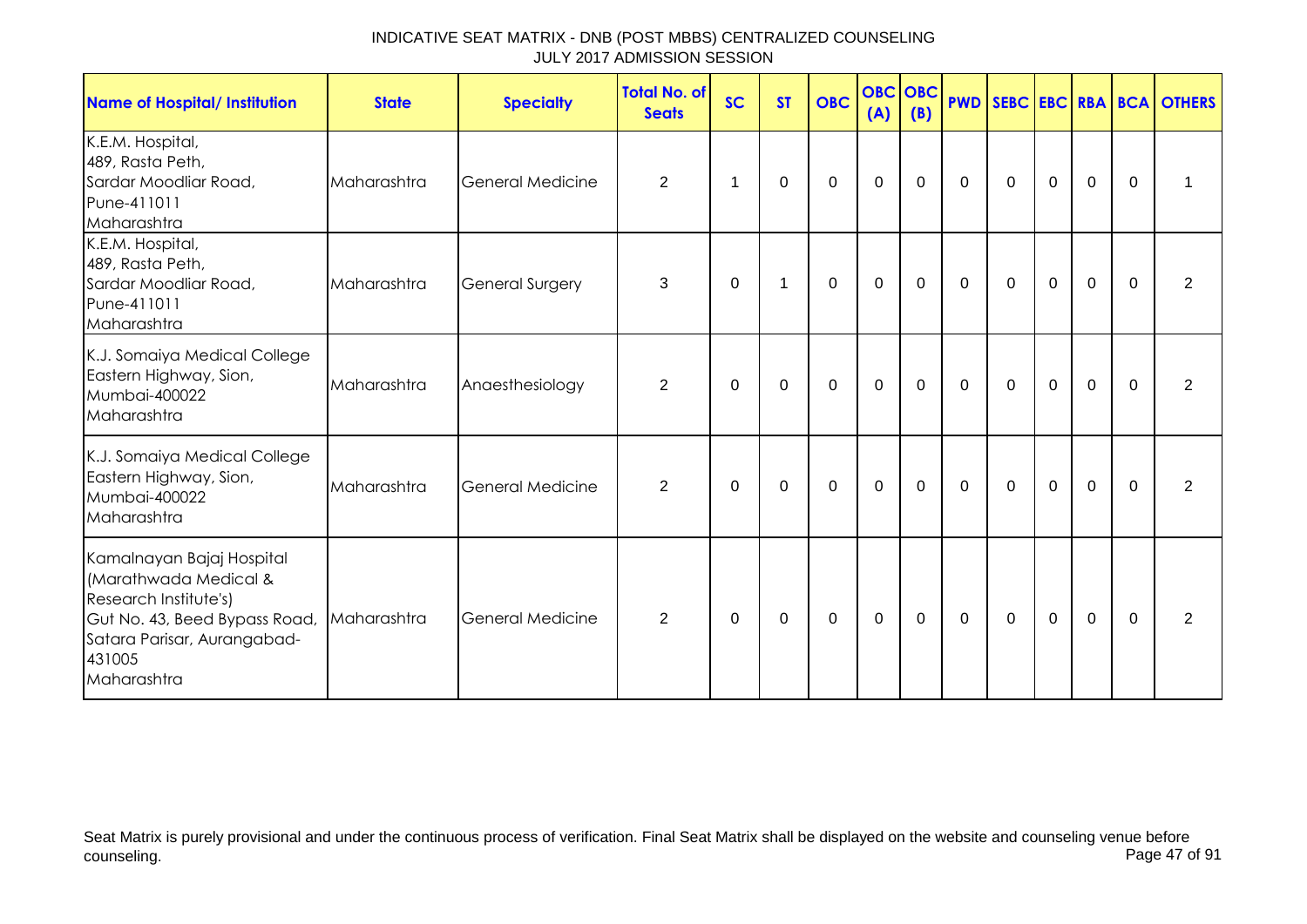| INDICATIVE SEAT MATRIX - DNB (POST MBBS) CENTRALIZED COUNSELING |  |
|-----------------------------------------------------------------|--|
| JULY 2017 ADMISSION SESSION                                     |  |

| <b>Name of Hospital/ Institution</b>                                                                                                                                             | <b>State</b> | <b>Specialty</b>       | <b>Total No. of</b><br><b>Seats</b> | <b>SC</b>      | <b>ST</b> | <b>OBC</b> | <b>OBC</b> OBC<br>(A) | (B)         |             |                |             |             |             | <b>PWD SEBC EBC RBA BCA OTHERS</b> |
|----------------------------------------------------------------------------------------------------------------------------------------------------------------------------------|--------------|------------------------|-------------------------------------|----------------|-----------|------------|-----------------------|-------------|-------------|----------------|-------------|-------------|-------------|------------------------------------|
| Kamalnayan Bajaj Hospital<br>(Marathwada Medical &<br>Research Institute's)<br>Gut No. 43, Beed Bypass Road, Maharashtra<br>Satara Parisar, Aurangabad-<br>431005<br>Maharashtra |              | <b>General Surgery</b> | 1                                   | $\overline{0}$ | 0         | 0          | $\mathbf 0$           | $\mathbf 0$ | $\mathbf 0$ | $\overline{0}$ | $\mathbf 0$ | $\mathbf 0$ | $\Omega$    |                                    |
| Kokilaben Dhirubhai Ambani<br>Hospital & Medical Research<br>Institute<br>Achyutrao Patwardhan Marg,<br>4 Bunglows,<br>Andheri (w),<br>Mumbai-51<br>Maharashtra                  | Maharashtra  | Anaesthesiology        | $3^*$                               | 0              | 0         | 0          | $\mathbf 0$           | $\mathbf 0$ | $\mathbf 0$ | $\mathbf 0$    | $\mathbf 0$ | $\mathbf 0$ | $\mathbf 0$ | 3                                  |
| Kokilaben Dhirubhai Ambani<br>Hospital & Medical Research<br>Institute<br>Achyutrao Patwardhan Marg,<br>4 Bunglows,<br>Andheri (w),<br>Mumbai-51<br>Maharashtra                  | Maharashtra  | Pathology              | 1                                   | 0              | 0         | 0          | 0                     | 0           | $\mathbf 0$ | 0              | 0           | 0           | 0           |                                    |

Seat Matrix is purely provisional and under the continuous process of verification. Final Seat Matrix shall be displayed on the website and counseling venue before counseling. Page 48 of 91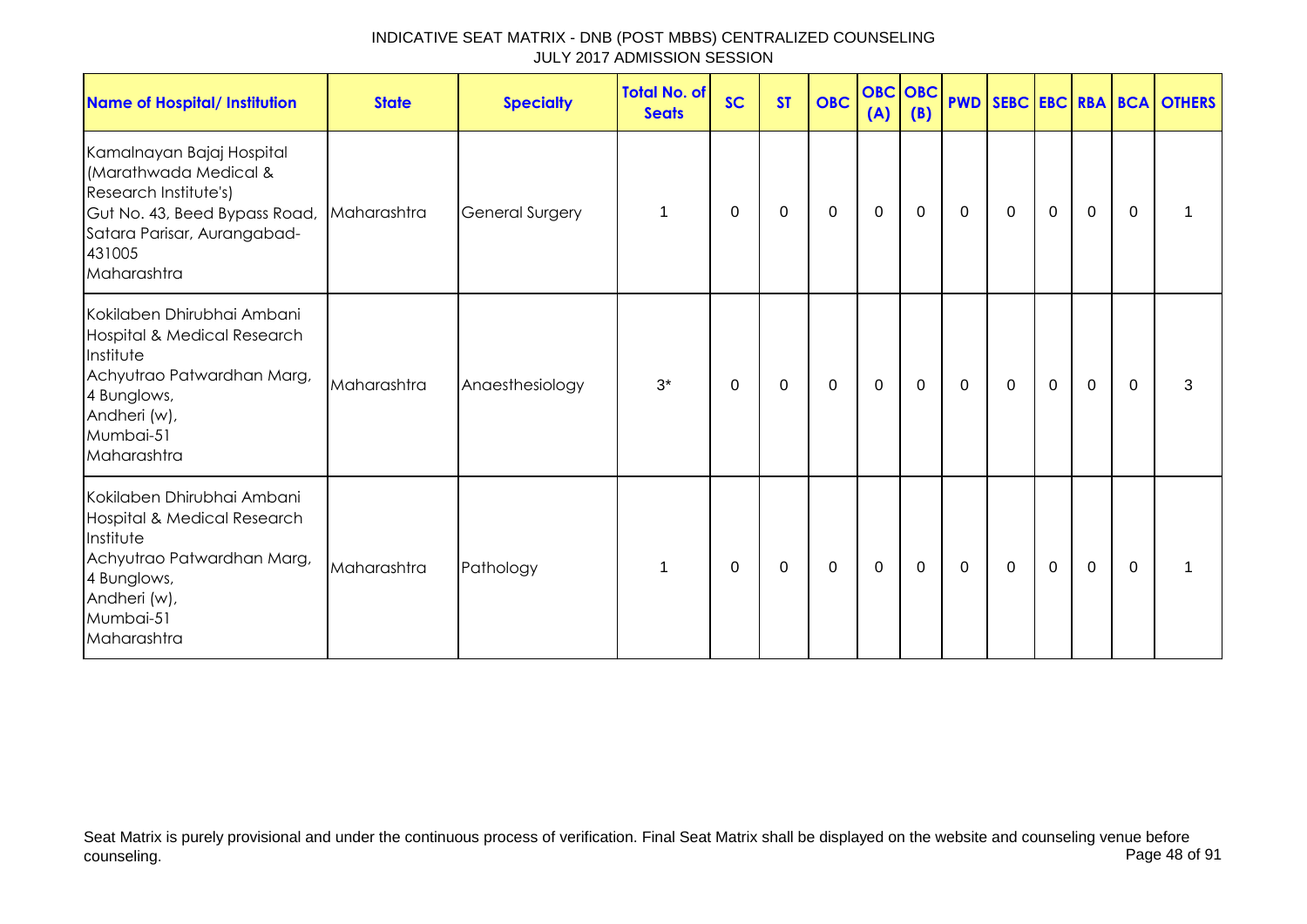| <b>Name of Hospital/ Institution</b>                                                                                                                            | <b>State</b> | <b>Specialty</b>            | Total No. of<br><b>Seats</b> | <b>SC</b> | <b>ST</b> | <b>OBC</b>  | <b>OBC</b><br>(A) | <b>OBC</b><br>(B) |              |              |             |             |             | <b>PWD SEBC EBC RBA BCA OTHERS</b> |
|-----------------------------------------------------------------------------------------------------------------------------------------------------------------|--------------|-----------------------------|------------------------------|-----------|-----------|-------------|-------------------|-------------------|--------------|--------------|-------------|-------------|-------------|------------------------------------|
| Kokilaben Dhirubhai Ambani<br>Hospital & Medical Research<br>Institute<br>Achyutrao Patwardhan Marg,<br>4 Bunglows,<br>Andheri (w),<br>Mumbai-51<br>Maharashtra | Maharashtra  | <b>Respiratory Diseases</b> | $\mathbf{1}$                 | 0         | 0         | $\mathbf 0$ | $\mathbf 0$       | 0                 | $\mathbf 0$  | $\mathbf 0$  | $\mathbf 0$ | $\mathbf 0$ | 0           |                                    |
| Laddhad Hospital,<br>Wankhede Layout,<br><b>Buldana-443001</b><br>Maharashtra                                                                                   | Maharashtra  | <b>General Medicine</b>     | 1                            | 0         | 0         | 0           | $\mathbf 0$       | 0                 | $\mathbf{0}$ | $\mathbf{0}$ | $\Omega$    | $\mathbf 0$ | $\Omega$    | 1                                  |
| Laxmi Charitable Trust<br>Uran Road,<br>Panvel - 410206<br>Maharashtra                                                                                          | Maharashtra  | Ophthalmology               | $\mathbf 1$                  | 0         | 0         | $\pmb{0}$   | $\mathbf 0$       | 0                 | $\mathbf 0$  | $\mathbf 0$  | $\mathbf 0$ | $\mathbf 0$ | $\mathbf 0$ | 1                                  |
| Lilavati Hospital & Res. Centre<br>A-791, Bandra Reclaimation,<br>Bandra West,<br>Mumbai - 50<br>Maharashtra                                                    | Maharashtra  | <b>General Medicine</b>     | $\overline{2}$               | 0         | $\pmb{0}$ | $\pmb{0}$   | $\boldsymbol{0}$  | $\mathbf 0$       | $\mathbf 0$  | $\mathbf 0$  | $\mathbf 0$ | $\mathbf 0$ | $\Omega$    | $\overline{2}$                     |
| Lilavati Hospital & Res. Centre<br>A-791, Bandra Reclaimation,<br>Bandra West,<br>Mumbai - 50<br>Maharashtra                                                    | Maharashtra  | Paediatrics                 | 3                            | 0         | 0         | $\mathbf 0$ | $\mathbf 0$       | 0                 | 0            | 0            | $\mathbf 0$ | $\mathbf 0$ | 0           | 3                                  |

Seat Matrix is purely provisional and under the continuous process of verification. Final Seat Matrix shall be displayed on the website and counseling venue before<br>Page 49 of 91 counseling. Page 49 of 91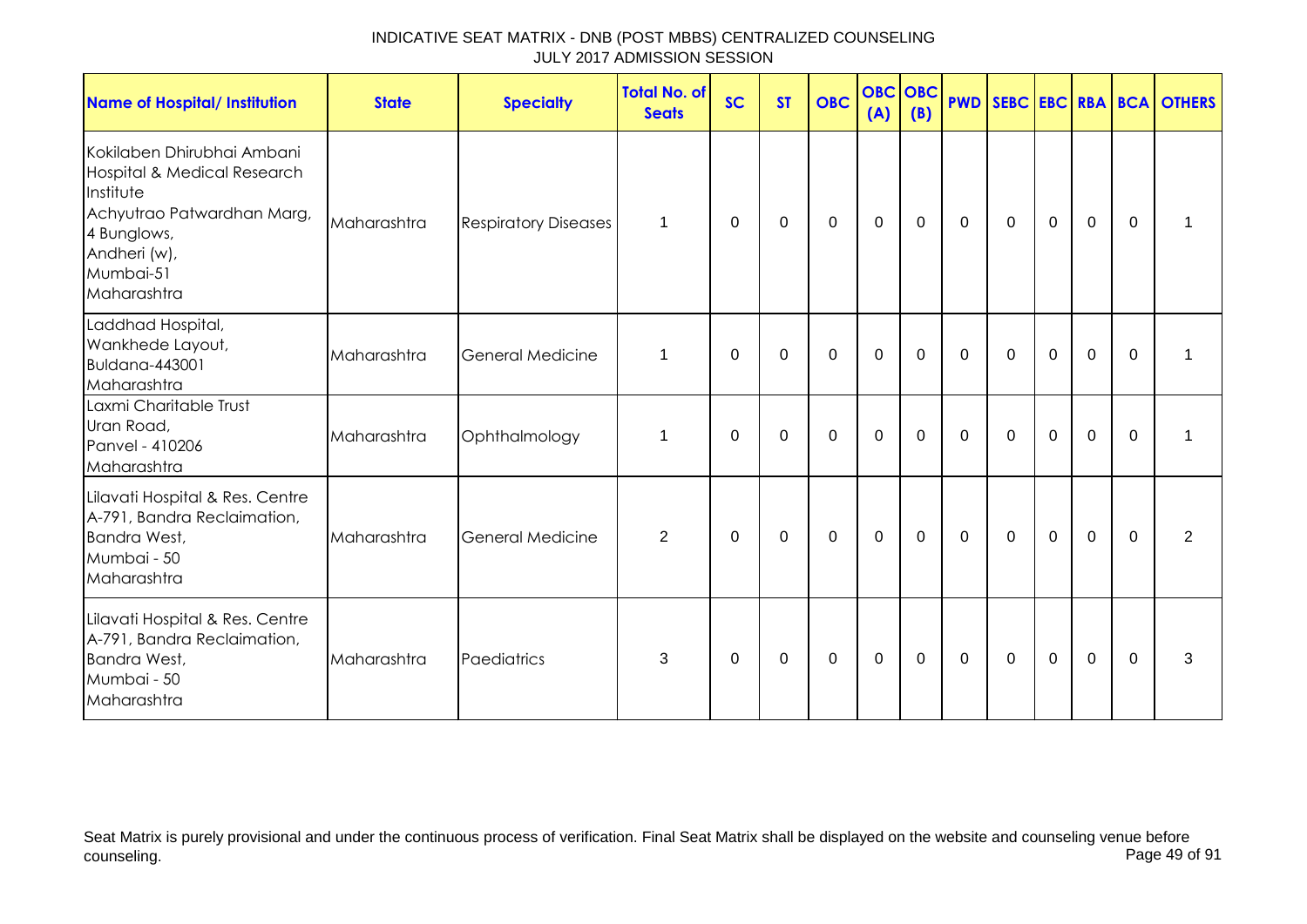| <b>Name of Hospital/ Institution</b>                                                                                         | <b>State</b> | <b>Specialty</b>      | Total No. of<br><b>Seats</b> | <b>SC</b>   | <b>ST</b> | <b>OBC</b>  | <b>OBC OBC</b><br>(A) | (B)         |                |              |             |             |              | <b>PWD SEBC EBC RBA BCA OTHERS</b> |
|------------------------------------------------------------------------------------------------------------------------------|--------------|-----------------------|------------------------------|-------------|-----------|-------------|-----------------------|-------------|----------------|--------------|-------------|-------------|--------------|------------------------------------|
| Lilavati Hospital & Res. Centre<br>A-791, Bandra Reclaimation,<br><b>Bandra West,</b><br>Mumbai - 50<br>Maharashtra          | Maharashtra  | Radio Diagnosis       | 3                            | $\mathbf 0$ | 0         | $\mathbf 0$ | $\mathbf 0$           | $\mathbf 0$ | $\overline{0}$ | $\mathbf 0$  | $\mathbf 0$ | $\mathbf 0$ | 0            | 3                                  |
| Mumbai Port Trust Hospital<br>Wadala (East),<br>Mumbai-37<br>Maharashtra                                                     | Maharashtra  | General Medicine      | $1^*$                        | 0           | 0         | 0           | $\mathbf 0$           | 0           | 0              | 0            | 0           | $\mathbf 0$ | $\mathbf{0}$ | 1                                  |
| National Institute Of<br>Ophthalmology,<br>1187/30 Off Ghole Road,<br>Shivaji Nagar,<br>PUNE-05<br>Maharashtra               | Maharashtra  | Ophthalmology         | $\overline{2}$               | 0           | 0         | 0           | $\mathbf 0$           | 0           | $\mathbf 0$    | $\mathbf{0}$ | $\mathbf 0$ | $\mathbf 0$ | $\Omega$     | $\overline{2}$                     |
| P.D. Hinduja National Hospital<br>and Medical Research Centre,<br>Veer Savarkar Marg, Mahim,<br>Mumbai-400016<br>Maharashtra | Maharashtra  | Anaesthesiology       | $\overline{2}$               | 0           | 0         | 0           | $\mathbf 0$           | $\mathbf 0$ | $\mathbf 0$    | $\mathbf{0}$ | $\mathbf 0$ | $\mathbf 0$ | $\Omega$     | $\overline{2}$                     |
| P.D. Hinduja National Hospital<br>and Medical Research Centre,<br>Veer Savarkar Marg, Mahim,<br>Mumbai-400016<br>Maharashtra | Maharashtra  | Emergency<br>Medicine | 3                            | $\mathbf 0$ | 0         | 0           | $\mathbf 0$           | $\mathbf 0$ | $\mathbf 0$    | $\mathbf 0$  | $\mathbf 0$ | $\mathbf 0$ | $\Omega$     | 3                                  |

Seat Matrix is purely provisional and under the continuous process of verification. Final Seat Matrix shall be displayed on the website and counseling venue before<br>Page 50 of 91 counseling. Page 50 of 91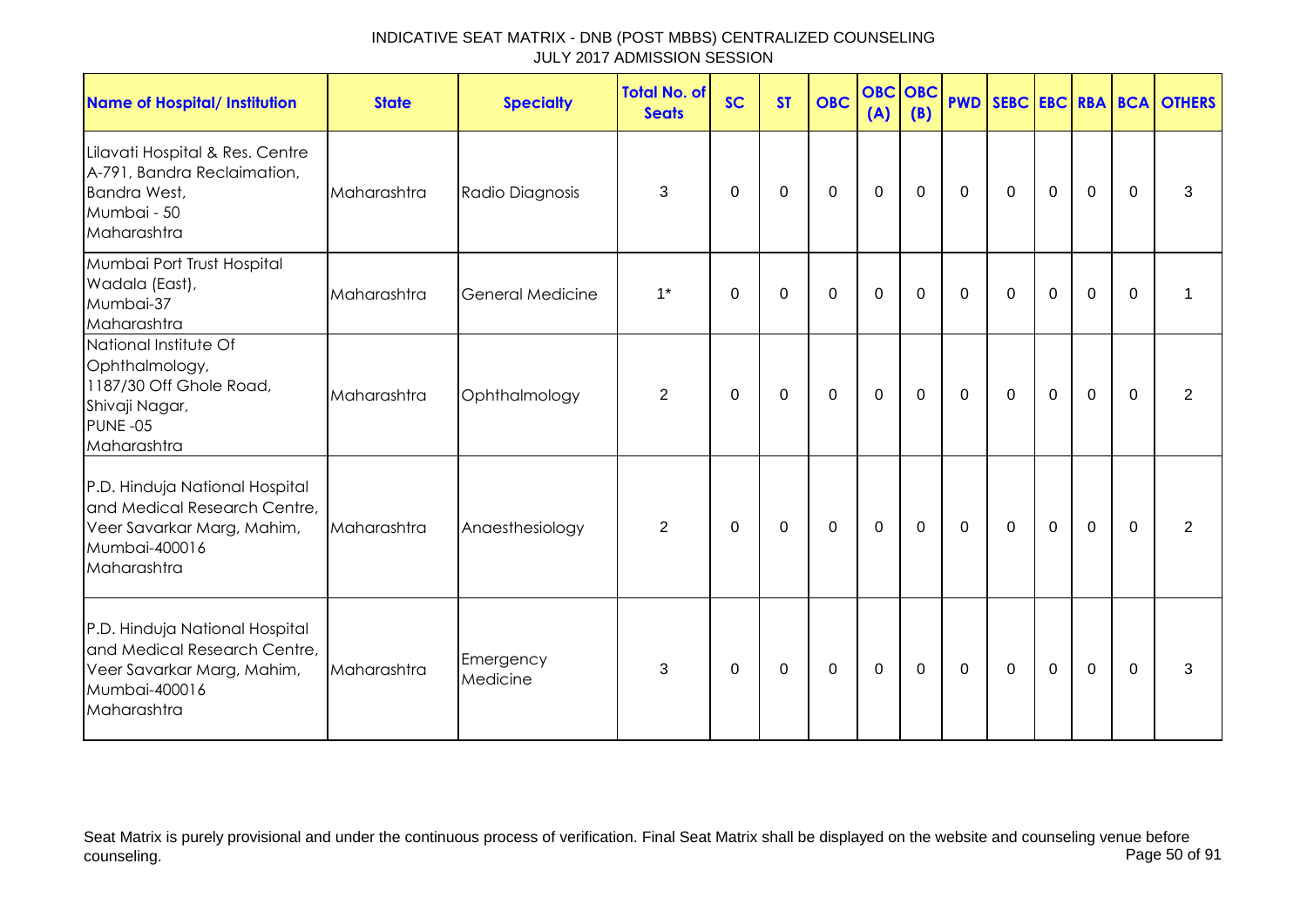| <b>Name of Hospital/ Institution</b>                                                                                         | <b>State</b> | <b>Specialty</b>   | <b>Total No. of</b><br><b>Seats</b> | <b>SC</b>    | <b>ST</b>   | <b>OBC</b>  | <b>OBC</b><br>(A) | OBC<br>(B)  |              |             |             |                |             | <b>PWD SEBC EBC RBA BCA OTHERS</b> |
|------------------------------------------------------------------------------------------------------------------------------|--------------|--------------------|-------------------------------------|--------------|-------------|-------------|-------------------|-------------|--------------|-------------|-------------|----------------|-------------|------------------------------------|
| P.D. Hinduja National Hospital<br>and Medical Research Centre,<br>Veer Savarkar Marg, Mahim,<br>Mumbai-400016<br>Maharashtra | Maharashtra  | Ophthalmology      | $\mathbf 1$                         | $\mathbf{0}$ | $\mathbf 0$ | $\mathbf 0$ | $\mathbf 0$       | $\mathbf 0$ | $\mathbf 0$  | $\mathbf 0$ | $\mathbf 0$ | $\overline{0}$ | $\mathbf 0$ | 1                                  |
| P.D. Hinduja National Hospital<br>and Medical Research Centre,<br>Veer Savarkar Marg, Mahim,<br>Mumbai-400016<br>Maharashtra | Maharashtra  | Orthopedic Surgery | $\overline{2}$                      | $\mathbf 0$  | 0           | $\mathbf 0$ | $\boldsymbol{0}$  | $\mathbf 0$ | $\mathbf 0$  | $\mathbf 0$ | $\mathbf 0$ | $\mathbf 0$    | $\mathbf 0$ | $\overline{2}$                     |
| P.D. Hinduja National Hospital<br>and Medical Research Centre,<br>Veer Savarkar Marg, Mahim,<br>Mumbai-400016<br>Maharashtra | Maharashtra  | Radio Diagnosis    | $\overline{2}$                      | $\mathbf 0$  | $\mathbf 0$ | $\mathbf 0$ | $\mathbf 0$       | $\mathbf 0$ | $\mathbf{0}$ | $\mathbf 0$ | $\mathbf 0$ | $\mathbf{0}$   | $\Omega$    | $\overline{2}$                     |
| Poona Hospital & Research<br>Centre<br>27 Sadashivpeth,<br>Pune-30<br>Maharashtra                                            | Maharashtra  | Anaesthesiology    | $2^*$                               | $\mathbf 0$  | $\mathbf 0$ | $\mathbf 0$ | $\mathbf 0$       | $\mathbf 0$ | $\mathbf 0$  | $\mathbf 0$ | $\mathbf 0$ | $\mathbf 0$    | $\mathbf 0$ | $\overline{2}$                     |
| Poona Hospital & Research<br>Centre<br>27 Sadashivpeth,<br>Pune-30<br>Maharashtra                                            | Maharashtra  | General Medicine   | 4                                   | $\Omega$     | 0           | 0           | 0                 | $\Omega$    | $\mathbf{0}$ | $\Omega$    | $\mathbf 0$ | 0              | $\Omega$    | 4                                  |

Seat Matrix is purely provisional and under the continuous process of verification. Final Seat Matrix shall be displayed on the website and counseling venue before<br>Page 51 of 91 counseling. Page 51 of 91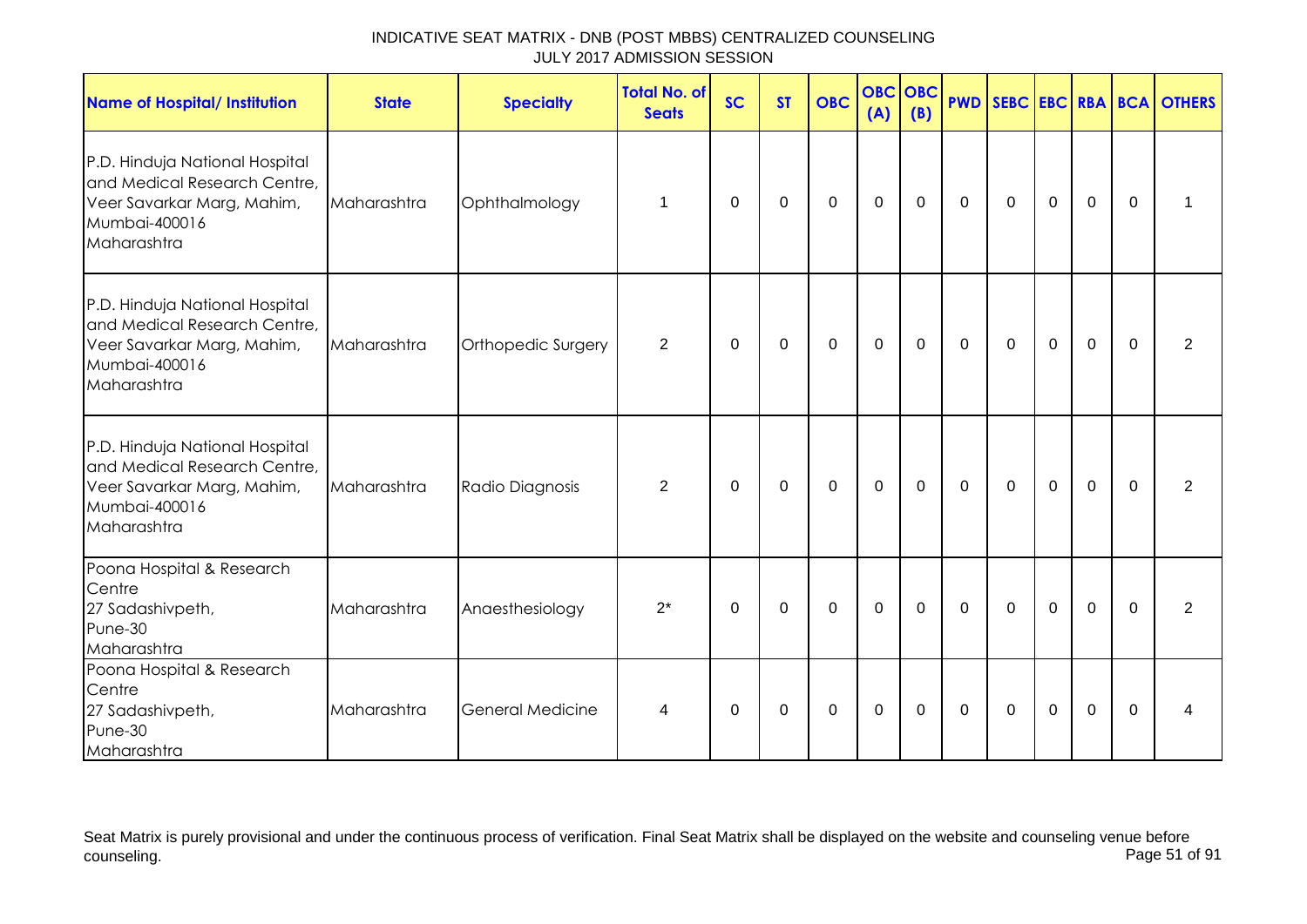| <b>Name of Hospital/ Institution</b>                                                                      | <b>State</b> | <b>Specialty</b>             | <b>Total No. of</b><br><b>Seats</b> | <b>SC</b>   | <b>ST</b>   | <b>OBC</b>  | <b>OBC OBC</b><br>(A) | (B)         |              |                |                  |              |             | <b>PWD SEBC EBC RBA BCA OTHERS</b> |
|-----------------------------------------------------------------------------------------------------------|--------------|------------------------------|-------------------------------------|-------------|-------------|-------------|-----------------------|-------------|--------------|----------------|------------------|--------------|-------------|------------------------------------|
| Poona Hospital & Research<br>Centre<br>27 Sadashivpeth,<br>Pune-30<br>Maharashtra                         | Maharashtra  | <b>General Surgery</b>       | 3                                   | $\Omega$    | $\Omega$    | $\mathbf 0$ | $\mathbf 0$           | $\mathbf 0$ | $\mathbf 0$  | $\mathbf 0$    | $\mathbf 0$      | $\mathbf 0$  | $\Omega$    | 3                                  |
| Prince Aly Khan Hospital<br>Aga Hall, Nesbit Road,<br>Mazagaon,<br>Mumbai-400010<br>Maharashtra           | Maharashtra  | Pathology                    | $2^*$                               | $\mathbf 0$ | $\mathbf 0$ | $\mathbf 0$ | $\mathbf 0$           | $\mathbf 0$ | $\mathbf 0$  | $\mathbf 0$    | $\mathbf 0$      | $\mathbf 0$  | $\mathbf 0$ | 2                                  |
| Rajarshee Chhatrapati Shahu<br>Maharaj<br>Govt. Med. College,<br>Dasara Chowk,<br>Kolhapur<br>Maharashtra | Maharashtra  | Obstetrics and<br>Gynecology | $\overline{2}$                      | $\mathbf 0$ | 1           | $\mathbf 0$ | $\mathbf 0$           | $\mathbf 0$ | $\mathbf 0$  | $\mathbf 0$    | $\mathbf 0$      | $\mathbf 0$  | $\mathbf 0$ | 1                                  |
| <b>Ruby Hall Clinic</b><br>(Grant Medical Foundation)<br>40 Sassoon Road<br>Pune -411001<br>Maharashtra   | Maharashtra  | <b>General Medicine</b>      | 4                                   | $\Omega$    | $\Omega$    | $\mathbf 0$ | $\mathbf 0$           | $\mathbf 0$ | $\mathbf{0}$ | $\overline{0}$ | $\mathbf 0$      | $\mathbf{0}$ | $\Omega$    | $\overline{\mathcal{A}}$           |
| <b>Ruby Hall Clinic</b><br>(Grant Medical Foundation)<br>40 Sassoon Road<br>Pune -411001<br>Maharashtra   | Maharashtra  | <b>General Surgery</b>       | $\mathbf 1$                         | $\Omega$    | 0           | $\mathbf 0$ | $\mathbf 0$           | $\mathbf 0$ | $\mathbf{0}$ | $\overline{0}$ | $\overline{0}$   | $\mathbf 0$  | $\Omega$    | $\mathbf{1}$                       |
| Sahyadri Speciality Hospital<br>30-C, Erandwane,<br>Karve Road,<br>Pune -411004<br>Maharashtra            | Maharashtra  | Anaesthesiology              | $\overline{2}$                      | 0           | 0           | 0           | $\pmb{0}$             | 0           | $\mathbf 0$  | $\mathbf 0$    | $\boldsymbol{0}$ | $\mathbf 0$  | $\mathbf 0$ | $\overline{2}$                     |

Seat Matrix is purely provisional and under the continuous process of verification. Final Seat Matrix shall be displayed on the website and counseling venue before<br>Page 52 of 91 counseling. Page 52 of 91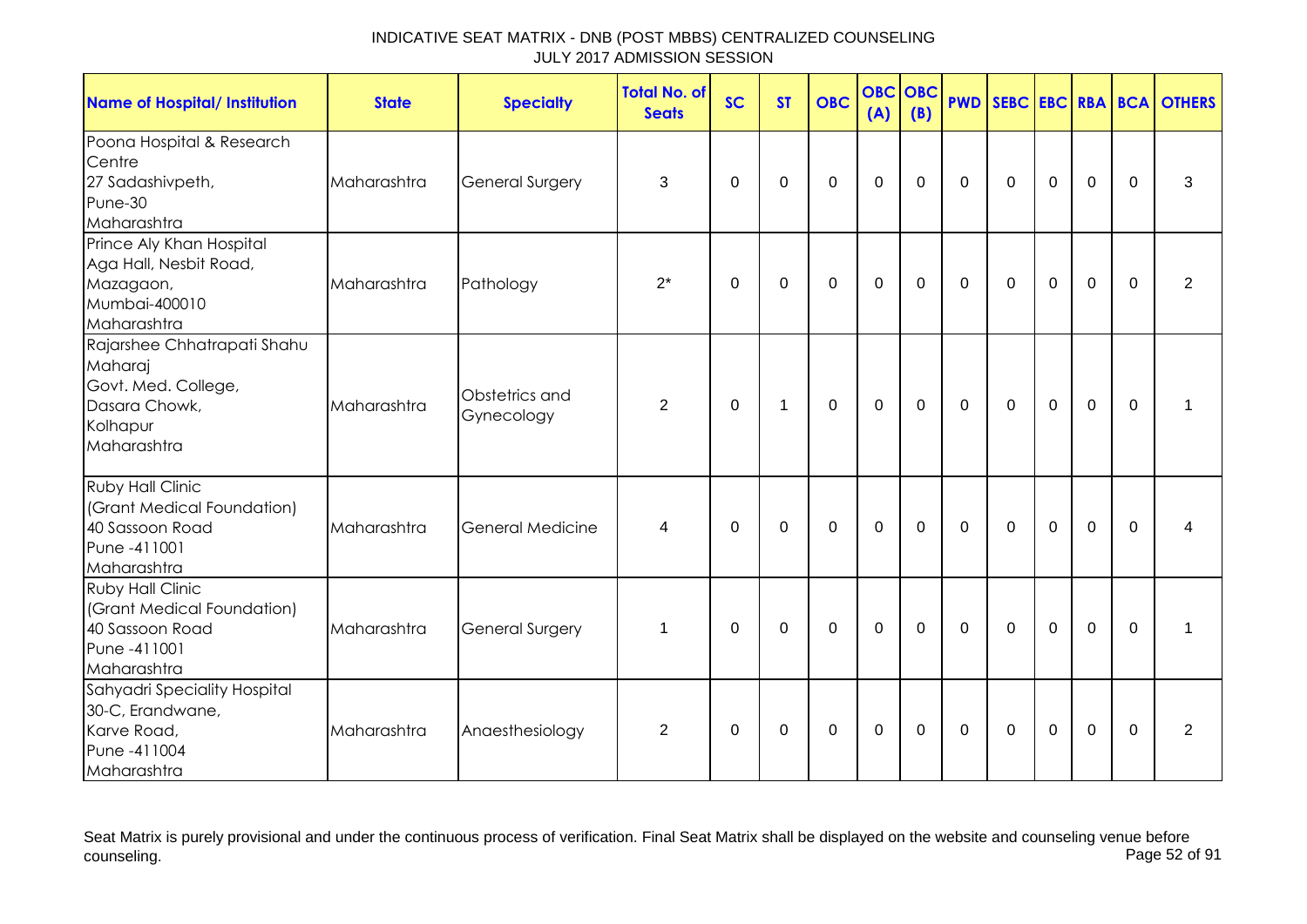| <b>Name of Hospital/ Institution</b>                                                                                                                                | <b>State</b> | <b>Specialty</b>        | <b>Total No. of</b><br><b>Seats</b> | <b>SC</b> | <b>ST</b>   | <b>OBC</b>       | <b>OBC</b><br>(A) | <b>OBC</b><br>(B) | <b>PWD</b>     |             |                |                |          | SEBC EBC RBA BCA OTHERS |
|---------------------------------------------------------------------------------------------------------------------------------------------------------------------|--------------|-------------------------|-------------------------------------|-----------|-------------|------------------|-------------------|-------------------|----------------|-------------|----------------|----------------|----------|-------------------------|
| Sahyadri Speciality Hospital<br>30-C, Erandwane,<br>Karve Road,<br>Pune -411004<br>Maharashtra                                                                      | Maharashtra  | Radio Diagnosis         | $\overline{2}$                      | 0         | 0           | 0                | $\mathbf 0$       | 0                 | $\mathbf 0$    | 0           | $\mathbf 0$    | $\mathbf 0$    | $\Omega$ | $\overline{2}$          |
| Saifee Hospital<br>Post Box 3771, 15/17,<br>Maharshi Karve Marg,<br>Mumbai - 400004<br>Maharashtra                                                                  | Maharashtra  | Anaesthesiology         | 1                                   | 0         | 0           | $\mathbf 0$      | $\mathbf 0$       | 0                 | $\mathbf 0$    | $\mathbf 0$ | $\overline{0}$ | $\mathbf 0$    | $\Omega$ | 1                       |
| Seth Nandlal Dhoot Hospital<br>Marathwada Medical Res.<br>& Rural Development Instt.,<br>A-1, MIDC, Chikalthana,<br>Jalna Road,<br>Aurangabad-431210<br>Maharashtra | Maharashtra  | <b>General Surgery</b>  | 1                                   | 0         | 0           | 0                | $\mathbf 0$       | 0                 | $\mathbf 0$    | 0           | $\mathbf 0$    | $\mathbf 0$    | $\Omega$ | 1                       |
| Seven Hills Health Care<br>Marol Maroshi Road,<br>Andheri (E)<br>Mumbai- 400059                                                                                     | Maharashtra  | <b>General Medicine</b> | $\overline{2}$                      | 0         | 0           | 0                | $\pmb{0}$         | 0                 | $\mathbf 0$    | 0           | $\mathbf 0$    | $\mathbf 0$    | $\Omega$ | $\overline{2}$          |
| Sir Hurkisondas Nurrotumdas<br><b>Hospital and Research Centre</b><br>Raja Rammohan Roy Road,<br>Mumbai - 04<br>Maharashtra                                         | Maharashtra  | General Surgery         | 1                                   | $\Omega$  | $\mathsf 0$ | $\boldsymbol{0}$ | $\pmb{0}$         | $\mathbf 0$       | $\mathbf 0$    | $\mathbf 0$ | $\mathbf 0$    | $\overline{0}$ | $\Omega$ | 1                       |
| Sir Hurkisondas Nurrotumdas<br><b>Hospital and Research Centre</b><br>Raja Rammohan Roy Road,<br>Mumbai - 04<br>Maharashtra                                         | Maharashtra  | Pathology               | 1                                   | $\Omega$  | $\Omega$    | $\mathbf 0$      | $\mathbf{0}$      | $\mathbf 0$       | $\overline{0}$ | $\mathbf 0$ | $\overline{0}$ | $\overline{0}$ | $\Omega$ | 1                       |

Seat Matrix is purely provisional and under the continuous process of verification. Final Seat Matrix shall be displayed on the website and counseling venue before<br>Page 53 of 91 counseling. Page 53 of 91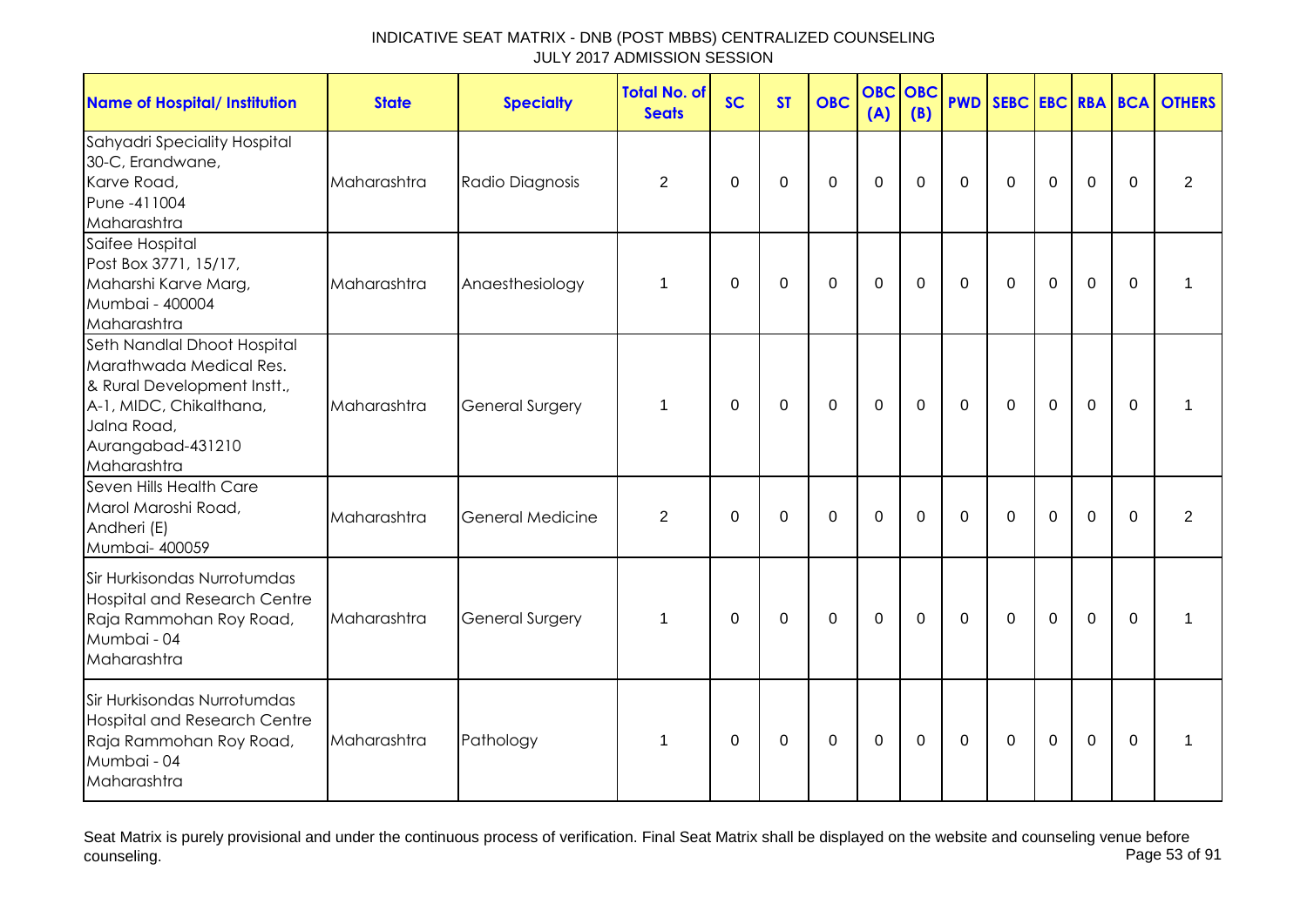| <b>Name of Hospital/ Institution</b>                                                                                                                                   | <b>State</b> | <b>Specialty</b>        | <b>Total No. of</b><br><b>Seats</b> | <b>SC</b>   | <b>ST</b>      | <b>OBC</b>  | <b>OBC OBC</b><br>(A) | (B)         | <b>PWD</b>  |              |             |                |                  | SEBC EBC RBA BCA OTHERS |
|------------------------------------------------------------------------------------------------------------------------------------------------------------------------|--------------|-------------------------|-------------------------------------|-------------|----------------|-------------|-----------------------|-------------|-------------|--------------|-------------|----------------|------------------|-------------------------|
| Suraj Eye Institute<br>559, New Colony,<br>Nagpur-440001<br>Maharashtra                                                                                                | Maharashtra  | Ophthalmology           | 1                                   | $\mathbf 0$ | $\overline{0}$ | $\mathbf 0$ | $\mathbf 0$           | $\mathbf 0$ | $\mathbf 0$ | $\mathbf 0$  | $\mathbf 0$ | $\mathbf 0$    | $\boldsymbol{0}$ | 1                       |
| Surya Children's Medicare<br>(Formerly Surya Children's<br>Hospital)<br>Junction of SV Road &<br>Dattatray Road,<br>Santacruz (West),<br>Mumbai- 400054<br>Maharashtra | Maharashtra  | Paediatrics             | 2                                   | $\Omega$    | 0              | $\mathbf 0$ | $\mathbf 0$           | $\mathbf 0$ | $\Omega$    | $\mathbf{0}$ | $\mathbf 0$ | $\mathbf 0$    | $\Omega$         | $\overline{2}$          |
| <b>Wanless Hospital</b><br>Sangli Distt.,<br>Miraj-416410<br>Maharashtra                                                                                               | Maharashtra  | <b>General Medicine</b> | $\overline{2}$                      | $\mathbf 0$ | $\mathbf 0$    | $\mathbf 0$ | $\mathbf 0$           | $\mathbf 0$ | $\mathbf 0$ | $\mathbf 0$  | $\mathbf 0$ | $\overline{0}$ | $\mathbf 0$      | $\overline{2}$          |
| <b>Wanless Hospital</b><br>Sangli Distt.,<br>Miraj-416410<br>Maharashtra                                                                                               | Maharashtra  | <b>General Surgery</b>  | $\overline{2}$                      | $\Omega$    | $\Omega$       | $\mathbf 0$ | $\mathbf 0$           | $\Omega$    | $\Omega$    | $\Omega$     | $\Omega$    | $\mathbf 0$    | $\Omega$         | $\overline{2}$          |
| Shija Hospitals & Res. Instiute<br>Langol,<br>Imphal - 795004<br>Manipur                                                                                               | Manipur      | Anaesthesiology         | $1^*$                               | $\Omega$    | 0              | $\mathbf 0$ | $\mathbf 0$           | $\Omega$    | $\Omega$    | $\mathbf 0$  | $\mathbf 0$ | $\mathbf 0$    | 0                | 1                       |
| Shija Hospitals & Res. Instiute<br>Langol,<br>Imphal - 795004<br>Manipur                                                                                               | Manipur      | General Surgery         | $\overline{2}$                      | $\Omega$    | $\Omega$       | $\mathbf 0$ | $\mathbf 0$           | $\Omega$    | $\Omega$    | $\mathbf{0}$ | $\mathbf 0$ | $\mathbf 0$    | $\Omega$         | $\overline{2}$          |
| Nazareth Hospital<br>Laitumkhrah,<br>Shillong-793003<br>Meghalaya                                                                                                      | Meghalaya    | <b>General Medicine</b> | $\mathbf 1$                         | $\Omega$    | $\Omega$       | $\mathbf 0$ | $\mathbf 0$           | $\Omega$    | $\Omega$    | $\mathbf{0}$ | $\mathbf 0$ | $\mathbf 0$    | $\Omega$         | 1                       |

Seat Matrix is purely provisional and under the continuous process of verification. Final Seat Matrix shall be displayed on the website and counseling venue before<br>Page 54 of 91 counseling. Page 54 of 91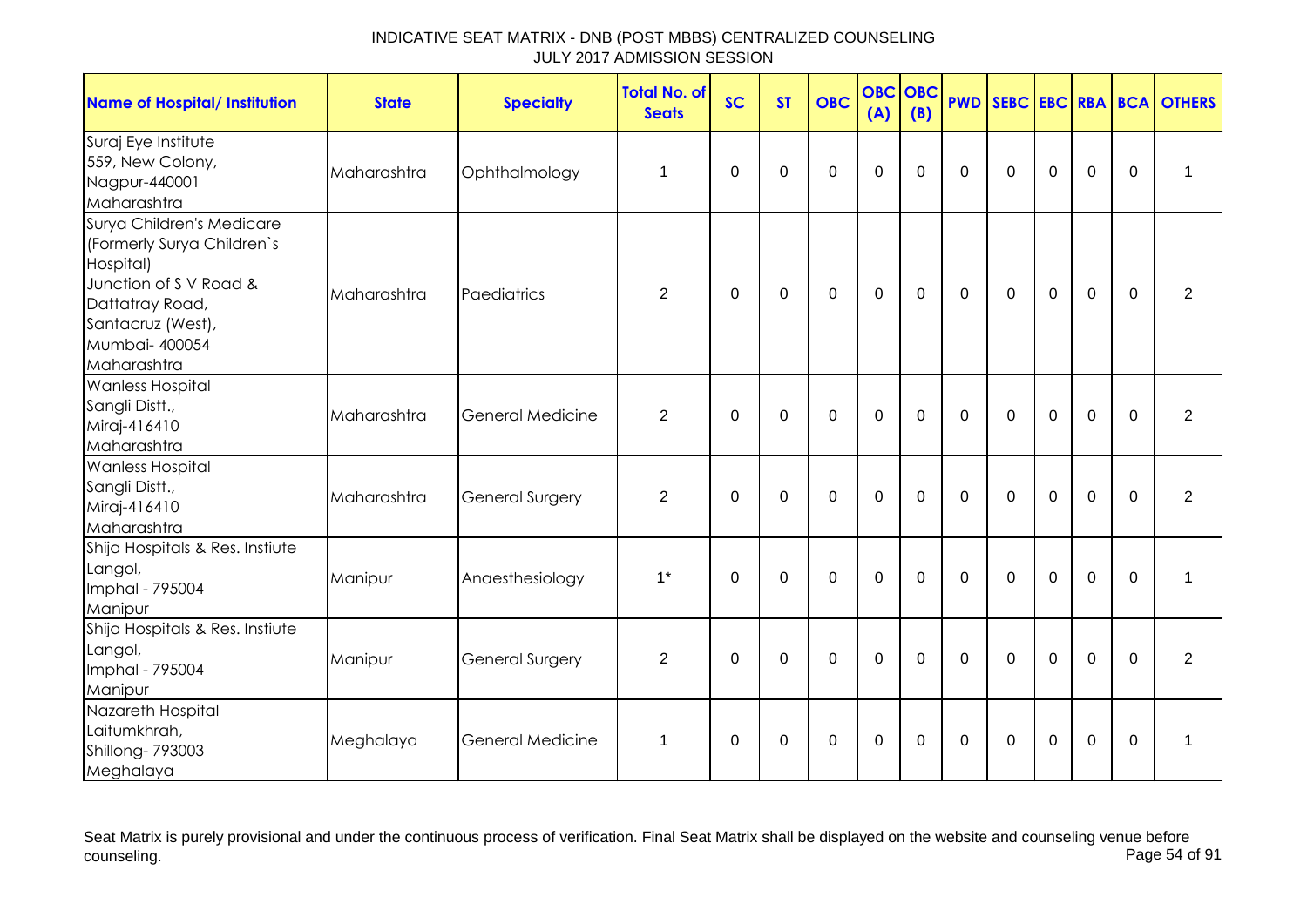| <b>Name of Hospital/ Institution</b>                                                            | <b>State</b> | <b>Specialty</b>        | <b>Total No. of</b><br><b>Seats</b> | <b>SC</b>   | <b>ST</b>   | <b>OBC</b>  | <b>OBC</b><br>(A) | <b>OBC</b><br>(B) | <b>PWD</b>   |             |              |             |             | SEBC EBC RBA BCA OTHERS |
|-------------------------------------------------------------------------------------------------|--------------|-------------------------|-------------------------------------|-------------|-------------|-------------|-------------------|-------------------|--------------|-------------|--------------|-------------|-------------|-------------------------|
| Nazareth Hospital<br>Laitumkhrah,<br>Shillong-793003<br>Meghalaya                               | Meghalaya    | <b>General Surgery</b>  | $\overline{2}$                      | $\mathbf 0$ | $\mathbf 0$ | $\mathbf 0$ | $\mathbf 0$       | $\mathbf 0$       | $\mathbf 0$  | $\mathbf 0$ | $\mathbf 0$  | $\mathbf 0$ | $\Omega$    | $\overline{2}$          |
| Nazareth Hospital<br>Laitumkhrah,<br>Shillong- 793003<br>Meghalaya                              | Meghalaya    | Paediatrics             | $1^*$                               | $\Omega$    | 0           | $\mathbf 0$ | $\mathbf 0$       | $\mathbf 0$       | $\mathbf 0$  | $\mathbf 0$ | $\mathbf 0$  | $\mathbf 0$ | $\mathbf 0$ | $\mathbf 1$             |
| Christian Institute of Health<br>Sciences & Research<br>4th Mile Dimapur<br>Nagaland-797115     | Nagaland     | <b>General Medicine</b> | $\overline{2}$                      | $\Omega$    | $\mathbf 0$ | $\mathbf 0$ | $\mathbf 0$       | $\mathbf 0$       | $\mathbf 0$  | $\mathbf 0$ | $\mathbf 0$  | $\mathbf 0$ | $\Omega$    | $\overline{2}$          |
| Christian Institute of Health<br>Sciences & Research<br>4th Mile Dimapur<br>Nagaland-797115     | Nagaland     | <b>General Surgery</b>  | $\overline{2}$                      | $\Omega$    | $\mathbf 0$ | $\mathbf 0$ | $\mathbf 0$       | $\mathbf 0$       | $\mathbf{0}$ | $\Omega$    | $\Omega$     | $\mathbf 0$ | $\Omega$    | $\overline{2}$          |
| Apollo Hospital<br>Plot No. 251<br>Sainik School Road<br>Unit-15, Bhubaneshwar<br>Orissa-751005 | Orissa       | Orthopedic Surgery      | $\overline{2}$                      | 0           | $\mathbf 0$ | $\mathbf 0$ | $\mathbf 0$       | $\mathbf 0$       | $\mathbf{0}$ | $\mathbf 0$ | $\mathbf 0$  | $\mathbf 0$ | $\Omega$    | $\overline{2}$          |
| Apollo Hospital<br>Plot No. 251<br>Sainik School Road<br>Unit-15, Bhubaneshwar<br>Orissa-751005 | Orissa       | Pathology               | $\mathbf 1$                         | $\Omega$    | $\Omega$    | $\mathbf 0$ | $\mathbf 0$       | $\mathbf 0$       | $\Omega$     | $\Omega$    | $\mathbf{0}$ | $\mathbf 0$ | $\Omega$    | 1                       |
| Apollo Hospital<br>Plot No. 251<br>Sainik School Road<br>Unit-15, Bhubaneshwar<br>Orissa-751005 | Orissa       | Radio Diagnosis         | $\mathbf{1}$                        | $\Omega$    | $\mathbf 0$ | $\mathbf 0$ | $\mathbf 0$       | $\mathbf 0$       | $\mathbf 0$  | $\mathbf 0$ | $\mathbf 0$  | $\mathbf 0$ | $\mathbf 0$ | 1                       |

Seat Matrix is purely provisional and under the continuous process of verification. Final Seat Matrix shall be displayed on the website and counseling venue before<br>Page 55 of 91 counseling. Page 55 of 91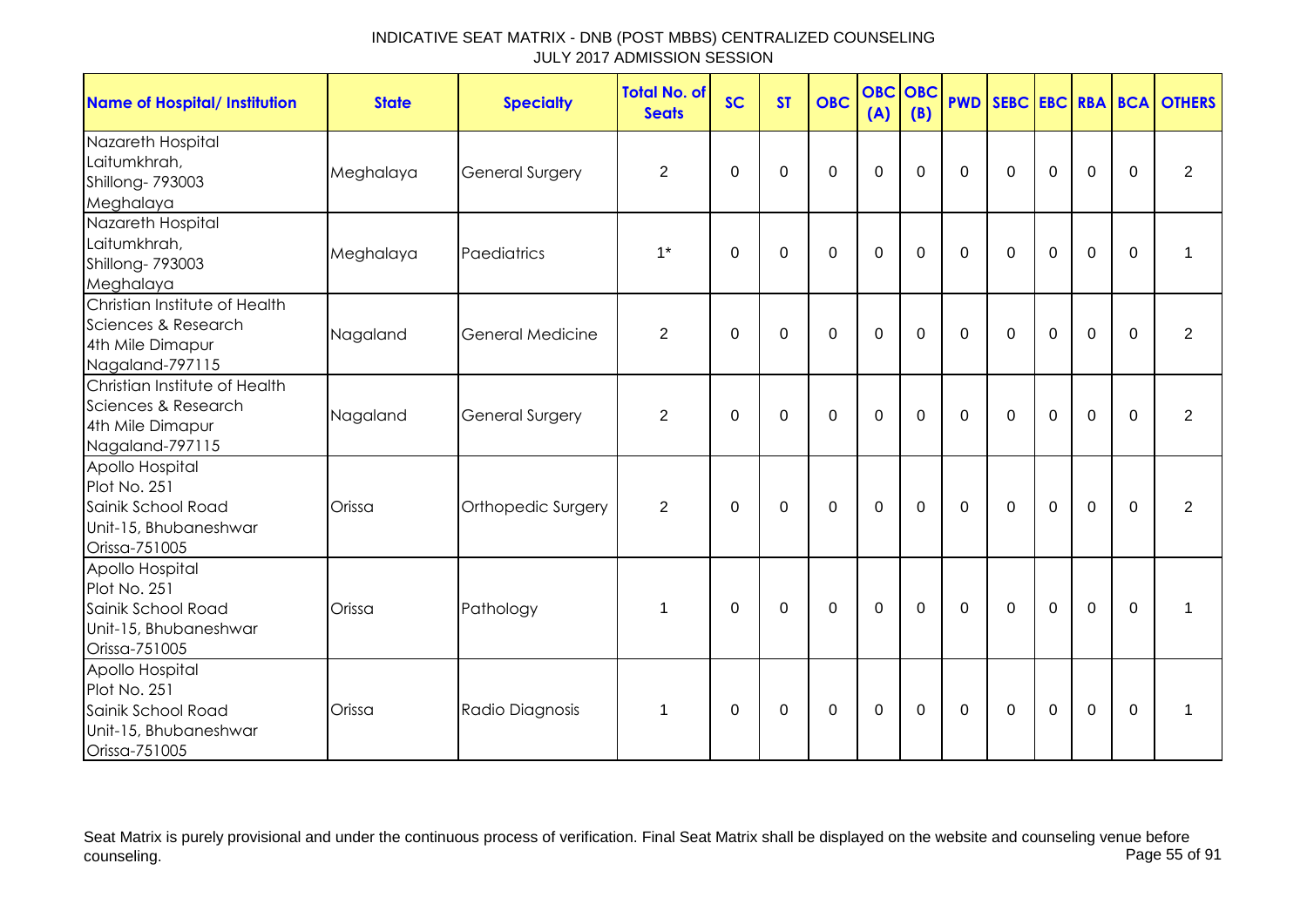| <b>Name of Hospital/ Institution</b>                                                                                                                 | <b>State</b> | <b>Specialty</b>                               | <b>Total No. of</b><br><b>Seats</b> | <b>SC</b>      | <b>ST</b>    | <b>OBC</b>       | <b>OBC</b><br>(A) | <b>OBC</b><br>(B) |              |              |             |                |             | <b>PWD SEBC EBC RBA BCA OTHERS</b> |
|------------------------------------------------------------------------------------------------------------------------------------------------------|--------------|------------------------------------------------|-------------------------------------|----------------|--------------|------------------|-------------------|-------------------|--------------|--------------|-------------|----------------|-------------|------------------------------------|
| Dr. Agarwal's Eye Hospital<br><b>BBC Tower, Link Road Square,</b><br>Madhupatna, (Opp. To<br>Madhupatna Police Station),<br>Cuttack-753010<br>Orissa | Orissa       | Ophthalmology                                  | $\overline{2}$                      | 0              | 0            | $\boldsymbol{0}$ | $\mathbf 0$       | 0                 | 0            | $\mathbf 0$  | $\mathbf 0$ | $\mathbf 0$    | 0           | $\overline{2}$                     |
| Ispat General Hospital<br>Rourkela Steel Plant,<br>ROURKELA - 769005<br>Orissa                                                                       | Orissa       | Anaesthesiology                                | 3                                   | $\mathbf 1$    | 0            | 1                | 0                 | 0                 | $\mathbf{0}$ | $\Omega$     | 0           | $\mathbf 0$    | $\Omega$    | 1                                  |
| Ispat General Hospital<br>Rourkela Steel Plant,<br>ROURKELA - 769005<br>Orissa                                                                       | Orissa       | <b>General Medicine</b>                        | 3                                   | $\overline{1}$ | $\Omega$     | $\mathbf{1}$     | $\mathbf 0$       | $\Omega$          | $\Omega$     | $\Omega$     | $\Omega$    | $\overline{0}$ | $\Omega$    | 1                                  |
| Ispat General Hospital<br>Rourkela Steel Plant,<br>ROURKELA - 769005<br>Orissa                                                                       | Orissa       | Obstetrics and<br>Gynecology                   | $\overline{2}$                      | -1             | 0            | $\mathbf 0$      | $\mathbf 0$       | 0                 | 0            | 0            | 0           | $\mathbf 0$    | $\Omega$    | 1                                  |
| Ispat General Hospital<br>Rourkela Steel Plant,<br>ROURKELA - 769005<br>Orissa                                                                       | Orissa       | Paediatrics                                    | $\overline{2}$                      | $\mathbf{0}$   | 0            | $\mathbf{1}$     | $\mathbf 0$       | $\Omega$          | $\mathbf{0}$ | $\mathbf{0}$ | $\mathbf 0$ | $\overline{0}$ | $\mathbf 0$ | 1                                  |
| Ispat General Hospital<br>Rourkela Steel Plant,<br>ROURKELA - 769005<br>Orissa                                                                       | Orissa       | Pathology                                      | $\mathbf{1}$                        | 0              | $\mathbf{1}$ | $\mathbf 0$      | $\mathbf 0$       | 0                 | $\mathbf{0}$ | $\mathbf{0}$ | $\Omega$    | $\mathbf 0$    | $\Omega$    | 0                                  |
| Swami Vivekanand National<br>Institute of Rehabilitation Trg &<br>Res.<br>Olatpur, PO Bairoi, Distt.-<br>Cuttack-754010<br>Orissa                    | Orissa       | <b>Physical Medicine</b><br>and Rehabilitation | $\mathbf{1}$                        | 0              | 0            | $\mathbf{1}$     | $\mathbf 0$       | 0                 | 0            | $\mathbf{0}$ | $\mathbf 0$ | $\mathbf 0$    | $\Omega$    | $\mathbf 0$                        |

Seat Matrix is purely provisional and under the continuous process of verification. Final Seat Matrix shall be displayed on the website and counseling venue before<br>Page 56 of 91 counseling. Page 56 of 91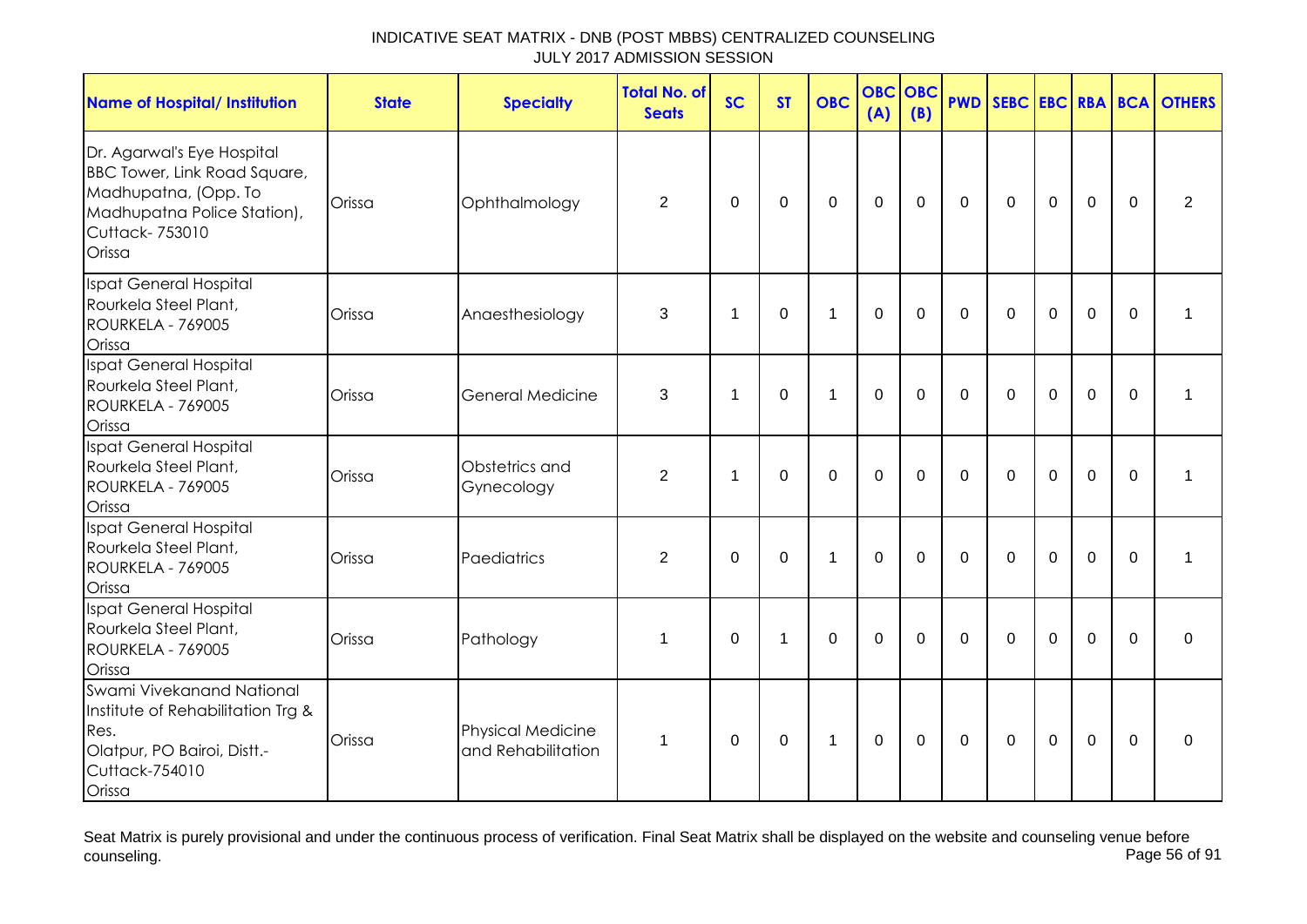| <b>Name of Hospital/ Institution</b>                                                                                                                       | <b>State</b> | <b>Specialty</b>             | <b>Total No. of</b><br><b>Seats</b> | <b>SC</b>   | <b>ST</b>   | <b>OBC</b>  | <b>OBC</b><br>(A) | OBC<br>(B) |          |          |             |             |             | <b>PWD SEBC EBC RBA BCA OTHERS</b> |
|------------------------------------------------------------------------------------------------------------------------------------------------------------|--------------|------------------------------|-------------------------------------|-------------|-------------|-------------|-------------------|------------|----------|----------|-------------|-------------|-------------|------------------------------------|
| Indira Gandhi Govt. General<br>Hospital & PG Institute<br>PONDICHERRY - 605001<br>Pondicherry                                                              | Pondicherry  | Anaesthesiology              | $\overline{2}$                      | $\Omega$    | $\Omega$    | $\Omega$    | $\mathbf 0$       | $\Omega$   | $\Omega$ | $\Omega$ | $\Omega$    | $\mathbf 0$ | $\Omega$    | $\overline{2}$                     |
| Indira Gandhi Govt, General<br>Hospital & PG Institute<br>PONDICHERRY - 605001<br>Pondicherry                                                              | Pondicherry  | <b>Family Medicine</b>       | 1                                   | $\mathbf 0$ | $\mathbf 0$ | $\mathbf 0$ | $\mathbf 0$       | $\Omega$   | $\Omega$ | $\Omega$ | $\Omega$    | $\mathbf 0$ | $\mathbf 0$ | 1                                  |
| Indira Gandhi Govt. General<br>Hospital & PG Institute<br>PONDICHERRY - 605001<br>Pondicherry                                                              | Pondicherry  | General Medicine             | 3                                   | $\Omega$    | $\mathbf 0$ | $\Omega$    | $\overline{0}$    | $\Omega$   | $\Omega$ | $\Omega$ | $\mathbf 0$ | $\mathbf 0$ | $\Omega$    | 3                                  |
| Indira Gandhi Govt. General<br>Hospital & PG Institute<br>PONDICHERRY - 605001<br>Pondicherry                                                              | Pondicherry  | <b>General Surgery</b>       | 3                                   | $\Omega$    | $\Omega$    | $\Omega$    | $\mathbf 0$       | $\Omega$   | $\Omega$ | $\Omega$ | $\Omega$    | $\Omega$    | $\Omega$    | 3                                  |
| Indira Gandhi Govt. General<br>Hospital & PG Institute<br>PONDICHERRY - 605001<br>Pondicherry                                                              | Pondicherry  | Radio Diagnosis              | $2^*$                               | $\Omega$    | $\Omega$    | $\mathbf 0$ | $\mathbf 0$       | $\Omega$   | $\Omega$ | $\Omega$ | $\mathbf 0$ | $\mathbf 0$ | $\Omega$    | 2                                  |
| Rajiv Gandhi Government<br>Women and Children Hospital,<br>(Formerly Indira Gandhi.<br><b>General Hospital)</b><br>Ellapillaichavady,<br>Puducherry-605011 | Pondicherry  | Obstetrics and<br>Gynecology | 5                                   | $\mathbf 0$ | $\mathbf 0$ | $\mathbf 0$ | $\overline{0}$    | $\Omega$   | $\Omega$ | $\Omega$ | $\Omega$    | $\mathbf 0$ | $\Omega$    | 5                                  |
| Amandeep Hospital<br>G.T.Road, Model Town,<br>Amritsar<br>Punjab                                                                                           | Punjab       | Orthopedic Surgery           | 1                                   | $\Omega$    | $\mathbf 0$ | $\Omega$    | $\overline{0}$    | $\Omega$   | $\Omega$ | $\Omega$ | $\mathbf 0$ | $\mathbf 0$ | $\Omega$    | 1                                  |

Seat Matrix is purely provisional and under the continuous process of verification. Final Seat Matrix shall be displayed on the website and counseling venue before<br>Page 57 of 91 counseling. Page 57 of 91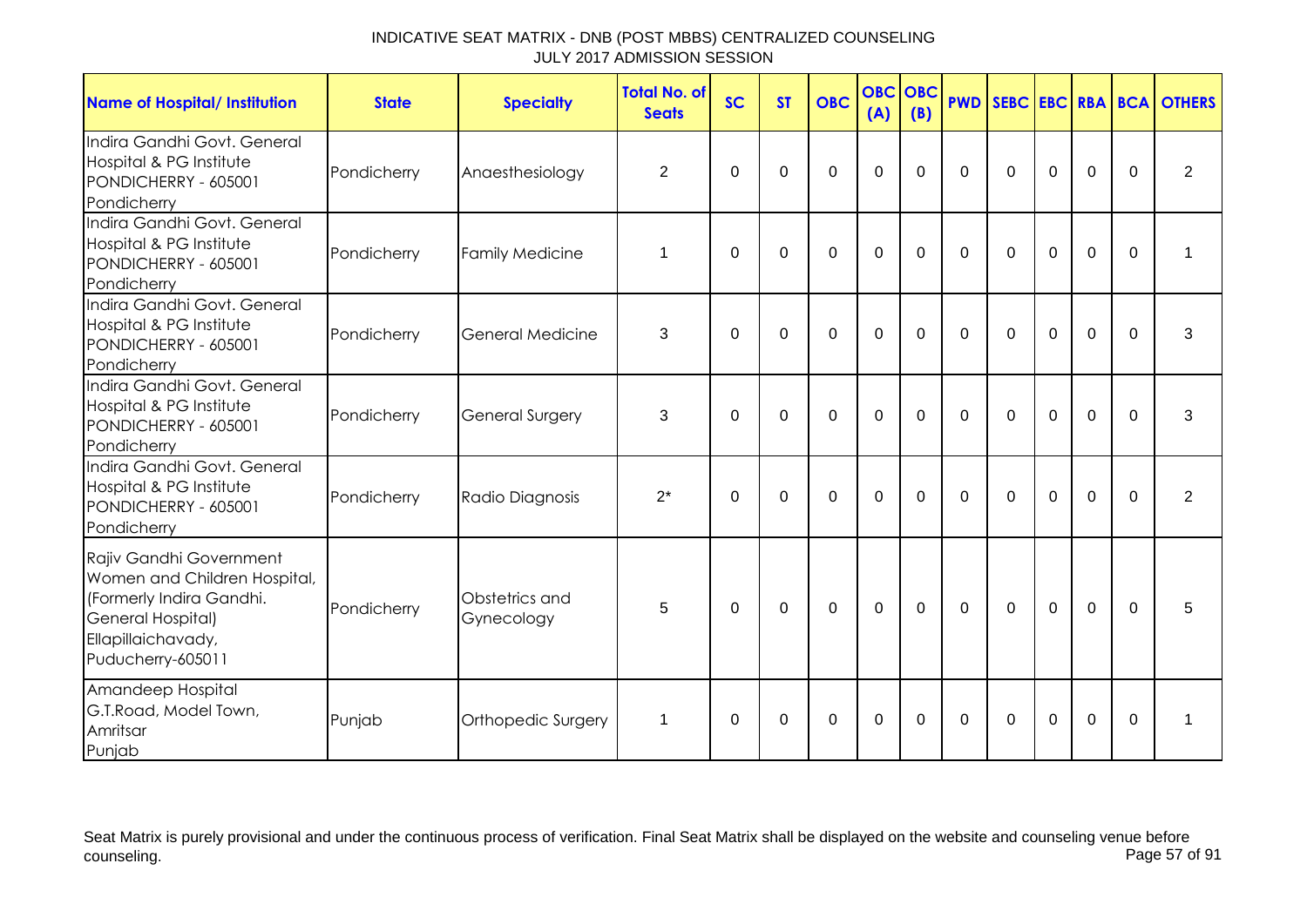| <b>Name of Hospital/ Institution</b>                                                                                                     | <b>State</b> | <b>Specialty</b>             | <b>Total No. of</b><br><b>Seats</b> | <b>SC</b> | <b>ST</b>   | <b>OBC</b>  | <b>OBC</b><br>(A) | OBC<br>(B)  |              |              |             |             |             | <b>PWD SEBC EBC RBA BCA OTHERS</b> |
|------------------------------------------------------------------------------------------------------------------------------------------|--------------|------------------------------|-------------------------------------|-----------|-------------|-------------|-------------------|-------------|--------------|--------------|-------------|-------------|-------------|------------------------------------|
| Dr. Hardas Singh Orthopaedics<br><b>Hospital &amp; Super Specialty</b><br><b>Research Centre</b><br>Amritsar<br>Punjab                   | Punjab       | Orthopedic Surgery           | $\overline{2}$                      | 0         | 0           | $\mathbf 0$ | $\mathbf 0$       | $\mathbf 0$ | $\mathbf 0$  | $\mathbf 0$  | $\mathbf 0$ | $\mathbf 0$ | $\mathbf 0$ | $\overline{2}$                     |
| Fortis Hospital<br>Sector-62, Phase-VIII,<br>Mohali-160062<br>Punjab                                                                     | Punjab       | Anaesthesiology              | $2^*$                               | 0         | 0           | $\mathbf 0$ | $\mathbf 0$       | 0           | 0            | 0            | 0           | $\mathbf 0$ | $\Omega$    | $\overline{2}$                     |
| Fortis Hospital<br>Sector-62, Phase-VIII,<br>Mohali-160062<br>Punjab                                                                     | Punjab       | Emergency<br>Medicine        | 2                                   | $\Omega$  | $\Omega$    | $\mathbf 0$ | $\mathbf 0$       | $\Omega$    | $\Omega$     | $\mathbf{0}$ | $\Omega$    | $\mathbf 0$ | $\Omega$    | $\overline{2}$                     |
| Fortis Hospital<br>Sector-62, Phase-VIII,<br>Mohali-160062<br>Punjab                                                                     | Punjab       | Orthopedic Surgery           | 1                                   | $\Omega$  | $\Omega$    | $\Omega$    | $\Omega$          | $\Omega$    | $\mathbf{0}$ | $\Omega$     | $\Omega$    | $\mathbf 0$ | $\Omega$    | 1                                  |
| Fortis Hospital<br>Sector-62, Phase-VIII,<br>Mohali-160062<br>Punjab                                                                     | Punjab       | Radio Diagnosis              | 1                                   | $\Omega$  | $\Omega$    | $\mathbf 0$ | $\mathbf 0$       | $\Omega$    | $\mathbf{0}$ | $\Omega$     | $\mathbf 0$ | 0           | $\Omega$    | 1                                  |
| Lord Mahavir Civil Hospital<br>Old Jail Road, Ludhiana<br>Punjab                                                                         | Punjab       | Obstetrics and<br>Gynecology | 2                                   | -1        | $\Omega$    | $\Omega$    | $\mathbf 0$       | $\Omega$    | $\Omega$     | $\Omega$     | $\Omega$    | $\Omega$    | $\Omega$    | 1                                  |
| Max Super Specialty Hospital<br>A Unit of Hometrail Estate Pvt<br>Ltd.<br>Civil Hospital Premises<br>Phase - VI, Mohali-160055<br>Punjab | Punjab       | <b>General Surgery</b>       | $\mathbf 1$                         | 0         | $\mathbf 0$ | $\mathbf 0$ | $\mathbf 0$       | $\mathbf 0$ | $\mathbf 0$  | $\mathbf 0$  | $\mathbf 0$ | $\mathbf 0$ | $\mathbf 0$ | 1                                  |

Seat Matrix is purely provisional and under the continuous process of verification. Final Seat Matrix shall be displayed on the website and counseling venue before<br>Page 58 of 91 counseling. Page 58 of 91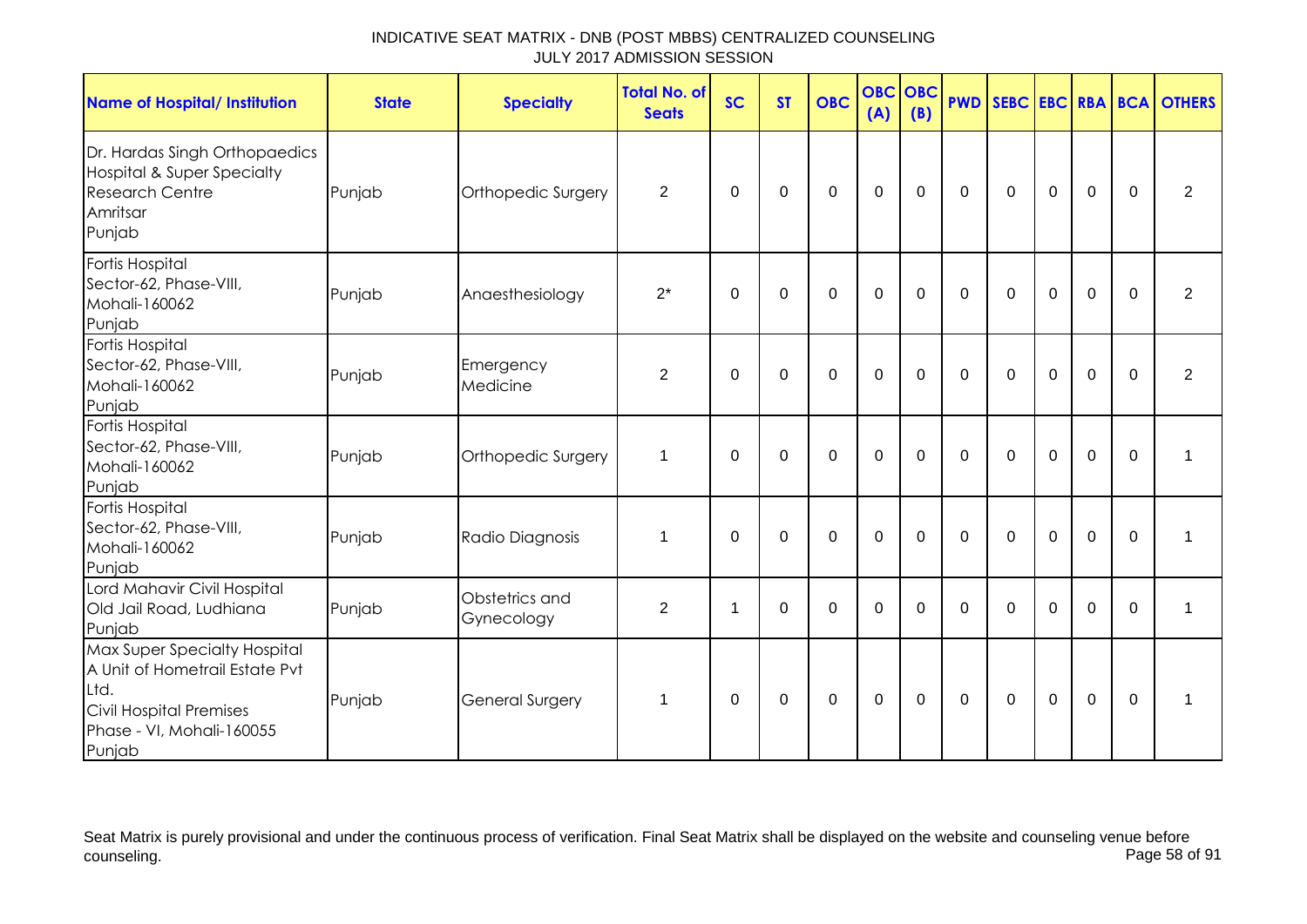| <b>Name of Hospital/ Institution</b>                                                                                                               | <b>State</b> | <b>Specialty</b>        | <b>Total No. of</b><br><b>Seats</b> | <b>SC</b>    | <b>ST</b>   | <b>OBC</b>  | <b>OBC</b><br>(A) | OBC<br>(B)  | <b>PWD</b>   |              |             |                |             | SEBC EBC RBA BCA OTHERS |
|----------------------------------------------------------------------------------------------------------------------------------------------------|--------------|-------------------------|-------------------------------------|--------------|-------------|-------------|-------------------|-------------|--------------|--------------|-------------|----------------|-------------|-------------------------|
| Max Super Specialty Hospital<br>A Unit of Hometrail Estate Pvt<br>Ltd.<br>Civil Hospital Premises<br>Phase - VI, Mohali-160055<br>Punjab           | Punjab       | Radio Diagnosis         | 2                                   | $\Omega$     | 0           | $\mathsf 0$ | $\mathbf 0$       | 0           | $\mathbf{0}$ | $\mathbf{0}$ | 0           | $\mathbf 0$    | $\Omega$    | $\overline{2}$          |
| Satguru Pratap Singh Apollo<br>Hospital<br>Sherpur Chowk,<br>Ludhiana -141003<br>Punjab                                                            | Punjab       | <b>General Medicine</b> | $\overline{2}$                      | 0            | $\pmb{0}$   | $\mathbf 0$ | $\mathbf 0$       | 0           | 0            | 0            | $\mathbf 0$ | $\mathbf 0$    | $\Omega$    | $\overline{2}$          |
| Satguru Pratap Singh Apollo<br>Hospital<br>Sherpur Chowk,<br>Ludhiana -141003<br>Punjab                                                            | Punjab       | Orthopedic Surgery      | $\mathbf 1$                         | $\Omega$     | $\Omega$    | $\mathbf 0$ | $\mathbf 0$       | $\Omega$    | $\Omega$     | $\Omega$     | $\mathbf 0$ | $\overline{0}$ | $\Omega$    | 1                       |
| Anand Hospital & Eye Centre<br>21, Bharat Mata Lane<br>Jamnalal Bajaj Marg<br>C-Scheme, Jaipur-302 001<br>Rajasthan                                | Rajasthan    | Ophthalmology           | 2                                   | 0            | 0           | $\mathbf 0$ | $\mathbf 0$       | 0           | $\mathbf{0}$ | $\mathbf{0}$ | $\mathbf 0$ | $\mathbf 0$    | $\mathbf 0$ | 2                       |
| Govt. R. D. B. P. Jaipuria<br>Hospital (Attached with RUHS<br>College of Medical Sciences),<br>Milap Nagar, Tonk Road,<br>Jaipur, Rajasthan-302018 | Rajasthan    | <b>Family Medicine</b>  | 2                                   | $\mathbf{0}$ | $\mathbf 0$ | $\mathbf 0$ | $\mathbf 0$       | $\mathbf 0$ | $\mathbf 0$  | $\mathbf{0}$ | $\mathbf 0$ | $\mathbf 0$    | $\mathbf 0$ | $1(UR)+1$<br>(Women     |
| Govt. R. D. B. P. Jaipuria<br>Hospital (Attached with RUHS<br>College of Medical Sciences),<br>Milap Nagar, Tonk Road,<br>Jaipur, Rajasthan-302018 | Rajasthan    | <b>General Medicine</b> | 2                                   | 0            | 0           | $\mathbf 0$ | $\mathbf 0$       | 0           | 0            | $\mathbf{0}$ | $\mathbf 0$ | $\mathbf 0$    | $\mathbf 0$ | $1(UR)+1$<br>(Women     |

Seat Matrix is purely provisional and under the continuous process of verification. Final Seat Matrix shall be displayed on the website and counseling venue before<br>Page 59 of 91 counseling. Page 59 of 91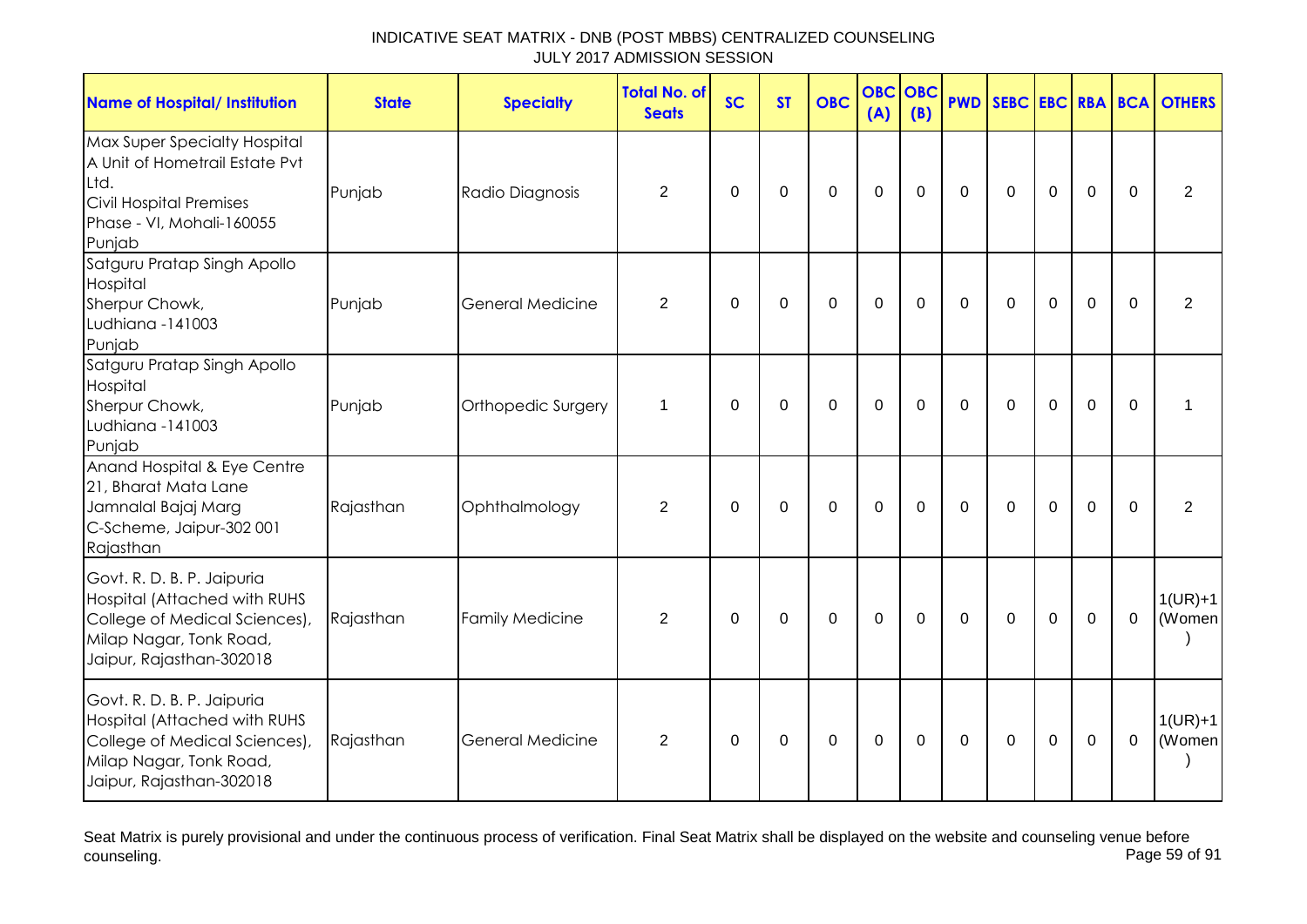| INDICATIVE SEAT MATRIX - DNB (POST MBBS) CENTRALIZED COUNSELING |  |
|-----------------------------------------------------------------|--|
| JULY 2017 ADMISSION SESSION                                     |  |

| <b>Name of Hospital/ Institution</b>                                                                                                               | <b>State</b> | <b>Specialty</b>                                      | <b>Total No. of</b><br><b>Seats</b> | <b>SC</b>   | <b>ST</b>   | <b>OBC</b>  | (A)         | <b>OBC OBC</b><br>(B) |             |              |              |                |             | <b>PWD SEBC EBC RBA BCA OTHERS</b> |
|----------------------------------------------------------------------------------------------------------------------------------------------------|--------------|-------------------------------------------------------|-------------------------------------|-------------|-------------|-------------|-------------|-----------------------|-------------|--------------|--------------|----------------|-------------|------------------------------------|
| Govt. R. D. B. P. Jaipuria<br>Hospital (Attached with RUHS<br>College of Medical Sciences),<br>Milap Nagar, Tonk Road,<br>Jaipur, Rajasthan-302018 | Rajasthan    | <b>General Surgery</b>                                | $\overline{2}$                      | $\pmb{0}$   | $\mathbf 0$ | 0           | $\mathbf 0$ | $\mathbf 0$           | $\mathbf 0$ | $\mathbf 0$  | $\mathbf 0$  | $\overline{0}$ | $\mathbf 0$ | $1(UR)+1$<br>(Women                |
| Govt. R. D. B. P. Jaipuria<br>Hospital (Attached with RUHS<br>College of Medical Sciences),<br>Milap Nagar, Tonk Road,<br>Jaipur, Rajasthan-302018 | Rajasthan    | Obstetrics and<br>Gynecology                          | $\overline{2}$                      | $\pmb{0}$   | $\mathbf 0$ | $\mathbf 0$ | $\mathbf 0$ | $\mathbf 0$           | $\mathbf 0$ | $\mathbf 0$  | $\mathbf 0$  | $\mathbf 0$    | $\mathbf 0$ | $1(UR)+1$<br>(Women                |
| Govt. R. D. B. P. Jaipuria<br>Hospital (Attached with RUHS<br>College of Medical Sciences),<br>Milap Nagar, Tonk Road,<br>Jaipur, Rajasthan-302018 | Rajasthan    | Orthopedic Surgery                                    | $\overline{2}$                      | $\mathbf 0$ | 0           | 0           | $\mathbf 0$ | 0                     | 0           | $\mathbf 0$  | $\mathbf 0$  | $\mathbf 0$    | $\mathbf 0$ | $1(UR)+1$<br>(Women                |
| Kothari Medical & Research<br>Centre<br>Bangla Nagar, NH15,<br>Jaiselmer Road,<br><b>Bikaner-3347001</b><br>Rajasthan                              | Rajasthan    | <b>General Surgery</b>                                | 1                                   | 0           | $\Omega$    | $\Omega$    | $\mathbf 0$ | $\Omega$              | $\Omega$    | $\mathbf{0}$ | 0            | $\mathbf 0$    | $\Omega$    | 1                                  |
| Narayana Multispeciality<br>Hospital<br>Sec-28, Rana Sanga Marg,<br>Pratap Nagar,<br>Jaipur-302033                                                 | Rajasthan    | Cardio Thoracic<br>Surgery (Direct 6<br>Years Course) | $\overline{2}$                      | 0           | 0           | $\Omega$    | 0           | $\Omega$              | $\Omega$    | $\mathbf{0}$ | $\mathbf{0}$ | $\Omega$       | $\Omega$    | 2                                  |

Seat Matrix is purely provisional and under the continuous process of verification. Final Seat Matrix shall be displayed on the website and counseling venue before counseling. Page 60 of 91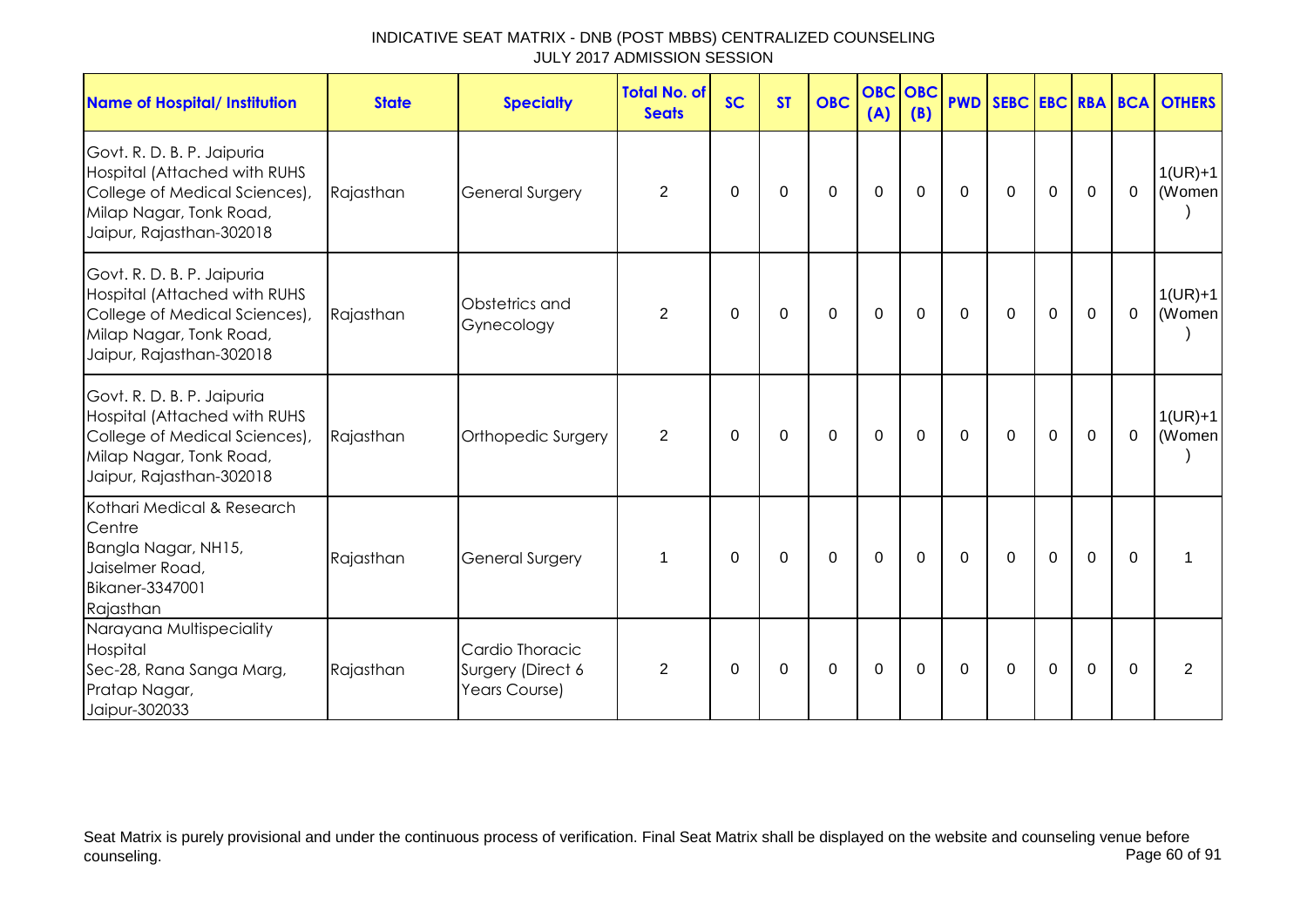| <b>Name of Hospital/ Institution</b>                                                           | <b>State</b> | <b>Specialty</b>                                 | <b>Total No. of</b><br><b>Seats</b> | <b>SC</b> | <b>ST</b>   | <b>OBC</b>  | <b>OBC</b><br>(A) | <b>OBC</b><br>(B) |                |              |                  |             |             | <b>PWD SEBC EBC RBA BCA OTHERS</b> |
|------------------------------------------------------------------------------------------------|--------------|--------------------------------------------------|-------------------------------------|-----------|-------------|-------------|-------------------|-------------------|----------------|--------------|------------------|-------------|-------------|------------------------------------|
| Santokba Durlabhji Memorial<br>Hospital<br>Bhawani Singh Marg,<br>JAIPUR - 302015<br>Rajasthan | Rajasthan    | Immunohematolog<br>y and Transfusion<br>Medicine | 1                                   | $\Omega$  | $\Omega$    | $\Omega$    | $\mathbf 0$       | 0                 | $\overline{0}$ | $\mathbf 0$  | $\overline{0}$   | $\mathbf 0$ | $\Omega$    | 1                                  |
| Santokba Durlabhji Memorial<br>Hospital<br>Bhawani Singh Marg,<br>JAIPUR - 302015<br>Rajasthan | Rajasthan    | Orthopedic Surgery                               | $2^*$                               | 0         | 0           | $\mathbf 0$ | $\boldsymbol{0}$  | $\mathbf 0$       | $\mathbf 0$    | $\mathbf 0$  | $\boldsymbol{0}$ | $\mathbf 0$ | 0           | 2                                  |
| Santokbha Durlabji Memorial<br>Hospital<br>Bhawani Singh Marg,<br>JAIPUR - 15<br>Rajasthan     | Rajasthan    | Anaesthesiology                                  | 1                                   | 0         | $\mathbf 0$ | $\mathbf 0$ | $\mathbf 0$       | $\mathbf 0$       | $\mathbf 0$    | $\mathbf 0$  | $\mathbf 0$      | $\mathbf 0$ | $\mathbf 0$ | 1                                  |
| Santokbha Durlabji Memorial<br>Hospital<br>Bhawani Singh Marg,<br>JAIPUR - 15<br>Rajasthan     | Rajasthan    | <b>General Medicine</b>                          | 1                                   | $\Omega$  | $\Omega$    | $\Omega$    | $\mathbf 0$       | $\Omega$          | $\mathbf 0$    | $\mathbf{0}$ | $\Omega$         | $\mathbf 0$ | $\Omega$    | 1                                  |
| Santokbha Durlabji Memorial<br>Hospital<br>Bhawani Singh Marg,<br>JAIPUR - 15<br>Rajasthan     | Rajasthan    | <b>General Surgery</b>                           | 1                                   | 0         | $\mathbf 0$ | 0           | $\mathbf 0$       | 0                 | $\mathbf 0$    | 0            | $\mathbf 0$      | $\mathbf 0$ | $\Omega$    | 1                                  |
| Apollo Hospital<br>21 Greams lane,<br>Off Greams Rd,<br>Chennai - 06<br>Tamil Nadu             | Tamil Nadu   | Anaesthesiology                                  | $\overline{2}$                      | 0         | 0           | $\mathbf 0$ | $\mathbf 0$       | 0                 | $\mathbf 0$    | $\mathbf 0$  | $\mathbf 0$      | $\mathbf 0$ | $\mathbf 0$ | 2                                  |

Seat Matrix is purely provisional and under the continuous process of verification. Final Seat Matrix shall be displayed on the website and counseling venue before<br>Page 61 of 91 counseling. Page 61 of 91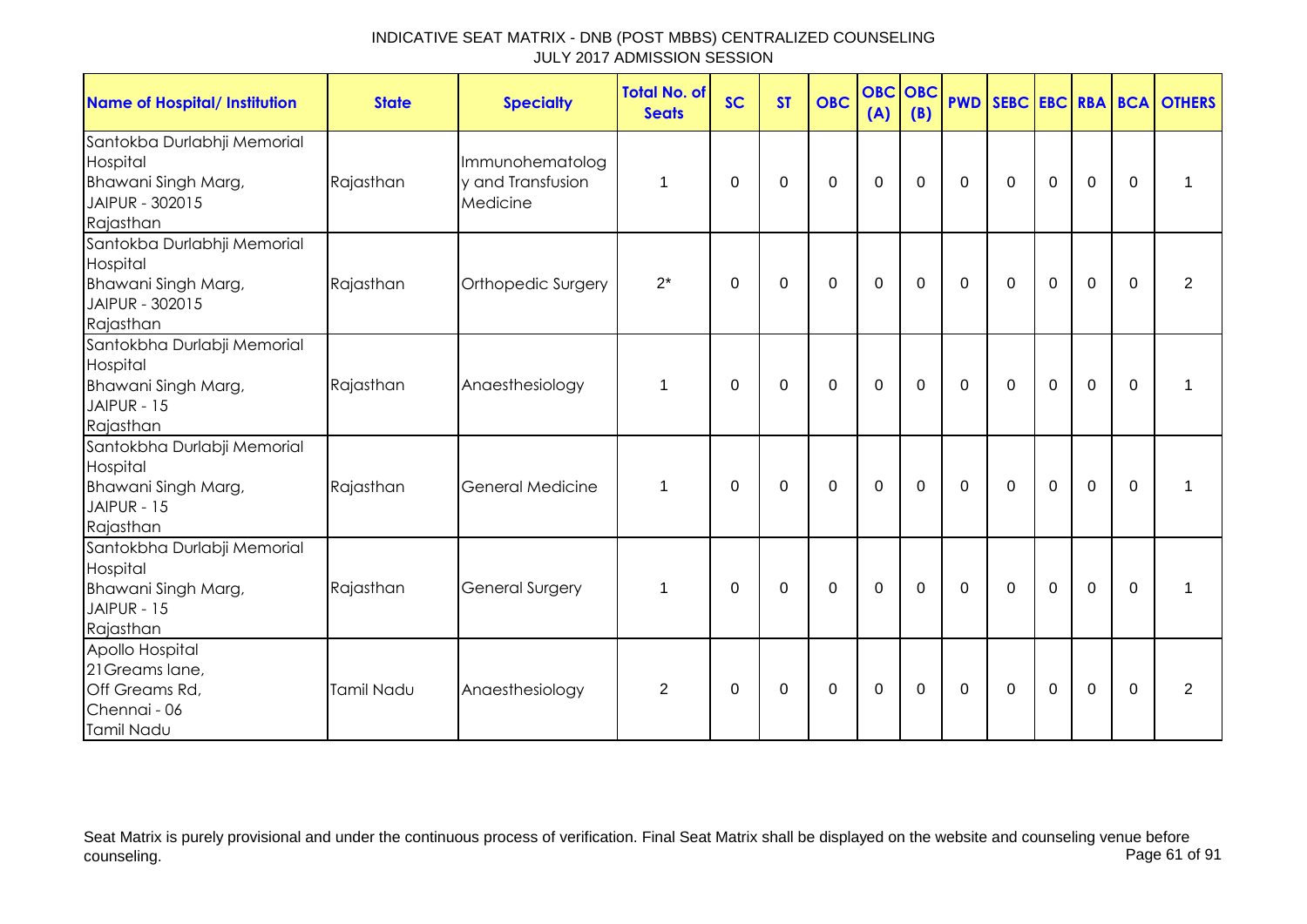| <b>Name of Hospital/ Institution</b>                                               | <b>State</b>      | <b>Specialty</b>            | <b>Total No. of</b><br><b>Seats</b> | <b>SC</b>   | <b>ST</b>   | <b>OBC</b>  | (A)         | <b>OBC OBC</b><br>(B) |              |                |                  |                |             | <b>PWD SEBC EBC RBA BCA OTHERS</b> |
|------------------------------------------------------------------------------------|-------------------|-----------------------------|-------------------------------------|-------------|-------------|-------------|-------------|-----------------------|--------------|----------------|------------------|----------------|-------------|------------------------------------|
| Apollo Hospital<br>21 Greams lane,<br>Off Greams Rd,<br>Chennai - 06<br>Tamil Nadu | Tamil Nadu        | Emergency<br>Medicine       | $\overline{2}$                      | 0           | 0           | $\mathbf 0$ | $\mathbf 0$ | $\mathbf 0$           | $\mathbf 0$  | $\mathbf 0$    | $\mathbf 0$      | $\mathbf 0$    | 0           | $\overline{2}$                     |
| Apollo Hospital<br>21 Greams lane,<br>Off Greams Rd,<br>Chennai - 06<br>Tamil Nadu | Tamil Nadu        | <b>ENT</b>                  | 1                                   | $\mathbf 0$ | 0           | $\mathbf 0$ | $\mathbf 0$ | $\mathbf 0$           | $\mathbf 0$  | $\mathbf 0$    | $\boldsymbol{0}$ | $\mathbf 0$    | $\mathbf 0$ | $\mathbf 1$                        |
| Apollo Hospital<br>21 Greams lane,<br>Off Greams Rd,<br>Chennai - 06<br>Tamil Nadu | Tamil Nadu        | Orthopedic Surgery          | $\overline{2}$                      | $\mathbf 0$ | 0           | $\mathbf 0$ | $\mathbf 0$ | $\mathbf 0$           | $\mathbf{0}$ | $\mathbf{0}$   | $\mathbf 0$      | $\overline{0}$ | $\mathbf 0$ | $\overline{2}$                     |
| Apollo Hospital<br>21 Greams lane,<br>Off Greams Rd,<br>Chennai - 06<br>Tamil Nadu | <b>Tamil Nadu</b> | Pathology                   | $\overline{2}$                      | $\mathbf 0$ | $\mathbf 0$ | $\mathbf 0$ | $\mathbf 0$ | $\mathbf 0$           | $\mathbf 0$  | $\overline{0}$ | $\mathbf 0$      | $\overline{0}$ | $\mathbf 0$ | $\overline{2}$                     |
| Apollo Hospital<br>21 Greams lane,<br>Off Greams Rd,<br>Chennai - 06<br>Tamil Nadu | Tamil Nadu        | Radio Diagnosis             | 3                                   | $\mathbf 0$ | $\mathbf 0$ | $\mathbf 0$ | $\pmb{0}$   | $\mathbf 0$           | $\mathbf 0$  | $\mathbf 0$    | $\mathbf 0$      | $\mathbf 0$    | $\mathbf 0$ | 3                                  |
| Apollo Hospital<br>21 Greams lane,<br>Off Greams Rd,<br>Chennai - 06<br>Tamil Nadu | Tamil Nadu        | <b>Respiratory Diseases</b> | $\overline{2}$                      | 0           | 0           | 0           | $\mathbf 0$ | 0                     | $\mathbf 0$  | $\mathbf 0$    | $\mathbf 0$      | $\mathbf 0$    | $\Omega$    | $\overline{2}$                     |

Seat Matrix is purely provisional and under the continuous process of verification. Final Seat Matrix shall be displayed on the website and counseling venue before<br>Page 62 of 91 counseling. Page 62 of 91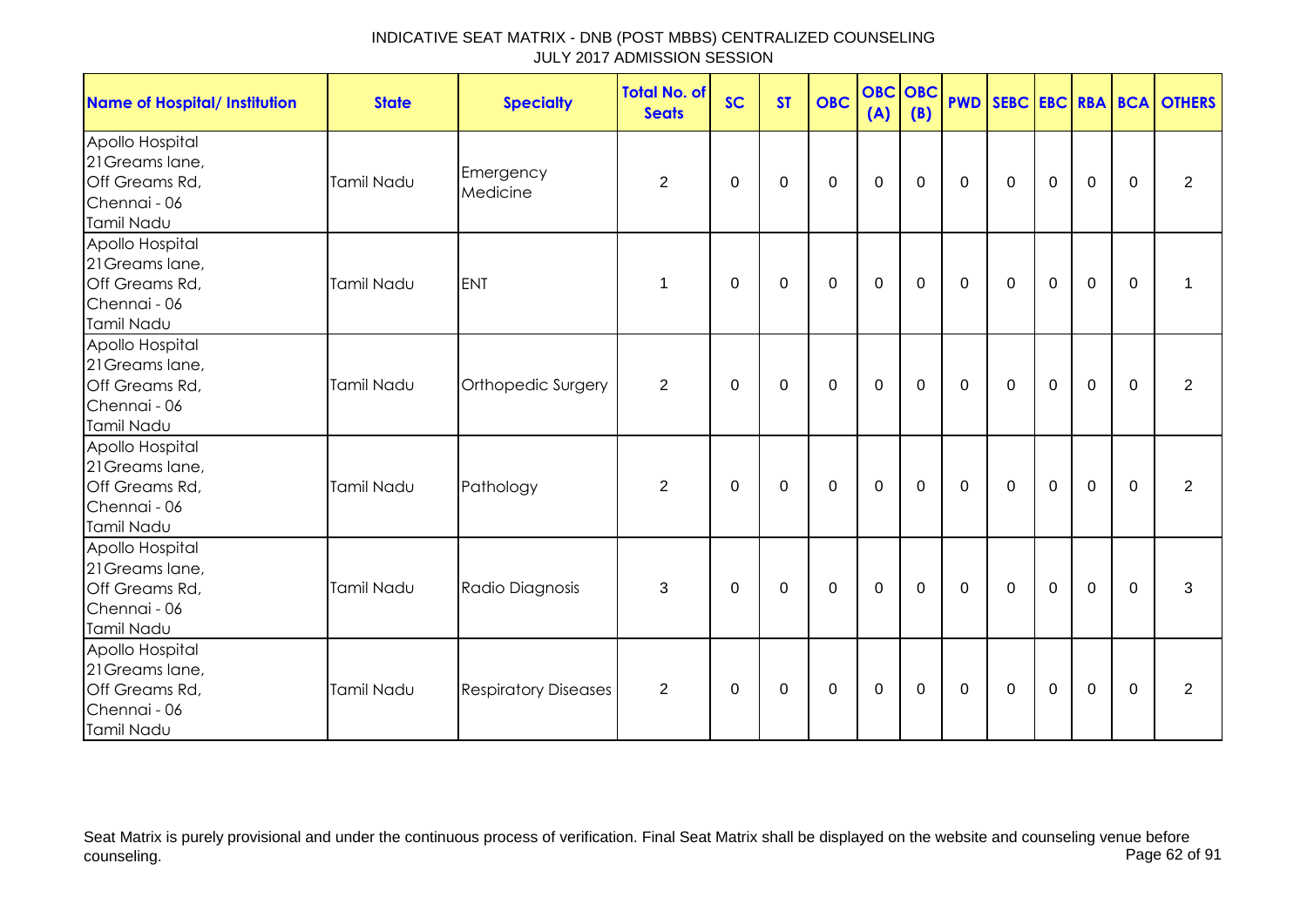| Name of Hospital/ Institution                                                                                           | <b>State</b> | <b>Specialty</b>             | <b>Total No. of</b><br><b>Seats</b> | <b>SC</b> | <b>ST</b>   | <b>OBC</b>  | <b>OBC OBC</b><br>(A) | (B)         |             |              |             |                |          | <b>PWD SEBC EBC RBA BCA OTHERS</b> |
|-------------------------------------------------------------------------------------------------------------------------|--------------|------------------------------|-------------------------------------|-----------|-------------|-------------|-----------------------|-------------|-------------|--------------|-------------|----------------|----------|------------------------------------|
| Aravind Eye Hospital & PG<br>Instt.of Ophthalmology<br>Peryakulam Road,<br><b>THENI</b><br><b>Tamil Nadu</b>            | Tamil Nadu   | Ophthalmology                | $2^*$                               | 0         | $\mathbf 0$ | 0           | $\mathbf 0$           | 0           | $\mathbf 0$ | 0            | $\mathbf 0$ | 0              | $\Omega$ | 2                                  |
| Aravind Eye Hospital & PG<br>Instt.of Ophthalmology<br>S N High Road,<br>TIRUNELVELI - 627001<br>Tamil Nadu             | Tamil Nadu   | Ophthalmology                | 6                                   | 0         | 0           | 0           | $\mathbf 0$           | 0           | $\mathbf 0$ | $\mathbf 0$  | $\mathbf 0$ | $\mathbf 0$    | $\Omega$ | 6                                  |
| Aravind Eye Hospital<br>64, Sankari Main Road, Opp. To<br>Kaliamman Temple,<br>Nethimedu,<br>Salem-636002<br>Tamil Nadu | Tamil Nadu   | Ophthalmology                | $\overline{2}$                      | $\Omega$  | 0           | 0           | $\mathbf 0$           | 0           | $\mathbf 0$ | $\mathbf{0}$ | $\mathbf 0$ | $\overline{0}$ | $\Omega$ | 2                                  |
| C.S.I. Kalyani General Hospital<br>15, Radhakrishnan Road,<br>Mylapore,<br>Chennai - 600004<br>Tamil Nadu               | Tamil Nadu   | <b>General Medicine</b>      | 1                                   | $\Omega$  | 0           | $\mathbf 0$ | $\mathbf 0$           | $\mathbf 0$ | $\mathbf 0$ | $\mathbf 0$  | $\mathbf 0$ | $\overline{0}$ | $\Omega$ |                                    |
| C.S.I. Kalyani General Hospital<br>15, Radhakrishnan Road,<br>Mylapore,<br>Chennai - 600004<br>Tamil Nadu               | Tamil Nadu   | Obstetrics and<br>Gynecology | $\overline{2}$                      | 0         | $\mathbf 0$ | $\mathbf 0$ | $\boldsymbol{0}$      | 0           | $\mathbf 0$ | $\mathbf 0$  | $\mathbf 0$ | $\mathbf 0$    | $\Omega$ | $\overline{2}$                     |

Seat Matrix is purely provisional and under the continuous process of verification. Final Seat Matrix shall be displayed on the website and counseling venue before<br>Page 63 of 91 counseling. Page 63 of 91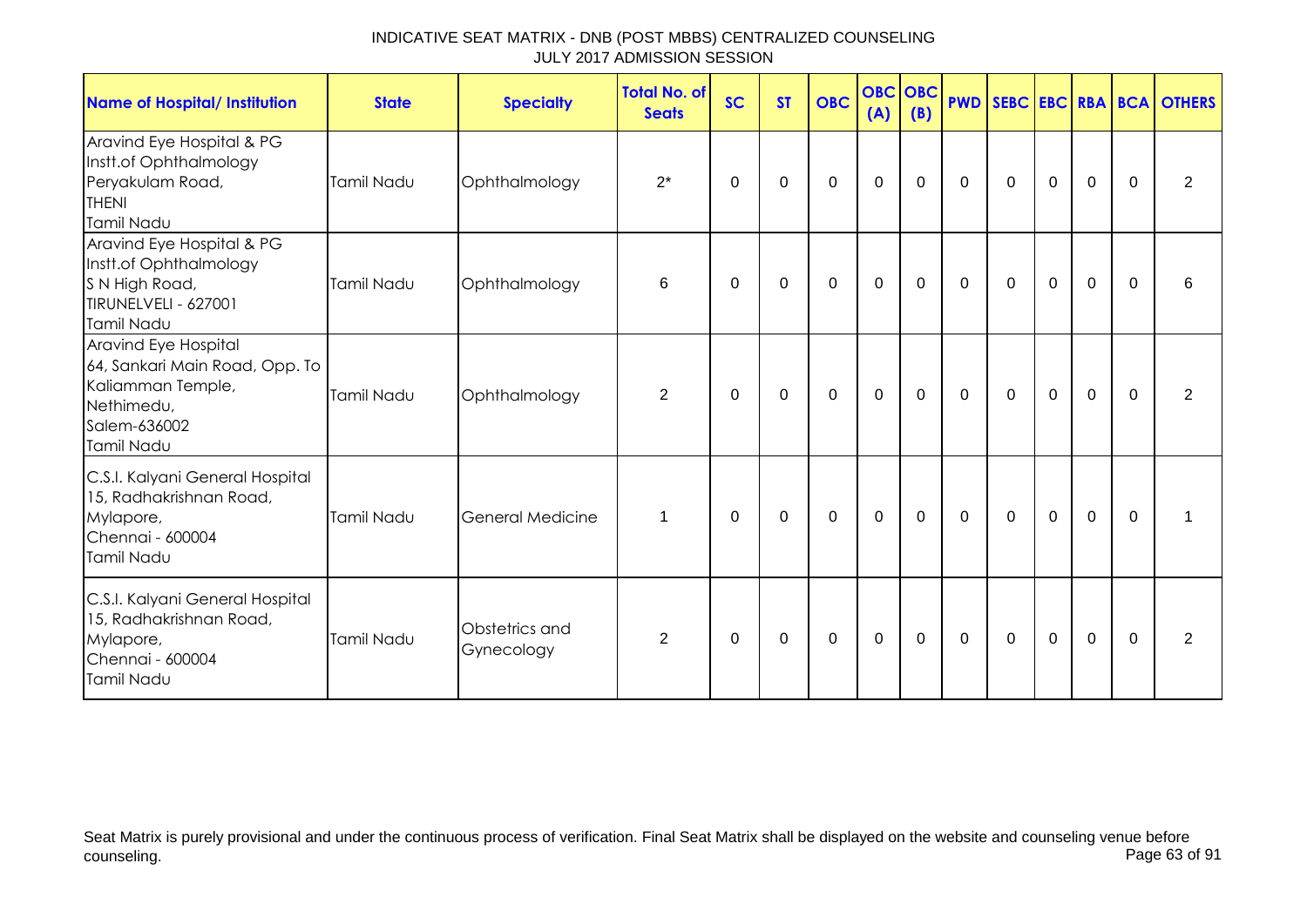| INDICATIVE SEAT MATRIX - DNB (POST MBBS) CENTRALIZED COUNSELING |  |
|-----------------------------------------------------------------|--|
| JULY 2017 ADMISSION SESSION                                     |  |

| <b>Name of Hospital/ Institution</b>                                                                                                     | <b>State</b> | <b>Specialty</b>       | <b>Total No. of</b><br><b>Seats</b> | <b>SC</b> | <b>ST</b> | <b>OBC</b>  | <b>OBC</b> OBC<br>(A) | (B) |              |              |             |             |             | <b>PWD SEBC EBC RBA BCA OTHERS</b> |
|------------------------------------------------------------------------------------------------------------------------------------------|--------------|------------------------|-------------------------------------|-----------|-----------|-------------|-----------------------|-----|--------------|--------------|-------------|-------------|-------------|------------------------------------|
| C.S.I. Kalyani General Hospital<br>15, Radhakrishnan Road,<br>Mylapore,<br>Chennai - 600004<br><b>Tamil Nadu</b>                         | Tamil Nadu   | Paediatrics            | 1                                   | 0         | 0         | 0           | $\mathbf 0$           | 0   | 0            | 0            | $\mathbf 0$ | $\mathbf 0$ | $\Omega$    | 1                                  |
| Christian Fellowship Hospital<br>Oddanchatram<br>DINDIGUL DIST - 624619<br>Tamil Nadu                                                    | Tamil Nadu   | General Medicine       | $\overline{2}$                      | $\Omega$  | 0         | 0           | 0                     | 0   | $\mathbf{0}$ | $\Omega$     | $\Omega$    | $\Omega$    | $\Omega$    | $\overline{2}$                     |
| Devadoss Multi Speciality<br>Hospital,<br>Door No. 75/1,<br>Surveyor Colony,<br>Alagar Kovil Main Road,<br>Madurai: 625007<br>Tamil Nadu | Tamil Nadu   | Orthopedic Surgery     | 1                                   | 0         | 0         | $\mathbf 0$ | $\mathbf 0$           | 0   | $\mathbf{0}$ | $\Omega$     | $\mathbf 0$ | $\mathbf 0$ | $\Omega$    |                                    |
| Dr. Agarwal's Eye Hospital &<br>Eye Research Centre<br>19 Cathedral Road<br>CHENNAI - 86<br>Tamil Nadu                                   | Tamil Nadu   | Ophthalmology          | $\overline{2}$                      | $\Omega$  | 0         | $\mathbf 0$ | $\mathbf 0$           | 0   | $\mathbf 0$  | $\Omega$     | $\mathbf 0$ | $\mathbf 0$ | $\mathbf 0$ | $\overline{2}$                     |
| Dr. Jeyasekharan Hospital &<br>Nursing Home<br>K P Road,<br>NAGERCOIL-629003<br>Tamil Nadu                                               | Tamil Nadu   | <b>General Surgery</b> | $\overline{2}$                      | 0         | 0         | $\mathbf 0$ | $\mathbf 0$           | 0   | 0            | $\mathbf{0}$ | $\mathbf 0$ | $\mathbf 0$ | $\Omega$    | 2                                  |

Seat Matrix is purely provisional and under the continuous process of verification. Final Seat Matrix shall be displayed on the website and counseling venue before counseling. Page 64 of 91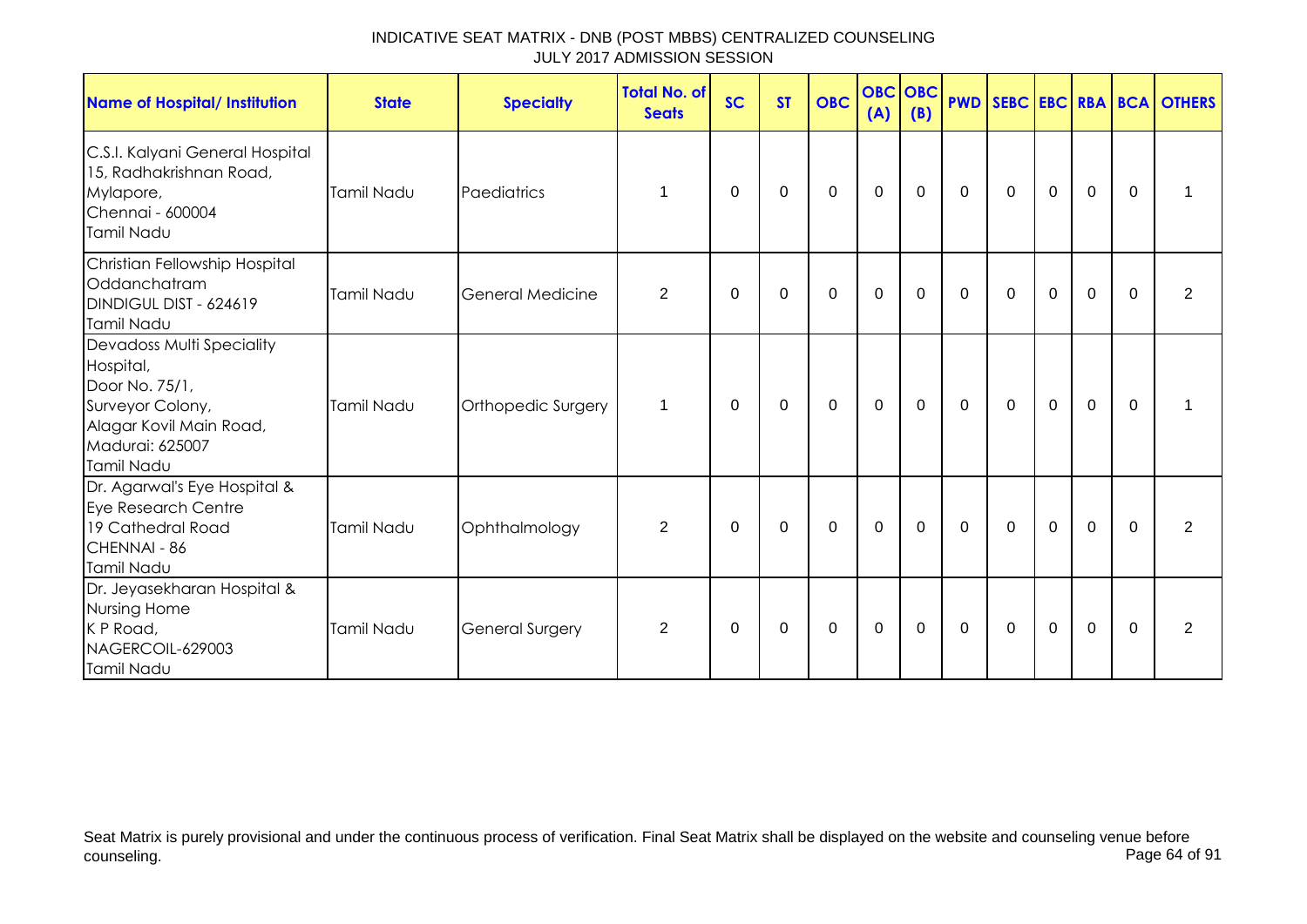| <b>Name of Hospital/ Institution</b>                                                                                                                        | <b>State</b>      | <b>Specialty</b>       | <b>Total No. of</b><br><b>Seats</b> | <b>SC</b> | <b>ST</b>   | <b>OBC</b>   | (A)         | <b>OBC</b> OBC<br>(B) |             |             |             |             |             | <b>PWD SEBC EBC RBA BCA OTHERS</b> |
|-------------------------------------------------------------------------------------------------------------------------------------------------------------|-------------------|------------------------|-------------------------------------|-----------|-------------|--------------|-------------|-----------------------|-------------|-------------|-------------|-------------|-------------|------------------------------------|
| Dr. Rangarajan Memorial<br>hospital<br>(Sundaram Medical<br>Foundation)<br>4th Avenue, Santhi Colony,<br>Anna Nagar,<br><b>CHENNAI-600040</b><br>Tamil Nadu | Tamil Nadu        | Emergency<br>Medicine  | 2                                   | 0         | $\mathbf 0$ | $\Omega$     | $\mathbf 0$ | 0                     | 0           | $\Omega$    | $\Omega$    | $\mathbf 0$ | $\Omega$    | 2                                  |
| Dr. Rangarajan Memorial<br>hospital<br>(Sundaram Medical<br>Foundation)<br>4th Avenue, Santhi Colony,<br>Anna Nagar,<br><b>CHENNAI-600040</b><br>Tamil Nadu | <b>Tamil Nadu</b> | <b>ENT</b>             | $\mathbf 1$                         | 0         | $\mathbf 0$ | $\mathbf{0}$ | $\mathbf 0$ | $\mathbf 0$           | $\Omega$    | $\mathbf 0$ | $\Omega$    | $\mathbf 0$ | $\mathbf 0$ | $\mathbf 1$                        |
| K.G. Hospital & PG Medical<br>Institute<br>No.5, Arts College Rd,<br>COIMBATORE-18<br>Tamil Nadu                                                            | <b>Tamil Nadu</b> | Anaesthesiology        | $2^*$                               | 0         | $\mathbf 0$ | $\Omega$     | $\mathbf 0$ | $\mathbf 0$           | $\Omega$    | $\mathbf 0$ | $\Omega$    | $\mathbf 0$ | $\Omega$    | $\overline{2}$                     |
| K.G. Hospital & PG Medical<br>Institute<br>No.5, Arts College Rd,<br>COIMBATORE-18<br><b>Tamil Nadu</b>                                                     | <b>Tamil Nadu</b> | <b>Family Medicine</b> | $\mathbf 1$                         | $\Omega$  | $\mathbf 0$ | $\Omega$     | $\mathbf 0$ | $\mathbf 0$           | $\mathbf 0$ | $\mathbf 0$ | $\mathbf 0$ | $\mathbf 0$ | $\mathbf 0$ |                                    |
| K.G. Hospital & PG Medical<br>Institute<br>No.5, Arts College Rd,<br>COIMBATORE-18<br>Tamil Nadu                                                            | Tamil Nadu        | <b>General Surgery</b> | $\overline{2}$                      | 0         | 0           | 0            | 0           | 0                     | 0           | 0           | 0           | $\mathbf 0$ | $\Omega$    | 2                                  |

Seat Matrix is purely provisional and under the continuous process of verification. Final Seat Matrix shall be displayed on the website and counseling venue before<br>Page 65 of 91 counseling. Page 65 of 91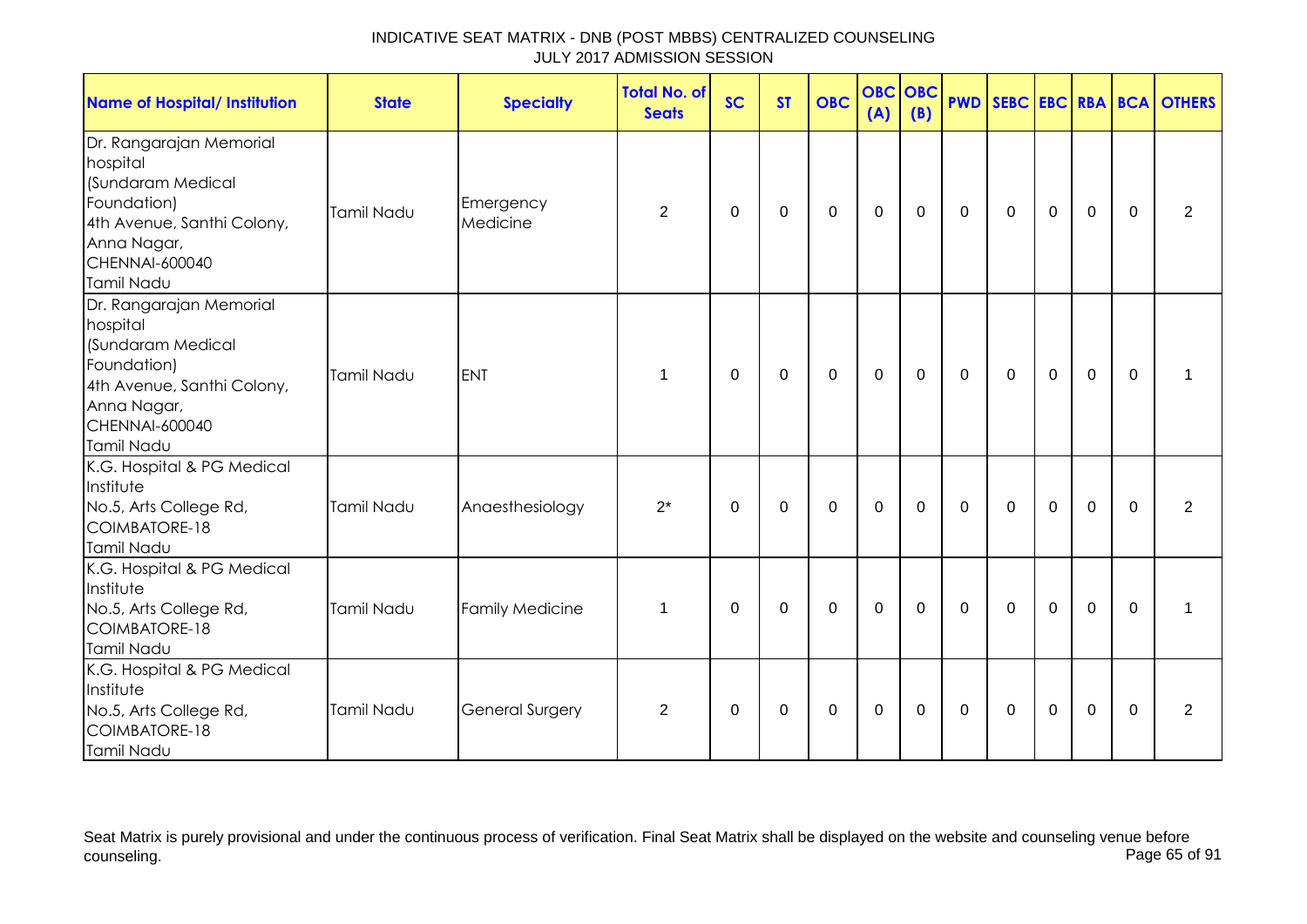| <b>Name of Hospital/ Institution</b>                                                                                   | <b>State</b>      | <b>Specialty</b>        | <b>Total No. of</b><br><b>Seats</b> | <b>SC</b>   | <b>ST</b>   | <b>OBC</b>       | <b>OBC</b><br>(A) | OBC<br>(B)  |              |                |             |             |              | <b>PWD SEBC EBC RBA BCA OTHERS</b> |
|------------------------------------------------------------------------------------------------------------------------|-------------------|-------------------------|-------------------------------------|-------------|-------------|------------------|-------------------|-------------|--------------|----------------|-------------|-------------|--------------|------------------------------------|
| Kanchi Kamakoti Childs Trust<br>Hospital<br>12A, Nageswara Road,<br>Nungambakkam,<br>CHENNAI - 34<br><b>Tamil Nadu</b> | <b>Tamil Nadu</b> | Paediatrics             | $\overline{7}$                      | 0           | 0           | $\boldsymbol{0}$ | $\mathbf 0$       | $\mathbf 0$ | 0            | $\mathbf 0$    | $\mathbf 0$ | $\mathbf 0$ | 0            | $\overline{7}$                     |
| Kauvery Hospital<br>No. 199, Luz Church Road,<br>Mylapore, Chennai- 600004<br>Tamil Nadu                               | Tamil Nadu        | Anaesthesiology         | 1                                   | $\Omega$    | 0           | 0                | 0                 | 0           | $\Omega$     | $\Omega$       | 0           | $\Omega$    | $\mathbf{0}$ | 1                                  |
| Kauvery Hospital<br>No. 199, Luz Church Road,<br>Mylapore, Chennai- 600004<br>Tamil Nadu                               | Tamil Nadu        | <b>General Medicine</b> | $\mathbf 1$                         | $\mathbf 0$ | $\mathbf 0$ | $\mathbf 0$      | $\mathbf 0$       | $\mathbf 0$ | $\mathbf 0$  | $\mathbf 0$    | $\mathbf 0$ | $\mathbf 0$ | $\mathbf 0$  | $\mathbf 1$                        |
| Kaveri Medical Centre &<br>Hospital<br>No. 1 K C Road, Tennur,<br>Trichy 17<br>Tamil Nadu                              | <b>Tamil Nadu</b> | <b>General Medicine</b> | $\mathbf 1$                         | $\Omega$    | 0           | $\mathbf 0$      | $\mathbf 0$       | $\mathbf 0$ | $\mathbf{0}$ | $\Omega$       | $\mathbf 0$ | $\mathbf 0$ | $\mathbf 0$  | 1                                  |
| <b>KMC Specialty Hospital,</b><br>No. 6, Royal Road,<br>Cantonment,<br>Trichy-620001<br>Tamil Nadu                     | Tamil Nadu        | Paediatrics             | 1                                   | $\Omega$    | 0           | $\mathbf 0$      | $\mathbf 0$       | $\mathbf 0$ | $\Omega$     | $\mathbf 0$    | $\mathbf 0$ | $\mathbf 0$ | $\Omega$     | 1                                  |
| Krishnakumar Orthopedic<br>Hospital,<br>K.K.Nagar,<br>Chunkankadai Post,<br><b>NAGERCOIL</b><br>Tamil Nadu             | Tamil Nadu        | Orthopedic Surgery      | $\mathbf{1}$                        | $\Omega$    | $\mathbf 0$ | $\mathbf 0$      | $\mathbf 0$       | $\mathbf 0$ | $\mathbf 0$  | $\overline{0}$ | $\mathbf 0$ | $\mathbf 0$ | $\mathbf 0$  | $\mathbf 1$                        |

Seat Matrix is purely provisional and under the continuous process of verification. Final Seat Matrix shall be displayed on the website and counseling venue before<br>Page 66 of 91 counseling. Page 66 of 91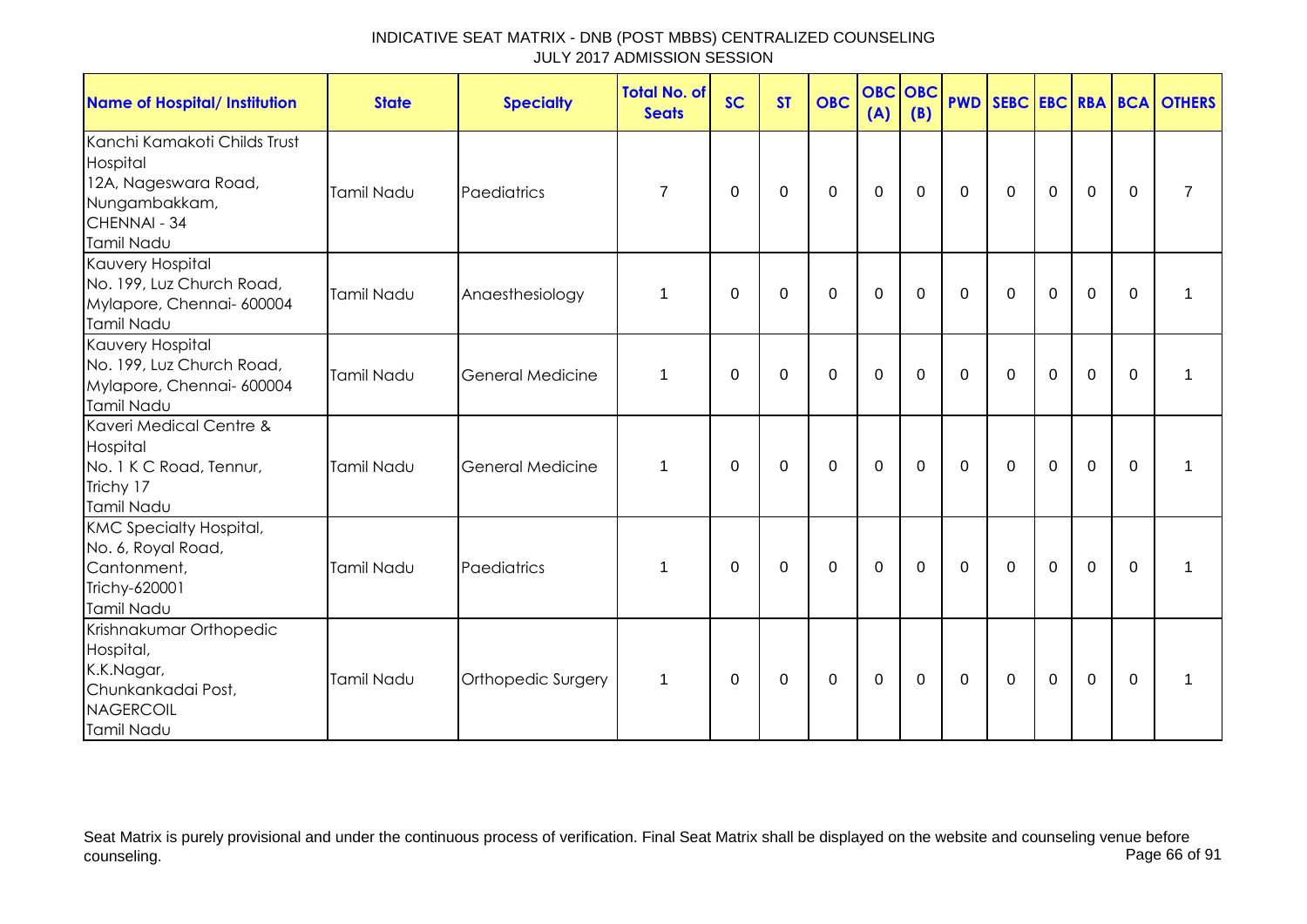| <b>Name of Hospital/ Institution</b>                                                                                            | <b>State</b>      | <b>Specialty</b>                                      | <b>Total No. of</b><br><b>Seats</b> | <b>SC</b>   | <b>ST</b>   | <b>OBC</b>  | <b>OBC</b><br>(A) | OBC<br>(B)  |             |             |             |             |             | <b>PWD SEBC EBC RBA BCA OTHERS</b> |
|---------------------------------------------------------------------------------------------------------------------------------|-------------------|-------------------------------------------------------|-------------------------------------|-------------|-------------|-------------|-------------------|-------------|-------------|-------------|-------------|-------------|-------------|------------------------------------|
| Lotus Eye Hospital<br>SF No. 770/12,<br>Avanashi Road,<br>Civil Aerodrome Post,<br>Peelamedu,<br>Combatore-641014<br>Tamil Nadu | Tamil Nadu        | Ophthalmology                                         | $\mathbf 1$                         | 0           | $\mathbf 0$ | $\pmb{0}$   | $\mathbf 0$       | $\mathbf 0$ | $\mathbf 0$ | $\mathbf 0$ | $\mathbf 0$ | $\mathbf 0$ | $\mathbf 0$ | 1                                  |
| M. N. Eye Hospital<br>781, TH Road,<br>Opp. Thondiarpet Police<br>Station,<br>CHENNAI-600021<br>Tamil Nadu                      | Tamil Nadu        | Ophthalmology                                         | 1                                   | 0           | $\mathbf 0$ | $\mathbf 0$ | $\mathbf 0$       | $\mathbf 0$ | $\mathbf 0$ | $\mathbf 0$ | $\mathbf 0$ | $\mathbf 0$ | $\mathbf 0$ | 1                                  |
| M.I.O.T. Hospital<br>4/112, Mt-Poonamallee Rd,<br>Manapakkam,<br>CHENNAI-89<br>Tamil Nadu                                       | Tamil Nadu        | Cardio Thoracic<br>Surgery (Direct 6<br>Years Course) | 2                                   | $\Omega$    | $\mathbf 0$ | $\mathbf 0$ | $\mathbf 0$       | 0           | $\mathbf 0$ | $\mathbf 0$ | $\mathbf 0$ | $\mathbf 0$ | $\mathbf 0$ | 2                                  |
| Masonic Medical Centre for<br>Children<br>232, Race Course,<br>Coimbatore-6410018<br>Tamil Nadu                                 | Tamil Nadu        | Paediatrics                                           | 2                                   | $\mathbf 0$ | $\mathbf 0$ | $\mathbf 0$ | $\mathbf{0}$      | $\mathbf 0$ | $\mathbf 0$ | $\Omega$    | $\Omega$    | $\Omega$    | $\Omega$    | 2                                  |
| Meenakshi Mission Hosp. & Res.<br>Centre<br>Lake Area, Melur Road,<br><b>MADURAI-625107</b><br>Tamil Nadu                       | <b>Tamil Nadu</b> | Anaesthesiology                                       | 3                                   | $\mathbf 0$ | $\mathbf 0$ | $\mathbf 0$ | $\mathbf 0$       | $\mathbf 0$ | $\Omega$    | $\Omega$    | $\Omega$    | $\Omega$    | $\Omega$    | 3                                  |
| Meenakshi Mission Hosp. & Res.<br>Centre<br>Lake Area, Melur Road,<br><b>MADURAI-625107</b><br>Tamil Nadu                       | Tamil Nadu        | Obstetrics and<br>Gynecology                          | $\overline{2}$                      | 0           | $\mathbf 0$ | $\mathbf 0$ | $\boldsymbol{0}$  | $\mathbf 0$ | $\mathbf 0$ | 0           | $\mathbf 0$ | $\mathbf 0$ | 0           | $\overline{2}$                     |

Seat Matrix is purely provisional and under the continuous process of verification. Final Seat Matrix shall be displayed on the website and counseling venue before<br>Page 67 of 91 counseling. Page 67 of 91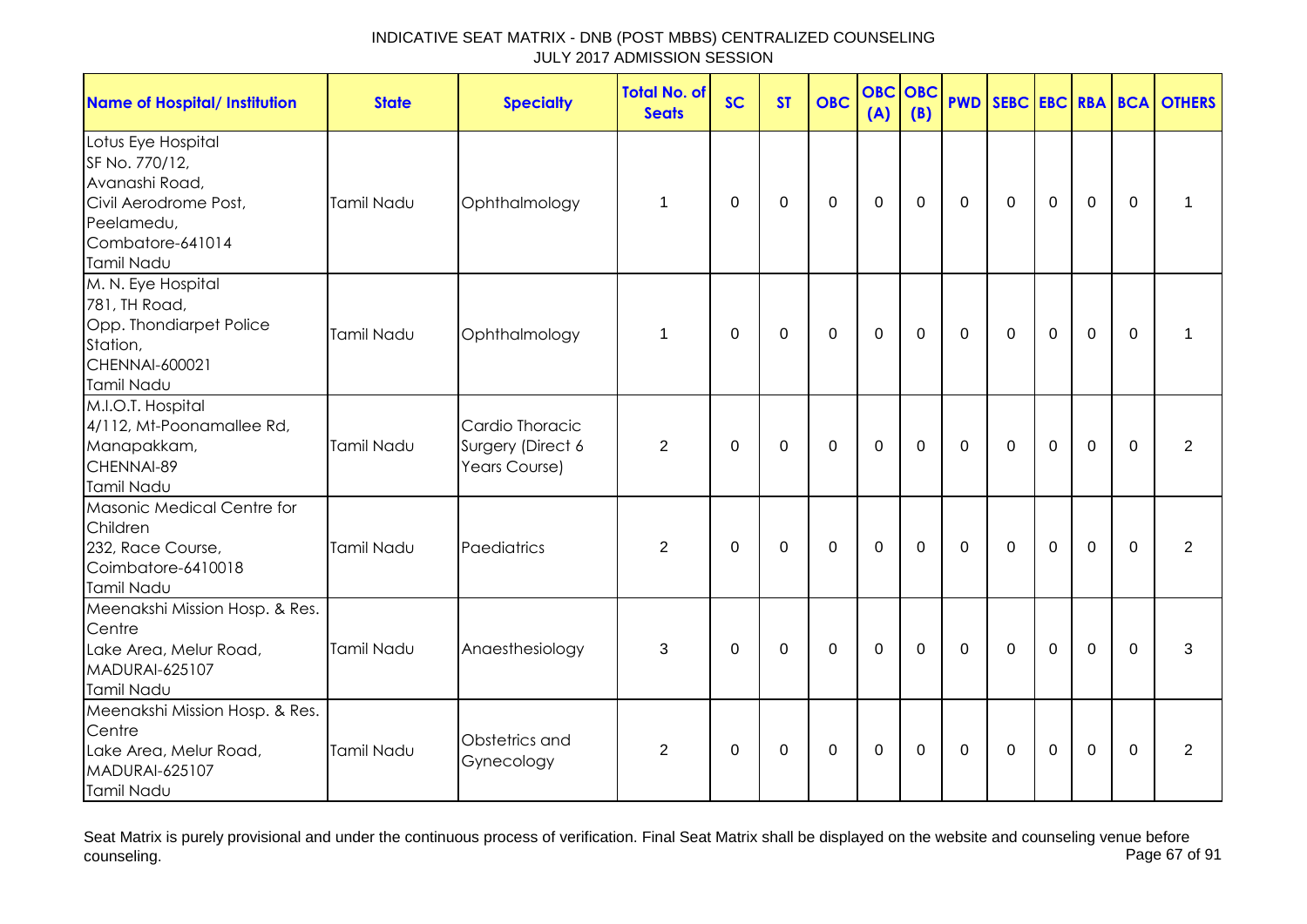| <b>Name of Hospital/ Institution</b>                                                                                                                 | <b>State</b> | <b>Specialty</b>             | <b>Total No. of</b><br><b>Seats</b> | <b>SC</b>   | <b>ST</b>   | <b>OBC</b>  | <b>OBC</b><br>(A) | <b>OBC</b><br>(B) |              |             |                  |                |             | <b>PWD SEBC EBC RBA BCA OTHERS</b> |
|------------------------------------------------------------------------------------------------------------------------------------------------------|--------------|------------------------------|-------------------------------------|-------------|-------------|-------------|-------------------|-------------------|--------------|-------------|------------------|----------------|-------------|------------------------------------|
| Meenakshi Mission Hosp. & Res.<br>Centre<br>Lake Area, Melur Road,<br>MADURAI-625107<br>Tamil Nadu                                                   | Tamil Nadu   | Orthopedic Surgery           | 2                                   | $\Omega$    | $\Omega$    | $\mathbf 0$ | $\mathbf 0$       | $\Omega$          | $\mathbf 0$  | $\mathbf 0$ | $\overline{0}$   | $\mathbf 0$    | $\Omega$    | 2                                  |
| Meenakshi Mission Hosp. & Res.<br>Centre<br>Lake Area, Melur Road,<br><b>MADURAI-625107</b><br>Tamil Nadu                                            | Tamil Nadu   | Radio Diagnosis              | $\overline{2}$                      | 0           | $\mathbf 0$ | $\mathbf 0$ | $\mathbf 0$       | $\mathbf 0$       | $\mathbf 0$  | $\mathbf 0$ | $\mathbf 0$      | $\mathbf 0$    | $\mathbf 0$ | $\overline{2}$                     |
| Mehta Children's Hospital<br>(Formerly Known as Dr. Mehta's<br>Hospital)<br>2, McNichols Road,<br>3rd Lane, Chetpet,<br>Chennai-600031<br>Tamil Nadu | Tamil Nadu   | Obstetrics and<br>Gynecology | 1                                   | $\Omega$    | $\mathbf 0$ | $\mathbf 0$ | $\mathbf 0$       | $\mathbf 0$       | $\mathbf 0$  | $\mathbf 0$ | $\overline{0}$   | $\overline{0}$ | $\Omega$    | 1                                  |
| Rajah Muthiah Medical<br>College<br>Annamalai University<br>Annamalainagar- 608002<br>Tamil Nadu                                                     | Tamil Nadu   | Emergency<br>Medicine        | 1                                   | $\Omega$    | $\Omega$    | $\mathbf 0$ | $\mathbf 0$       | $\mathbf 0$       | $\mathbf{0}$ | $\mathbf 0$ | $\mathbf 0$      | $\overline{0}$ | $\Omega$    | 1                                  |
| Rajan Eye Care Hospital<br>No.5 Vidyodaya East,<br>2nd Street, T. Nagar,<br>CHENNAI-17<br>Tamil Nadu                                                 | Tamil Nadu   | Ophthalmology                | $\overline{2}$                      | $\mathbf 0$ | $\mathbf 0$ | $\mathbf 0$ | $\mathbf 0$       | $\mathbf 0$       | $\mathbf{0}$ | $\mathbf 0$ | $\overline{0}$   | $\overline{0}$ | $\Omega$    | 2                                  |
| S. K. S. Hospital<br>No. 23, SKS Hospital Road,<br>Alagapuram,<br>SALEM - 636004<br>Tamil Nadu                                                       | Tamil Nadu   | Anaesthesiology              | 1                                   | 0           | 0           | 0           | $\boldsymbol{0}$  | 0                 | $\mathbf 0$  | 0           | $\boldsymbol{0}$ | $\mathbf 0$    | $\Omega$    | 1                                  |

Seat Matrix is purely provisional and under the continuous process of verification. Final Seat Matrix shall be displayed on the website and counseling venue before<br>Page 68 of 91 counseling. Page 68 of 91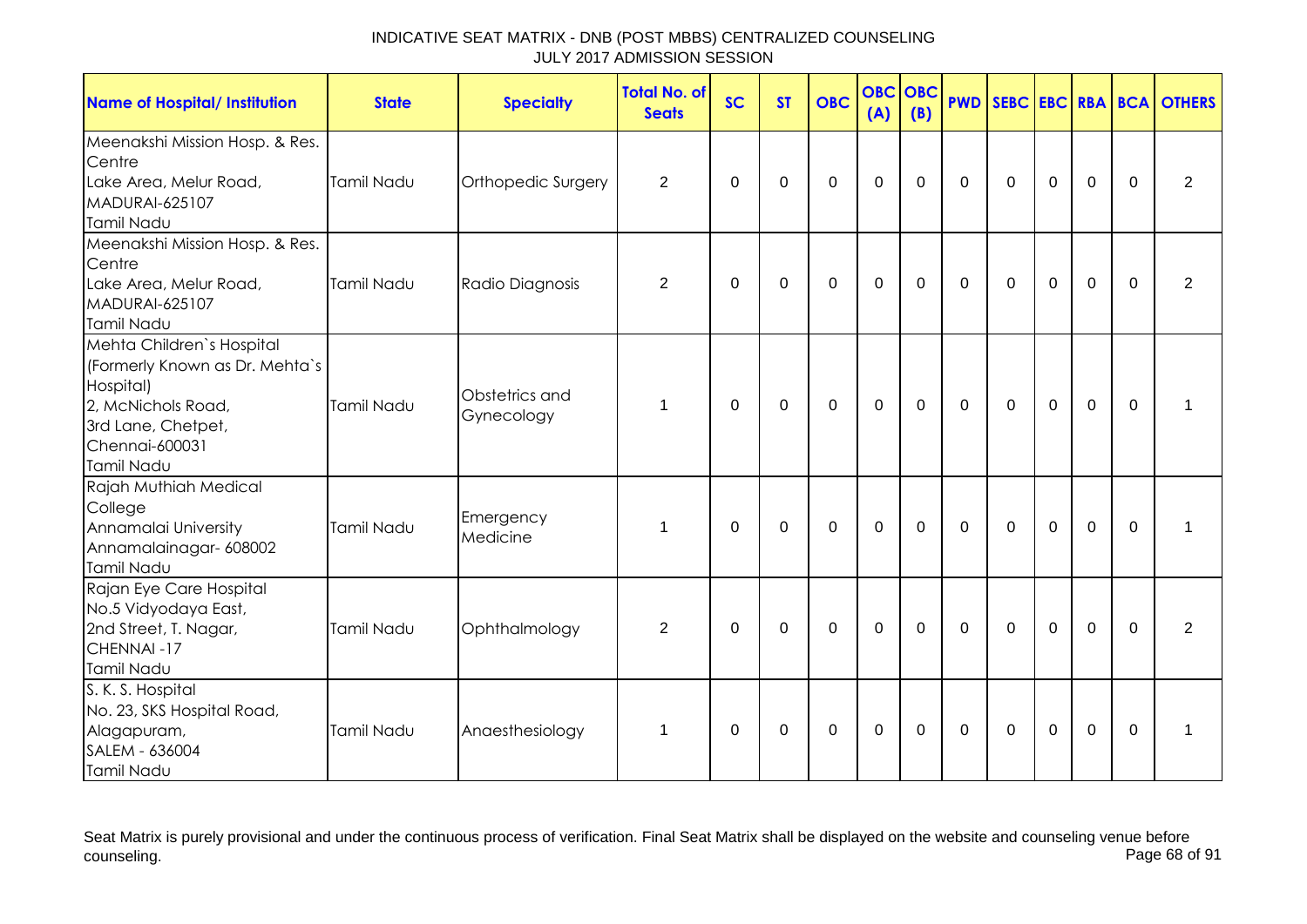| <b>Name of Hospital/ Institution</b>                                                                                    | <b>State</b>      | <b>Specialty</b>        | <b>Total No. of</b><br><b>Seats</b> | <b>SC</b> | <b>ST</b> | <b>OBC</b>   | <b>OBC OBC</b><br>(A) | (B)         |              |             |                |                |             | <b>PWD SEBC EBC RBA BCA OTHERS</b> |
|-------------------------------------------------------------------------------------------------------------------------|-------------------|-------------------------|-------------------------------------|-----------|-----------|--------------|-----------------------|-------------|--------------|-------------|----------------|----------------|-------------|------------------------------------|
| S. K. S. Hospital<br>No. 23, SKS Hospital Road,<br>Alagapuram,<br>SALEM - 636004<br><b>Tamil Nadu</b>                   | <b>Tamil Nadu</b> | <b>General Medicine</b> | $\overline{2}$                      | 0         | 0         | $\mathbf 0$  | $\mathbf 0$           | $\mathbf 0$ | $\mathbf 0$  | $\mathbf 0$ | $\mathbf 0$    | $\mathbf 0$    | $\Omega$    | $\overline{2}$                     |
| Shanmuga Hospital & Salem<br>Cancer Institute,<br>24, Saradha College Road,<br>Salem-636007<br>Tamil Nadu               | Tamil Nadu        | <b>General Surgery</b>  | $\overline{2}$                      | 0         | 0         | $\mathbf 0$  | $\mathbf 0$           | $\mathbf 0$ | $\mathbf 0$  | $\mathbf 0$ | $\mathbf 0$    | $\mathbf 0$    | $\mathbf 0$ | $\overline{2}$                     |
| Shri Kanchi Kamakoti Medical<br><b>Trust Hospital</b><br>Shivanandapuram, Sathy<br>Road,<br>COIMBATORE-35<br>Tamil Nadu | Tamil Nadu        | Ophthalmology           | 4                                   | $\Omega$  | $\Omega$  | $\mathbf 0$  | $\overline{0}$        | $\mathbf 0$ | $\mathbf{0}$ | $\mathbf 0$ | $\mathbf 0$    | $\overline{0}$ | $\Omega$    | 4                                  |
| Southern Railway HQ Hospital<br>Aynavaram, Perumbur,<br>CHENNAI-23<br>Tamil Nadu                                        | <b>Tamil Nadu</b> | <b>ENT</b>              | $\mathbf 1$                         | $\Omega$  | $\Omega$  | $\mathbf 0$  | $\mathbf 0$           | $\mathbf 0$ | $\mathbf 0$  | $\mathbf 0$ | $\overline{0}$ | $\mathbf 0$    | $\mathbf 0$ | 1                                  |
| Southern Railway HQ Hospital<br>Aynavaram, Perumbur,<br>CHENNAI-23<br>Tamil Nadu                                        | Tamil Nadu        | Orthopedic Surgery      | 2                                   | $\Omega$  | $\Omega$  | $\mathbf{1}$ | $\mathbf 0$           | $\Omega$    | $\Omega$     | $\mathbf 0$ | $\overline{0}$ | $\mathbf 0$    | $\Omega$    | 1                                  |
| Sri Ramakrishna Hospital<br>395 Sarojini Naidu Rd,<br>Sidhapudur,<br>COIMBATORE-44<br>Tamil Nadu                        | Tamil Nadu        | <b>General Surgery</b>  | 3                                   | $\Omega$  | $\Omega$  | $\mathbf 0$  | $\mathbf 0$           | $\mathbf 0$ | $\mathbf 0$  | $\mathbf 0$ | $\overline{0}$ | $\mathbf 0$    | $\mathbf 0$ | 3                                  |

Seat Matrix is purely provisional and under the continuous process of verification. Final Seat Matrix shall be displayed on the website and counseling venue before<br>Page 69 of 91 counseling. Page 69 of 91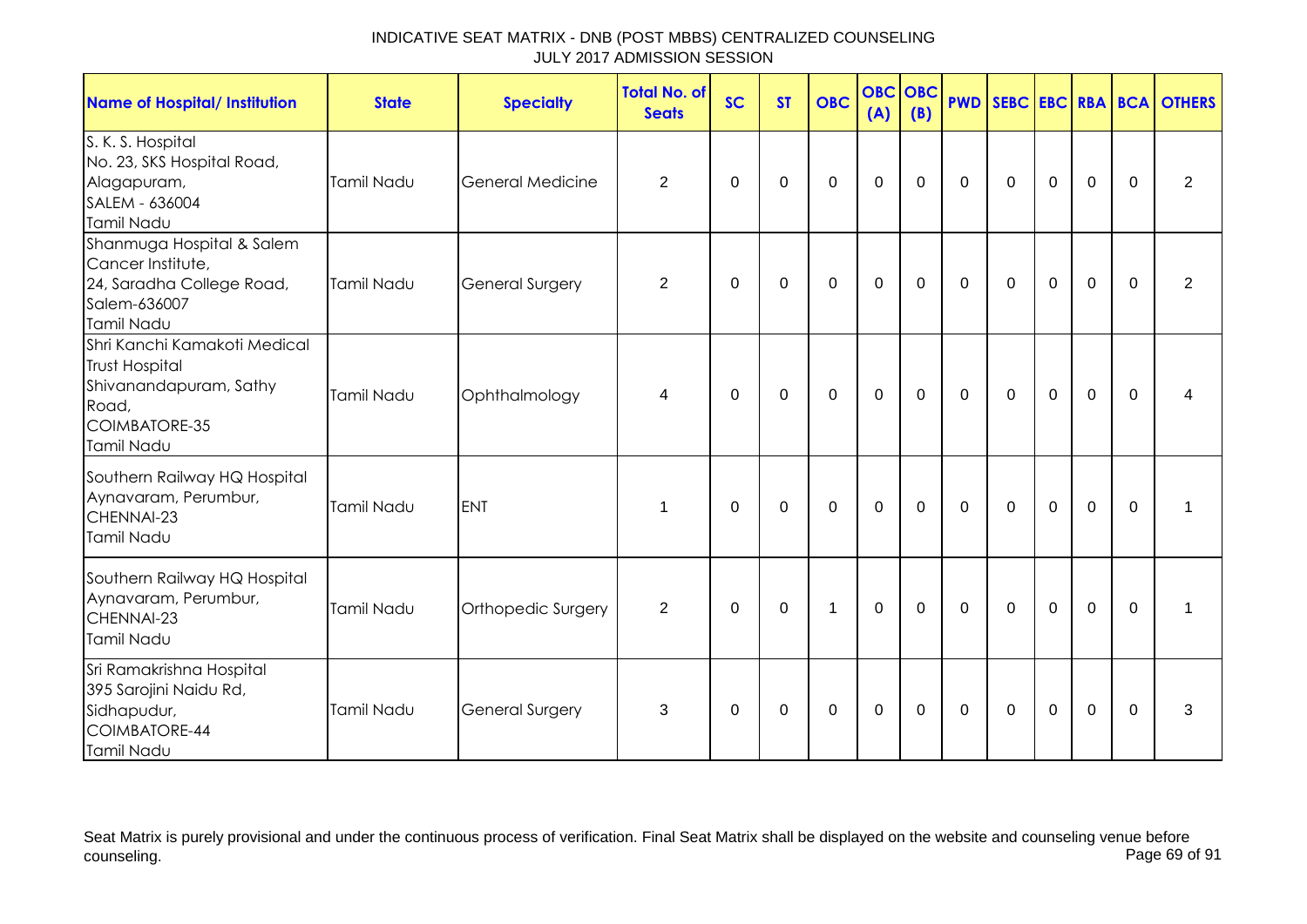| <b>Name of Hospital/ Institution</b>                                                                                                | <b>State</b>      | <b>Specialty</b>                            | <b>Total No. of</b><br><b>Seats</b> | <b>SC</b>      | <b>ST</b>   | <b>OBC</b>  | <b>OBC</b><br>(A) | OBC<br>(B)  | <b>PWD</b>  | SEBC EBC RBA BCA |             |             |             | <b>OTHERS</b>  |
|-------------------------------------------------------------------------------------------------------------------------------------|-------------------|---------------------------------------------|-------------------------------------|----------------|-------------|-------------|-------------------|-------------|-------------|------------------|-------------|-------------|-------------|----------------|
| St. Isabel's Hospital<br>49, Oliver Road, Mylapore,<br>Chennai-600004<br>Tamil Nadu                                                 | <b>Tamil Nadu</b> | Obstetrics and<br>Gynecology                | 1                                   | $\Omega$       | $\Omega$    | $\mathbf 0$ | $\mathbf 0$       | $\Omega$    | $\mathbf 0$ | $\mathbf 0$      | $\mathbf 0$ | $\mathbf 0$ | 0           | 1              |
| St. Isabel's Hospital<br>49, Oliver Road, Mylapore,<br>Chennai-600004<br>Tamil Nadu                                                 | <b>Tamil Nadu</b> | Paediatrics                                 | 2                                   | $\Omega$       | $\Omega$    | $\Omega$    | $\mathbf 0$       | $\Omega$    | $\Omega$    | $\mathbf{0}$     | $\Omega$    | 0           | $\Omega$    | $\overline{2}$ |
| Vijaya Hospital<br>180 NSK Road,<br>Vadapalani,<br>CHENNAI-26<br>Tamil Nadu                                                         | Tamil Nadu        | <b>General Medicine</b>                     | $\overline{2}$                      | $\Omega$       | $\Omega$    | $\mathbf 0$ | $\mathbf 0$       | $\mathbf 0$ | $\Omega$    | $\mathbf 0$      | $\mathbf 0$ | $\mathbf 0$ | $\mathbf 0$ | $\overline{2}$ |
| Vijaya Hospital<br>180 NSK Road,<br>Vadapalani,<br>CHENNAI-26<br>Tamil Nadu                                                         | <b>Tamil Nadu</b> | Paediatrics                                 | 1                                   | $\overline{0}$ | $\mathbf 0$ | $\mathbf 0$ | $\mathbf 0$       | $\mathbf 0$ | $\mathbf 0$ | $\mathbf 0$      | $\mathbf 0$ | $\mathbf 0$ | $\mathbf 0$ | 1              |
| Apollo Hospital<br>Room No. 306, Office of the<br>Director of Medical Education<br>Jubilee Hills,<br>Hyderabad-500033,<br>Telangana | Telangana         | <b>General Surgery</b>                      | 3                                   | $\Omega$       | $\Omega$    | $\mathbf 0$ | $\mathbf 0$       | $\Omega$    | $\Omega$    | $\Omega$         | $\mathbf 0$ | $\mathbf 0$ | $\Omega$    | 3              |
| Apollo Hospital<br>Room No. 306, Office of the<br>Director of Medical Education<br>Jubilee Hills,<br>Hyderabad-500033,<br>Telangana | Telangana         | Neuro Surgery<br>(Direct 6 Years<br>Course) | 2                                   | $\Omega$       | 0           | 0           | $\mathbf 0$       | $\Omega$    | $\Omega$    | $\mathbf{0}$     | 0           | 0           | $\Omega$    | 2              |

Seat Matrix is purely provisional and under the continuous process of verification. Final Seat Matrix shall be displayed on the website and counseling venue before<br>Page 70 of 91 counseling. Page 70 of 91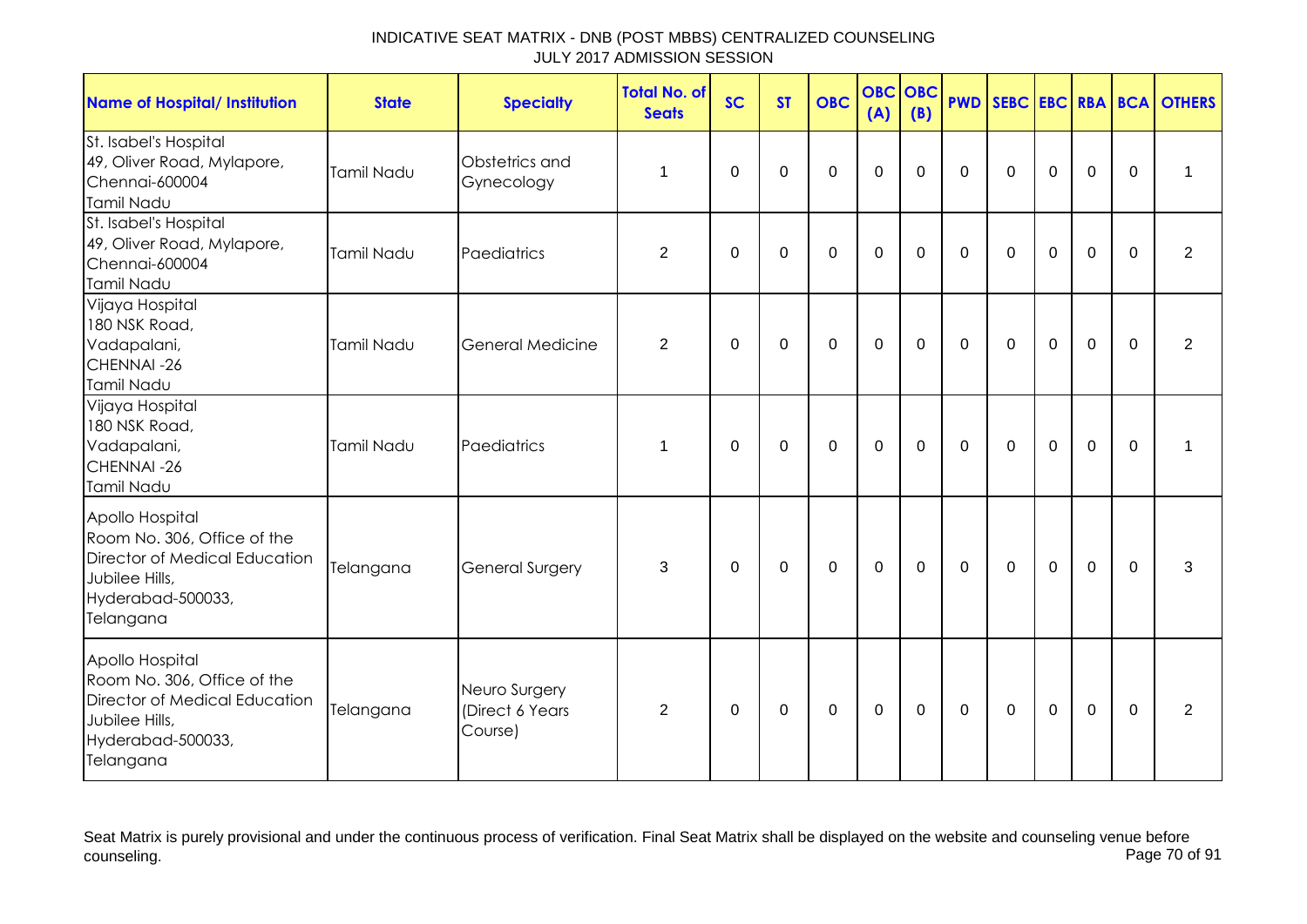| <b>Name of Hospital/ Institution</b>                                                                                                       | <b>State</b> | <b>Specialty</b>             | <b>Total No. of</b><br><b>Seats</b> | <b>SC</b>   | <b>ST</b>   | <b>OBC</b>     | <b>OBC</b><br>(A) | <b>OBC</b><br>(B) |             | <b>PWD SEBC</b> |                |             | <b>EBC RBA BCA</b> | <b>OTHERS</b>  |
|--------------------------------------------------------------------------------------------------------------------------------------------|--------------|------------------------------|-------------------------------------|-------------|-------------|----------------|-------------------|-------------------|-------------|-----------------|----------------|-------------|--------------------|----------------|
| Apollo Hospital<br>Room No. 306, Office of the<br><b>Director of Medical Education</b><br>Jubilee Hills,<br>Hyderabad-500033,<br>Telangana | Telangana    | Orthopedic Surgery           | $\overline{2}$                      | 0           | $\mathbf 0$ | $\mathbf 0$    | $\mathbf 0$       | $\mathbf 0$       | $\mathbf 0$ | $\mathbf 0$     | $\mathbf 0$    | $\mathbf 0$ | $\mathbf{0}$       | $\overline{2}$ |
| Apollo Hospital<br>Room No. 306, Office of the<br>Director of Medical Education<br>Jubilee Hills,<br>Hyderabad-500033,<br>Telangana        | Telangana    | Pathology                    | $2^*$                               | $\mathbf 0$ | $\mathbf 0$ | $\mathbf 0$    | $\mathbf{0}$      | $\overline{0}$    | $\mathbf 0$ | $\mathbf 0$     | $\mathbf 0$    | $\mathbf 0$ | $\Omega$           | $\overline{2}$ |
| Apollo Hospital<br>Room No. 306, Office of the<br>Director of Medical Education<br>Jubilee Hills,<br>Hyderabad-500033,<br>Telangana        | Telangana    | Radio Therapy                | $1^*$                               | $\mathbf 0$ | $\mathbf 0$ | $\mathbf 0$    | $\mathbf 0$       | $\mathbf 0$       | $\mathbf 0$ | $\mathbf 0$     | $\mathbf 0$    | $\mathbf 0$ | $\mathbf{0}$       | $\mathbf{1}$   |
| Care Hospital<br>Exhibition Road, Nampally,<br>Hyderabad,<br>Telangana                                                                     | Telangana    | Radio Diagnosis              | 1                                   | $\mathbf 0$ | $\mathbf 0$ | $\overline{0}$ | $\mathbf{0}$      | $\mathbf 0$       | $\mathbf 0$ | $\mathbf 0$     | $\overline{0}$ | $\mathbf 0$ | $\mathbf 0$        | $\mathbf{1}$   |
| Care Hospital<br>Road No. 1, Banjara Hills,<br>Hyderabad - 34<br>Telangana                                                                 | Telangana    | <b>ENT</b>                   | $1^*$                               | $\mathbf 0$ | $\mathbf 0$ | $\overline{0}$ | $\mathbf 0$       | $\mathbf 0$       | $\mathbf 0$ | $\mathbf 0$     | $\mathbf 0$    | $\mathbf 0$ | $\Omega$           | 1              |
| Care Hospital<br>Road No. 1, Banjara Hills,<br>Hyderabad - 34<br>Telangana                                                                 | Telangana    | Obstetrics and<br>Gynecology | $2^*$                               | 0           | 0           | 0              | $\pmb{0}$         | 0                 | 0           | 0               | 0              | 0           | $\Omega$           | $\overline{2}$ |

Seat Matrix is purely provisional and under the continuous process of verification. Final Seat Matrix shall be displayed on the website and counseling venue before<br>Page 71 of 91 counseling. Page 71 of 91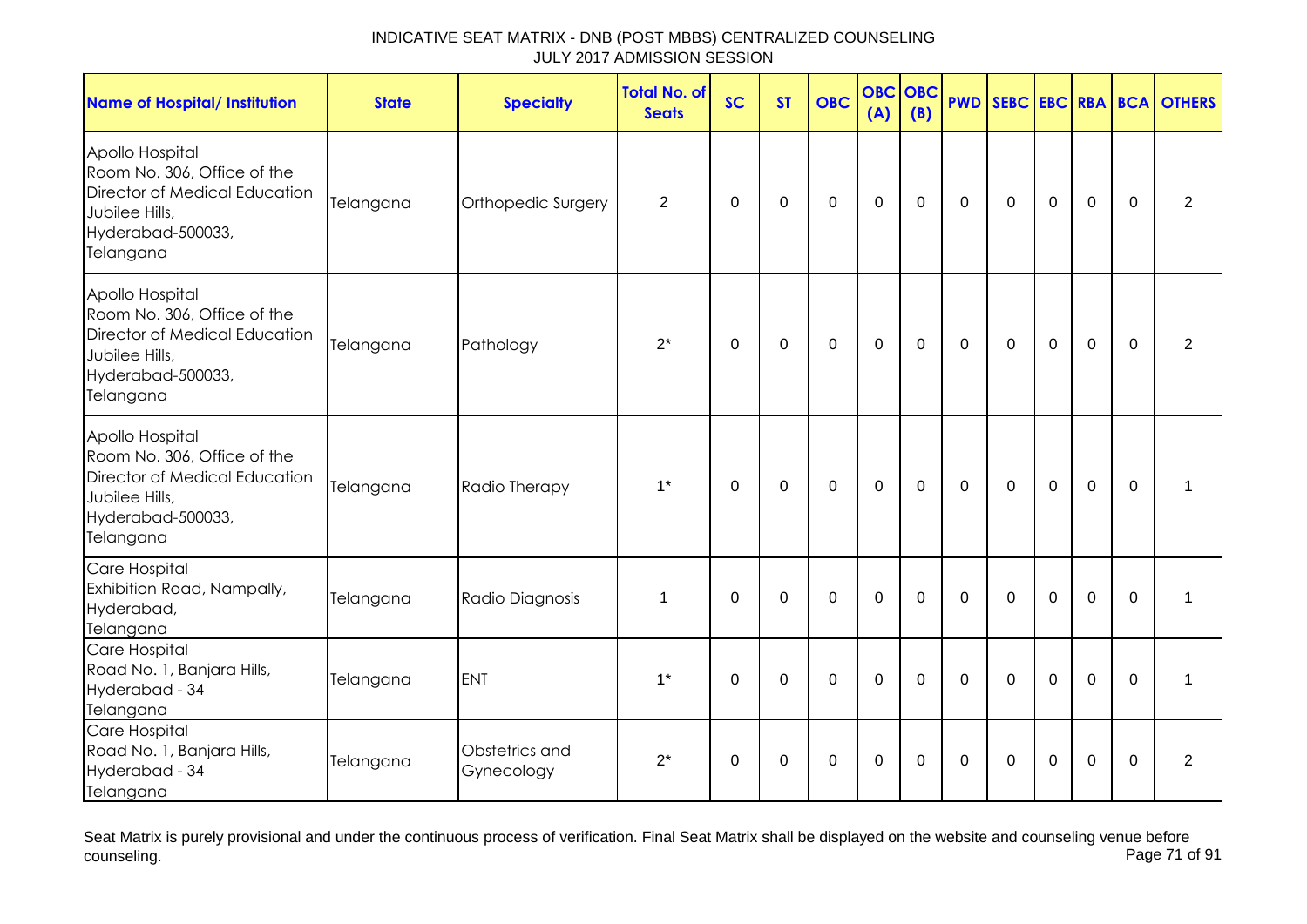| <b>Name of Hospital/ Institution</b>                                                                      | <b>State</b> | <b>Specialty</b>             | <b>Total No. of</b><br><b>Seats</b> | <b>SC</b> | <b>ST</b>   | <b>OBC</b>     | <b>OBC</b><br>(A) | <b>OBC</b><br>(B) |                |             |                |                |          | <b>PWD SEBC EBC RBA BCA OTHERS</b> |
|-----------------------------------------------------------------------------------------------------------|--------------|------------------------------|-------------------------------------|-----------|-------------|----------------|-------------------|-------------------|----------------|-------------|----------------|----------------|----------|------------------------------------|
| Durgabai Deshmukh Hospital<br>Mahila Sabha Bldg.,<br>Univ. Road,<br>Hyderabad-44<br>Telangana             | Telangana    | <b>General Medicine</b>      | 1                                   | $\Omega$  | $\mathbf 0$ | $\mathbf 0$    | $\mathbf 0$       | $\mathbf 0$       | $\mathbf 0$    | $\mathbf 0$ | $\overline{0}$ | $\overline{0}$ | $\Omega$ | 1                                  |
| Durgabai Deshmukh Hospital<br>Mahila Sabha Bldg.,<br>Univ. Road,<br>Hyderabad-44<br>Telangana             | Telangana    | Paediatrics                  | 1                                   | $\Omega$  | $\mathbf 0$ | $\mathbf 0$    | $\overline{0}$    | $\mathbf 0$       | $\overline{0}$ | $\mathbf 0$ | $\overline{0}$ | $\overline{0}$ | $\Omega$ | 1                                  |
| Fehmicare Hospital<br>8-3-229/37 A, Tahirvilla,<br>Yousufguda Checkpost,<br>Hyderabad-500045<br>Telangana | Telangana    | Obstetrics and<br>Gynecology | 1                                   | $\Omega$  | $\Omega$    | $\Omega$       | $\Omega$          | $\Omega$          | $\Omega$       | $\Omega$    | $\Omega$       | $\Omega$       | $\Omega$ | 1                                  |
| Fernandez Hospital<br>4-1-1230, Bogulkunta,<br>Hyderabad - 01<br>Telangana                                | Telangana    | Obstetrics and<br>Gynecology | $4^*$                               | $\Omega$  | $\Omega$    | $\Omega$       | $\overline{0}$    | $\mathbf 0$       | $\Omega$       | $\Omega$    | $\Omega$       | $\Omega$       | $\Omega$ | 4                                  |
| <b>Global Hospital</b><br>$6 - 1 - 1070$ ,<br>Lakdi-Ka-Pool,<br>Hyderabad-4<br>Telangana                  | Telangana    | Microbiology                 | 1                                   | $\Omega$  | $\mathbf 0$ | $\overline{0}$ | $\mathbf 0$       | $\mathbf 0$       | $\overline{0}$ | $\mathbf 0$ | $\overline{0}$ | $\mathbf 0$    | $\Omega$ | 1                                  |
| Government District Hospital<br>King Koti, Hyderabad - 500001<br>Telangana                                | Telangana    | Anaesthesiology              | 1                                   | $\Omega$  | $\Omega$    | $\mathbf 0$    | $\mathbf 0$       | $\mathbf 0$       | $\overline{0}$ | $\mathbf 0$ | $\overline{0}$ | $\overline{0}$ | $\Omega$ | 1                                  |
| Government District Hospital<br>King Koti, Hyderabad - 500001<br>Telangana                                | Telangana    | <b>General Medicine</b>      | 2                                   | $\Omega$  | $\Omega$    | 1(wo)<br>men)  | $\Omega$          | $\Omega$          | $\mathbf{0}$   | $\Omega$    | $\overline{0}$ | $\Omega$       | $\Omega$ | $\mathbf 1$                        |

Seat Matrix is purely provisional and under the continuous process of verification. Final Seat Matrix shall be displayed on the website and counseling venue before<br>Page 72 of 91 counseling. Page 72 of 91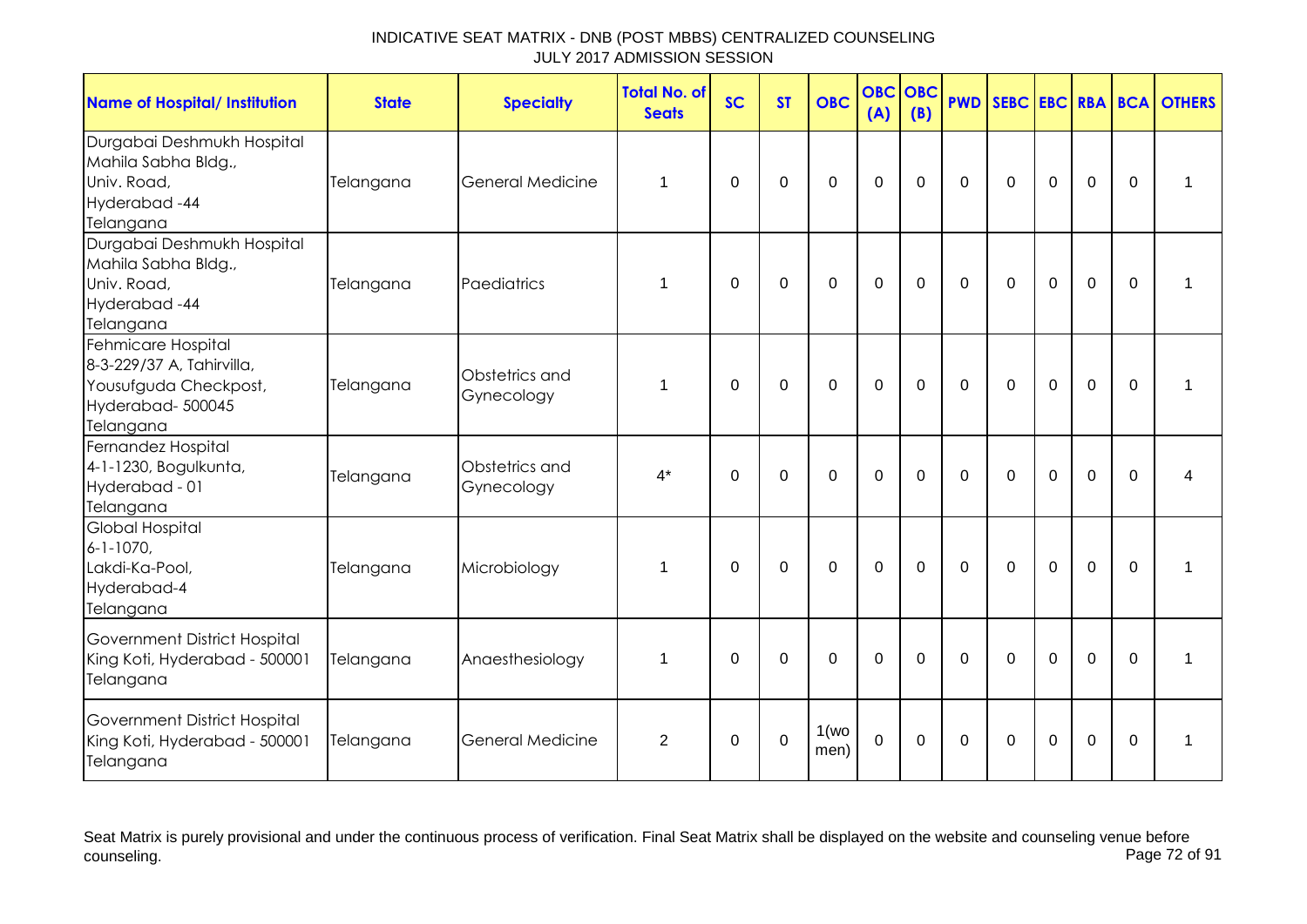| <b>Name of Hospital/ Institution</b>                                                                  | <b>State</b> | <b>Specialty</b>             | <b>Total No. of</b><br><b>Seats</b> | <b>SC</b>      | <b>ST</b>                  | <b>OBC</b>     | <b>OBC</b><br>(A) | <b>OBC</b><br>(B) | <b>PWD</b>  |             |             |                |                   | <b>SEBC EBC RBA BCA OTHERS</b> |
|-------------------------------------------------------------------------------------------------------|--------------|------------------------------|-------------------------------------|----------------|----------------------------|----------------|-------------------|-------------------|-------------|-------------|-------------|----------------|-------------------|--------------------------------|
| Government District Hospital<br>King Koti, Hyderabad - 500001<br>Telangana                            | Telangana    | General Surgery              | 1                                   | $\Omega$       | $\Omega$                   | $\overline{0}$ | $\overline{0}$    | $\mathbf 0$       | $\mathbf 0$ | $\mathbf 0$ | $\mathbf 0$ | $\mathbf 0$    | $\mathbf 0$       | $\mathbf 1$                    |
| <b>Government Medical College</b><br>Khaleelwadi, Nizamabad,<br>Telangana                             | Telangana    | Anaesthesiology              | 3                                   | -1             | $\Omega$                   | $\Omega$       | $\mathbf 0$       | $\Omega$          | $\Omega$    | $\Omega$    | $\Omega$    | $\mathbf 0$    | 1(W)<br>ome<br>n) | 1                              |
| Government Medical College<br>Khaleelwadi, Nizamabad,<br>Telangana                                    | Telangana    | <b>General Medicine</b>      | 4                                   | $\overline{1}$ | 1(W <sub>O</sub> )<br>men) | $\overline{0}$ | $\mathbf 0$       | $\Omega$          | $\Omega$    | $\Omega$    | $\Omega$    | $\mathbf 0$    | $\Omega$          | $\overline{2}$                 |
| Government Medical College<br>Khaleelwadi, Nizamabad,<br>Telangana                                    | Telangana    | <b>General Surgery</b>       | 2                                   | $\Omega$       | $\Omega$                   | $\overline{0}$ | $\mathbf 0$       | $\Omega$          | $\Omega$    | $\Omega$    | $\Omega$    | $\mathbf 0$    | 1(W)<br>ome<br>n) | 1                              |
| Government Medical College<br>Khaleelwadi, Nizamabad,<br>Telangana                                    | Telangana    | Obstetrics and<br>Gynecology | 3                                   | $\overline{1}$ | $\Omega$                   | $\Omega$       | $\mathbf 0$       | $\Omega$          | $\Omega$    | $\Omega$    | $\Omega$    | $\overline{0}$ | 1(W)<br>ome<br>n) | 1                              |
| Government Medical College<br>Khaleelwadi, Nizamabad,<br>Telangana                                    | Telangana    | Paediatrics                  | 1                                   | $\mathbf 0$    | $\overline{0}$             | $\overline{0}$ | $\mathbf 0$       | 0                 | $\mathbf 0$ | $\mathbf 0$ | 0           | $\overline{0}$ | $\mathbf 0$       | 1                              |
| Indo-American Cancer<br>Institute & Research Centre<br>Road No.14, Banjara Hills,<br>Hyderabad-500034 | Telangana    | Pathology                    | 1                                   | $\Omega$       | 0                          | $\overline{0}$ | $\mathbf 0$       | $\Omega$          | $\Omega$    | $\Omega$    | $\Omega$    | $\mathbf 0$    | $\Omega$          | 1                              |
| Kamineni Hospital<br>L. B. Nagar,<br>Hyderabad-500068<br>Telangana                                    | Telangana    | Anaesthesiology              | $\mathbf 1$                         | $\Omega$       | $\Omega$                   | $\Omega$       | $\Omega$          | $\Omega$          | $\Omega$    | $\Omega$    | $\mathbf 0$ | $\Omega$       | $\Omega$          | $\mathbf 1$                    |

Seat Matrix is purely provisional and under the continuous process of verification. Final Seat Matrix shall be displayed on the website and counseling venue before<br>Page 73 of 91 counseling. Page 73 of 91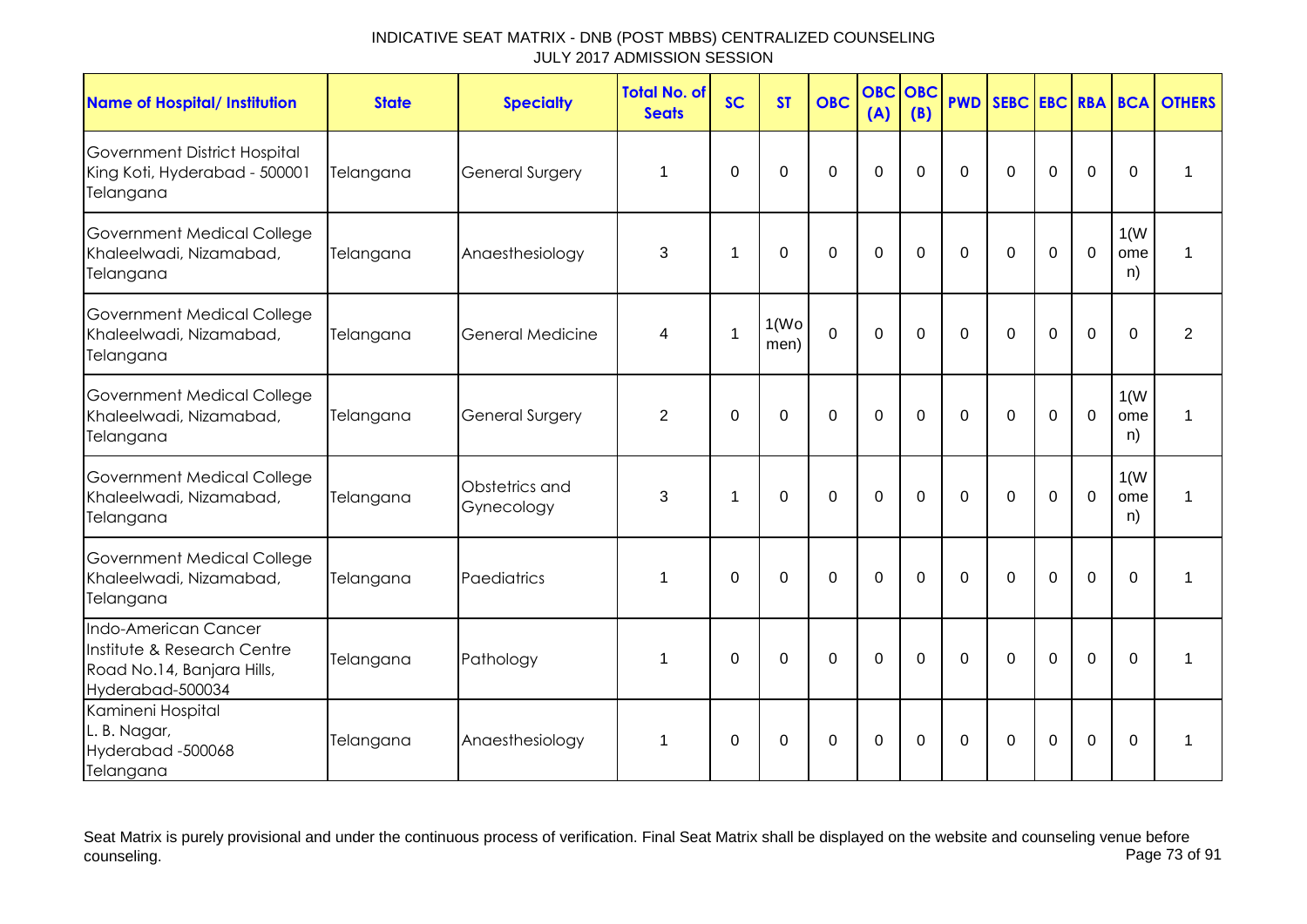| <b>Name of Hospital/ Institution</b>                                                                                                                         | <b>State</b> | <b>Specialty</b>      | <b>Total No. of</b><br><b>Seats</b> | <b>SC</b>   | <b>ST</b>   | <b>OBC</b>  | <b>OBC</b><br>(A) | <b>OBC</b><br>(B) | <b>PWD</b>   |             |             |             |             | SEBC EBC RBA BCA OTHERS |
|--------------------------------------------------------------------------------------------------------------------------------------------------------------|--------------|-----------------------|-------------------------------------|-------------|-------------|-------------|-------------------|-------------------|--------------|-------------|-------------|-------------|-------------|-------------------------|
| Kamineni Hospital<br>L. B. Nagar,<br>Hyderabad -500068<br>Telangana                                                                                          | Telangana    | Emergency<br>Medicine | 1                                   | 0           | 0           | $\mathbf 0$ | $\mathbf 0$       | 0                 | $\mathbf{0}$ | $\Omega$    | $\mathbf 0$ | $\mathbf 0$ | $\Omega$    | 1                       |
| Krishna Institute of Medical<br>Sciences<br>1-8-31/1, Minister Road,<br>Secunderabad - 500003<br>Telangana                                                   | Telangana    | Microbiology          | 1                                   | 0           | $\mathbf 0$ | $\mathbf 0$ | $\mathbf 0$       | $\mathbf 0$       | $\mathbf 0$  | $\mathbf 0$ | $\mathbf 0$ | $\mathbf 0$ | $\mathbf 0$ | 1                       |
| Krishna Institute of Medical<br>Sciences<br>1-8-31/1, Minister Road,<br>Secunderabad - 500003<br>Telangana                                                   | Telangana    | Orthopedic Surgery    | $\overline{2}$                      | $\mathbf 0$ | $\mathbf 0$ | $\mathbf 0$ | $\mathbf 0$       | $\mathbf 0$       | $\mathbf 0$  | $\mathbf 0$ | $\mathbf 0$ | $\mathbf 0$ | $\mathbf 0$ | $\overline{2}$          |
| Krishna Institute of Medical<br>Sciences<br>1-8-31/1, Minister Road,<br>Secunderabad - 500003<br>Telangana                                                   | Telangana    | Pathology             | $\mathbf{1}$                        | $\Omega$    | $\mathbf 0$ | $\mathbf 0$ | $\mathbf 0$       | $\mathbf 0$       | $\mathbf 0$  | $\mathbf 0$ | $\mathbf 0$ | $\mathbf 0$ | $\mathbf 0$ | $\mathbf 1$             |
| Lotus Children's Hospital,<br>6-2-29, Lakdi Ka Pul,<br>Hyderabad -500004<br>Telangana                                                                        | Telangana    | Paediatrics           | $\overline{2}$                      | $\mathbf 0$ | $\mathbf 0$ | $\Omega$    | $\mathbf 0$       | $\Omega$          | $\Omega$     | $\Omega$    | $\mathbf 0$ | $\Omega$    | $\Omega$    | $\overline{2}$          |
| <b>MAA ENT Hospital</b><br>(Formerly Vasavi ENT Institute)<br>6-1-91, 2nd Floor,<br>Opp. Meera Talkies,<br>Lakdi Ka Pool,<br>Hyderabad - 500004<br>Telangana | Telangana    | <b>ENT</b>            | $1^*$                               | 0           | $\mathbf 0$ | $\mathbf 0$ | $\mathbf 0$       | $\mathbf 0$       | $\mathbf 0$  | $\mathbf 0$ | $\mathbf 0$ | $\mathbf 0$ | $\mathbf 0$ | 1                       |

Seat Matrix is purely provisional and under the continuous process of verification. Final Seat Matrix shall be displayed on the website and counseling venue before<br>Page 74 of 91 counseling. Page 74 of 91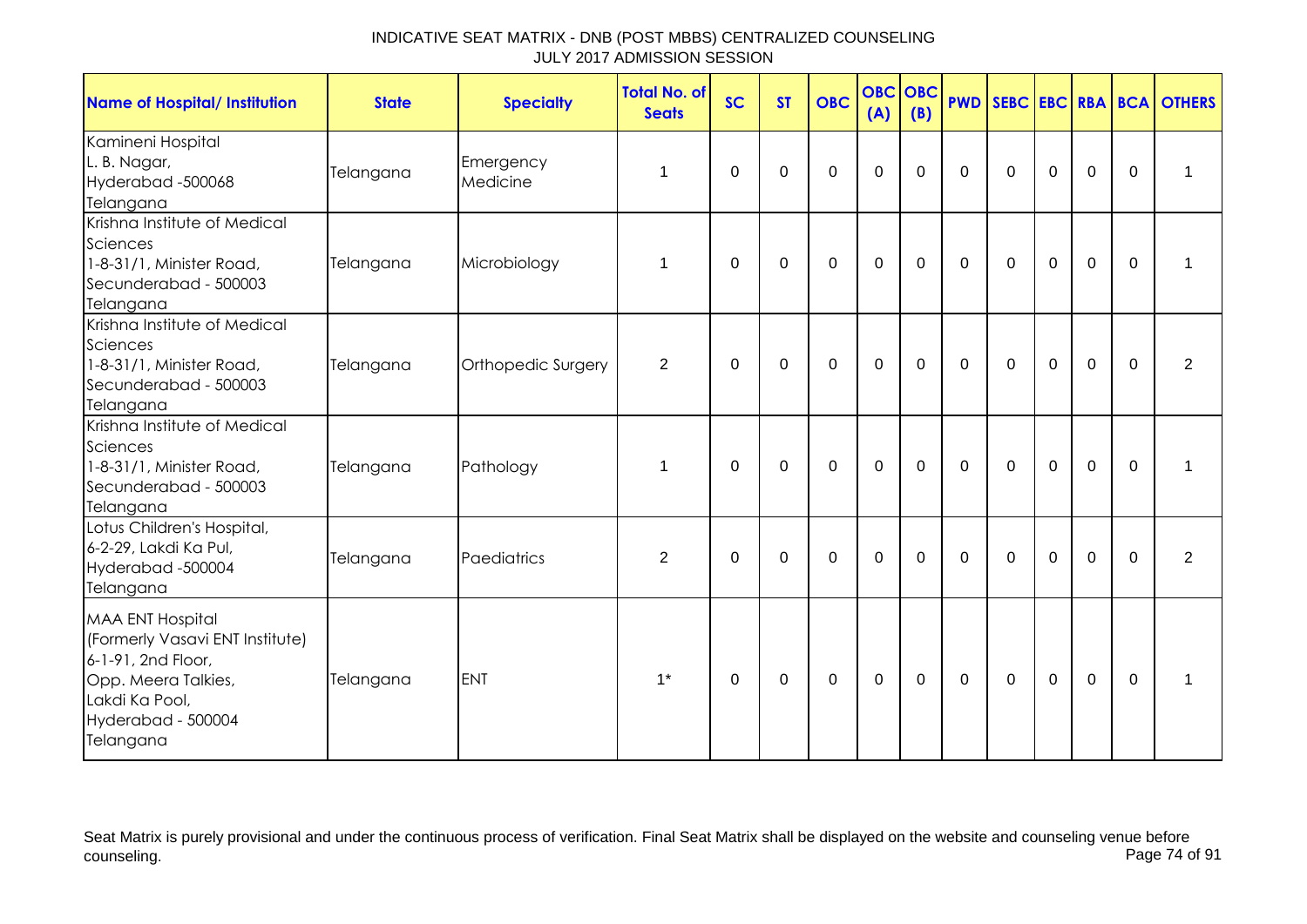| <b>Name of Hospital/ Institution</b>                                                                                                                                                                                                               | <b>State</b> | <b>Specialty</b>            | <b>Total No. of</b><br><b>Seats</b> | <b>SC</b> | <b>ST</b> | <b>OBC</b>  | <b>OBC OBC</b><br>(A) | (B)      |          |              |          |             |              | <b>PWD SEBC EBC RBA BCA OTHERS</b> |
|----------------------------------------------------------------------------------------------------------------------------------------------------------------------------------------------------------------------------------------------------|--------------|-----------------------------|-------------------------------------|-----------|-----------|-------------|-----------------------|----------|----------|--------------|----------|-------------|--------------|------------------------------------|
| Malla Reddy Narayana<br>Multispecialty Hospital<br>(Previously know as Narayana<br>Hrudayalaya Malla Reddy<br>Hospital)<br>A unit of Narayana<br>Hrudayalaya Pvt. Ltd.<br>#1-1-216, Suraram X Road,<br>Jeedimetla<br>Hyderabad-500055<br>Telangana | Telangana    | Anaesthesiology             | 2                                   | $\Omega$  | 0         | 0           | $\mathbf 0$           | $\Omega$ | $\Omega$ | $\Omega$     | 0        | $\Omega$    | $\mathbf{0}$ | 2                                  |
| Nizam's Institute of Medical<br>Sciences<br>Punjagutta, Hyderabad-82<br>Telangana                                                                                                                                                                  | Telangana    | <b>Respiratory Diseases</b> | $\mathbf 1$                         | 0         | 0         | $\mathbf 0$ | $\mathbf 0$           | $\Omega$ | $\Omega$ | $\Omega$     | 0        | $\mathbf 0$ | $\mathbf 0$  | 1                                  |
| Omega Hospitals,<br>Road No. 12, Banjara Hills,<br>Hyderabad-500034,<br>Telangana                                                                                                                                                                  | Telangana    | Radio Therapy               | 1                                   | $\Omega$  | $\Omega$  | $\Omega$    | $\mathbf 0$           | $\Omega$ | $\Omega$ | $\Omega$     | $\Omega$ | $\mathbf 0$ | $\Omega$     | 1                                  |
| Princess Durru Shevar Children's<br>and General Hospital<br>Purana Haveli,<br>Hyderabad - 2<br>Telangana                                                                                                                                           | Telangana    | General Medicine            | 1                                   | 0         | 0         | $\mathbf 0$ | $\mathbf 0$           | $\Omega$ | 0        | $\mathbf{0}$ | 0        | $\mathbf 0$ | $\Omega$     | 1                                  |
| Princess Durru Shevar Children's<br>and General Hospital<br>Purana Haveli,<br>Hyderabad - 2<br>Telangana                                                                                                                                           | Telangana    | Paediatrics                 | $2^*$                               | $\Omega$  | 0         | $\Omega$    | $\Omega$              | $\Omega$ | $\Omega$ | $\Omega$     | $\Omega$ | $\Omega$    | $\Omega$     | 2                                  |

Seat Matrix is purely provisional and under the continuous process of verification. Final Seat Matrix shall be displayed on the website and counseling venue before<br>Page 75 of 91 counseling. Page 75 of 91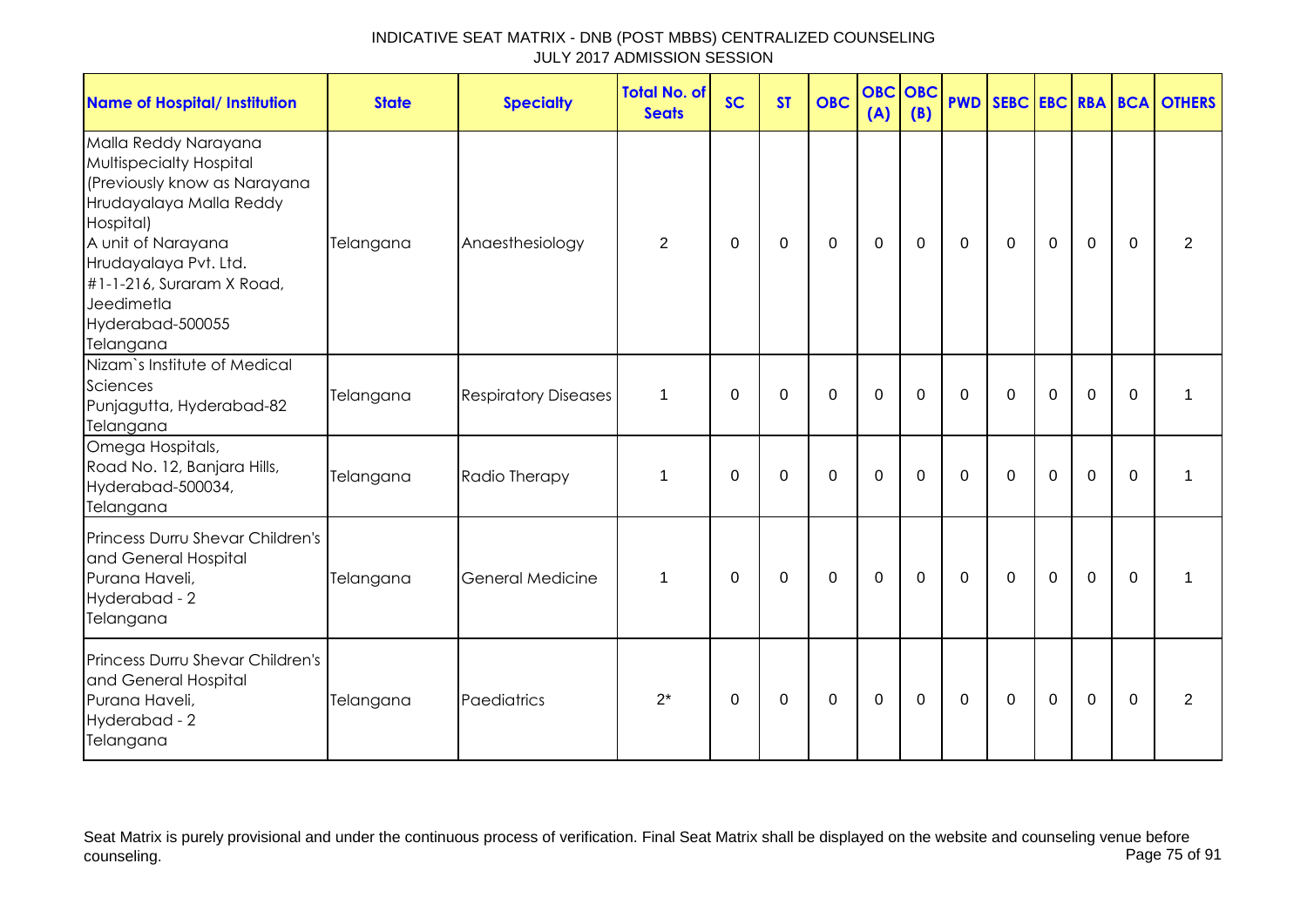| <b>Name of Hospital/ Institution</b>                                                                              | <b>State</b> | <b>Specialty</b>             | <b>Total No. of</b><br><b>Seats</b> | <b>SC</b>   | <b>ST</b> | <b>OBC</b>  | <b>OBC OBC</b><br>(A) | (B)         | <b>PWD</b>   |             |             |                |             | SEBC EBC RBA BCA OTHERS |
|-------------------------------------------------------------------------------------------------------------------|--------------|------------------------------|-------------------------------------|-------------|-----------|-------------|-----------------------|-------------|--------------|-------------|-------------|----------------|-------------|-------------------------|
| St. Theresa's Hospital,<br>Sanath Nagar,<br>Hyderabad-500018<br>Telangana                                         | Telangana    | General Surgery              | $1^*$                               | $\Omega$    | 0         | $\mathbf 0$ | $\mathbf 0$           | $\Omega$    | $\Omega$     | $\mathbf 0$ | $\mathbf 0$ | $\mathbf 0$    | $\Omega$    | $\mathbf 1$             |
| St. Theresa's Hospital,<br>Sanath Nagar,<br>Hyderabad-500018<br>Telangana                                         | Telangana    | Obstetrics and<br>Gynecology | 1                                   | 0           | 0         | $\mathbf 0$ | $\mathbf 0$           | 0           | $\Omega$     | 0           | $\mathbf 0$ | $\mathbf 0$    | $\Omega$    | $\mathbf 1$             |
| <b>STAR HOSPITAL</b><br>8-2-596/5, RD. NO-10<br><b>BANJARA HILLS</b><br>HYDERABAD-500 034<br>Telangana            | Telangana    | Anaesthesiology              | 1                                   | 0           | 0         | $\mathbf 0$ | $\mathbf 0$           | $\mathbf 0$ | $\mathbf 0$  | $\mathbf 0$ | $\pmb{0}$   | $\mathbf 0$    | 0           | 1                       |
| SunShine Hospitals<br>1-7-201 to 205<br>PG Road, Beside Paradise<br>Hotel,<br>Secunderabad-03<br>Telangana        | Telangana    | Anaesthesiology              | $2^*$                               | 0           | 0         | 0           | 0                     | 0           | $\mathbf{0}$ | 0           | 0           | 0              | $\Omega$    | 2                       |
| SunShine Hospitals<br>1-7-201 to 205<br>PG Road, Beside Paradise<br>Hotel,<br>Secunderabad-03<br>Telangana        | Telangana    | General Medicine             | $\overline{2}$                      | 0           | 0         | $\mathbf 0$ | $\mathbf 0$           | $\mathbf 0$ | $\Omega$     | $\mathbf 0$ | $\mathbf 0$ | $\mathbf 0$    | $\mathbf 0$ | $\overline{2}$          |
| <b>SunShine Hospitals</b><br>1-7-201 to 205<br>PG Road, Beside Paradise<br>Hotel,<br>Secunderabad-03<br>Telangana | Telangana    | Orthopedic Surgery           | $2^*$                               | $\mathbf 0$ | 0         | 0           | $\mathbf 0$           | $\mathbf 0$ | $\Omega$     | $\mathbf 0$ | $\mathbf 0$ | $\overline{0}$ | $\mathbf 0$ | $\overline{2}$          |

Seat Matrix is purely provisional and under the continuous process of verification. Final Seat Matrix shall be displayed on the website and counseling venue before<br>Page 76 of 91 counseling. Page 76 of 91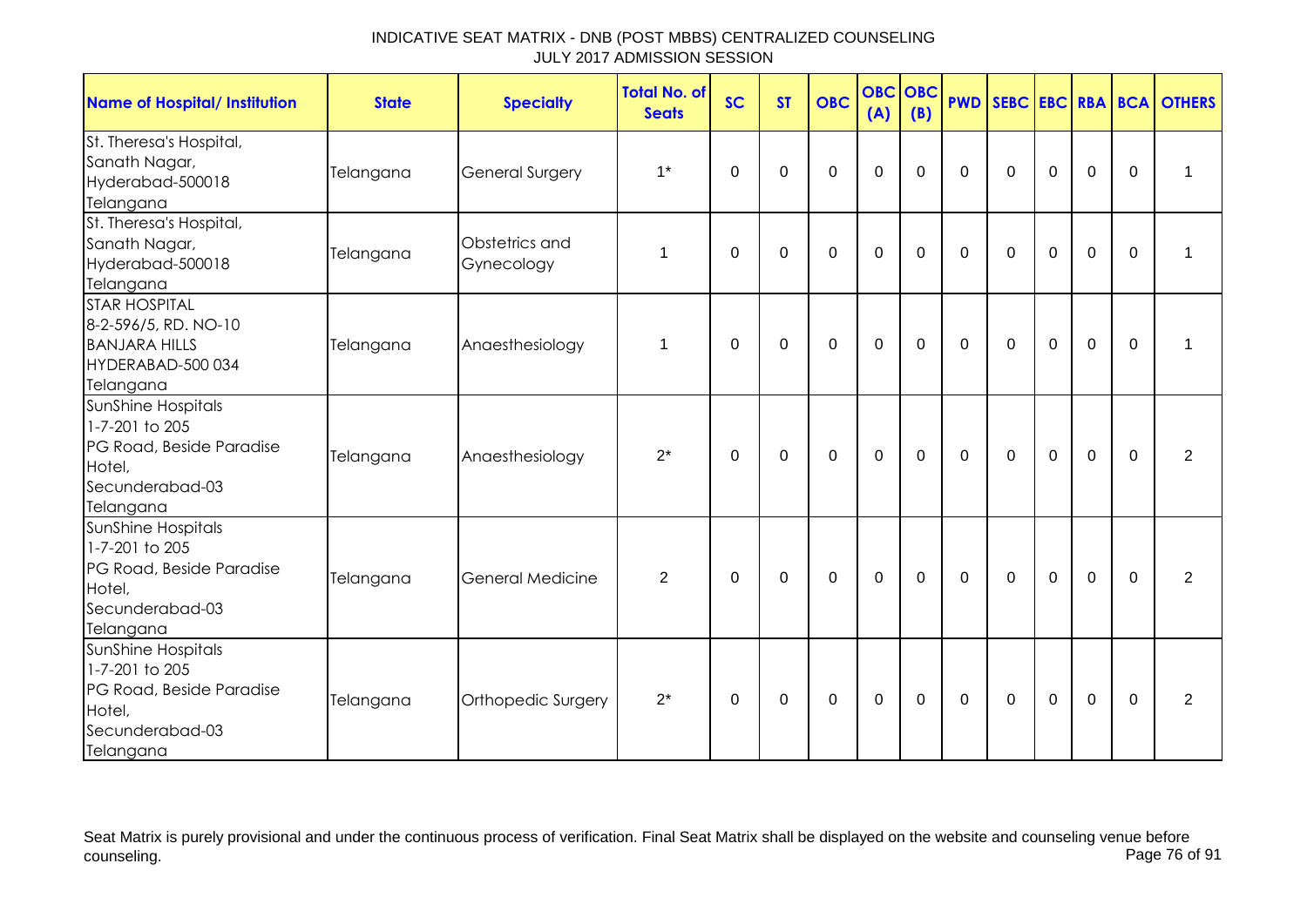| <b>Name of Hospital/ Institution</b>                                                                  | <b>State</b> | <b>Specialty</b>      | <b>Total No. of</b><br><b>Seats</b> | <b>SC</b>   | <b>ST</b>   | <b>OBC</b>  | <b>OBC</b><br>(A) | OBC<br>(B)  |             |             |             |             |          | <b>PWD SEBC EBC RBA BCA OTHERS</b> |
|-------------------------------------------------------------------------------------------------------|--------------|-----------------------|-------------------------------------|-------------|-------------|-------------|-------------------|-------------|-------------|-------------|-------------|-------------|----------|------------------------------------|
| Yashoda Hospital<br>Behind Hari Hara Kala Bhawan,<br>S.P. Road, Secunderabad - 3<br>Telangana         | Telangana    | Radio Diagnosis       | 1                                   | 0           | 0           | $\mathbf 0$ | $\mathbf 0$       | 0           | 0           | $\mathbf 0$ | $\mathbf 0$ | $\mathbf 0$ | $\Omega$ | 1                                  |
| Yashoda Hospital<br>Behind Hari Hara Kala Bhawan,<br>S.P. Road, Secunderabad -<br>500003<br>Telangana | Telangana    | Biochemistry          | 1                                   | $\mathbf 0$ | 0           | 0           | $\mathbf 0$       | 0           | 0           | 0           | $\mathbf 0$ | $\mathbf 0$ | $\Omega$ |                                    |
| Yashoda Hospital<br>Behind Hari Hara Kala Bhawan,<br>S.P. Road, Secunderabad -<br>500003<br>Telangana | Telangana    | Emergency<br>Medicine | 3                                   | 0           | $\mathbf 0$ | $\pmb{0}$   | $\mathbf 0$       | 0           | $\mathbf 0$ | $\mathbf 0$ | $\mathbf 0$ | $\mathbf 0$ | $\Omega$ | 3                                  |
| Yashoda Hospital<br>Behind Hari Hara Kala Bhawan,<br>S.P. Road, Secunderabad -<br>500003<br>Telangana | Telangana    | <b>ENT</b>            | $1^*$                               | 0           | $\mathbf 0$ | $\mathbf 0$ | $\mathbf 0$       | 0           | 0           | $\mathbf 0$ | $\mathbf 0$ | $\mathbf 0$ | $\Omega$ |                                    |
| Yashoda Hospital<br>Behind Hari Hara Kala Bhawan,<br>S.P. Road, Secunderabad -<br>500003<br>Telangana | Telangana    | Microbiology          | 1                                   | $\mathbf 0$ | $\pmb{0}$   | $\pmb{0}$   | $\boldsymbol{0}$  | $\mathbf 0$ | $\mathbf 0$ | $\mathbf 0$ | $\mathbf 0$ | $\pmb{0}$   | 0        |                                    |

Seat Matrix is purely provisional and under the continuous process of verification. Final Seat Matrix shall be displayed on the website and counseling venue before<br>Page 77 of 91 counseling. Page 77 of 91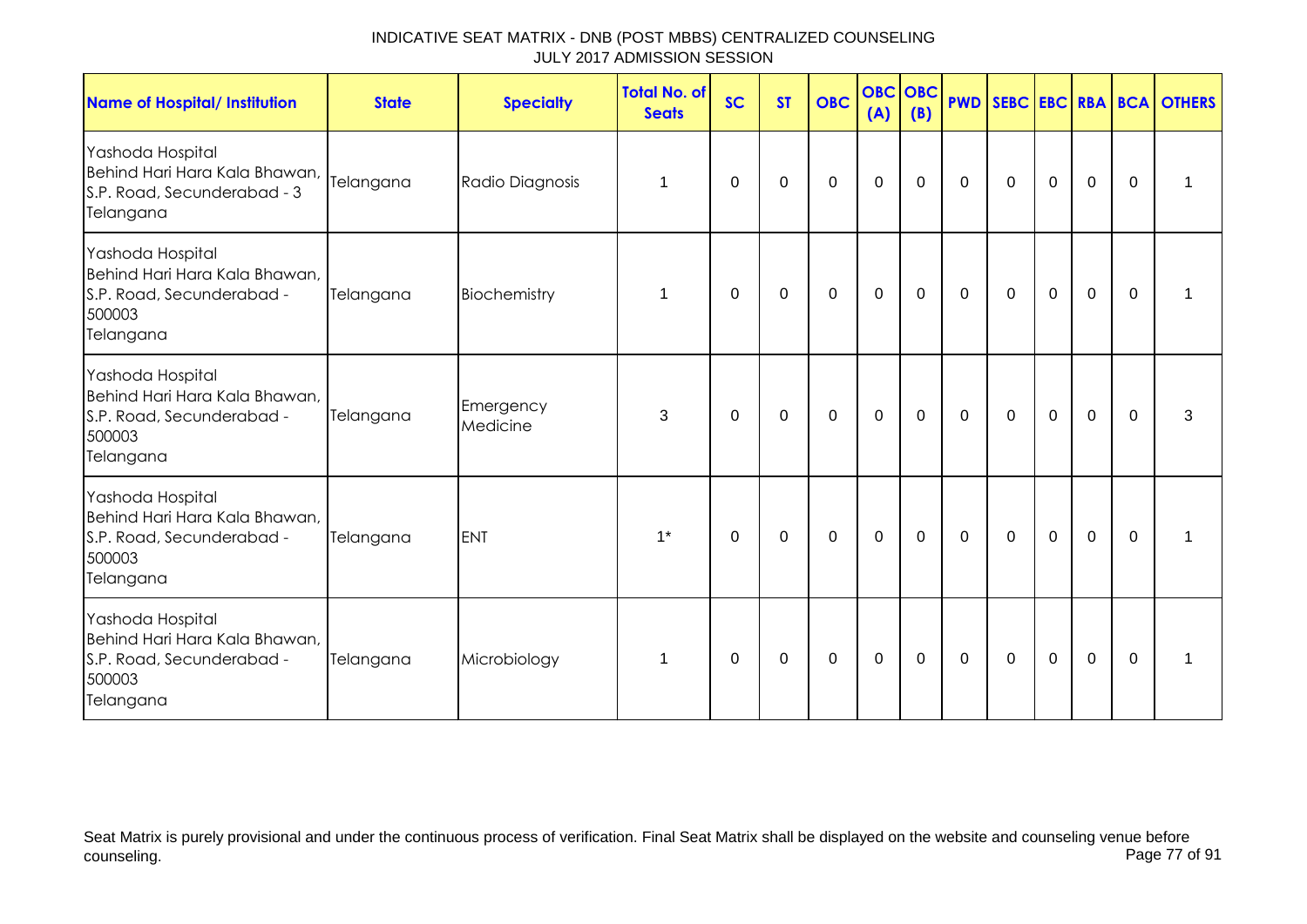| <b>Name of Hospital/ Institution</b>                                                                | <b>State</b> | <b>Specialty</b>            | <b>Total No. of</b><br><b>Seats</b> | <b>SC</b>   | <b>ST</b> | <b>OBC</b>  | <b>OBC OBC</b><br>(A) | (B)         | <b>PWD</b>  |             |             |             |          | SEBC EBC RBA BCA OTHERS |
|-----------------------------------------------------------------------------------------------------|--------------|-----------------------------|-------------------------------------|-------------|-----------|-------------|-----------------------|-------------|-------------|-------------|-------------|-------------|----------|-------------------------|
| Yashoda Super Speciality<br>Hospital<br>Nalgonda X Road, Malakpet,<br>Hyderabad-36<br>Telangana     | Telangana    | Anaesthesiology             | 1                                   | 0           | 0         | $\mathbf 0$ | $\mathbf 0$           | $\mathbf 0$ | $\mathbf 0$ | $\mathbf 0$ | $\pmb{0}$   | $\mathbf 0$ | $\Omega$ | 1                       |
| Yashoda Super Speciality<br>Hospital<br>Nalgonda X Road, Malakpet,<br>Hyderabad-500036<br>Telangana | Telangana    | Emergency<br>Medicine       | $\overline{2}$                      | 0           | 0         | $\mathbf 0$ | $\mathbf 0$           | $\mathbf 0$ | 0           | $\mathbf 0$ | $\mathbf 0$ | $\mathbf 0$ | $\Omega$ | 2                       |
| Yashoda Super Speciality<br>Hospital<br>Nalgonda X Road, Malakpet,<br>Hyderabad-500036<br>Telangana | Telangana    | <b>General Medicine</b>     | $\overline{2}$                      | 0           | 0         | $\mathbf 0$ | $\mathbf 0$           | 0           | $\mathbf 0$ | $\mathbf 0$ | $\mathbf 0$ | $\mathbf 0$ | $\Omega$ | $\overline{2}$          |
| Yashoda Super Speciality<br>Hospital<br>Nalgonda X Road, Malakpet,<br>Hyderabad-500036<br>Telangana | Telangana    | Radio Diagnosis             | $\overline{2}$                      | $\mathbf 0$ | 0         | $\mathbf 0$ | $\mathbf 0$           | $\mathbf 0$ | $\mathbf 0$ | $\mathbf 0$ | $\mathbf 0$ | $\mathbf 0$ | $\Omega$ | $\overline{2}$          |
| Yashoda Super Speciality<br>Hospital<br>Nalgonda X Road, Malakpet,<br>Hyderabad-500036<br>Telangana | Telangana    | <b>Respiratory Diseases</b> | $\mathbf 1$                         | 0           | 0         | $\mathbf 0$ | $\mathbf 0$           | $\mathbf 0$ | $\mathbf 0$ | $\mathbf 0$ | $\mathbf 0$ | $\mathbf 0$ | $\Omega$ | 1                       |

Seat Matrix is purely provisional and under the continuous process of verification. Final Seat Matrix shall be displayed on the website and counseling venue before<br>Page 78 of 91 counseling. Page 78 of 91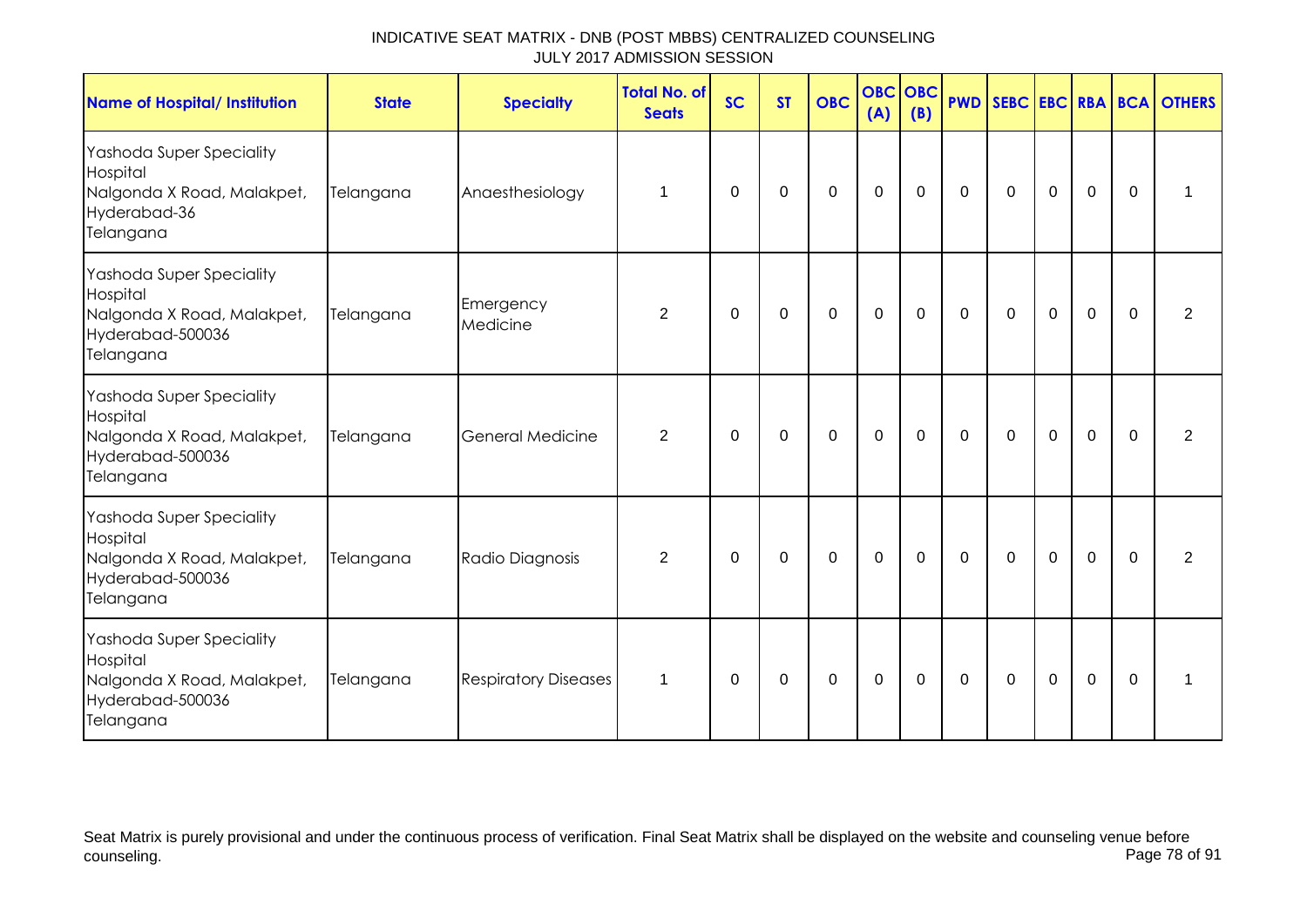| <b>Name of Hospital/ Institution</b>                                                                                                           | <b>State</b>         | <b>Specialty</b>        | <b>Total No. of</b><br><b>Seats</b> | <b>SC</b> | <b>ST</b>   | <b>OBC</b>   | <b>OBC</b> OBC<br>(A) | (B)         | <b>PWD</b>   |                |                |                |              | SEBC EBC RBA BCA OTHERS |
|------------------------------------------------------------------------------------------------------------------------------------------------|----------------------|-------------------------|-------------------------------------|-----------|-------------|--------------|-----------------------|-------------|--------------|----------------|----------------|----------------|--------------|-------------------------|
| Dr. Ram Manohar Lohia<br><b>Combined Hospital</b><br>Lucknow<br><b>Uttar Pradesh</b>                                                           | <b>Uttar Pradesh</b> | <b>General Medicine</b> | $\mathbf{1}$                        | 0         | $\mathbf 0$ | $\mathbf{1}$ | $\mathbf 0$           | $\mathbf 0$ | $\mathbf{0}$ | $\mathbf 0$    | $\mathbf 0$    | $\mathbf 0$    | $\mathbf{0}$ | $\mathbf 0$             |
| Dr. Ram Manohar Lohia<br><b>Combined Hospital</b><br>Vibhutikhand, Gomtinagar,<br>Lucknow<br><b>Uttar Pradesh</b>                              | <b>Uttar Pradesh</b> | Anaesthesiology         | 1                                   | $\Omega$  | 0           | $\mathbf 0$  | $\mathbf 0$           | $\mathbf 0$ | $\mathbf 0$  | $\mathbf 0$    | $\mathbf 0$    | $\mathbf 0$    | $\mathbf 0$  | 1                       |
| Fortis Hospital<br>B-22, Sector-62,<br>Noida - 201301<br><b>Uttar Pradesh</b>                                                                  | <b>Uttar Pradesh</b> | Anaesthesiology         | $\mathbf 1$                         | $\Omega$  | $\Omega$    | $\mathbf 0$  | $\mathbf 0$           | $\mathbf 0$ | $\mathbf 0$  | $\mathbf 0$    | $\mathbf 0$    | $\mathbf 0$    | $\mathbf{0}$ | 1                       |
| ICare Eye Hospital & Post<br>Graduate Institute<br>E3A Sector 26<br>NOIDA-201301<br><b>Uttar Pradesh</b>                                       | Uttar Pradesh        | Ophthalmology           | 2                                   | $\Omega$  | $\Omega$    | $\Omega$     | $\mathbf 0$           | $\Omega$    | $\mathbf{0}$ | $\Omega$       | $\Omega$       | $\Omega$       | $\mathbf{0}$ | $\overline{2}$          |
| <b>KK Hospital</b><br>87/88, Nabibullah RD,<br>River Bank Colony,<br>Opp. SSP Office,<br>Daliganj,<br>Lucknow - 226007<br><b>Uttar Pradesh</b> | <b>Uttar Pradesh</b> | <b>General Surgery</b>  | $\mathbf{1}$                        | $\Omega$  | 0           | $\mathbf 0$  | $\mathbf 0$           | $\mathbf 0$ | $\mathbf{0}$ | $\overline{0}$ | $\overline{0}$ | $\overline{0}$ | $\Omega$     | 1                       |
| L.N. Mishra N.E. Rly Hospital,<br><b>GORAKPUR-273012</b><br><b>Uttar Pradesh</b>                                                               | <b>Uttar Pradesh</b> | <b>General Medicine</b> | $1^*$                               | $\Omega$  | $\Omega$    | $\mathbf 0$  | $\mathbf 0$           | $\Omega$    | $\Omega$     | $\Omega$       | $\Omega$       | $\Omega$       | $\Omega$     | 1                       |

Seat Matrix is purely provisional and under the continuous process of verification. Final Seat Matrix shall be displayed on the website and counseling venue before<br>Page 79 of 91 counseling. Page 79 of 91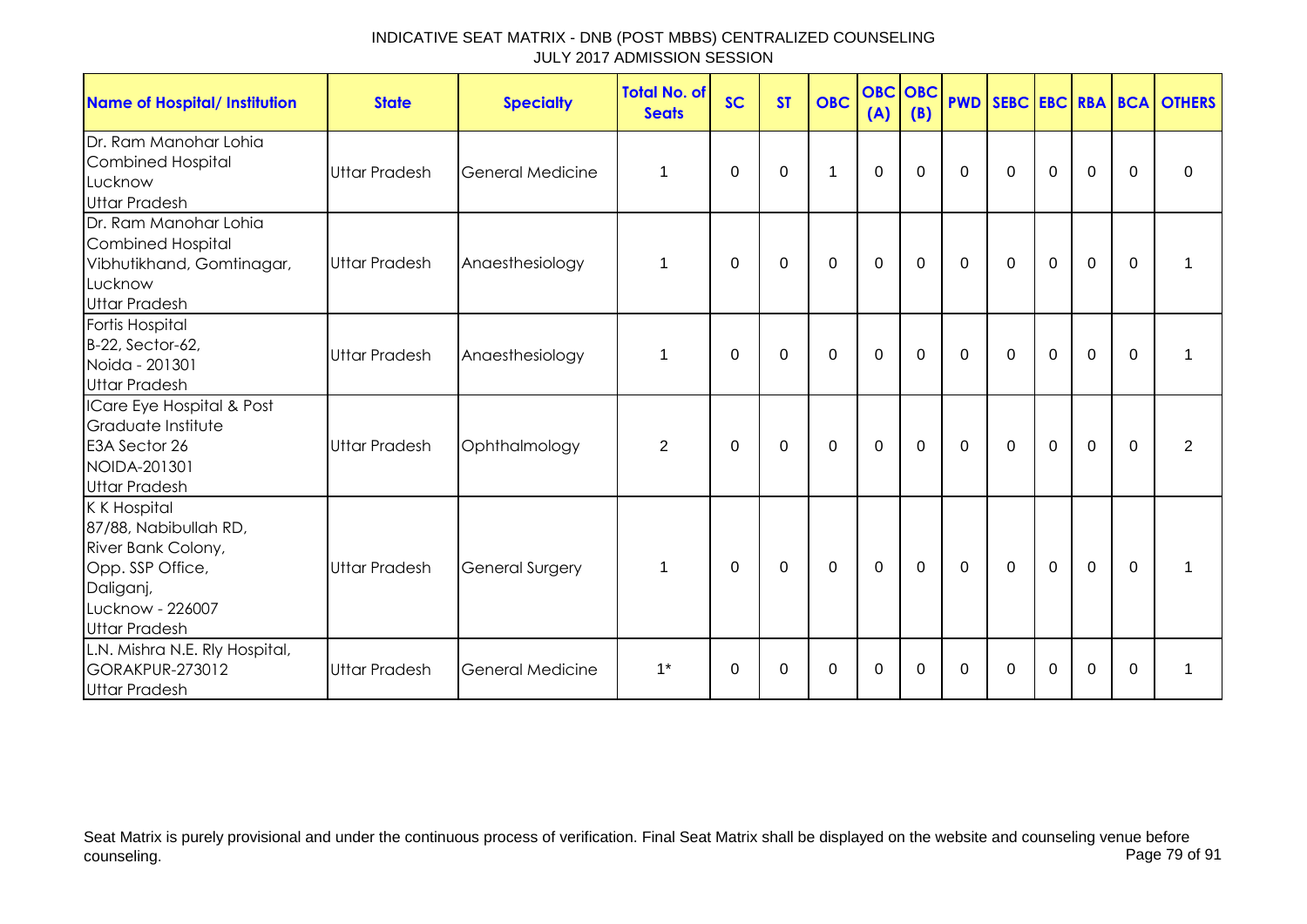| <b>Name of Hospital/ Institution</b>                                                                                                              | <b>State</b>         | <b>Specialty</b>        | <b>Total No. of</b><br><b>Seats</b> | <b>SC</b>    | <b>ST</b>   | <b>OBC</b>  | <b>OBC</b><br>(A) | <b>OBC</b><br>(B) |              |              |             |             |             | <b>PWD SEBC EBC RBA BCA OTHERS</b> |
|---------------------------------------------------------------------------------------------------------------------------------------------------|----------------------|-------------------------|-------------------------------------|--------------|-------------|-------------|-------------------|-------------------|--------------|--------------|-------------|-------------|-------------|------------------------------------|
| Max Super Specialty Hospital<br>(Formerly Pushpanjali Crosslay<br>Hospital),<br>W-3, Sector-1,<br>Vaishali,<br>NCR-201012<br><b>Uttar Pradesh</b> | <b>Uttar Pradesh</b> | Anaesthesiology         | $\overline{2}$                      | $\mathbf 0$  | $\mathbf 0$ | $\mathbf 0$ | $\mathbf 0$       | $\mathbf 0$       | $\mathbf 0$  | $\mathbf 0$  | $\mathbf 0$ | $\mathbf 0$ | $\mathbf 0$ | 2                                  |
| Max Super Specialty Hospital<br>(Formerly Pushpanjali Crosslay<br>Hospital),<br>W-3, Sector-1,<br>Vaishali,<br>NCR-201012<br><b>Uttar Pradesh</b> | <b>Uttar Pradesh</b> | <b>General Medicine</b> | 4                                   | $\mathbf{0}$ | 0           | $\mathbf 0$ | $\mathbf 0$       | $\Omega$          | $\mathbf{0}$ | $\mathbf{0}$ | $\Omega$    | $\mathbf 0$ | $\Omega$    | 4                                  |
| Max Super Specialty Hospital<br>(Formerly Pushpanjali Crosslay<br>Hospital),<br>W-3, Sector-1,<br>Vaishali,<br>NCR-201012<br><b>Uttar Pradesh</b> | <b>Uttar Pradesh</b> | <b>General Surgery</b>  | $2^*$                               | $\mathbf 0$  | $\mathbf 0$ | $\mathsf 0$ | $\mathbf 0$       | $\mathbf 0$       | $\mathbf 0$  | $\mathbf 0$  | $\mathbf 0$ | $\mathbf 0$ | $\mathbf 0$ | 2                                  |
| Max Super Specialty Hospital<br>(Formerly Pushpanjali Crosslay<br>Hospital),<br>W-3, Sector-1,<br>Vaishali,<br>NCR-201012<br><b>Uttar Pradesh</b> | <b>Uttar Pradesh</b> | Paediatrics             | 2                                   | 0            | 0           | $\Omega$    | $\Omega$          | $\Omega$          | $\mathbf{0}$ | $\mathbf{0}$ | $\Omega$    | $\mathbf 0$ | $\Omega$    | 2                                  |
| Vivekananda Polyclinic<br>Vivekananda puram,<br>Lucknow - 7<br><b>Uttar Pradesh</b>                                                               | <b>Uttar Pradesh</b> | <b>General Surgery</b>  | $\mathbf 1$                         | $\mathbf{0}$ | $\Omega$    | $\Omega$    | $\mathbf 0$       | 0                 | $\mathbf{0}$ | $\Omega$     | $\Omega$    | $\mathbf 0$ | $\Omega$    | 1                                  |

Seat Matrix is purely provisional and under the continuous process of verification. Final Seat Matrix shall be displayed on the website and counseling venue before<br>Page 80 of 91 counseling. Page 80 of 91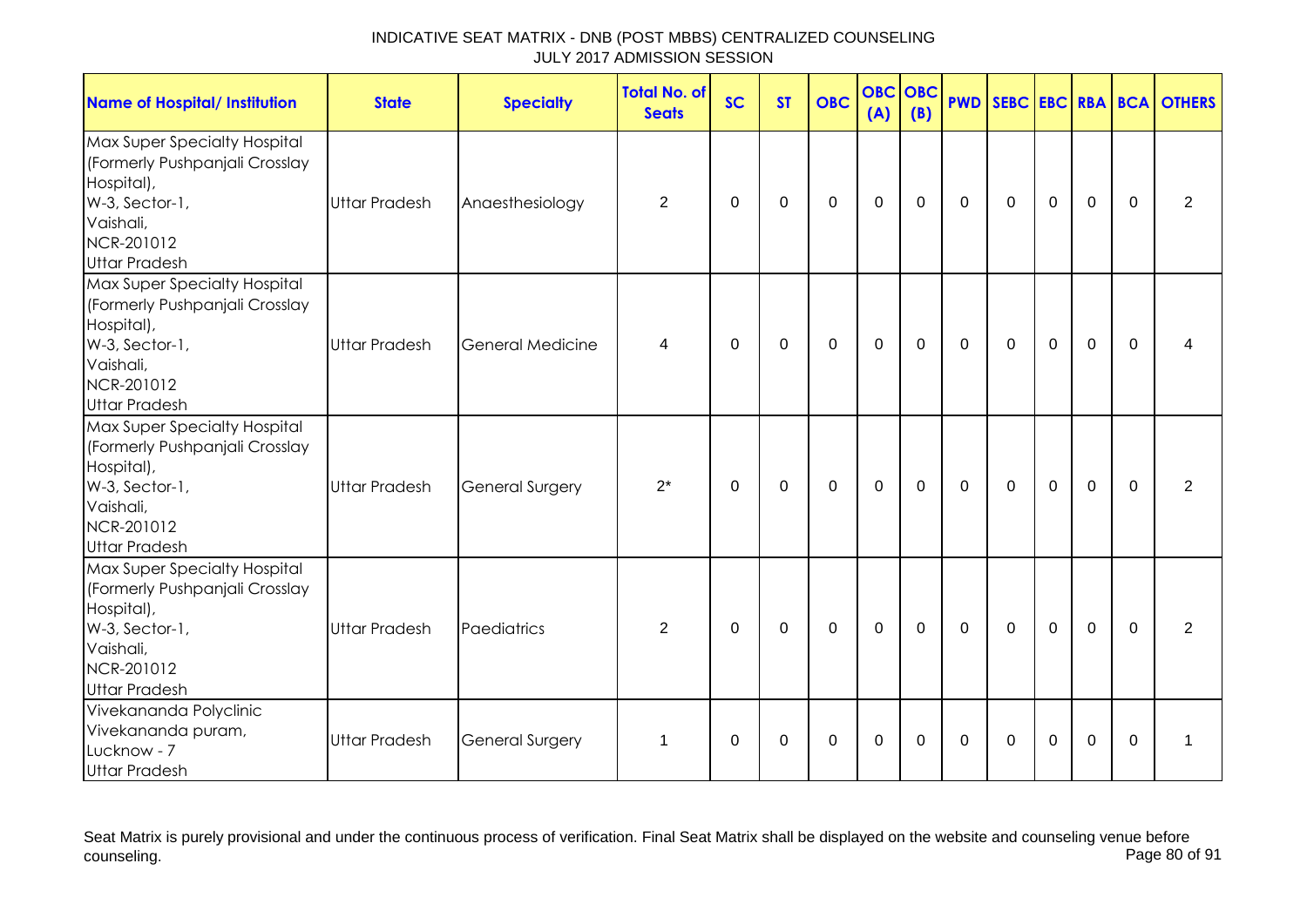| <b>Name of Hospital/ Institution</b>                                                                  | <b>State</b>         | <b>Specialty</b>      | <b>Total No. of</b><br><b>Seats</b> | <b>SC</b>   | <b>ST</b>   | <b>OBC</b>     | <b>OBC</b><br>(A)    | <b>OBC</b><br>(B) | <b>PWD</b>  |             |                |                |             | SEBC EBC RBA BCA OTHERS |
|-------------------------------------------------------------------------------------------------------|----------------------|-----------------------|-------------------------------------|-------------|-------------|----------------|----------------------|-------------------|-------------|-------------|----------------|----------------|-------------|-------------------------|
| Vivekananda Polyclinic<br>Vivekananda puram,<br>Lucknow - 7<br><b>Uttar Pradesh</b>                   | <b>Uttar Pradesh</b> | Ophthalmology         | 1                                   | $\Omega$    | 0           | $\mathbf 0$    | $\mathbf 0$          | $\Omega$          | $\mathbf 0$ | $\mathbf 0$ | $\mathbf 0$    | $\mathbf 0$    | $\mathbf 0$ | 1                       |
| Vivekananda Polyclinic<br>Vivekananda puram,<br>Lucknow - 7<br><b>Uttar Pradesh</b>                   | <b>Uttar Pradesh</b> | Orthopedic Surgery    | $1^*$                               | $\Omega$    | $\Omega$    | $\Omega$       | $\overline{0}$       | $\Omega$          | $\Omega$    | $\Omega$    | $\Omega$       | $\mathbf 0$    | $\Omega$    | 1                       |
| Apollo Gleneagles Hospitals<br>58, Canal Circular Road,<br>Kolkata-700054<br><b>West Bengal</b>       | <b>West Bengal</b>   | Anaesthesiology       | 3                                   | $\mathbf 0$ | $\mathbf 0$ | $\overline{0}$ | $\overline{0}$       | $\mathbf 0$       | $\mathbf 0$ | $\mathbf 0$ | $\overline{0}$ | $\mathbf 0$    | $\mathbf 0$ | 3                       |
| Apollo Gleneagles Hospitals<br>58, Canal Circular Road,<br>Kolkata-700054<br><b>West Bengal</b>       | West Bengal          | Emergency<br>Medicine | $\overline{2}$                      | $\Omega$    | $\Omega$    | $\overline{0}$ | $\overline{0}$       | $\Omega$          | $\Omega$    | $\Omega$    | $\Omega$       | $\overline{0}$ | $\Omega$    | $\overline{2}$          |
| Apollo Gleneagles Hospitals<br>58, Canal Circular Road,<br>Kolkata-700054<br><b>West Bengal</b>       | West Bengal          | <b>ENT</b>            | 2                                   | $\Omega$    | $\Omega$    | $\overline{0}$ | $\overline{0}$       | $\Omega$          | $\Omega$    | $\Omega$    | $\Omega$       | $\overline{0}$ | $\Omega$    | $\overline{2}$          |
| Apollo Gleneagles Hospitals<br>58, Canal Circular Road,<br>Kolkata-700054<br><b>West Bengal</b>       | West Bengal          | Paediatrics           | 3                                   | $\Omega$    | $\Omega$    | $\mathbf 0$    | $\mathbf 0$          | $\Omega$          | $\Omega$    | $\Omega$    | $\mathbf 0$    | $\mathbf 0$    | $\Omega$    | 3                       |
| Apollo Gleneagles Hospitals<br>58, Canal Circular Road,<br><b>Kolkata-700054</b><br>West Bengal       | West Bengal          | Radio Therapy         | $2^*$                               | $\Omega$    | $\mathbf 0$ | $\mathbf 0$    | $\overline{0}$       | $\mathbf 0$       | $\Omega$    | $\mathbf 0$ | $\mathbf 0$    | $\mathbf 0$    | $\mathbf 0$ | $\overline{2}$          |
| <b>Asansol District Hospital</b><br>S B Gorai Road,<br>PO + PS: Asansol- 713301<br><b>West Bengal</b> | West Bengal          | Anaesthesiology       | $\mathbf 1$                         | $\Omega$    | $\Omega$    | $\Omega$       | $\blacktriangleleft$ | $\Omega$          | $\Omega$    | $\Omega$    | $\Omega$       | $\mathbf 0$    | $\Omega$    | $\Omega$                |

Seat Matrix is purely provisional and under the continuous process of verification. Final Seat Matrix shall be displayed on the website and counseling venue before<br>Page 81 of 91 counseling. Page 81 of 91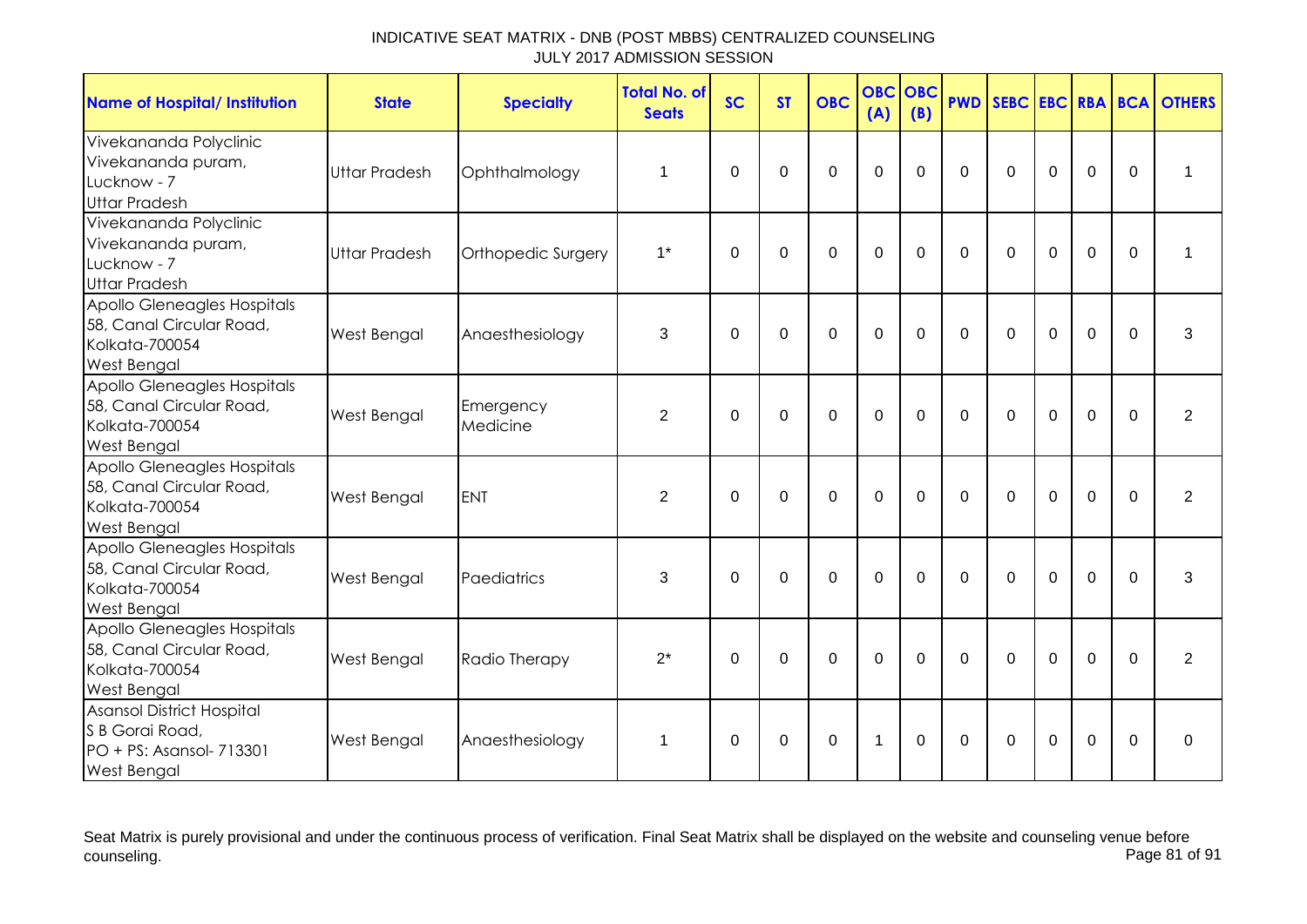| Name of Hospital/ Institution                                                                                           | <b>State</b>       | <b>Specialty</b>             | <b>Total No. of</b><br><b>Seats</b> | <b>SC</b>      | <b>ST</b> | <b>OBC</b>  | (A)         | <b>OBC OBC</b><br>(B) | <b>PWD</b>  |              |             |             |             | SEBC EBC RBA BCA OTHERS |
|-------------------------------------------------------------------------------------------------------------------------|--------------------|------------------------------|-------------------------------------|----------------|-----------|-------------|-------------|-----------------------|-------------|--------------|-------------|-------------|-------------|-------------------------|
| Asansol District Hospital<br>S B Gorai Road,<br>PO + PS: Asansol- 713301<br>West Bengal                                 | West Bengal        | <b>General Medicine</b>      | $\overline{2}$                      | $\Omega$       | $\Omega$  | $\mathbf 0$ | 1           | $\Omega$              | $\Omega$    | $\mathbf 0$  | $\mathbf 0$ | $\mathbf 0$ | $\Omega$    | 1                       |
| Asansol District Hospital<br>S B Gorai Road,<br>PO + PS: Asansol- 713301<br>West Bengal                                 | <b>West Bengal</b> | <b>General Surgery</b>       | $\overline{2}$                      | $\mathbf 1$    | 0         | $\mathbf 0$ | 0           | 0                     | $\Omega$    | $\mathbf 0$  | $\mathbf 0$ | $\mathbf 0$ | 0           | 1                       |
| <b>Asansol District Hospital</b><br>S B Gorai Road,<br>PO + PS: Asansol- 713301<br>West Bengal                          | West Bengal        | Obstetrics and<br>Gynecology | $\mathbf{1}$                        | $\mathbf 1$    | $\Omega$  | $\mathbf 0$ | $\mathbf 0$ | $\Omega$              | $\Omega$    | $\Omega$     | $\Omega$    | $\mathbf 0$ | $\Omega$    | $\Omega$                |
| <b>Asansol District Hospital</b><br>S B Gorai Road,<br>PO + PS: Asansol- 713301<br><b>West Bengal</b>                   | West Bengal        | Paediatrics                  | 1                                   | $\Omega$       | 1         | $\mathbf 0$ | $\mathbf 0$ | $\Omega$              | $\Omega$    | $\mathbf{0}$ | $\mathbf 0$ | $\mathbf 0$ | $\Omega$    | 0                       |
| B.R. Singh Hospital &<br>Centre for Med. Edn & Res.<br>Eastern Railway,<br>Sealdah,<br>KOLKATA-14<br><b>West Bengal</b> | West Bengal        | Ophthalmology                | $\mathbf 1$                         | $\mathbf 1$    | 0         | $\mathbf 0$ | 0           | $\mathbf 0$           | $\mathbf 0$ | $\mathbf 0$  | $\mathbf 0$ | $\mathbf 0$ | $\mathbf 0$ | $\Omega$                |
| B.R. Singh Hospital &<br>Centre for Med. Edn & Res.<br>Eastern Railway,<br>Sealdah,<br>KOLKATA-14<br><b>West Bengal</b> | <b>West Bengal</b> | Paediatrics                  | 1                                   | $\overline{1}$ | 0         | $\mathbf 0$ | 0           | $\mathbf 0$           | $\Omega$    | $\mathbf 0$  | $\mathbf 0$ | $\mathbf 0$ | $\Omega$    | 0                       |

Seat Matrix is purely provisional and under the continuous process of verification. Final Seat Matrix shall be displayed on the website and counseling venue before<br>Page 82 of 91 counseling. Page 82 of 91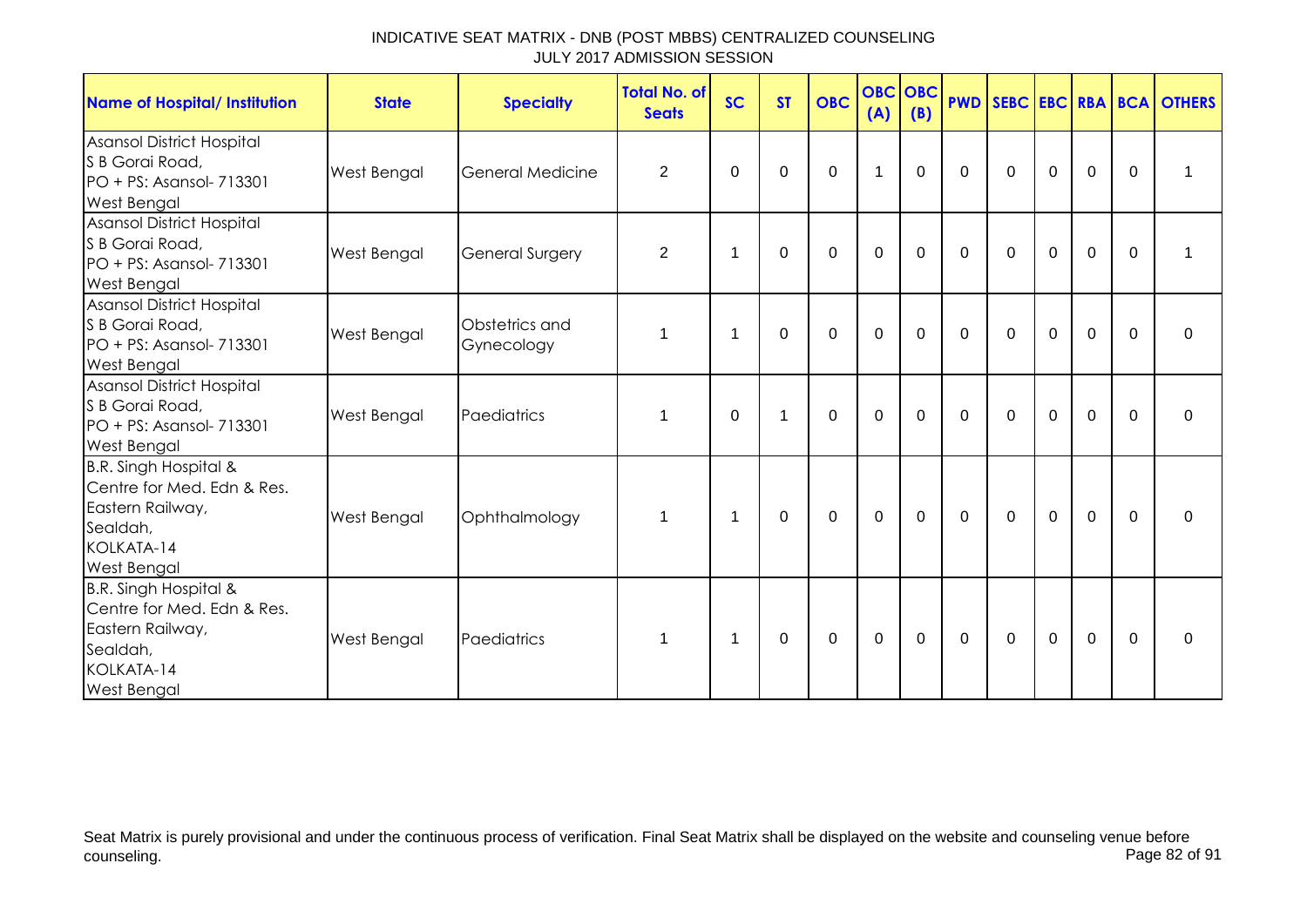| <b>Name of Hospital/ Institution</b>                                                                                    | <b>State</b>       | <b>Specialty</b>                     | <b>Total No. of</b><br><b>Seats</b> | <b>SC</b>      | <b>ST</b>   | <b>OBC</b>   | <b>OBC</b><br>(A) | <b>OBC</b><br>(B) |              |              |                |                |             | <b>PWD SEBC EBC RBA BCA OTHERS</b> |
|-------------------------------------------------------------------------------------------------------------------------|--------------------|--------------------------------------|-------------------------------------|----------------|-------------|--------------|-------------------|-------------------|--------------|--------------|----------------|----------------|-------------|------------------------------------|
| B.R. Singh Hospital &<br>Centre for Med. Edn & Res.<br>Eastern Railway,<br>Sealdah,<br>KOLKATA-14<br><b>West Bengal</b> | West Bengal        | Pathology                            | 1                                   | $\mathbf 0$    | $\mathbf 0$ | $\mathbf 0$  | $\mathbf 0$       | $\mathbf 0$       | $\mathbf 0$  | $\mathbf 0$  | $\mathbf 0$    | $\overline{0}$ | $\mathbf 0$ |                                    |
| College of Medicine and JNM<br>Hospital<br>P. O.: Kalyani District,<br>Nadia-741235 West Bengal                         | <b>West Bengal</b> | Biochemistry                         | 1                                   | $\overline{1}$ | $\Omega$    | $\mathbf 0$  | $\mathbf 0$       | $\Omega$          | $\mathbf 0$  | $\mathbf{0}$ | $\mathbf 0$    | $\overline{0}$ | $\Omega$    | $\mathbf 0$                        |
| College of Medicine and JNM<br>Hospital<br>P.O.: Kalyani District,<br>Nadia-741235 West Bengal                          | <b>West Bengal</b> | Forensic Medicine                    | $\overline{2}$                      | $\mathbf 0$    | $\mathbf 0$ | $\mathbf 0$  | $\mathbf 0$       | $\mathbf 0$       | $\mathbf 0$  | $\mathbf 0$  | $\mathbf 0$    | $\mathbf 0$    | $\Omega$    | 2                                  |
| College of Medicine and JNM<br>Hospital<br>P.O.: Kalyani District,<br>Nadia-741235 West Bengal                          | <b>West Bengal</b> | Microbiology                         | $\overline{2}$                      | $\overline{1}$ | $\mathbf 0$ | $\mathbf 0$  | $\mathbf 0$       | $\overline{0}$    | $\Omega$     | $\Omega$     | $\mathbf 0$    | $\overline{0}$ | $\Omega$    | 1                                  |
| College of Medicine and JNM<br>Hospital<br>P.O.: Kalyani District,<br>Nadia-741235 West Bengal                          | <b>West Bengal</b> | Pharmacology                         | $\mathbf 1$                         | $\mathbf 0$    | $\mathbf 0$ | $\mathbf 0$  | $\mathbf 0$       | $\mathbf 0$       | $\mathbf 0$  | $\mathbf 0$  | $\overline{0}$ | $\overline{0}$ | $\mathbf 0$ | 1                                  |
| College of Medicine and JNM<br>Hospital<br>P.O.: Kalyani District,<br>Nadia-741235 West Bengal                          | <b>West Bengal</b> | Physiology                           | $\overline{2}$                      | $\Omega$       | $\Omega$    | $\mathbf{1}$ | $\mathbf 0$       | $\Omega$          | $\Omega$     | $\Omega$     | $\mathbf 0$    | $\mathbf 0$    | $\Omega$    | 1                                  |
| College of Medicine and JNM<br>Hospital<br>P.O.: Kalyani District,<br>Nadia-741235 West Bengal                          | <b>West Bengal</b> | Social and<br>Preventive<br>Medicine | $\overline{2}$                      | $\mathbf 1$    | 0           | $\mathbf 0$  | $\mathbf 0$       | 1                 | $\mathbf{0}$ | $\Omega$     | $\mathbf 0$    | $\mathbf 0$    | $\Omega$    | $\mathbf 0$                        |

Seat Matrix is purely provisional and under the continuous process of verification. Final Seat Matrix shall be displayed on the website and counseling venue before<br>Page 83 of 91 counseling. Page 83 of 91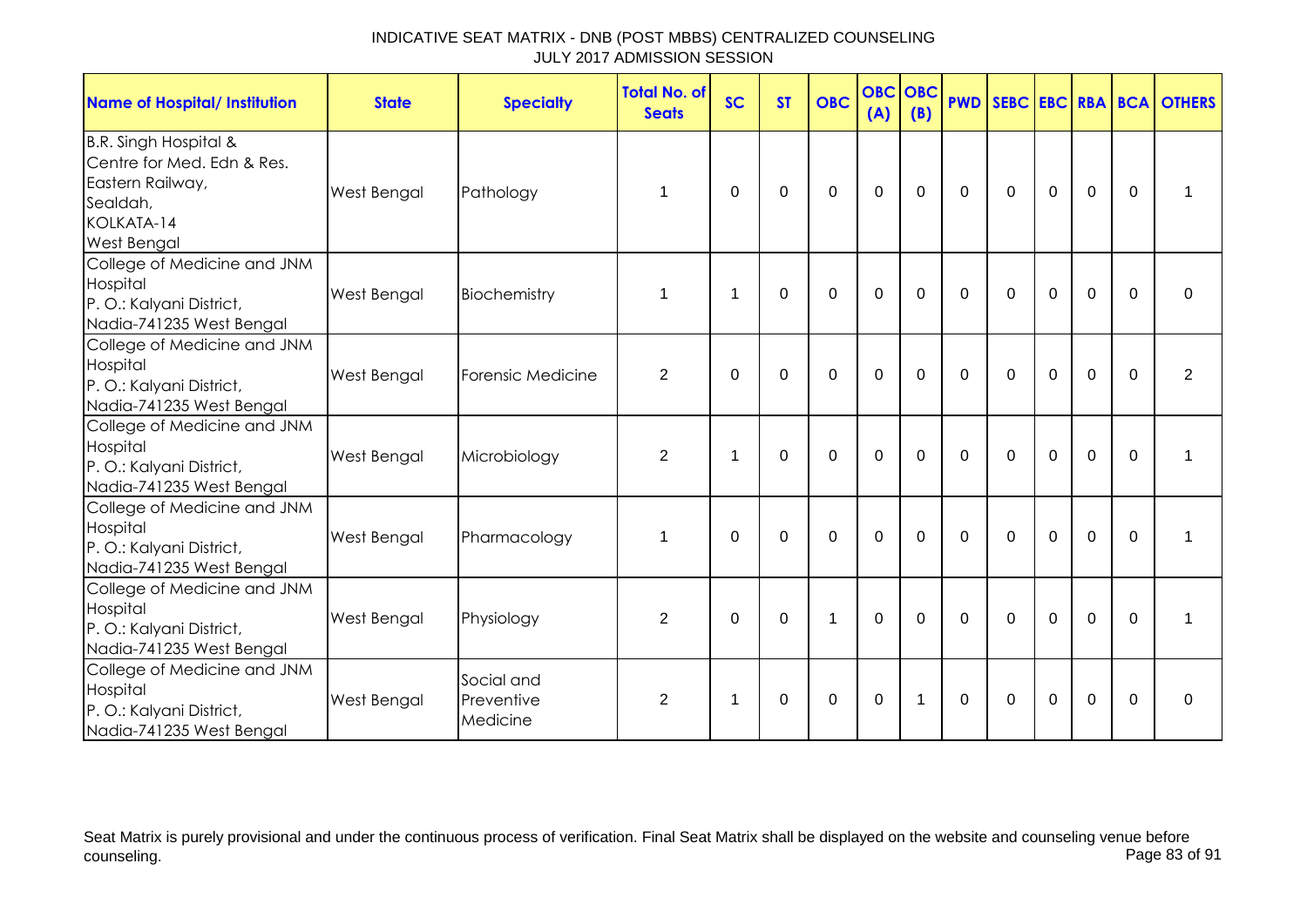| <b>Name of Hospital/ Institution</b>                                                          | <b>State</b> | <b>Specialty</b>             | <b>Total No. of</b><br><b>Seats</b> | <b>SC</b>    | <b>ST</b> | <b>OBC</b>  | <b>OBC OBC</b><br>(A) | (B)          |              |             |             |                |             | <b>PWD SEBC EBC RBA BCA OTHERS</b> |
|-----------------------------------------------------------------------------------------------|--------------|------------------------------|-------------------------------------|--------------|-----------|-------------|-----------------------|--------------|--------------|-------------|-------------|----------------|-------------|------------------------------------|
| Deben Mahato (Sadar)<br>Hospital<br>Purulia<br>West Bengal                                    | West Bengal  | Anaesthesiology              | 1                                   | $\Omega$     | 1         | $\Omega$    | $\mathbf 0$           | $\Omega$     | $\mathbf{0}$ | $\Omega$    | $\Omega$    | $\Omega$       | $\Omega$    | $\Omega$                           |
| Deben Mahato (Sadar)<br>Hospital<br>Purulia<br>West Bengal                                    | West Bengal  | <b>General Medicine</b>      | 2                                   | $\Omega$     | $\Omega$  | $\mathbf 0$ | $\mathbf 0$           | $\mathbf 0$  | $\mathbf 0$  | $\mathbf 0$ | $\mathbf 0$ | $\mathbf 0$    | $\Omega$    | 2                                  |
| Deben Mahato (Sadar)<br>Hospital<br>Purulia<br>West Bengal                                    | West Bengal  | <b>General Surgery</b>       | $\overline{2}$                      | 0            | 0         | $\mathbf 0$ | $\mathbf 0$           | $\mathbf 0$  | $\mathbf 0$  | $\Omega$    | $\mathbf 0$ | $\mathbf 0$    | $\mathbf 0$ | $\overline{2}$                     |
| Deben Mahato (Sadar)<br>Hospital<br>Purulia<br>West Bengal                                    | West Bengal  | Obstetrics and<br>Gynecology | 1                                   | $\mathbf 0$  | 0         | $\mathbf 0$ | $\mathbf 0$           | $\mathbf 0$  | $\mathbf 0$  | $\mathbf 0$ | $\mathbf 0$ | $\mathbf 0$    | $\mathbf 0$ | 1                                  |
| Deben Mahato (Sadar)<br>Hospital<br>Purulia<br>West Bengal                                    | West Bengal  | Paediatrics                  | 1                                   | 0            | $\Omega$  | $\Omega$    | $\mathbf 0$           | 0            | $\mathbf{0}$ | $\Omega$    | 0           | $\mathbf 0$    | $\Omega$    | 1                                  |
| <b>District Hospital</b><br>10, Biplabi Haren Ghosh Sarani,<br>Howrah-1<br>West Bengal        | West Bengal  | Anaesthesiology              | $\mathbf 1$                         | 1            | 0         | $\mathbf 0$ | $\mathbf 0$           | $\mathbf 0$  | $\mathbf 0$  | $\mathbf 0$ | $\mathbf 0$ | $\overline{0}$ | $\Omega$    | 0                                  |
| <b>District Hospital</b><br>10, Biplabi Haren Ghosh Sarani,<br>Howrah-1<br><b>West Bengal</b> | West Bengal  | General Medicine             | 2                                   | $\mathbf{0}$ | $\Omega$  | $\mathbf 0$ | $\mathbf 0$           | $\mathbf{1}$ | $\mathbf 0$  | $\Omega$    | $\mathbf 0$ | $\mathbf 0$    | $\Omega$    | 1                                  |

Seat Matrix is purely provisional and under the continuous process of verification. Final Seat Matrix shall be displayed on the website and counseling venue before<br>Page 84 of 91 counseling. Page 84 of 91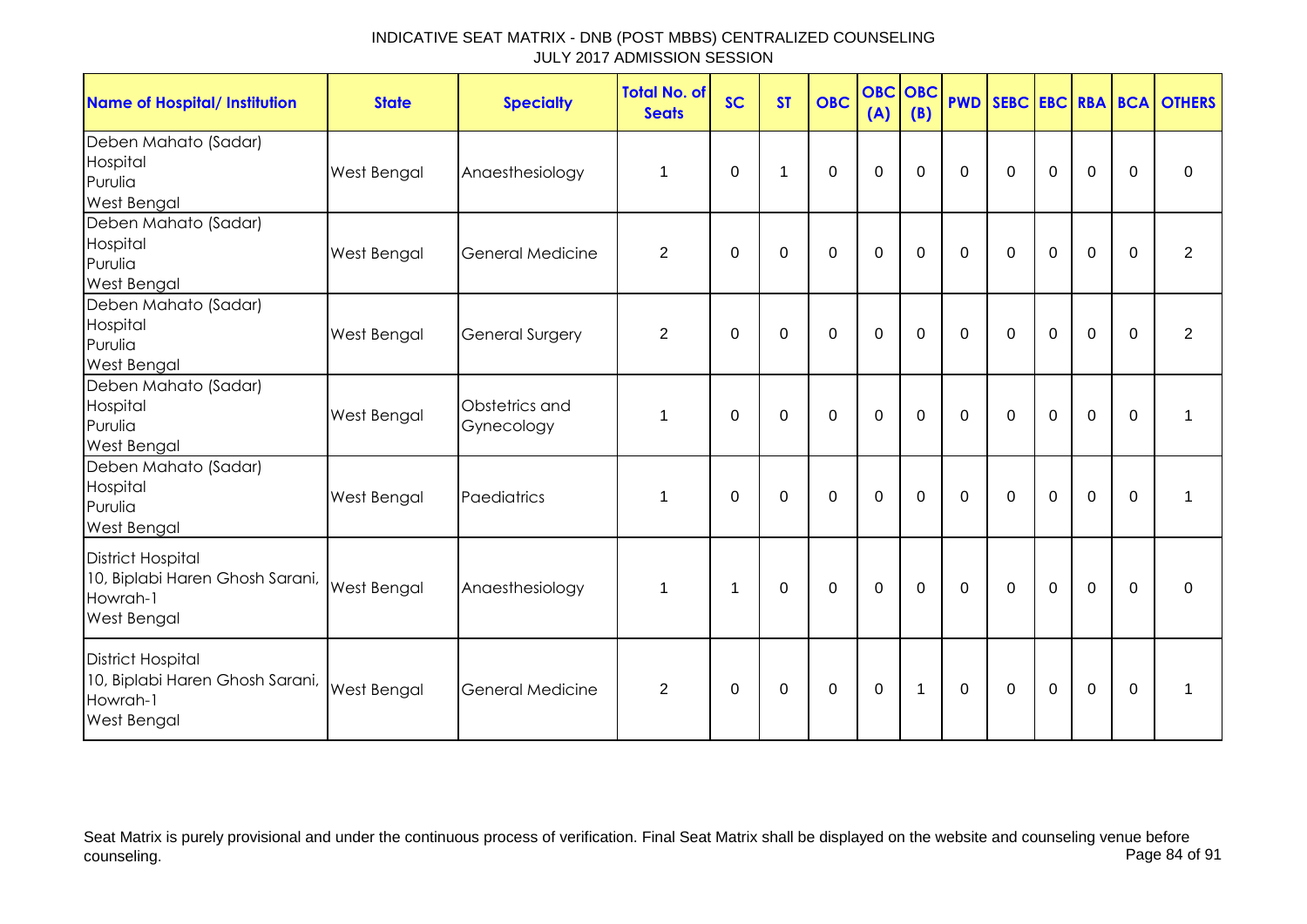| <b>Name of Hospital/ Institution</b>                                                              | <b>State</b>       | <b>Specialty</b>             | <b>Total No. of</b><br><b>Seats</b> | <b>SC</b>   | <b>ST</b>   | <b>OBC</b>   | <b>OBC</b><br>(A) | <b>OBC</b><br>(B) |             |                |                |                |             | <b>PWD SEBC EBC RBA BCA OTHERS</b> |
|---------------------------------------------------------------------------------------------------|--------------------|------------------------------|-------------------------------------|-------------|-------------|--------------|-------------------|-------------------|-------------|----------------|----------------|----------------|-------------|------------------------------------|
| <b>District Hospital</b><br>10, Biplabi Haren Ghosh Sarani,<br>Howrah-1<br><b>West Bengal</b>     | <b>West Bengal</b> | <b>General Surgery</b>       | $\overline{2}$                      | 1           | 0           | $\mathbf 0$  | $\mathbf 0$       | $\mathbf 0$       | $\mathbf 0$ | $\mathbf 0$    | $\mathbf 0$    | $\mathbf 0$    | $\mathbf 0$ | 1                                  |
| <b>District Hospital</b><br>10, Biplabi Haren Ghosh Sarani,<br>Howrah-1<br>West Bengal            | <b>West Bengal</b> | Obstetrics and<br>Gynecology | 1                                   | $\mathbf 0$ | $\mathbf 0$ | $\mathbf 0$  | $\mathbf 0$       | $\mathbf 0$       | $\mathbf 0$ | $\mathbf 0$    | $\mathbf 0$    | $\mathbf 0$    | $\mathbf 0$ | 1                                  |
| <b>District Hospital</b><br>10, Biplabi Haren Ghosh Sarani,<br>Howrah-1<br>West Bengal            | <b>West Bengal</b> | Paediatrics                  | 1                                   | $\Omega$    | 0           | $\mathbf 0$  | $\mathbf 1$       | $\mathbf 0$       | $\mathbf 0$ | $\mathbf 0$    | $\mathbf 0$    | $\overline{0}$ | $\Omega$    | $\mathbf 0$                        |
| <b>District Hospital</b><br>5, D L Roy Road,<br>Krishnagar,<br>Nadia-741101<br>West Bengal        | West Bengal        | Anaesthesiology              | 1                                   | $\Omega$    | $\Omega$    | $\mathbf{0}$ | $\mathbf 0$       | $\overline{0}$    | $\mathbf 0$ | $\mathbf 0$    | $\overline{0}$ | $\mathbf 0$    | $\Omega$    | $\mathbf 1$                        |
| <b>District Hospital</b><br>5, D L Roy Road,<br>Krishnagar,<br>Nadia-741101<br><b>West Bengal</b> | <b>West Bengal</b> | <b>General Medicine</b>      | 2                                   | $\mathbf 1$ | 0           | $\mathbf 0$  | $\mathbf 0$       | $\mathbf 0$       | $\mathbf 0$ | $\mathbf 0$    | $\mathbf 0$    | $\overline{0}$ | $\mathbf 0$ | 1                                  |
| <b>District Hospital</b><br>5, D L Roy Road,<br>Krishnagar,<br>Nadia-741101<br><b>West Bengal</b> | West Bengal        | <b>General Surgery</b>       | 2                                   | $\Omega$    | $\Omega$    | $\mathbf 0$  | $\mathbf{1}$      | $\Omega$          | $\mathbf 0$ | $\overline{0}$ | $\overline{0}$ | $\mathbf 0$    | $\Omega$    | $\mathbf 1$                        |

Seat Matrix is purely provisional and under the continuous process of verification. Final Seat Matrix shall be displayed on the website and counseling venue before<br>Page 85 of 91 counseling. Page 85 of 91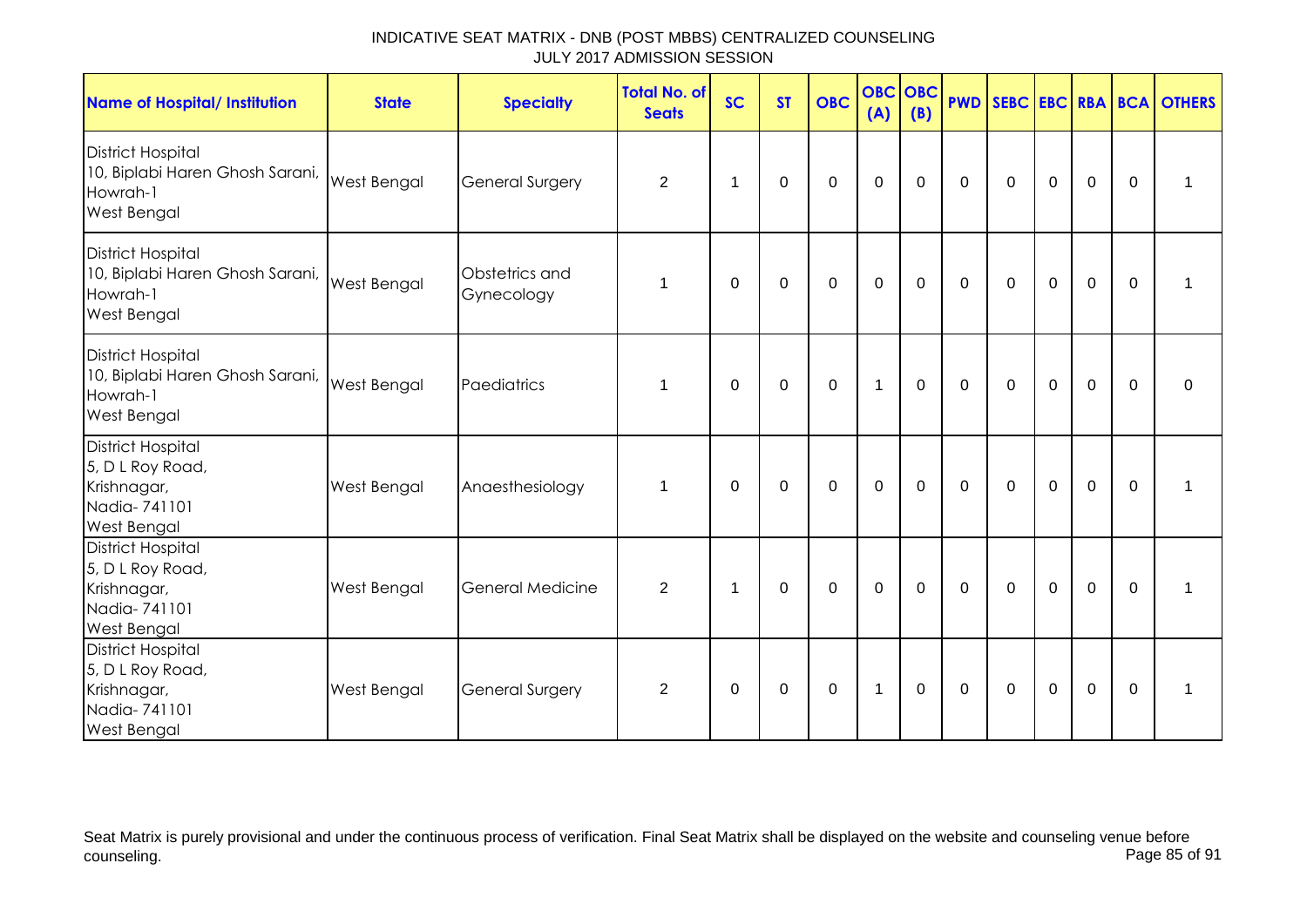| <b>Name of Hospital/ Institution</b>                                                                                          | <b>State</b>       | <b>Specialty</b>             | <b>Total No. of</b><br><b>Seats</b> | <b>SC</b>   | <b>ST</b>   | <b>OBC</b>     | <b>OBC OBC</b><br>(A) | (B)         |             |              |                |                |             | <b>PWD SEBC EBC RBA BCA OTHERS</b> |
|-------------------------------------------------------------------------------------------------------------------------------|--------------------|------------------------------|-------------------------------------|-------------|-------------|----------------|-----------------------|-------------|-------------|--------------|----------------|----------------|-------------|------------------------------------|
| <b>District Hospital</b><br>5, D L Roy Road,<br>Krishnagar,<br>Nadia-741101<br>West Bengal                                    | West Bengal        | Obstetrics and<br>Gynecology | 1                                   | -1          | 0           | $\Omega$       | $\mathbf 0$           | 0           | $\mathbf 0$ | $\mathbf 0$  | $\mathbf 0$    | $\mathbf 0$    | $\Omega$    | $\mathbf 0$                        |
| <b>District Hospital</b><br>5, D L Roy Road,<br>Krishnagar,<br>Nadia-741101<br>West Bengal                                    | West Bengal        | Paediatrics                  | 1                                   | 0           | 0           | $\mathbf 0$    | $\mathbf 0$           | $\mathbf 0$ | $\mathbf 0$ | $\mathbf 0$  | $\mathbf 0$    | $\mathbf 0$    | $\mathbf 0$ | 1                                  |
| District Hospital,<br>Jalpaiguri-735101,<br>West Bengal                                                                       | West Bengal        | <b>General Surgery</b>       | $\overline{2}$                      | 1           | $\Omega$    | $\mathbf 0$    | $\mathbf 0$           |             | $\Omega$    | $\mathbf{0}$ | $\Omega$       | $\mathbf 0$    | $\Omega$    | $\mathbf 0$                        |
| District Hospital,<br>Jalpaiguri-735101,<br>West Bengal                                                                       | West Bengal        | Obstetrics and<br>Gynecology | $\overline{2}$                      | 0           | 0           | $\mathbf 0$    | $\mathbf 0$           | $\Omega$    | $\mathbf 0$ | $\Omega$     | $\mathbf 0$    | $\mathbf 0$    | $\Omega$    | $\overline{2}$                     |
| Dr. B C Roy Post Graduate<br>Institute of Paediatric Sciences<br>111, Narkeldanga Main Road,<br>Kolkata-700054<br>West Bengal | <b>West Bengal</b> | Paediatrics                  | $4^*$                               | $\mathbf 1$ | $\mathbf 0$ | $\mathbf{1}$   | $\mathbf 0$           | $\mathbf 0$ | $\mathbf 0$ | $\mathbf 0$  | $\mathbf 0$    | $\overline{0}$ | $\Omega$    | 2                                  |
| Durgapur Steel Plant Hospital<br>Durgapur,<br>West Bengal                                                                     | West Bengal        | Anaesthesiology              | 1                                   | $\Omega$    | $\Omega$    | $\overline{0}$ | $\mathbf 0$           | $\Omega$    | $\mathbf 0$ | $\Omega$     | $\overline{0}$ | $\mathbf 0$    | $\Omega$    | 1                                  |
| Durgapur Steel Plant Hospital<br>Durgapur,<br><b>West Bengal</b>                                                              | West Bengal        | Paediatrics                  | 1                                   | $\Omega$    | $\Omega$    | $\Omega$       | $\mathbf 0$           | 0           | $\Omega$    | $\Omega$     | $\Omega$       | $\mathbf 0$    | $\Omega$    | 1                                  |

Seat Matrix is purely provisional and under the continuous process of verification. Final Seat Matrix shall be displayed on the website and counseling venue before<br>Page 86 of 91 counseling. Page 86 of 91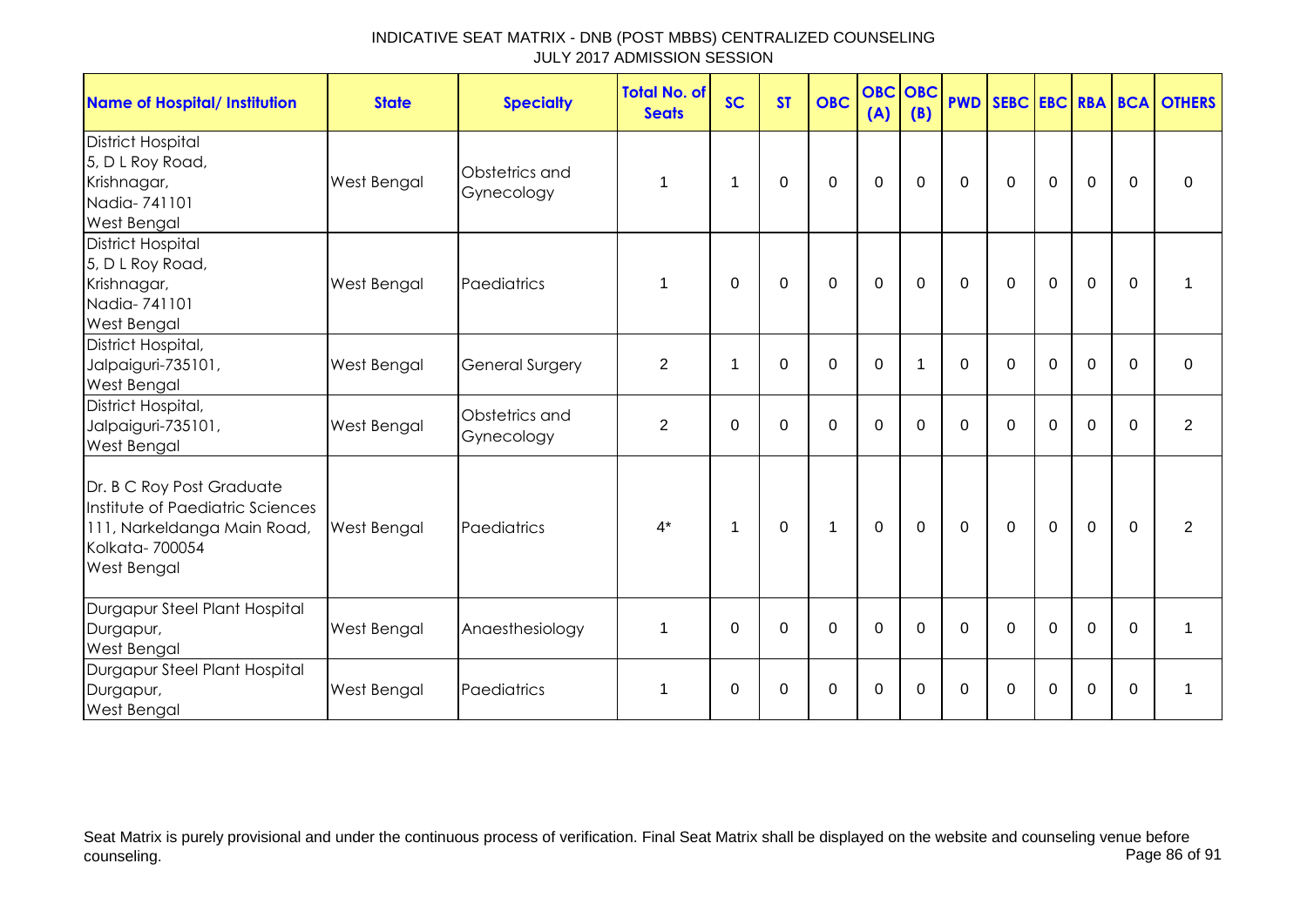| Name of Hospital/ Institution                                                                   | <b>State</b>       | <b>Specialty</b>             | <b>Total No. of</b><br><b>Seats</b> | <b>SC</b>   | <b>ST</b>   | <b>OBC</b>  | <b>OBC</b><br>(A) | <b>OBC</b><br>(B) |              |             |             |             |              | <b>PWD SEBC EBC RBA BCA OTHERS</b> |
|-------------------------------------------------------------------------------------------------|--------------------|------------------------------|-------------------------------------|-------------|-------------|-------------|-------------------|-------------------|--------------|-------------|-------------|-------------|--------------|------------------------------------|
| Fortis Hospital<br>730, Anandapur, EM Bypass<br>Road,<br>Kolkata-700107<br>West Bengal          | <b>West Bengal</b> | Emergency<br>Medicine        | 1                                   | $\Omega$    | $\mathbf 0$ | $\mathbf 0$ | $\mathbf 0$       | $\mathbf 0$       | $\Omega$     | $\Omega$    | $\mathbf 0$ | $\mathbf 0$ | $\Omega$     | 1                                  |
| Fortis Hospitals Limited<br>730, Anandapur, EM Bypass<br>Road,<br>Kolkata-700107<br>West Bengal | <b>West Bengal</b> | <b>Respiratory Diseases</b>  | $\mathbf 1$                         | $\Omega$    | $\mathbf 0$ | $\mathbf 0$ | $\mathbf 0$       | $\mathbf 0$       | $\mathbf 0$  | $\mathbf 0$ | $\mathbf 0$ | $\mathbf 0$ | $\mathbf 0$  | $\mathbf 1$                        |
| Imambara District Hospital,<br>Akhan Bazar Road,<br>Hooghly- 712101<br>West Bengal              | <b>West Bengal</b> | Anaesthesiology              | 1                                   | $\mathbf 0$ | $\mathbf 0$ | $\mathbf 0$ | $\mathbf 0$       | $\mathbf 0$       | $\mathbf 0$  | $\mathbf 0$ | $\mathbf 0$ | $\mathbf 0$ | $\mathbf 0$  | 1                                  |
| Imambara District Hospital,<br>Akhan Bazar Road,<br>Hooghly- 712101<br>West Bengal              | <b>West Bengal</b> | <b>General Medicine</b>      | $\overline{2}$                      | 1           | $\mathbf 0$ | $\mathbf 0$ | $\overline{0}$    | $\mathbf 0$       | $\Omega$     | $\Omega$    | $\mathbf 0$ | $\mathbf 0$ | $\Omega$     | 1                                  |
| Imambara District Hospital,<br>Akhan Bazar Road,<br>Hooghly- 712101<br>West Bengal              | <b>West Bengal</b> | General Surgery              | 2                                   | $\mathbf 0$ | $\mathbf 0$ | $\mathbf 0$ | $\mathbf 0$       | $\mathbf{1}$      | $\Omega$     | $\mathbf 0$ | $\mathbf 0$ | $\mathbf 0$ | $\mathbf 0$  | $\mathbf{1}$                       |
| Imambara District Hospital,<br>Akhan Bazar Road,<br>Hooghly- 712101<br>West Bengal              | West Bengal        | Obstetrics and<br>Gynecology | 1                                   | $\Omega$    | $\Omega$    | $\mathbf 0$ | $\mathbf 0$       | 1                 | $\Omega$     | $\Omega$    | $\mathbf 0$ | $\mathbf 0$ | $\Omega$     | $\mathbf 0$                        |
| Imambara District Hospital,<br>Akhan Bazar Road,<br>Hooghly- 712101<br><b>West Bengal</b>       | West Bengal        | Paediatrics                  | 1                                   | $\Omega$    | 0           | $\mathbf 0$ | $\mathbf 0$       | $\mathbf 0$       | $\mathbf{0}$ | 0           | $\mathbf 0$ | $\mathbf 0$ | $\mathbf{0}$ | $\mathbf 1$                        |

Seat Matrix is purely provisional and under the continuous process of verification. Final Seat Matrix shall be displayed on the website and counseling venue before<br>Page 87 of 91 counseling. Page 87 of 91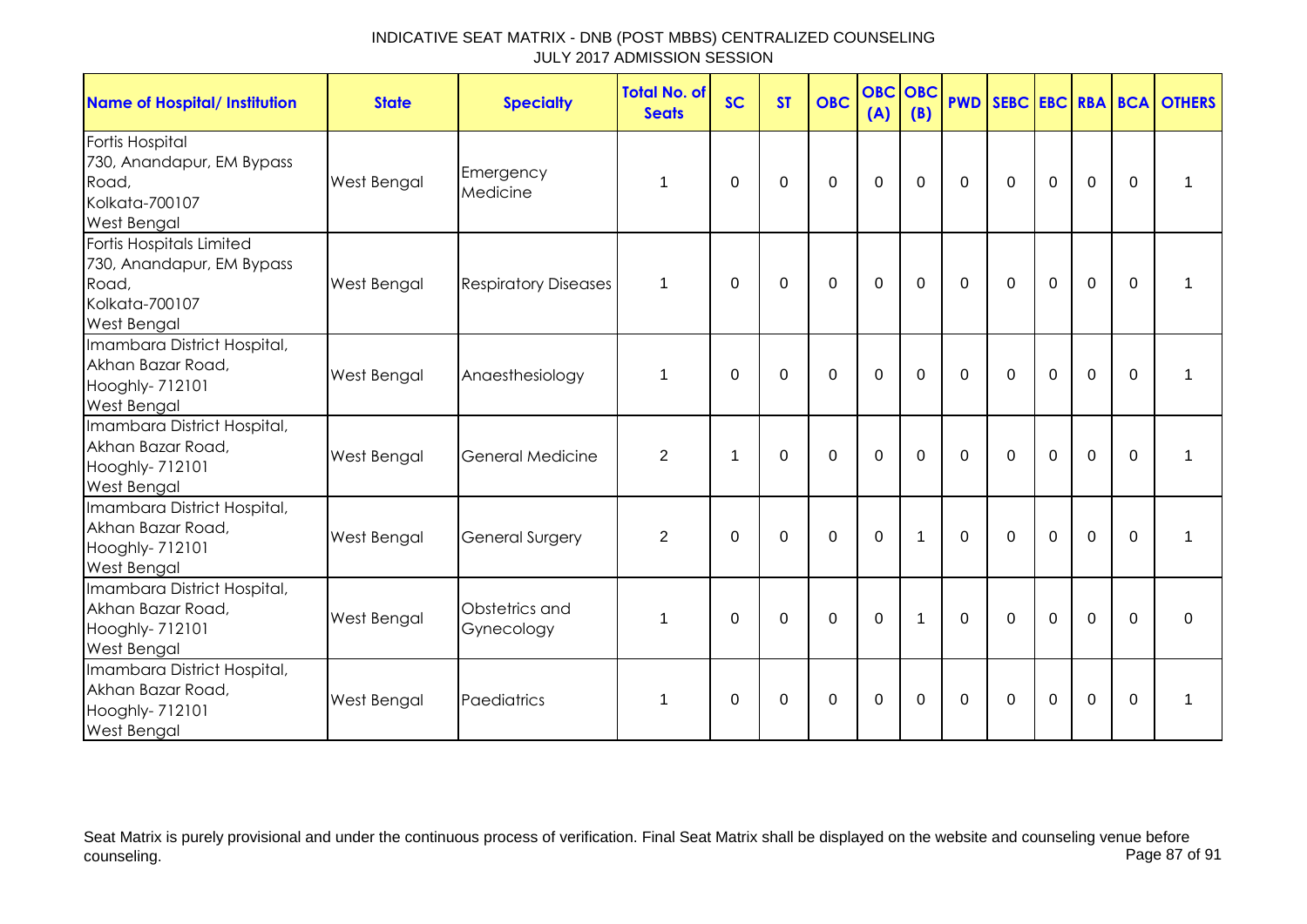| <b>Name of Hospital/ Institution</b>                                                                               | <b>State</b> | <b>Specialty</b>                               | <b>Total No. of</b><br><b>Seats</b> | <b>SC</b> | <b>ST</b> | <b>OBC</b>  | <b>OBC</b><br>(A) | <b>OBC</b><br>(B) |             |             |             |                |             | <b>PWD SEBC EBC RBA BCA OTHERS</b> |
|--------------------------------------------------------------------------------------------------------------------|--------------|------------------------------------------------|-------------------------------------|-----------|-----------|-------------|-------------------|-------------------|-------------|-------------|-------------|----------------|-------------|------------------------------------|
| National Institute of Locomotor<br>Disabilities (Divyangjan)<br>B.T. Rd, Bund Hoogly,<br>KOLKATA-90<br>West Bengal | West Bengal  | <b>Physical Medicine</b><br>and Rehabilitation | $\overline{2}$                      | 1         | 0         | $\mathbf 0$ | $\mathbf 0$       | $\mathbf 0$       | $\mathbf 0$ | $\mathbf 0$ | $\mathbf 0$ | $\mathbf 0$    | $\mathbf 0$ |                                    |
| North 24 Parganas District<br>Hospital<br>Barasat Banamalipur, Barasat,<br>Kolkata-124<br>West Bengal              | West Bengal  | Anaesthesiology                                | 1                                   | 0         | 0         | $\mathbf 0$ | $\mathbf 0$       | $\mathbf 0$       | $\mathbf 0$ | $\mathbf 0$ | $\mathbf 0$ | $\mathbf 0$    | $\mathbf 0$ | 1                                  |
| North 24 Parganas District<br>Hospital<br>Barasat Banamalipur, Barasat,<br>Kolkata-124<br>West Bengal              | West Bengal  | General Medicine                               | $\overline{2}$                      | 0         | 0         | 0           | $\mathbf{1}$      | 0                 | 0           | $\Omega$    | $\mathbf 0$ | $\mathbf 0$    | $\Omega$    | 1                                  |
| North 24 Parganas District<br>Hospital<br>Barasat Banamalipur, Barasat,<br>Kolkata-124<br>West Bengal              | West Bengal  | <b>General Surgery</b>                         | 2                                   | 1         | $\Omega$  | $\mathbf 0$ | $\mathbf 0$       | $\mathbf 0$       | $\mathbf 0$ | $\mathbf 0$ | $\mathbf 0$ | $\overline{0}$ | $\Omega$    | 1                                  |
| North 24 Parganas District<br>Hospital<br>Barasat Banamalipur, Barasat,<br>Kolkata-124<br>West Bengal              | West Bengal  | Obstetrics and<br>Gynecology                   | 1                                   | 0         | 0         | $\mathbf 0$ | $\mathbf 0$       | $\mathbf 0$       | 0           | $\mathbf 0$ | $\mathbf 0$ | $\mathbf 0$    | $\mathbf 0$ | 1                                  |

Seat Matrix is purely provisional and under the continuous process of verification. Final Seat Matrix shall be displayed on the website and counseling venue before<br>Page 88 of 91 counseling. Page 88 of 91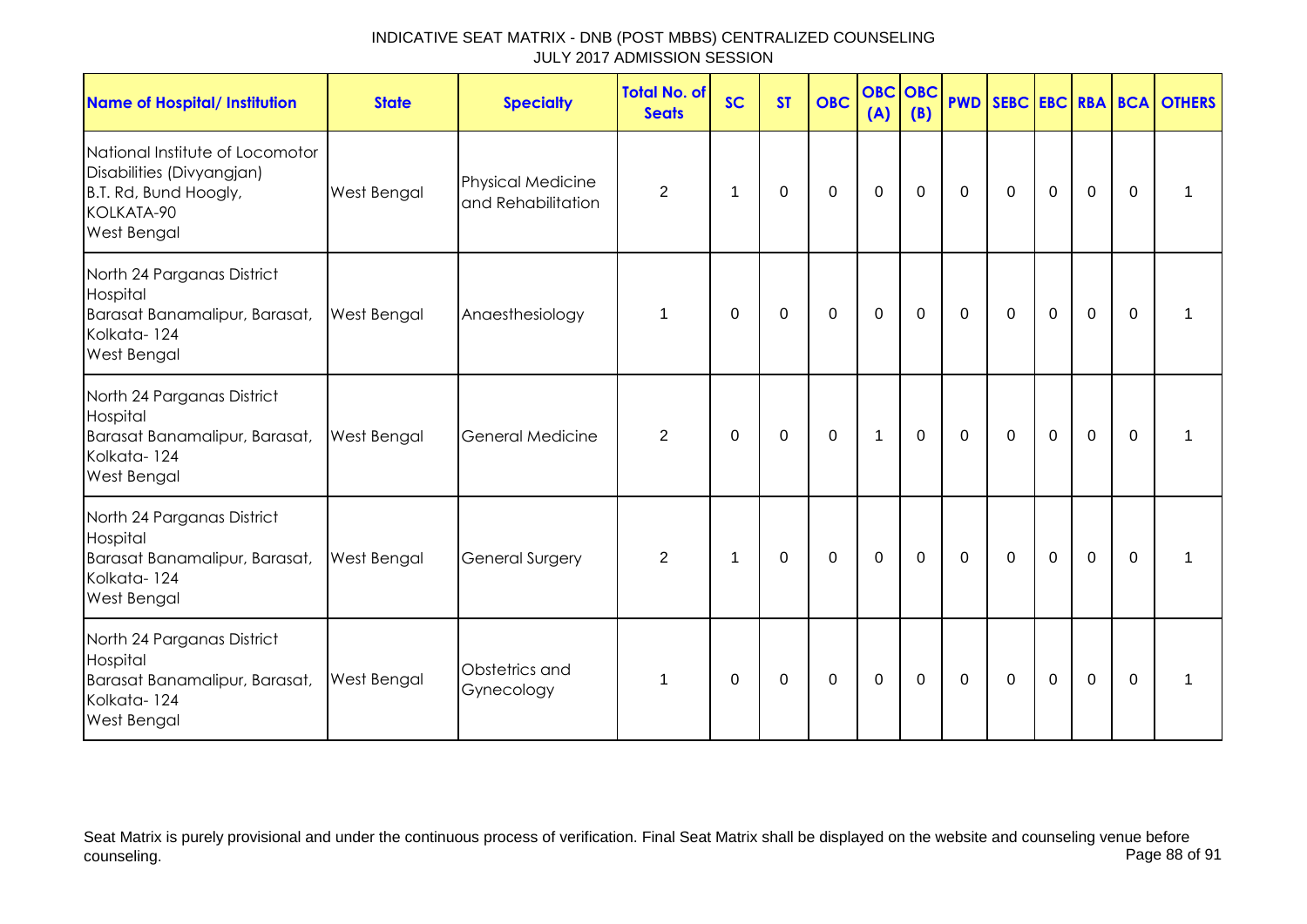| <b>Name of Hospital/ Institution</b>                                                                                                                                           | <b>State</b> | <b>Specialty</b>             | <b>Total No. of</b><br><b>Seats</b> | <b>SC</b>      | <b>ST</b>   | <b>OBC</b>  | <b>OBC</b><br>(A) | OBC<br>(B)  |              |             |                |                |             | <b>PWD SEBC EBC RBA BCA OTHERS</b> |
|--------------------------------------------------------------------------------------------------------------------------------------------------------------------------------|--------------|------------------------------|-------------------------------------|----------------|-------------|-------------|-------------------|-------------|--------------|-------------|----------------|----------------|-------------|------------------------------------|
| North 24 Parganas District<br>Hospital<br>Barasat Banamalipur, Barasat,<br>Kolkata-124<br>West Bengal                                                                          | West Bengal  | Paediatrics                  | 1                                   | $\overline{1}$ | $\Omega$    | $\mathbf 0$ | $\mathbf 0$       | $\mathbf 0$ | $\Omega$     | $\mathbf 0$ | $\mathbf 0$    | $\overline{0}$ | $\Omega$    | $\Omega$                           |
| Peerless Hospital and B K Roy<br><b>Research Centre</b><br>360, Panchasayar,<br><b>KOLKATA - 700094</b><br><b>West Bengal</b>                                                  | West Bengal  | Emergency<br>Medicine        | 2                                   | $\mathbf 0$    | $\mathbf 0$ | 0           | $\mathbf 0$       | 0           | 0            | 0           | $\mathbf 0$    | $\mathbf 0$    | $\Omega$    | $\overline{2}$                     |
| Peerless Hospital and B K Roy<br><b>Research Centre</b><br>360, Panchasayar,<br><b>KOLKATA - 700094</b><br>West Bengal                                                         | West Bengal  | <b>General Medicine</b>      | $\overline{2}$                      | $\Omega$       | $\mathbf 0$ | $\mathbf 0$ | $\mathbf 0$       | $\mathbf 0$ | $\mathbf 0$  | $\mathbf 0$ | $\overline{0}$ | $\mathbf 0$    | $\Omega$    | 2                                  |
| Peerless Hospital and B K Roy<br><b>Research Centre</b><br>360, Panchasayar,<br><b>KOLKATA - 700094</b><br><b>West Bengal</b>                                                  | West Bengal  | <b>General Surgery</b>       | 1                                   | 0              | $\mathbf 0$ | $\mathbf 0$ | $\mathbf 0$       | 0           | $\mathbf 0$  | $\mathbf 0$ | $\mathbf 0$    | $\overline{0}$ | $\mathbf 0$ | 1                                  |
| Purba Medinipur District<br>Hospital,<br>Tamluk-721636<br><b>West Bengal</b>                                                                                                   | West Bengal  | Obstetrics and<br>Gynecology | $\overline{2}$                      | 0              | 0           | $\mathbf 0$ | $\mathbf 0$       | 0           | $\mathbf{0}$ | 0           | 0              | $\mathbf 0$    | $\Omega$    | $\overline{2}$                     |
| Rabindranath Tagore<br>International<br>Institute of Cardiac Sciences<br>Premises No.1489, 124,<br>Mukundapur,<br>E M Bypass,<br><b>KOLKATA - 700099</b><br><b>West Bengal</b> | West Bengal  | Anaesthesiology              | 4                                   | $\Omega$       | 0           | $\mathbf 0$ | $\mathbf 0$       | $\mathbf 0$ | $\mathbf 0$  | $\Omega$    | $\overline{0}$ | $\overline{0}$ | $\Omega$    | 4                                  |

Seat Matrix is purely provisional and under the continuous process of verification. Final Seat Matrix shall be displayed on the website and counseling venue before<br>Page 89 of 91 counseling. Page 89 of 91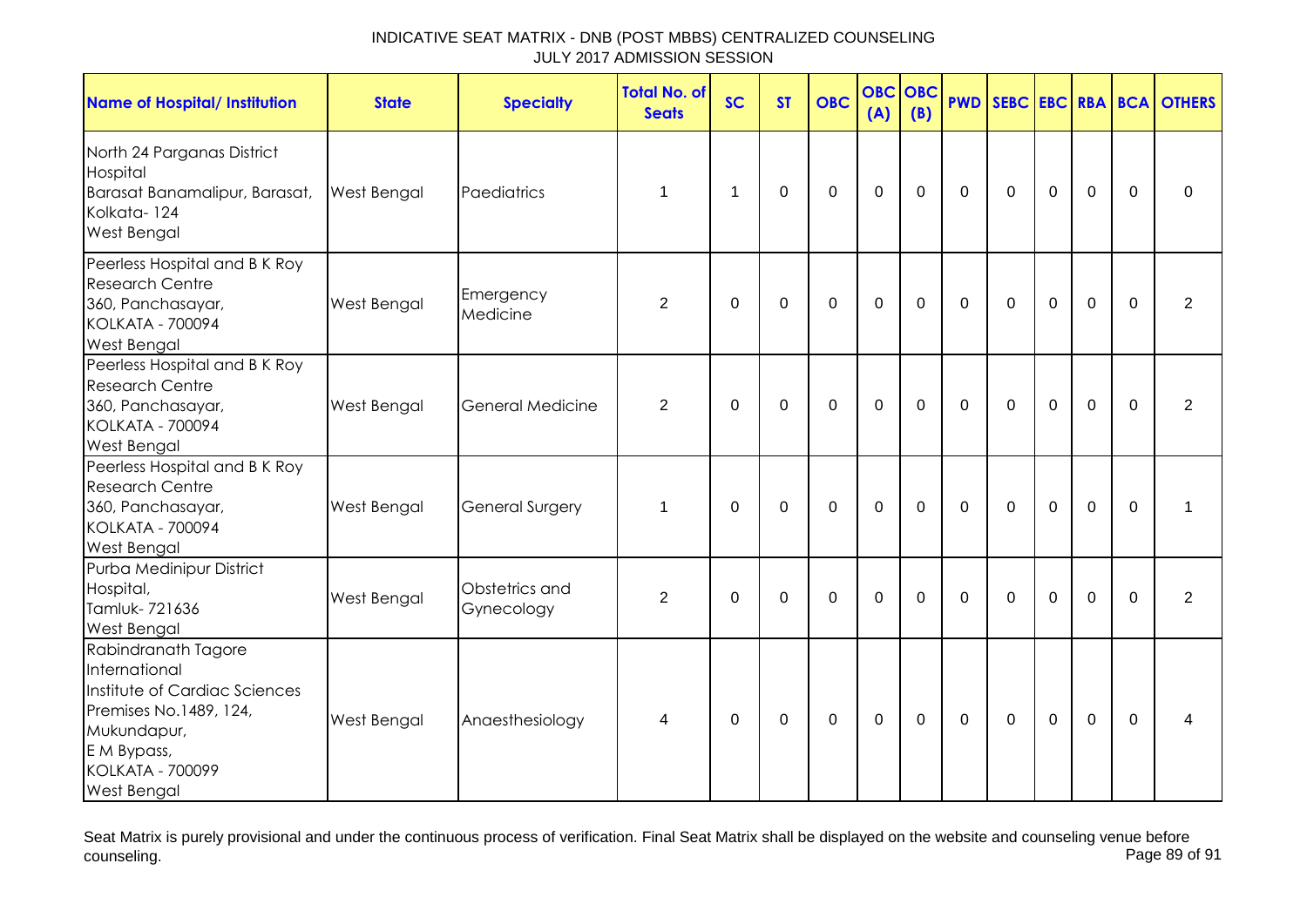| <b>Name of Hospital/ Institution</b>                                                                                                                                           | <b>State</b>       | <b>Specialty</b>                               | <b>Total No. of</b><br><b>Seats</b> | <b>SC</b> | <b>ST</b>   | <b>OBC</b>     | <b>OBC OBC</b><br>(A) | (B)         |             |              |                |                |          | <b>PWD SEBC EBC RBA BCA OTHERS</b> |
|--------------------------------------------------------------------------------------------------------------------------------------------------------------------------------|--------------------|------------------------------------------------|-------------------------------------|-----------|-------------|----------------|-----------------------|-------------|-------------|--------------|----------------|----------------|----------|------------------------------------|
| Rabindranath Tagore<br>International<br>Institute of Cardiac Sciences<br>Premises No.1489, 124,<br>Mukundapur,<br>E M Bypass,<br><b>KOLKATA - 700099</b><br><b>West Bengal</b> | West Bengal        | <b>General Medicine</b>                        | 2                                   | $\Omega$  | $\Omega$    | 0              | $\mathbf 0$           | $\Omega$    | 0           | $\mathbf{0}$ | 0              | $\mathbf 0$    | $\Omega$ | $\overline{2}$                     |
| Sambhu Nath Pandit Hospital<br>11, Lala Lajpat Rai Sarani,<br>Kolkata-20<br><b>West Bengal</b>                                                                                 | <b>West Bengal</b> | <b>Physical Medicine</b><br>and Rehabilitation | 1                                   | $\Omega$  | $\Omega$    | $\mathbf{0}$   | $\mathbf 0$           | $\Omega$    | $\Omega$    | $\Omega$     | $\mathbf{0}$   | $\Omega$       | $\Omega$ | 1                                  |
| Siliguri District Hospital<br>Kachhari Road, Siliguri,<br>Darjeeling-734001                                                                                                    | West Bengal        | Obstetrics and<br>Gynecology                   | $\overline{2}$                      | 1         | $\Omega$    | $\overline{0}$ | $\overline{0}$        | $\Omega$    | $\mathbf 0$ | $\Omega$     | $\overline{0}$ | $\overline{0}$ | $\Omega$ | 1                                  |
| South Eastern Railways Central<br>Hospital<br>11, Garden Reach Road,<br>KOLKATA-43<br><b>West Bengal</b>                                                                       | West Bengal        | <b>General Surgery</b>                         | 2                                   | 1         | $\mathbf 0$ | $\mathbf 0$    | $\overline{0}$        | $\mathbf 0$ | $\mathbf 0$ | $\mathbf 0$  | $\mathbf 0$    | $\mathbf 0$    | $\Omega$ | 1                                  |
| Suri Sadar Hospital<br>Laldighipara,<br>P.O. - Suri,<br>Dist- Birbhum- 731101,<br><b>West Bengal</b>                                                                           | West Bengal        | Obstetrics and<br>Gynecology                   | 3                                   | 1         | 0           | 0              | $\mathbf{1}$          | $\mathbf 0$ | $\mathbf 0$ | $\mathbf 0$  | $\mathbf 0$    | $\mathbf 0$    | $\Omega$ | $\mathbf 1$                        |
| The Calcutta Medical<br><b>Research Institute</b><br>7/2-Diamond Harbour Rd,<br>KOLKATA-27<br><b>West Bengal</b>                                                               | West Bengal        | <b>Family Medicine</b>                         | 4                                   | $\Omega$  | 0           | $\mathbf 0$    | $\mathbf 0$           | $\mathbf 0$ | $\mathbf 0$ | $\mathbf 0$  | $\mathbf 0$    | $\mathbf 0$    | $\Omega$ | 4                                  |

Seat Matrix is purely provisional and under the continuous process of verification. Final Seat Matrix shall be displayed on the website and counseling venue before<br>Page 90 of 91 counseling. Page 90 of 91